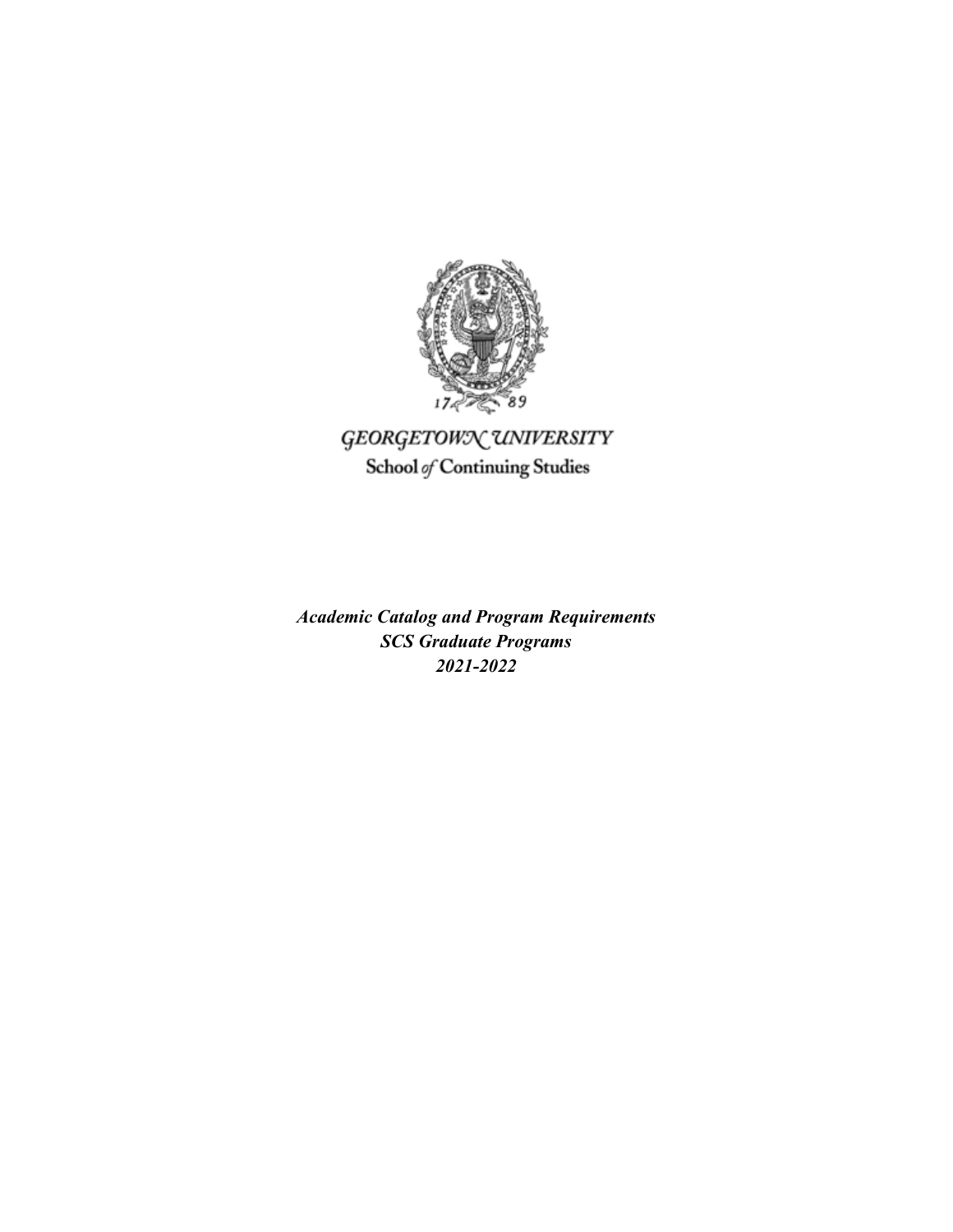# **Table of Contents**

| Program Guidelines: Graduate Certificate Programs                                    | $\overline{4}$ |
|--------------------------------------------------------------------------------------|----------------|
| Minimum Requirements for the Professional Studies Graduate Certificate               | $\overline{4}$ |
| Matriculation to an MPS Degree                                                       | $\overline{4}$ |
| Program Guidelines: Graduate Certificate in Competitive Business Intelligence        | 6              |
| Program Guidelines: Graduate Certificate in Cybersecurity Risk Management            | 7              |
| Program Guidelines: Graduate Certificate in Lean and Agile Practices                 | 8              |
| Master of Professional Studies and Executive Masters of Professional Studies         | 10             |
| Master of Professional Studies (MPS) Description                                     | 10             |
| Learning Goals for the Professional Studies Graduate Degree                          | 10             |
| Minimum Requirements for the Professional Studies Graduate Degree                    | 11             |
| Core Course Requirements (Ethics and Capstone)                                       | 11             |
| <b>Foundation Course Requirements</b>                                                | 12             |
| <b>Concentration Requirements and Focus Areas</b>                                    | 13             |
| <b>Executive MPS Degree Description</b>                                              | 13             |
| Program Guidelines: Applied Intelligence                                             | 16             |
| Program Guidelines: Masters of Professional Studies in Cybersecurity Risk Management | 19             |
| Program Guidelines: Design Management & Communications                               | 21             |
| Program Guidelines: Emergency & Disaster Management (Executive MPS)                  | 23             |
| Program Guidelines: International Emergency & Disaster Management (Executive MPS)    | 26             |
| Program Guidelines: Emergency & Disaster Management (MPS)                            | 29             |
| Program Guidelines: Global Hospitality Leadership                                    | 31             |
| Program Guidelines: Higher Education Administration                                  | 35             |
| Program Guidelines: Human Resources Management                                       | 37             |
| Program Guidelines: Integrated Marketing Communications                              | 42             |
| Program Guidelines: Journalism                                                       | 46             |
| Program Guidelines: Project Management                                               | 49             |
| Program Guidelines: Public Relations & Corporate Communications                      | 52             |
| Program Guidelines: Real Estate                                                      | 58             |
| Program Guidelines: Sports Industry Management                                       | 62             |
| Program Guidelines: Supply Chain Management                                          | 67             |
| Program Guidelines: Systems Engineering Management                                   | 69             |
| Program Guidelines: Technology Management                                            | 71             |
|                                                                                      |                |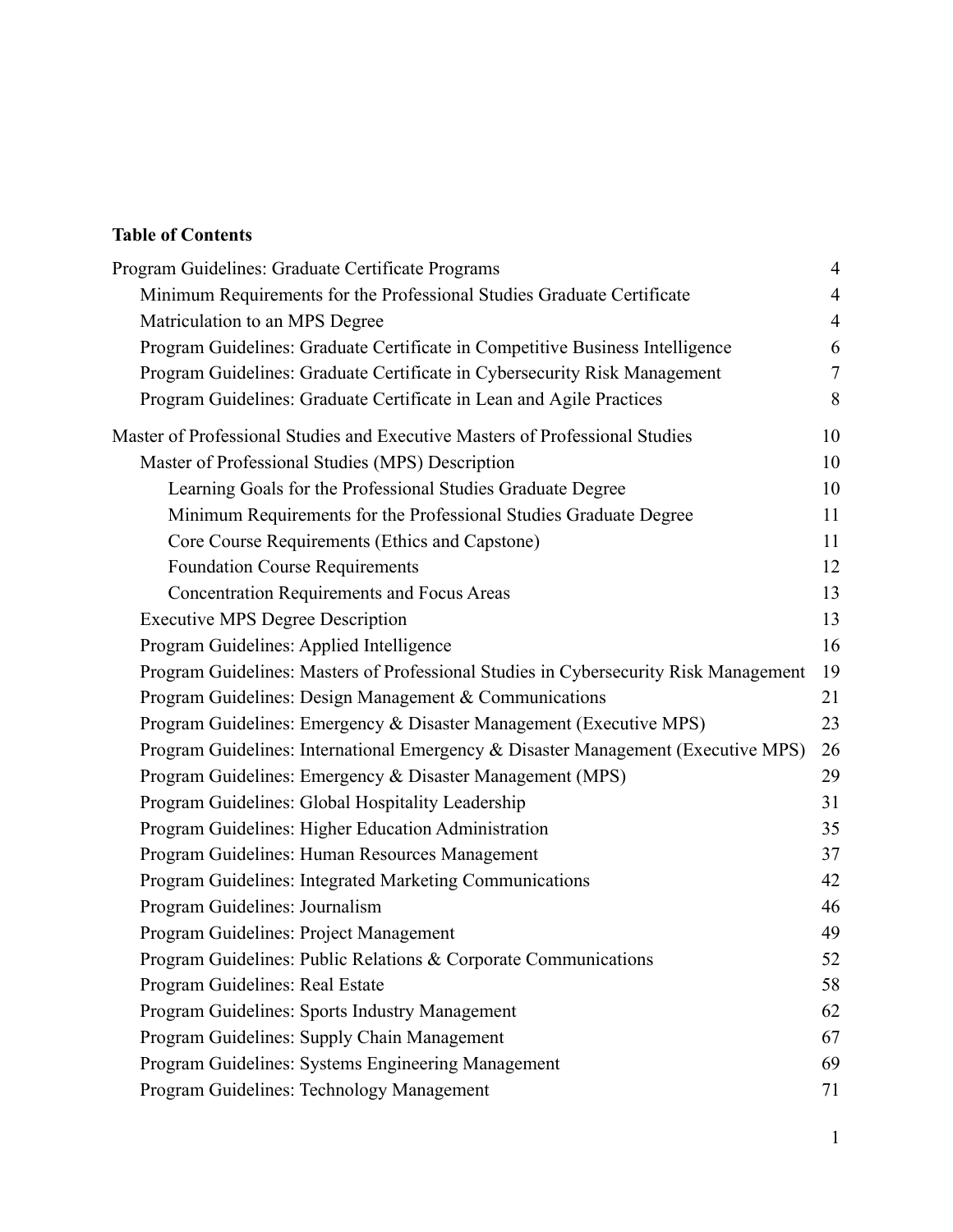| Program Guidelines: Urban & Regional Planning Program | 74 |
|-------------------------------------------------------|----|
| Program Guidelines: Master of Arts in Liberal Studies | 79 |
| Religious Studies and Theology Honor Society          | 79 |
| Academic Standing                                     | 80 |
| Master of Arts in Liberal Studies Degree Requirements | 82 |
| Curriculum Structure                                  | 82 |
| 30-Credit/Thesis Degree Plan                          | 82 |
| 36-Credit/Coursework Degree Plan                      | 82 |
| Thesis Process and Requirements                       | 83 |
| Curriculum Structure                                  | 87 |
| Program Guidelines: Doctor of Liberal Studies         | 91 |
| Learning Goals of the Program                         | 91 |
| DLS Style Guide & Thesis Guidelines                   | 91 |
| Academic Standing                                     | 92 |
| Minimum Requirements for the DLS Degree               | 93 |
| Curriculum Structure                                  | 93 |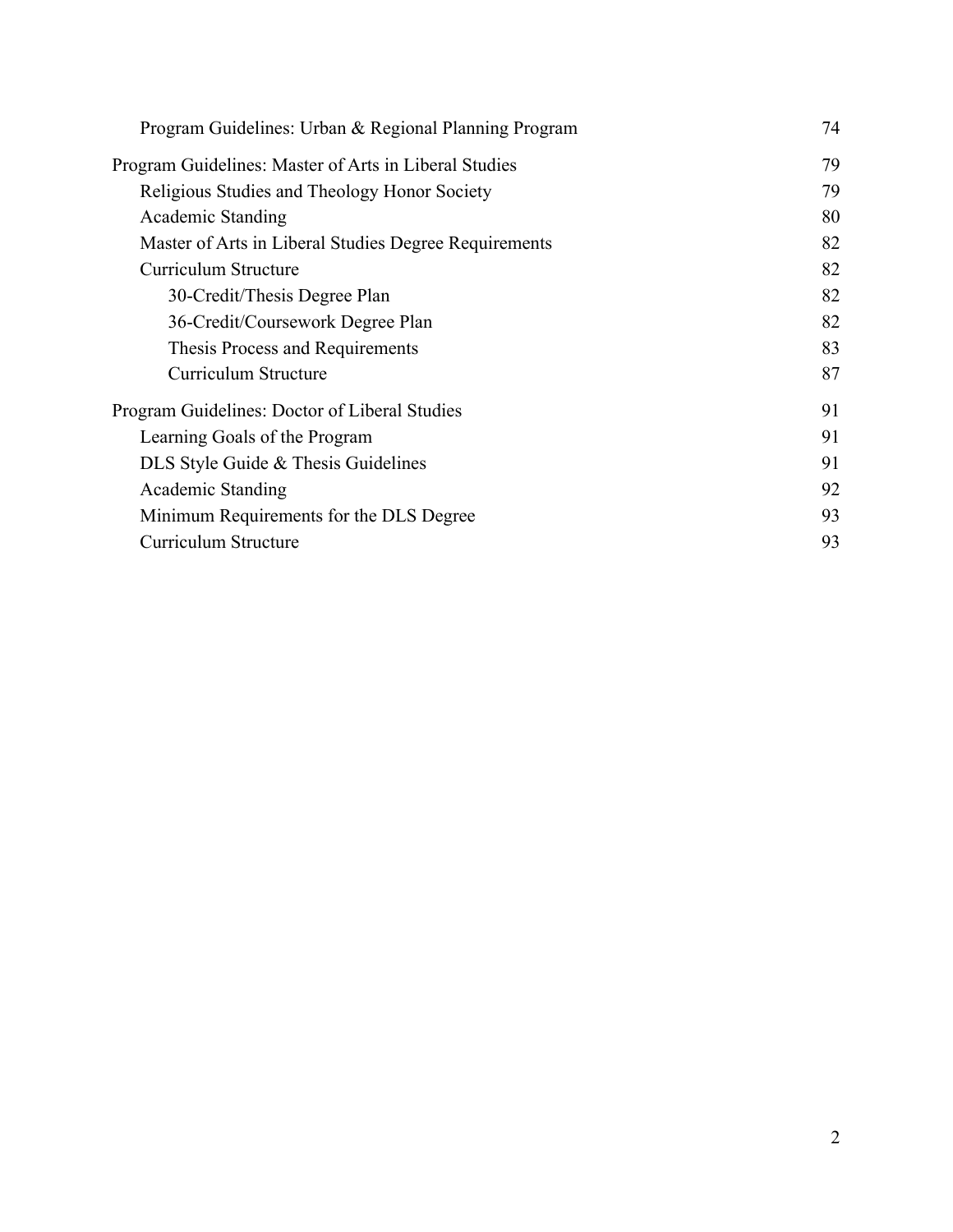The University may update its policies, procedures, admissions requirements, curriculum, course offerings and requirements, course delivery modes or methods (including whether virtual or in person), arrangement of courses, academic and semester calendar, schedule, and duration graduation or degree requirements, conditions for eligibility for financial aid, tuition rates and fees, and resources and programming offered to students at any time for any reason. Any updates made to the Academic Catalog will be communicated to students. It is the responsibility of each student to keep well-informed with respect to the policies and requirements in this catalog and all other policies of the University, school, and program in which they are enrolled. This academic catalog applies to current students and is not a contract.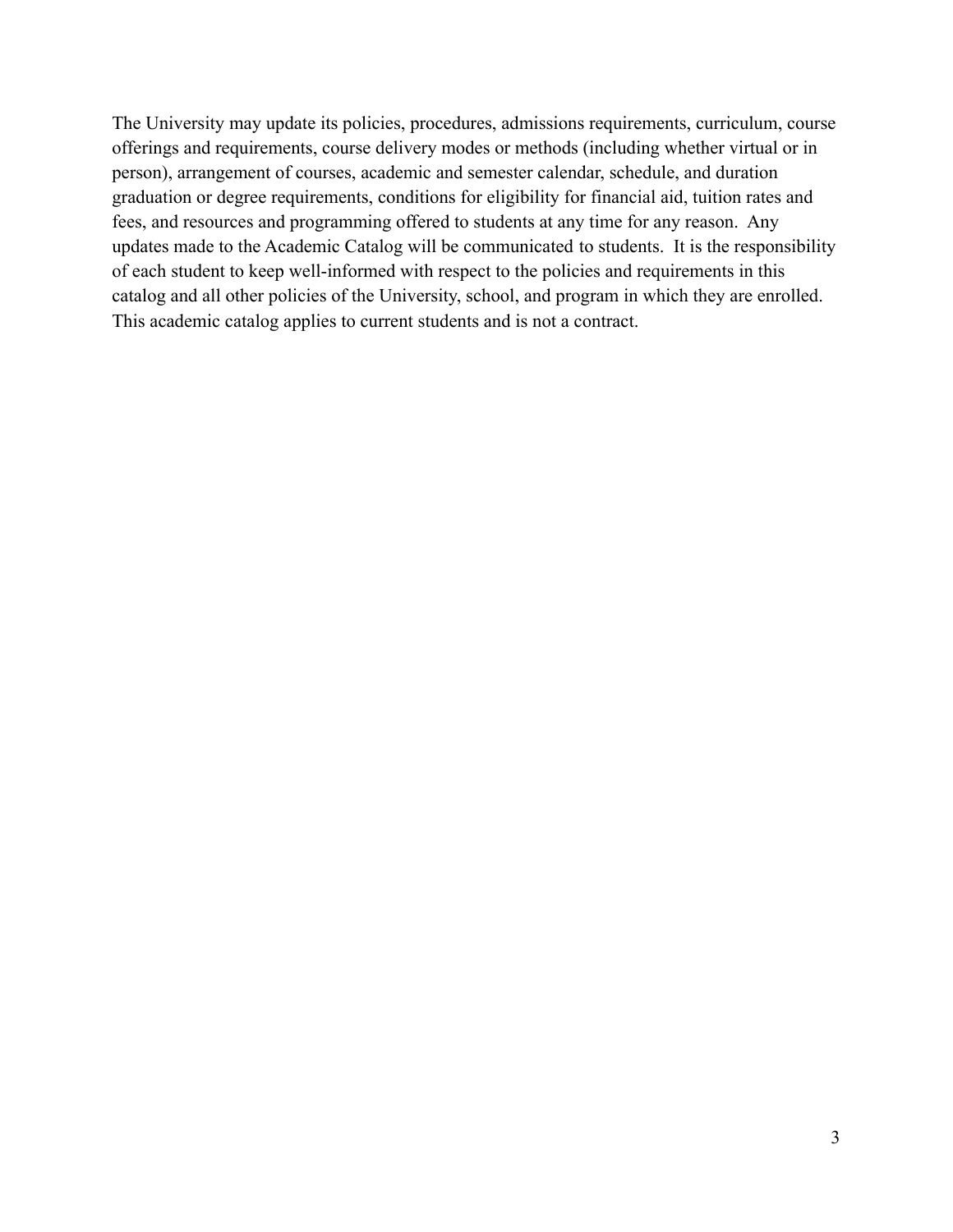#### <span id="page-4-0"></span>**Program Guidelines: Graduate Certificate Programs**

The School of Continuing Studies offers Graduate Certificate programs that can be completed on their own or as part of specific Master of Professional Studies degree programs.

Graduate Certificates are offered in the following majors:

- Competitive Business Intelligence
- Cybersecurity Risk Management
- Lean and Agile Practices

#### <span id="page-4-1"></span>**Minimum Requirements for the Professional Studies Graduate Certificate**

The requirements for all Graduate Certificate programs, regardless of major are:

- A minimum cumulative GPA of 3,000
- 12-credit hours as specified by the major
- These requirements cannot be waived or substituted under any circumstances.
- Students must complete all requirements for the Graduate Certificate at Georgetown SCS.
- Transfer credit is not accepted for Graduate Certificate requirements.

#### <span id="page-4-2"></span>**Matriculation to an MPS Degree**

Students in a certificate program who would like to continue into a corresponding degree program must submit the Graduate Certificate Completion Request form to their program for approval by the last day of classes (per the SCS full semester academic calendar) in the semester in which the student is planning to complete the certificate. Pending program approval, the student will matriculate into the corresponding degree program upon successful completion of the certificate requirements. Upon matriculation to a degree program students must meet all of the academic standards and program requirements laid out for the degree.

Students who successfully complete a certificate but fail to indicate their intention to matriculate into the corresponding degree program by the deadline must submit an admissions application to be considered for a degree program. If a student completes a certificate but decides to pursue a degree at a later time, they must submit an admissions application to be considered for a degree program. For more information about the admissions process, please contact the SCS Admissions office.

Students who successfully complete a graduate certificate and would like to continue into an MPS degree program for which the certificate does not correspond to must submit an admissions application to be considered for an MPS degree program. For more information about the admissions process, please contact the SCS Admissions office.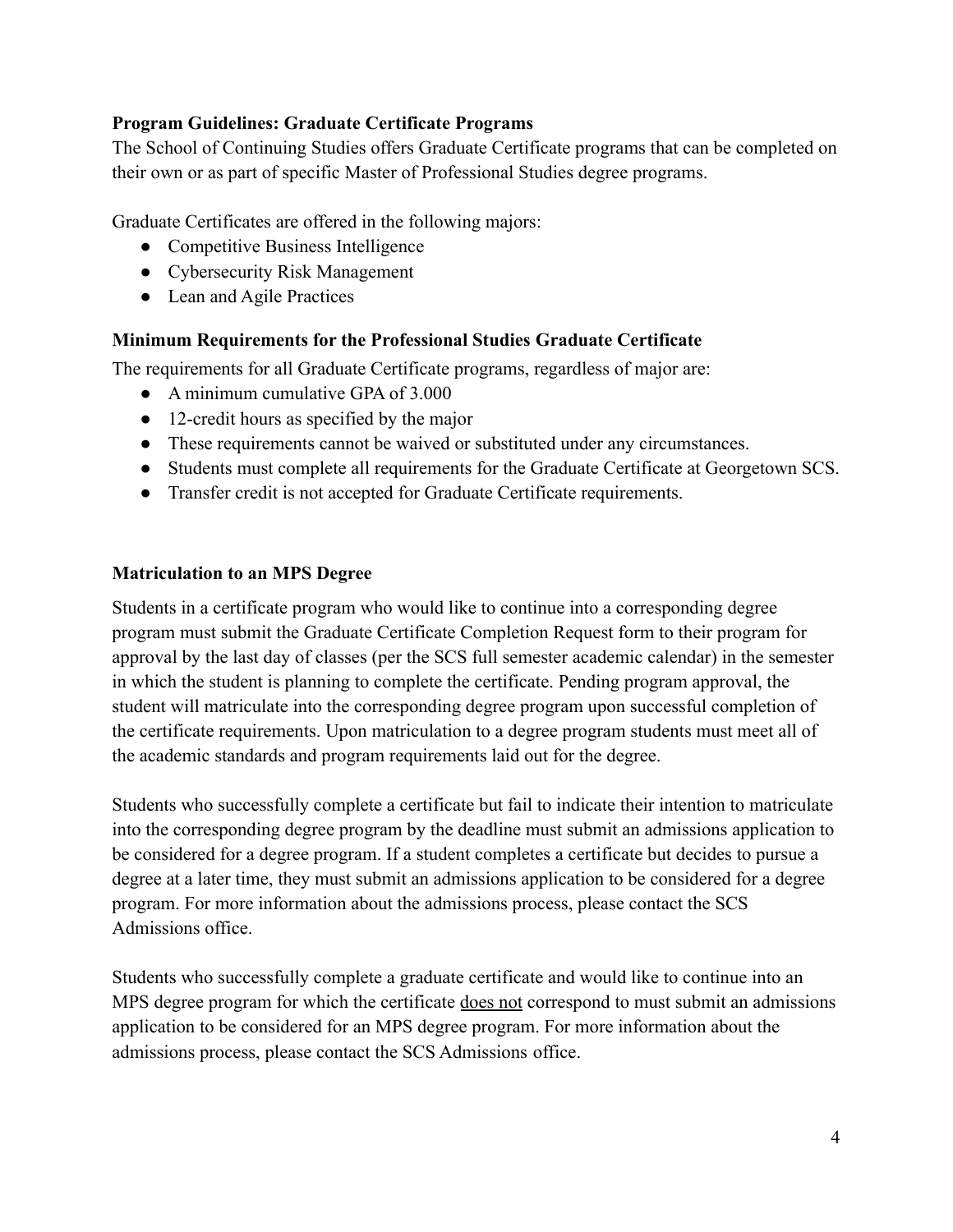#### **Good Academic Standing**

Students with a cumulative and semester GPA of 3.000 (solid "B") or better are considered in good academic standing. Georgetown does not round the GPA; thus, a student with a 2.999 cumulative GPA would not be allowed to earn the certificate and would be dismissed from the program. There are no exceptions to this minimum academic standard.

### **Academic Probation**

Students are placed on academic probation when they earn one unsatisfactory grade of "B-" or lower in a single semester or when their cumulative GPA falls below a 3.000. Unless they meet the criteria for dismissal as outlined below, students remain on probation until their GPA improves to a 3.000 or better.

### **Academic Dismissal**

When academic standing is reviewed at the end of each full semester, Graduate Certificate students are automatically academically dismissed under any of the following conditions:

- 1. Upon accumulating one grade, 3-credits of "F" at any point, regardless of their cumulative GPA. For the purpose of evaluating academic standing, a grade of "U" is considered the same as an "F".
- 2. If their cumulative GPA is at such a low level that raising it to the required level to be eligible for certificate completion within the program credit limit (12-credits) becomes mathematically impossible. *Dismissal for this reason is considered final and not open to appeal*.
- 3. If they are unable to complete program requirements with acceptable grades during the allotted time period or upon having repeated a course once (see *Repeating a Course* policy). *Dismissal for this reason is considered final and not open to appeal*.
- 4. Student is unable to complete program guidelines within the time limit for certificate completion.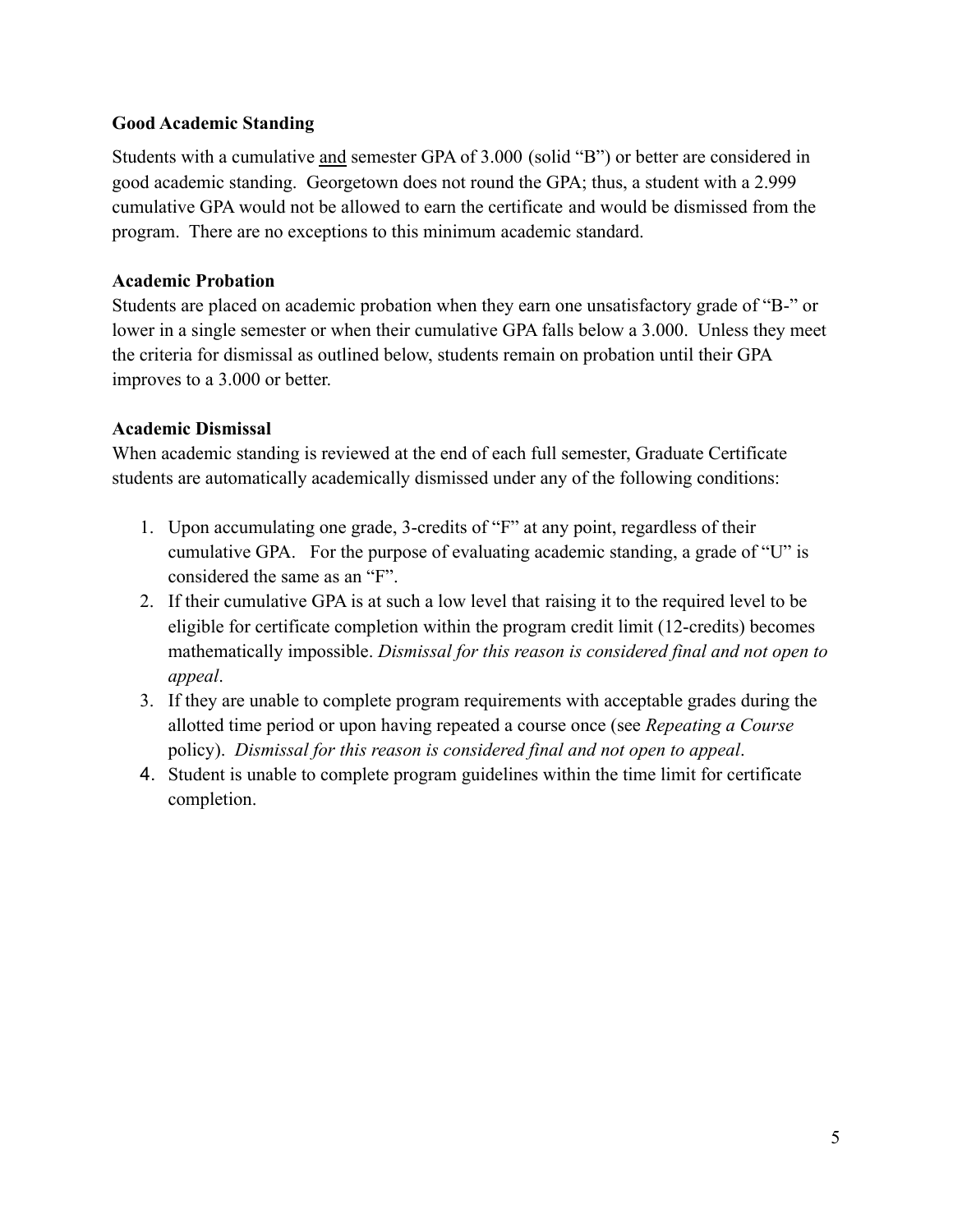# <span id="page-6-0"></span>**Program Guidelines: Graduate Certificate in Competitive Business Intelligence**

Faculty Director, Frederic Lemieux, Ph.D.

[https://scs.georgetown.edu/programs/GCCBI/graduate-certificate-in-competitive-business-intelli](https://scs.georgetown.edu/programs/GCCBI/graduate-certificate-in-competitive-business-intelligence) [gence](https://scs.georgetown.edu/programs/GCCBI/graduate-certificate-in-competitive-business-intelligence)

### *Mission Statement*

The Georgetown University Competitive Business Intelligence Graduate Certificate gives students the opportunity to master techniques for effectively gathering, analyzing, and applying information in order to support decision-making and increase competitiveness. Grounded in a global perspective, students examine market trends, examine how they impact organizations, and how they can be used to achieve competitive advantage on a global scale.

# *Learning Goals*

- Analyze competitive market strategies through analysis of related product, market, or share trends.
- Synthesize current business intelligence or trend data to support recommendations for action.
- Communicate with customers, competitors, suppliers, professional organizations, or others to stay abreast of industry or business trends.
- Manage the timely flow of business intelligence information to users.
- Collect business intelligence data from available industry reports, public information, field reports, or purchased sources.

### *Graduate Certificate Requirements in Competitive Business Intelligence*

- The Graduate Certificate in Competitive Business Intelligence is comprised of 12 credits (4 courses).
- Students are not eligible to apply transfer credits to meet graduate certificate requirements.
- Students must maintain a minimum cumulative GPA of 3.000 (solid "B") to remain in good academic standing and to be eligible to earn the certificate.
- The Graduate Certificate must be completed within two years of beginning the program.

To earn a graduate certificate in Competitive Business Intelligence, students must successfully complete the following courses:

MPAI 730: Competitive Intelligence Organizational Design MPAI 735: Global Competitive Intelligence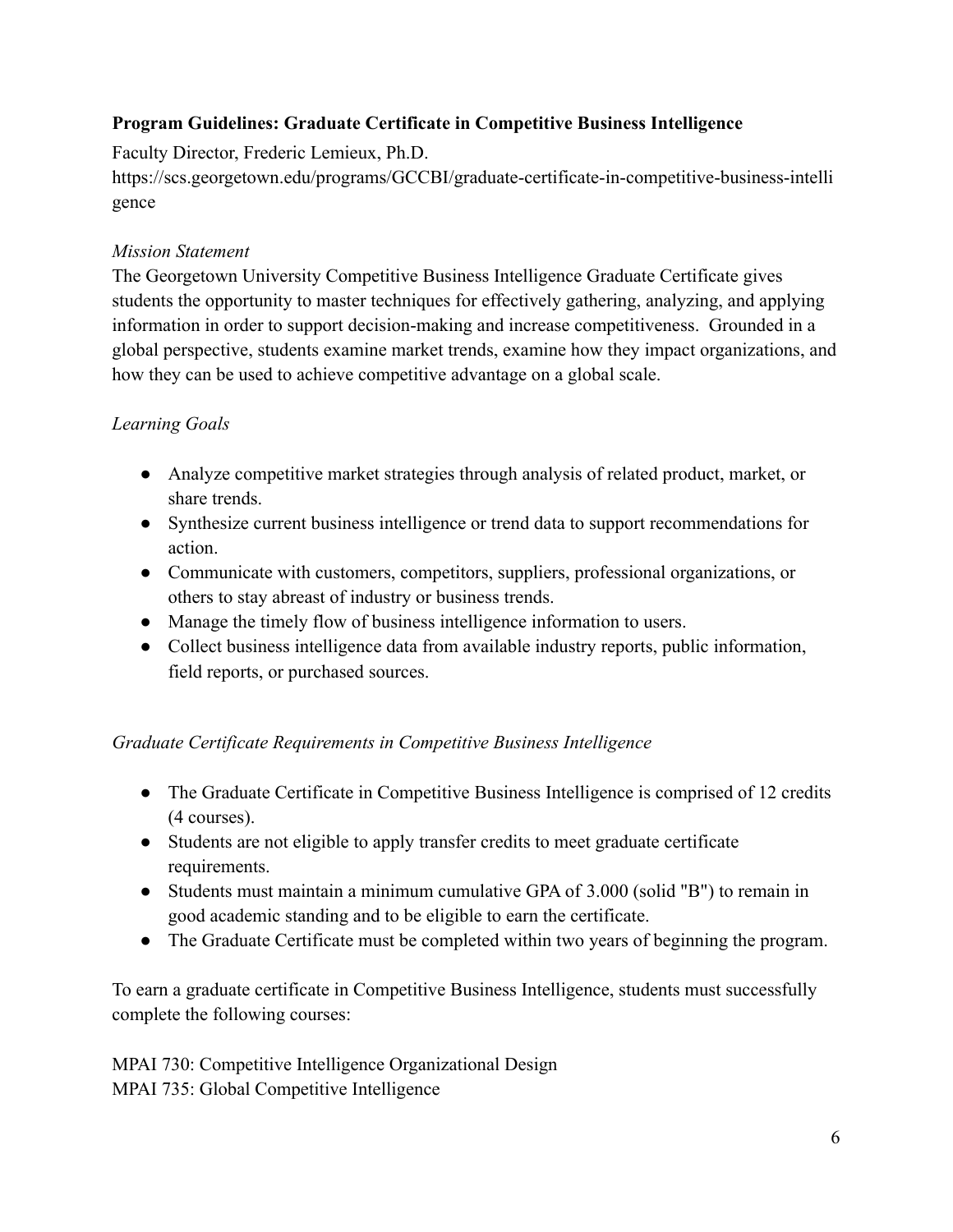# MPAI 740: Information Science for Competitive Intelligence MPTM: Business Intelligence, Big Data & Analytics

### *Corresponding MPS Degree Programs*

Courses completed in the Competitive Business Intelligence Graduate Certificate can be applied towards the MPS in Applied Intelligence and MPS in Technology Management degree program requirements.

### <span id="page-7-0"></span>**Program Guidelines: Graduate Certificate in Cybersecurity Risk Management**

Faculty Director, Frederic Lemieux, Ph.D.

[https://scs.georgetown.edu/programs/GCCYRM/graduate-certificate-in-cybersecurity-risk-mana](https://scs.georgetown.edu/programs/GCCYRM/graduate-certificate-in-cybersecurity-risk-management) [gement](https://scs.georgetown.edu/programs/GCCYRM/graduate-certificate-in-cybersecurity-risk-management)

#### Mission Statement

The Georgetown University Cybersecurity Risk Management Graduate Certificate gives students the opportunity to acquire the critical knowledge required in order to develop: compliant risk management policy, implement effective prevention and mitigation strategies; and/or manage the communication of risk across the enterprise.

#### Learning Goals

- Design and implement a cybersecurity governance framework.
- Develop and deploy an effective employee awareness and training campaign.
- Identify, assess, and manage cybersecurity risks across the organization.
- Analyze the impact of emerging technologies on organization network and infrastructure security.
- Integrate regulations and compliance requirements with cybersecurity strategies.
- Advocate and articulate cybersecurity investments.
- Communicate effectively with IT professionals and key business stakeholders.
- Implement cybersecurity strategies that respect ethical principles.

Graduate Certificate Requirements in Cybersecurity Risk Management

- The Graduate Certificate in Cybersecurity Risk Management is comprised of 12 credits (4 courses).
- Students must select four courses from the core and foundation course offerings; students are not permitted to enroll in the Capstone course.
- Students are not eligible to apply transfer credits to meet graduate certificate requirements.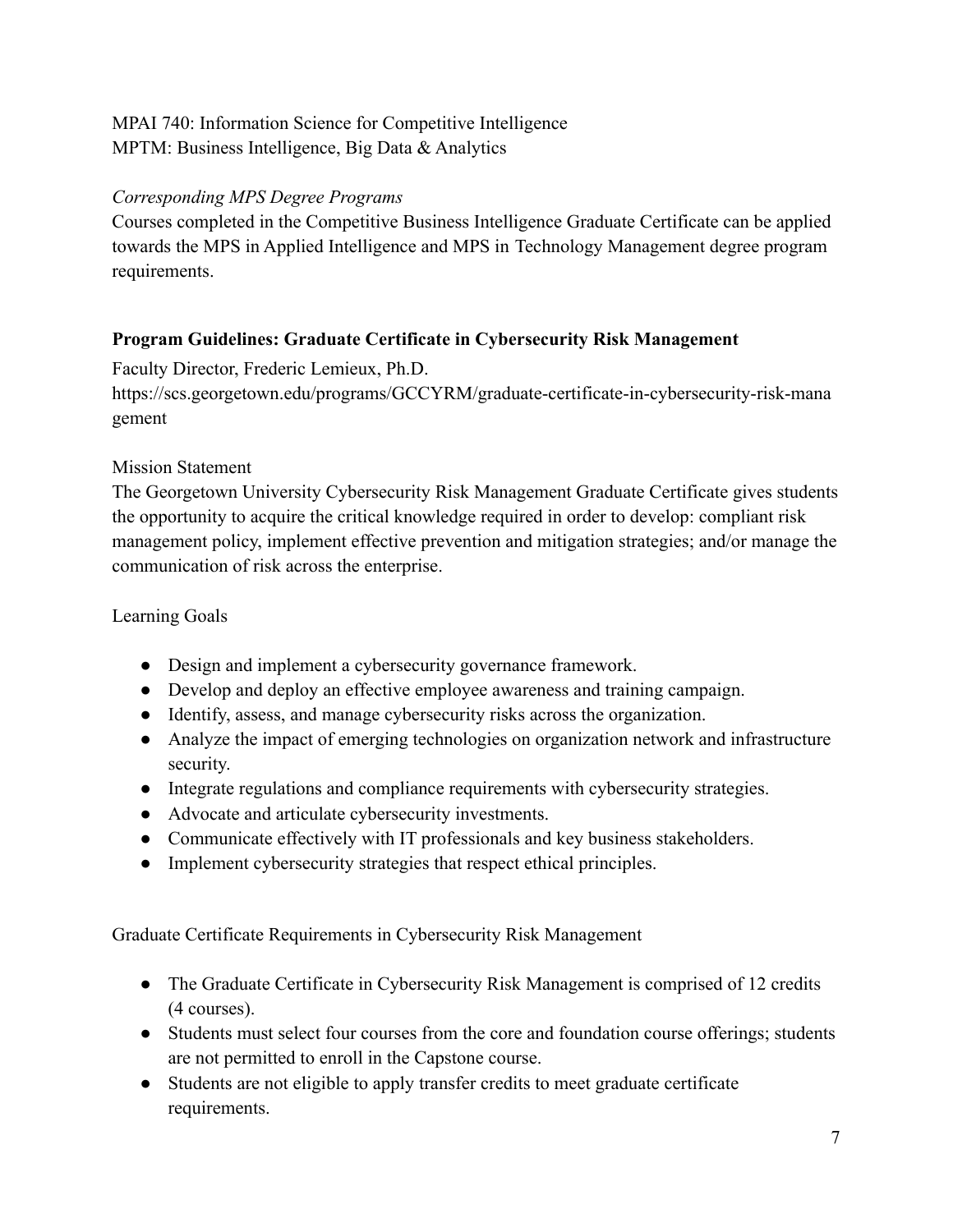- Students must maintain a minimum cumulative GPA of 3.000 (solid "B") to remain in good academic standing and to be eligible to earn the certificate.
- The Graduate Certificate must be completed within two years of beginning the program.

To earn a graduate certificate in Cybersecurity Risk Management, students must successfully complete 4 courses (12 credits) from the following core and foundation course offerings:

MPCR 500: Ethics in Cybersecurity MPCR 750: Information Security\* MPCR 620: Cybersecurity Governance Framework MPCR 661: Information Assurance and Risk Management\* MPCR 605: Security Architecture and Design MPCR 610: Information Security Laws and Regulatory Compliance MPCR 615: Communication Strategy for Information Security Professionals MPCR 600: Disruptive Technology and Organizational Change \*Courses cross-listed with the MPS Technology Management and/or MPS Applied Intelligence programs

Corresponding MPS Degree Programs

Courses completed in the Cybersecurity Risk Management Graduate Certificate can be applied towards the MPS in Cybersecurity Risk Management degree program requirements. *Note: Students who complete MPCR 500 to earn the Graduate Certificate must earn a grade of "B" or better for the course to be counted towards the MPS Degree requirements.*

### <span id="page-8-0"></span>**Program Guidelines: Graduate Certificate in Lean and Agile Practices**

Faculty Director, George Moschoglou, Ph.D. <https://scs.georgetown.edu/programs/GCLAP/graduate-certificate-in-lean-agile-practices>

Mission Statement

The Georgetown University Lean and Agile Practices Graduate Certificate will provide technology professionals with techniques, skills, and tools that will enable them to build Agile discipline. It will also ease the traditional Project Manager role transformation into the new paradigm of agility.

Graduate Certificate Requirements in Lean and Agile Practices

- The Graduate Certificate in Lean and Agile Practices is comprised of 12 credits (4 courses).
- Students are not eligible to apply transfer credits to meet graduate certificate requirements.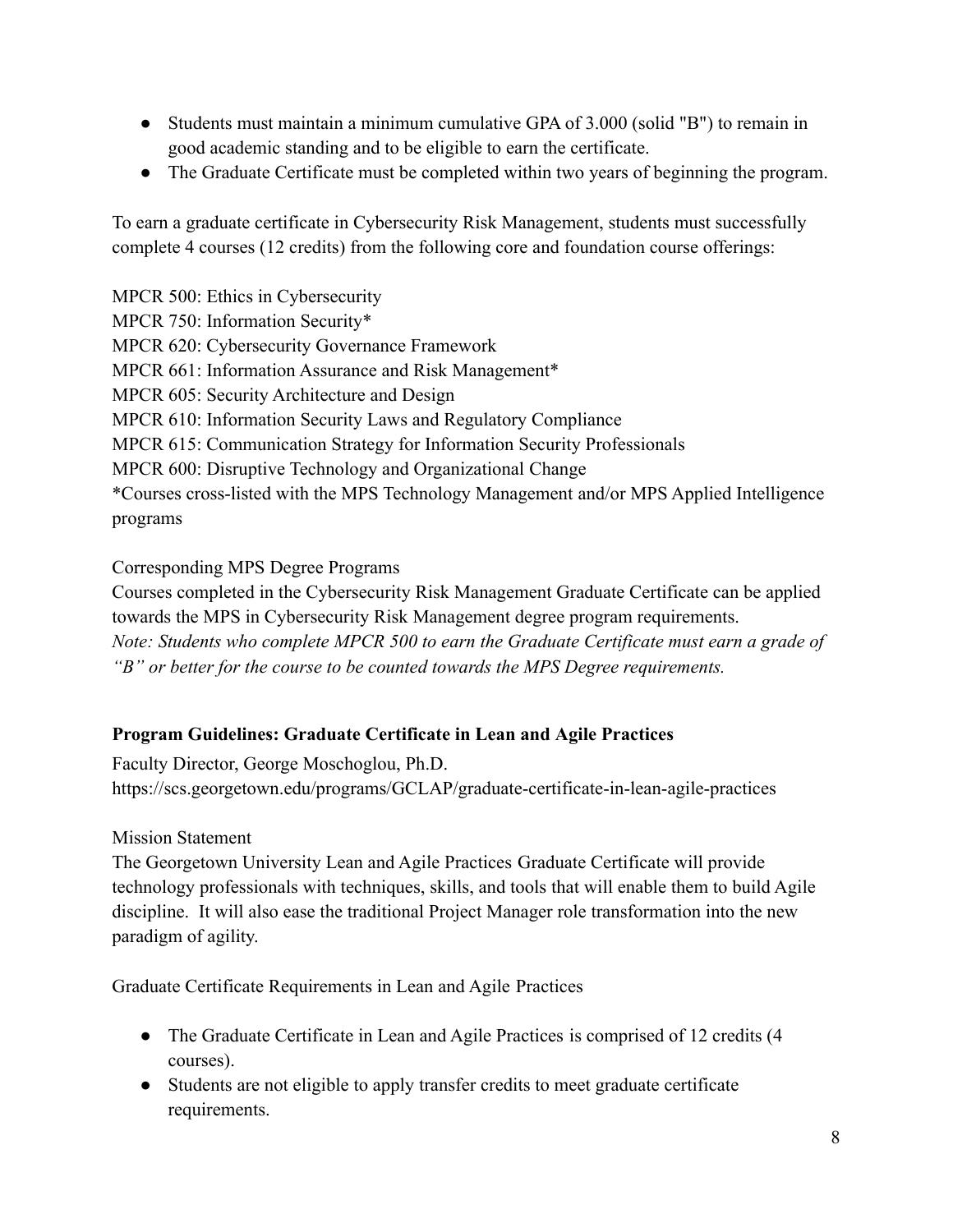- Students must maintain a minimum cumulative GPA of 3.000 (solid "B") to remain in good academic standing and to be eligible to earn the certificate.
- The Graduate Certificate must be completed within two years of beginning the program.

To earn a graduate certificate in Lean and Agile Practices, students must successfully complete the following courses:

MPPM 735: Fundamentals of Agile PM MPPM 740: Lean-Agile with Scrum and Kanban MPPM 755: Agile Frameworks for Lean Enterprises MPTM 760: DevOps Essential

Corresponding MPS Degree Programs

Courses completed in the Lean and Agile Practices Graduate Certificate can be applied towards the MPS in Project Management or MPS in Technology Management degree program requirements.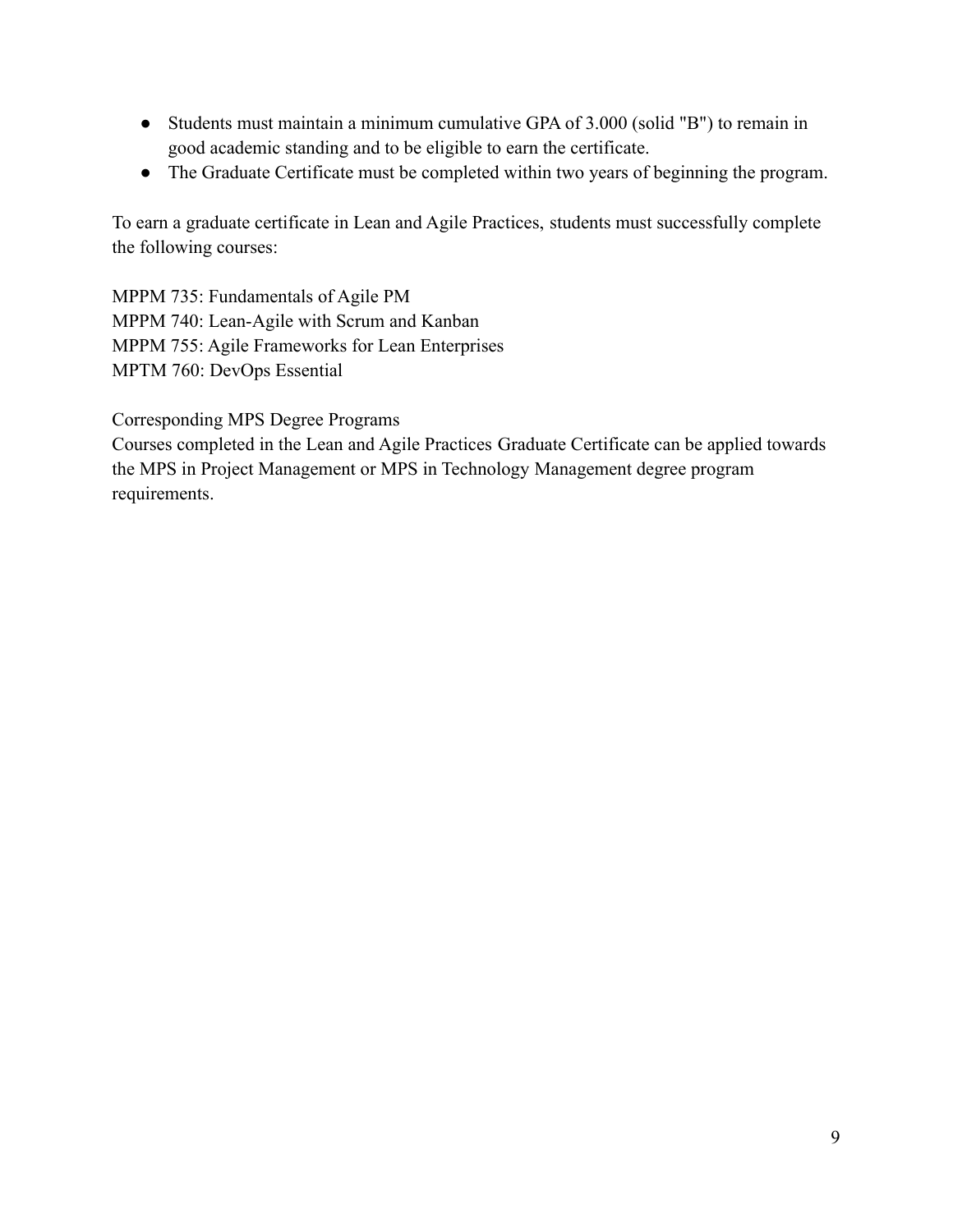### <span id="page-10-0"></span>**Master of Professional Studies and Executive Masters of Professional Studies**

#### <span id="page-10-1"></span>**Master of Professional Studies (MPS) Description**

Colleges and universities offer a variety of graduate-level degrees, such as the more traditional, research-focused Master of Arts (MA) and Master of Science (MS); the arts-focused Master of Fine Arts (MFA); and those degrees focused on specific aspects of industry, including the Master of Public Administration (MPA), the Master of Business Administration (MBA), and the Master of Professional Studies (MPS). These degrees are further differentiated by such factors as their pedagogical focus, curricula (course offerings and requirements), and culminating projects.

Each of the MPS majors in the School of Continuing Studies focuses on applied, practical learning targeted to professional careers in the following areas:

- Applied Intelligence, AI
- Cybersecurity Risk Management, CRM
- Design Management & Communications, DMC
- Emergency & Disaster Management, EDM (Executive MPS, International Executive MPS, and MPS)
- Global Hospitality Leadership, GHL
- Higher Education Administration, HEA
- Human Resources Management, HRM
- Integrated Marketing Communications, IMC
- Journalism, JO
- Project Management, PM
- Public Relations & Corporate Communications, PRCC
- Real Estate, RE
- Sports Industry Management, SIM
- Supply Chain Management, SCM
- Systems Engineering Management, SEM
- Technology Management, TM
- Urban & Regional Planning, URP

The minimum school-wide requirements for the MPS degree are described below; however, each program can have additional and/or stricter requirements specific to their major. Therefore, students are encouraged to maintain regular contact with their academic advisors throughout their studies.

### <span id="page-10-2"></span>**Learning Goals for the Professional Studies Graduate Degree**

The Professional Studies degree was created to help students develop the advanced academic and professional skills needed to succeed in their chosen field.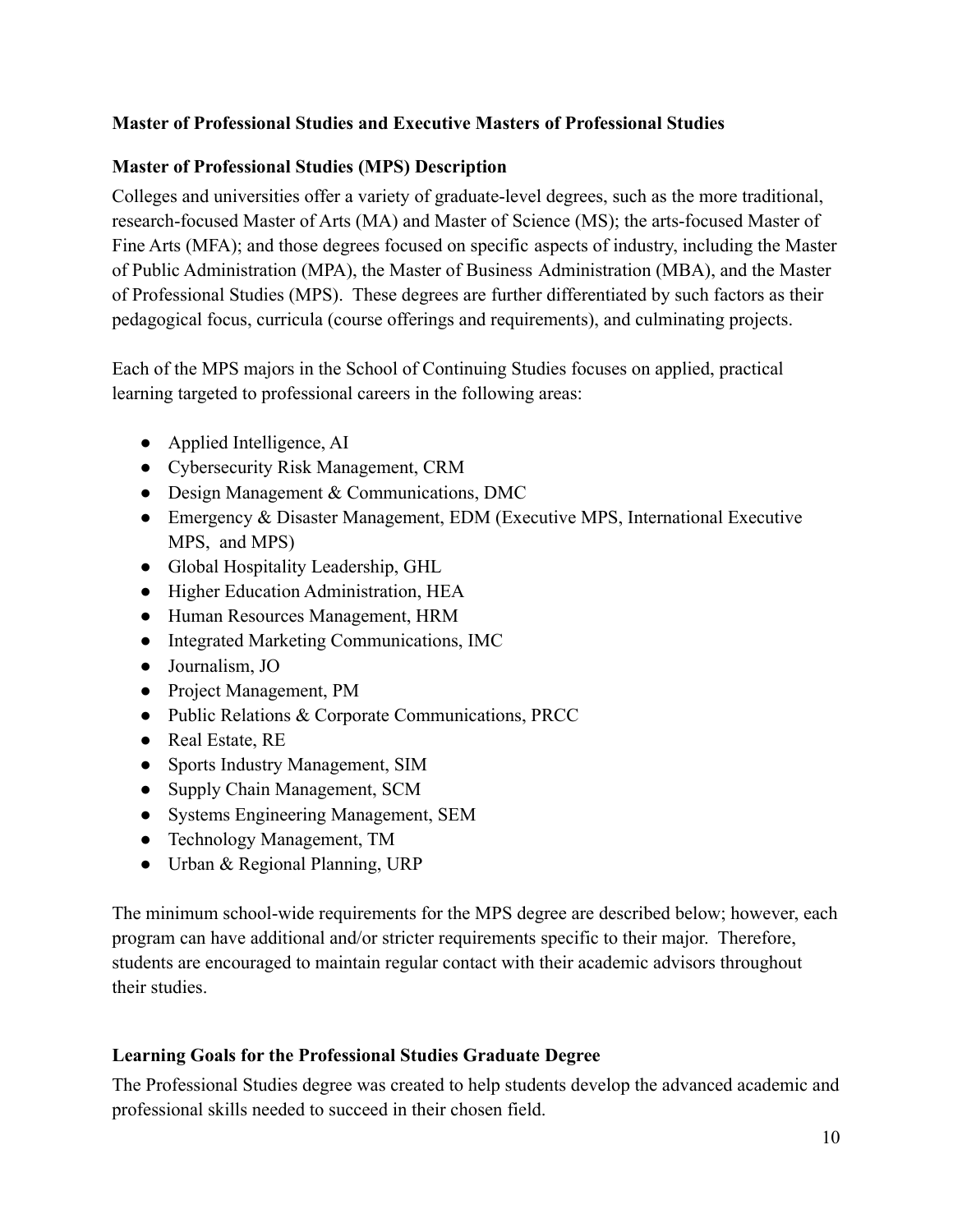Students who complete the MPS degree in these fields will:

- 1. Apply creative and critical thinking to generate novel and relevant ideas, strategies, approaches, or products.
- 2. Analyze and respond effectively to global issues relevant to industry practice and collaborate with diverse actors in an intercultural setting.
- 3. Develop strategies to incorporate Georgetown's Jesuit values that address social justice and ethical decision-making relevant to industry practice.
- 4. Integrate theory, research, and professional experience with industry-specific knowledge, methods and skills in order to collaboratively develop and execute solutions to complex, real-world problems.
- 5. Retrieve information from a variety of sources, assess its credibility, validity, and reliability, and integrate/creatively use it to support data-driven decisions in a professional environment.
- 6. Creatively use relevant technology to access and evaluate information, solve problems, collaborate, and design innovative solutions
- 7. Craft professional, creative, and persuasive messages that convey complex ideas and relevant solutions.

In addition to the goals described above, each Professional Studies major has learning goals that are specific to that particular academic and professional field.

# <span id="page-11-0"></span>**Minimum Requirements for the Professional Studies Graduate Degree**

The Core requirements for all Professional Studies programs, regardless of the major are:

- A minimum cumulative GPA of a 3.000
- Core course: Ethics
- Core course: Capstone
- A minimum grade of B in Ethics and Capstone
- These requirements cannot be waived or substituted under any circumstances. Neither the Ethics nor Capstone course can be transferred into Georgetown SCS from another institution or academic program.

### <span id="page-11-1"></span>**Core Course Requirements (Ethics and Capstone)**

Ethics and Capstone are the two Core courses unique to the Professional Studies degree and are requirements in all of the majors. Neither the Ethics nor Capstone course can be transferred into Georgetown SCS from another institution or academic program. Similarly, Core courses cannot be waived under any circumstances. Ethics is a core component of "Theory & Framework" (MPEM 500) in the EDM program cannot be transferred into Georgetown SCS or waived.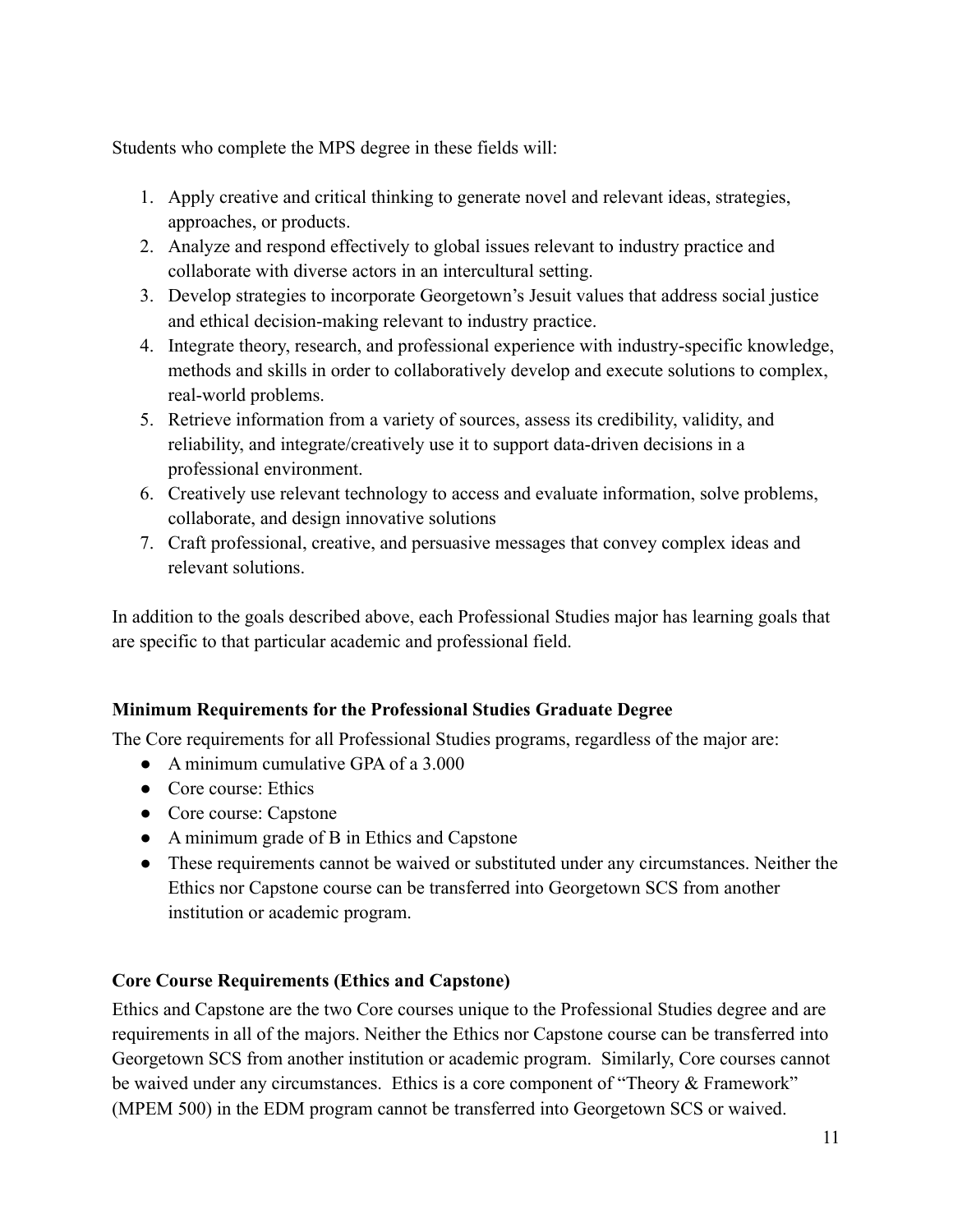Students should take the Ethics course within their first two semesters of enrollment as it sets the foundation for ethical behavior within that field. The Capstone course is taken in the student's final semester before graduation.

Due to the academic requirements and time commitment expected of students in Capstone, we strongly recommend that students take this course by itself or with no more than one additional course during their final semester. If possible, Capstone should be taken as the only course in the final semester. Academic program advisors may deny student requests to take an additional course with Capstone that is not required to meet the degree and program requirements.

International students on University-sponsored Visas should contact the International Program Advisor if they plan on registering part-time in their final semester. They may qualify for a special exemption to their Visa while in part-time status on a one-time basis. There is no guarantee of exemption, so international students must contact the International Program Advisor in advance of their final semester to discuss this option.

All MPS majors require a grade of "B" (3.00) or better in Ethics and Capstone; both are required for graduation. Review the individual program requirements for minimum grade requirements.

Students who earn a "B-" (2.67) or lower in Ethics or Capstone cannot graduate, even if they have a cumulative GPA of 3.000 overall. These students are required to repeat the course with a "B" or better (see repeating a course policy in the SCS Academic Rules & Regulations) to prevent degree candidacy termination. Both grades remain on the student's transcript and are factored into the cumulative GPA. Students who are unable to earn the required grade upon repeating the course will be terminated from the program without right of appeal.

### <span id="page-12-0"></span>**Foundation Course Requirements**

In addition to the required Core courses (Ethics and Capstone), some programs have foundation and major requirements. Foundation requirements are integral courses that provide students with the academic background needed for success within those programs and professions. In some cases, programs may require students to earn minimum grades of "B" (3.000) or better to satisfy a requirement (students should consult with their program to ensure that they meet all additional requirements for those majors and the "Program Guidelines" section of this Handbook).

The Schedule of Classes available at [registrar.georgetown.edu/](http://registrar.georgetown.edu/) includes course notes and/or descriptions and typically states which courses fulfill a foundation, major, or concentration requirement.

A. All traditional Master of Professional Studies courses are found under "Prof Studies" followed by the major designation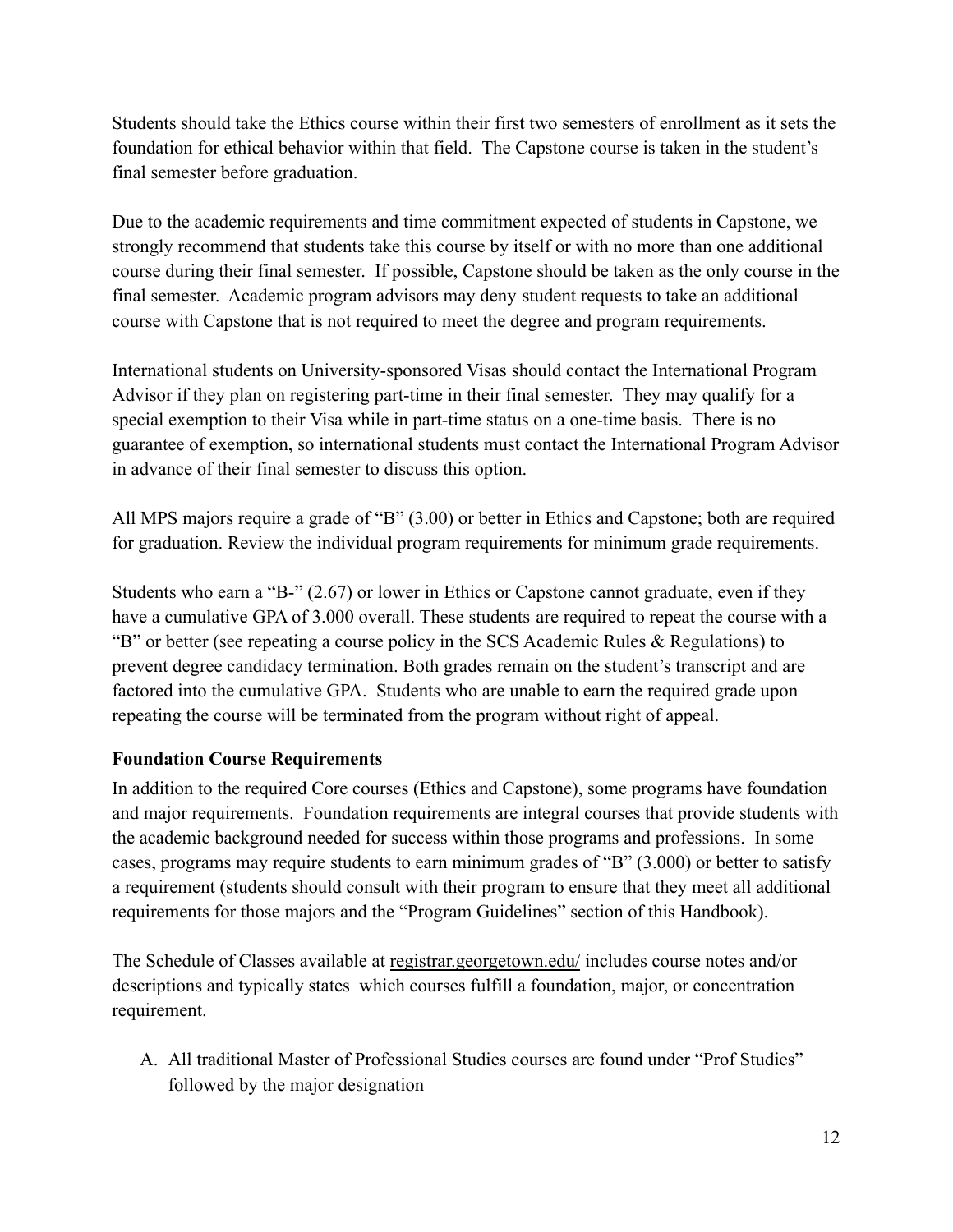B. All Executive Professional Studies EDM courses are found under "Exec Prof Studies Emerg Mgmt."

#### <span id="page-13-0"></span>**Concentration Requirements and Focus Areas**

A concentration is a cohesive collection of four or more courses (12 credits minimum; some programs may require more credits for a concentration) within an academic program that allows students to tailor their studies in a particular area of expertise.

Some majors require students to complete an official area of concentration for the degree; other programs allow a more flexible, individualized program with recommended courses for students to build expertise within an unofficial concentration, also called a focus area.

Students who enroll solely in online courses or who choose not to designate a Concentration officially (within those programs that have them) will be considered "generalists" within their program. For those programs that have official Concentrations, students must submit a Declaration of Concentration form to their academic program for review and approval. The program will forward approved Concentration forms to the Office of Academic Affairs and Compliance for final approval.

Students who wish to complete additional coursework for more than one official concentration can cross-count no more than one course (3 credits) between concentrations. Therefore, each concentration must consist of at least 9 original credits that apply to that concentration alone.

Please note: Some programs do not allow any courses or credits to cross-count. In those programs, students must complete courses that are unique to each concentration. Students must receive advance, written permission to register for additional coursework for more than one concentration (please see "Academic Overload" policy). Concentrations can be tracked in the Degree Audit function in MyAccess, but they are not listed on transcripts.

### <span id="page-13-1"></span>**Executive MPS Degree Description**

The Executive Master of Professional Studies (EMPS) degree includes the Emergency & Disaster Management (EDM) and International Emergency & Disaster Management (IEDM) majors.

The EMPS is designed as a year-long intensive program that combines technology-enhanced learning with hands-on required field-study at various domestic and international locations. The Executive MPS degree is a five module program (6-credits per module/course) taken in a lock-step order as a prerequisite to the next module.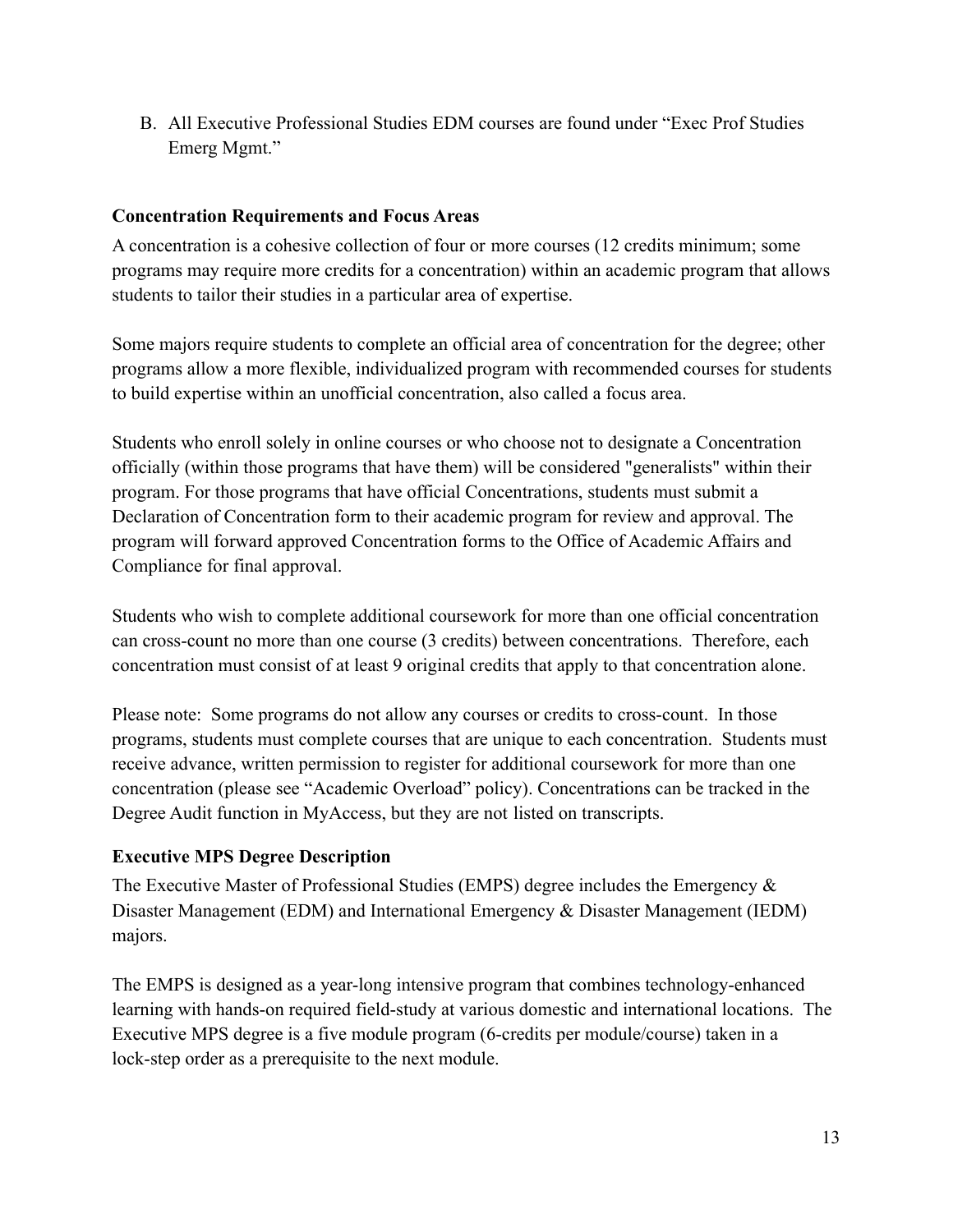This is a practice-oriented curriculum – a hallmark of Georgetown's professional studies graduate programs – putting students in the action and encouraging expansive thinking about current strategies and systems.

#### **Academic Standing**

#### **Good Academic Standing**

Students with a cumulative and semester GPA of 3.000 (solid "B") or better are considered in good academic standing. Good academic standing is required to be considered for some special requests at the School-level (such as participation in the Consortium of Universities) and for other requests at the program level (such as approval for certain internships and independent studies). Georgetown does not round the GPA; thus, a student with a 2.999 cumulative GPA would not be allowed to graduate and would be terminated from the program. There are no exceptions to this minimum academic standard.

#### **Academic Warning**

Students with a semester GPA under 3.000 but with a cumulative GPA of 3.000 or better are placed on academic warning. A notice is sent to the student and the student's academic program when a student is on warning. Students are academically terminated upon accumulating three grades or 9-credits of "B-" or lower and their cumulative GPA is below 3.000; therefore, we notify students upon earning even one unsatisfactory grade. Some programs may require a meeting when a student is placed on Warning.

#### **Academic Probation**

Students are placed on academic probation when (1) they earn one "F" or "U" in a single semester; or (2) when their cumulative GPA falls below a 3.000. Unless they meet the criteria for termination or dismissal as outlined below, students remain on probation until their GPA improves to a 3.000 or better. Students placed on probation due to earning a grade of "F" or "U" in a single semester remain at-risk of termination upon earning an additional "F" or "U," regardless of their cumulative GPA. Some majors may require a meeting with their program leadership when a student is placed on Probation.

#### **Termination of Degree Candidacy**

When academic standing is reviewed at the end of each full semester, MPS students are automatically terminated from degree candidacy under any of the following conditions:

1. Upon accumulating two grades or 6-credits of "F" at any point, regardless of their cumulative GPA. For the purpose of evaluating academic standing, a grade of "U" is considered the same as an "F".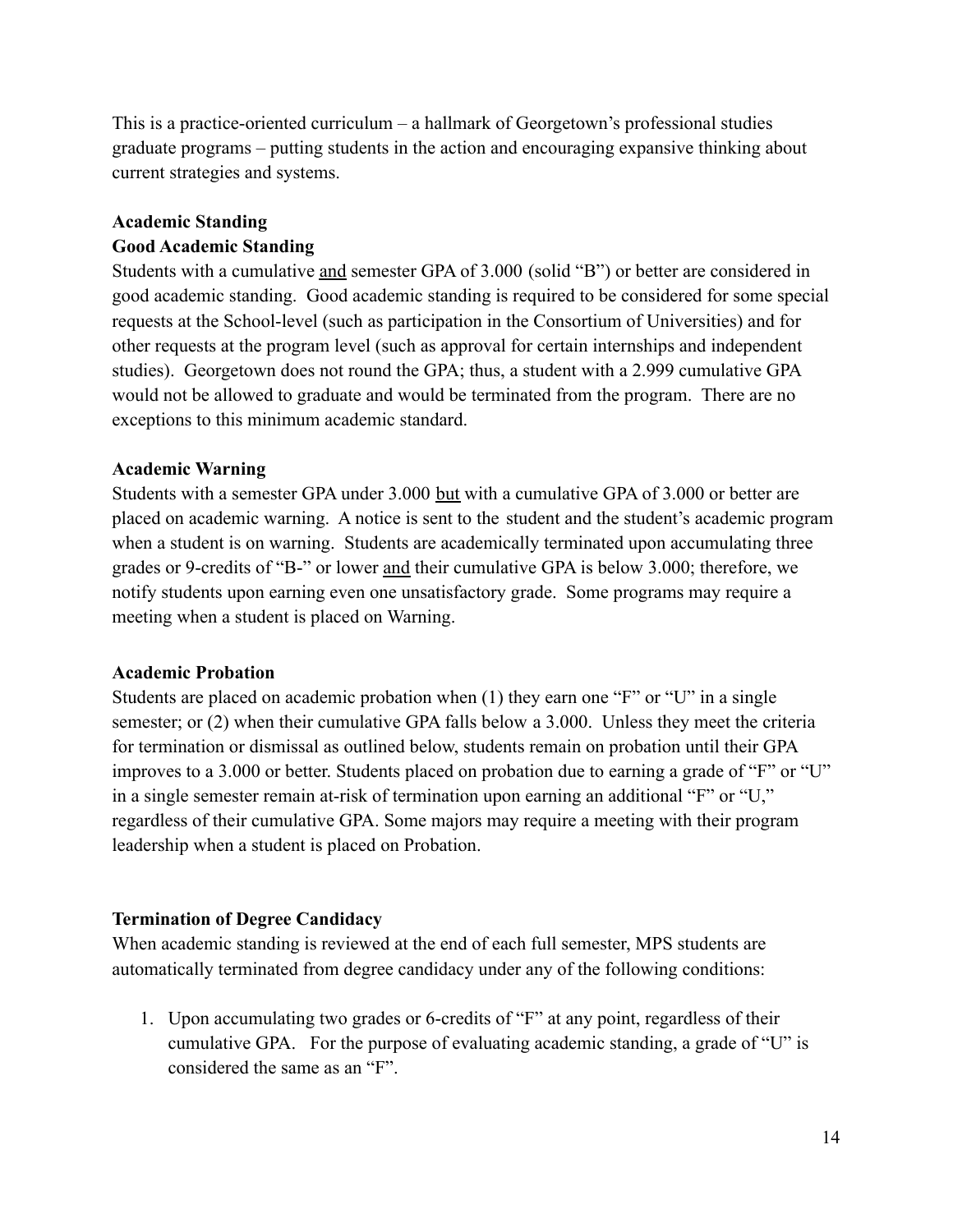- 2. Upon accumulating three grades or 9-credits of "B-" or lower and their cumulative GPA is below 3.000.
- 3. If their cumulative GPA is at such a low level that raising it to the required level to be eligible for graduation within the program credit limit becomes mathematically impossible. *Termination for this reason is considered final and not open to appeal*.
- 4. If they are unable to complete program requirements with acceptable grades (such as Ethics and Capstone with a "B" or better in each) during the allotted time period or upon having repeated a course once (see *Repeating a Course* policy). *Termination for this reason is considered final and not open to appeal*.
- 5. Student is making unsatisfactory progress toward a degree as defined by that student's specific major or is unable to complete program guidelines within the time limit for degree completion.

### **Academic Dismissal (Provisional, Non-Degree Students)**

When academic standing is reviewed at the end of each full semester**,** provisional, non-degree students are automatically academically dismissed academically under any of the following conditions:

- 1. Upon accumulating one grade of "B-" (2.67) or lower at any point, regardless of their cumulative GPA. For the purpose of evaluating academic standing, a grade of "U" is considered the same as an "F".
- 2. If they are unable to complete individual program requirements with acceptable grades during the allotted time period of one academic year (fall/spring/summer).

Provisional students who are ineligible to become degree-seeking and are therefore dismissed may not appeal the dismissal.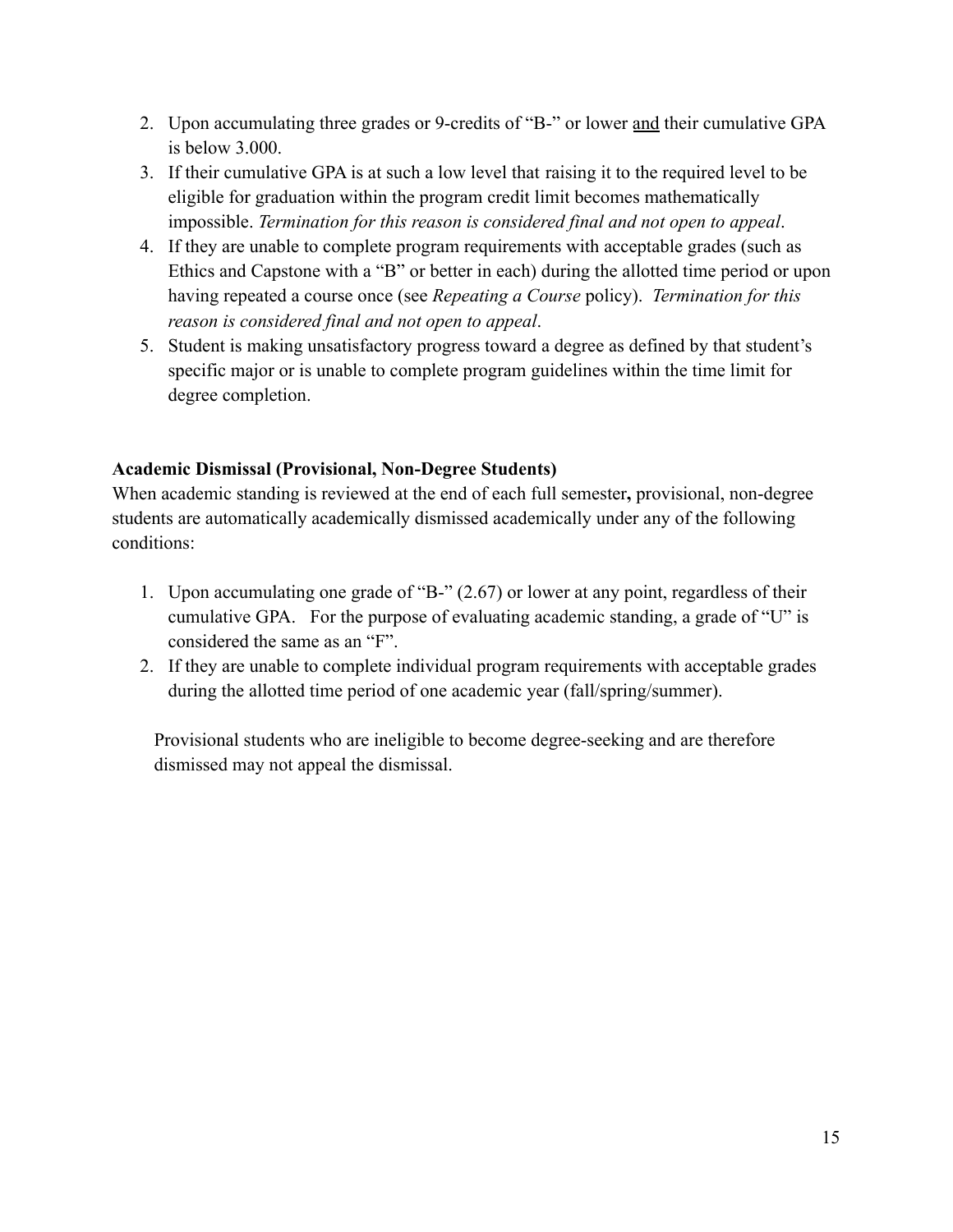### <span id="page-16-0"></span>**Program Guidelines: Applied Intelligence**

Faculty Director, Frederic Lemieux, PhD

<https://scs.georgetown.edu/programs/423/master-of-professional-studies-in-applied-intelligence/>

### **Mission Statement**

The Georgetown University Master's in Applied Intelligence program prepares students to undertake complex intelligence projects by applying the analytical frameworks and tools used in the fields of homeland security, law enforcement, and business intelligence.

# **Learning Goals**

Upon successfully completing the Applied Intelligence program, students will:

- 1. Apply analytical techniques to challenge or provide alternative perspectives to existing views on complex intelligence issues.
- 2. Integrate global perspective and international best practices to intelligence analytical products.
- 3. Employ ethical decision frameworks to respond to moral dilemmas in applied intelligence fields.
- 4. Prepare intelligence analytic products based on industry standards to enhance organizational effectiveness and provide alternative perspectives on increasingly complex problems.
- 5. Apply the intelligence cycle to support policy-making or decision-making processes.
- 6. Adapt to highly technology-driven intelligence fields by integrating various technologies across the five collection disciplines to enrich analytical products.
- 7. Communicate complex intelligence analysis with objectivity to a wide range of stakeholders.

# **MPS Degree Requirements in Applied Intelligence**

- The MPS in Applied Intelligence is comprised of 33 credits (11 courses).
- Students must maintain a minimum cumulative GPA of 3.000 (solid "B") to remain in good academic standing and to be eligible to graduate.
- Students must complete the two core courses, Ethics and Capstone, with grades of "B" or better to be eligible to graduate.
- The MPS degree must be completed within five years.
- All core and/or foundation courses—aside from Capstone, which is taken will during the final semester of the program—must be completed before any elective courses are taken.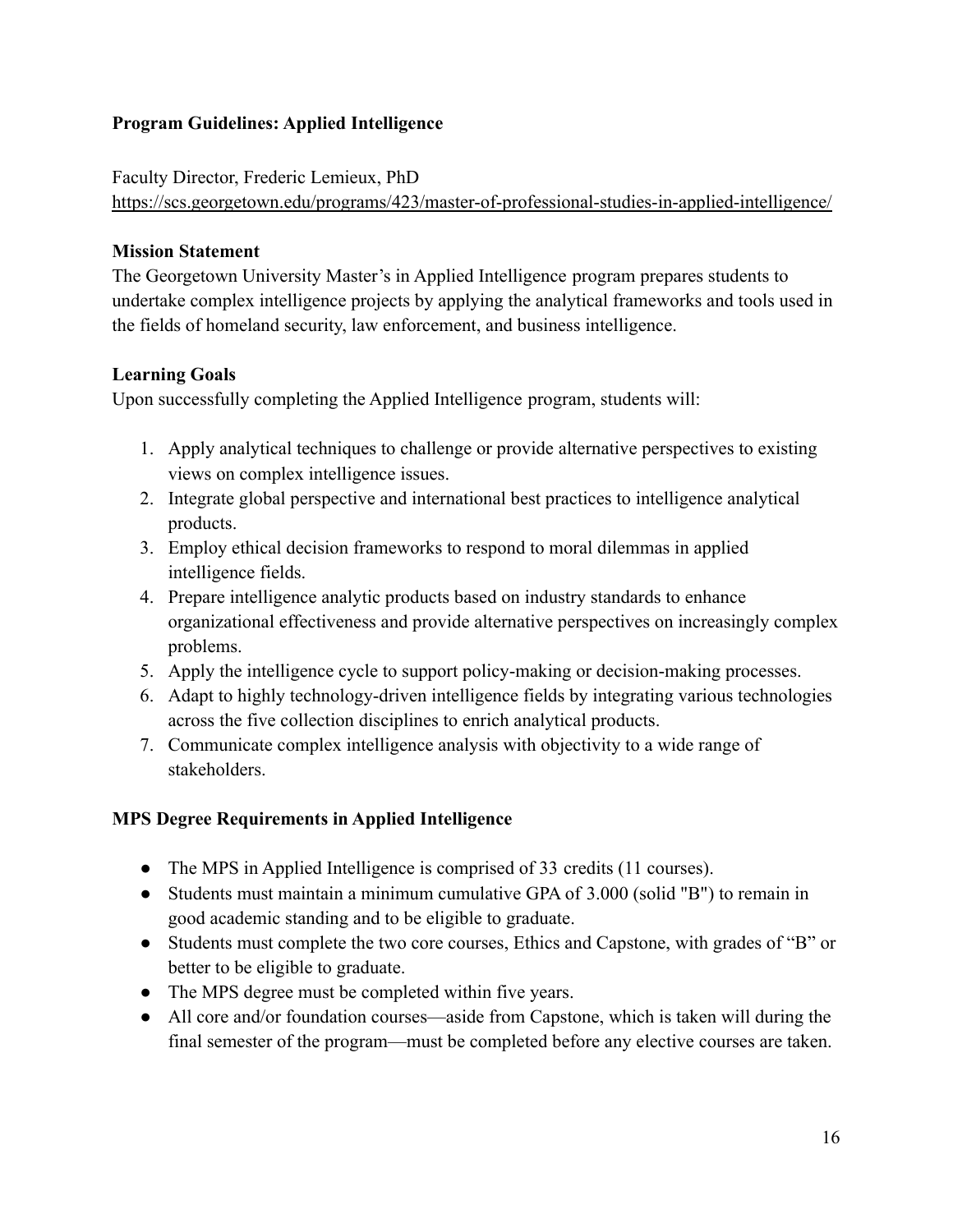To earn an MPS in Applied Intelligence, students must successfully complete the following curriculum:

#### *Students who matriculated prior to Fall 2021*

2 Core Courses (6 credits) MPAI 500: Ethics MPAI 900: Capstone

4 Foundation Courses (12 credits) MPAI 600: Introduction to Applied Intelligence MPAI 610: Psychology of Applied Intelligence MPAI 620: Applied Intelligence Communications MPAI 630: Understanding Intelligence Collection

5 Elective Courses (15 credits) For a current list of electives, visit the Course Schedule page.

#### *Students who matriculated in/after Fall 2021*

2 Core Courses (6 credits) MPAI 500: Ethics MPAI 900: Capstone

5 Foundation Courses (15 credits) MPAI 600: Introduction to Applied Intelligence MPAI 610: Psychology of Applied Intelligence MPAI 620: Applied Intelligence Communications MPAI 630: Understanding Intelligence Collection MPAI: 640: Advanced Analytical Techniques

4 Elective Courses (12 credits) For a current list of electives, visit the Course Schedule page.

#### **Focus Areas**

The Applied Intelligence program offers four focus areas that enable students to tailor their studies and sharpen their expertise in a particular area of study:

Homeland Security Intelligence\*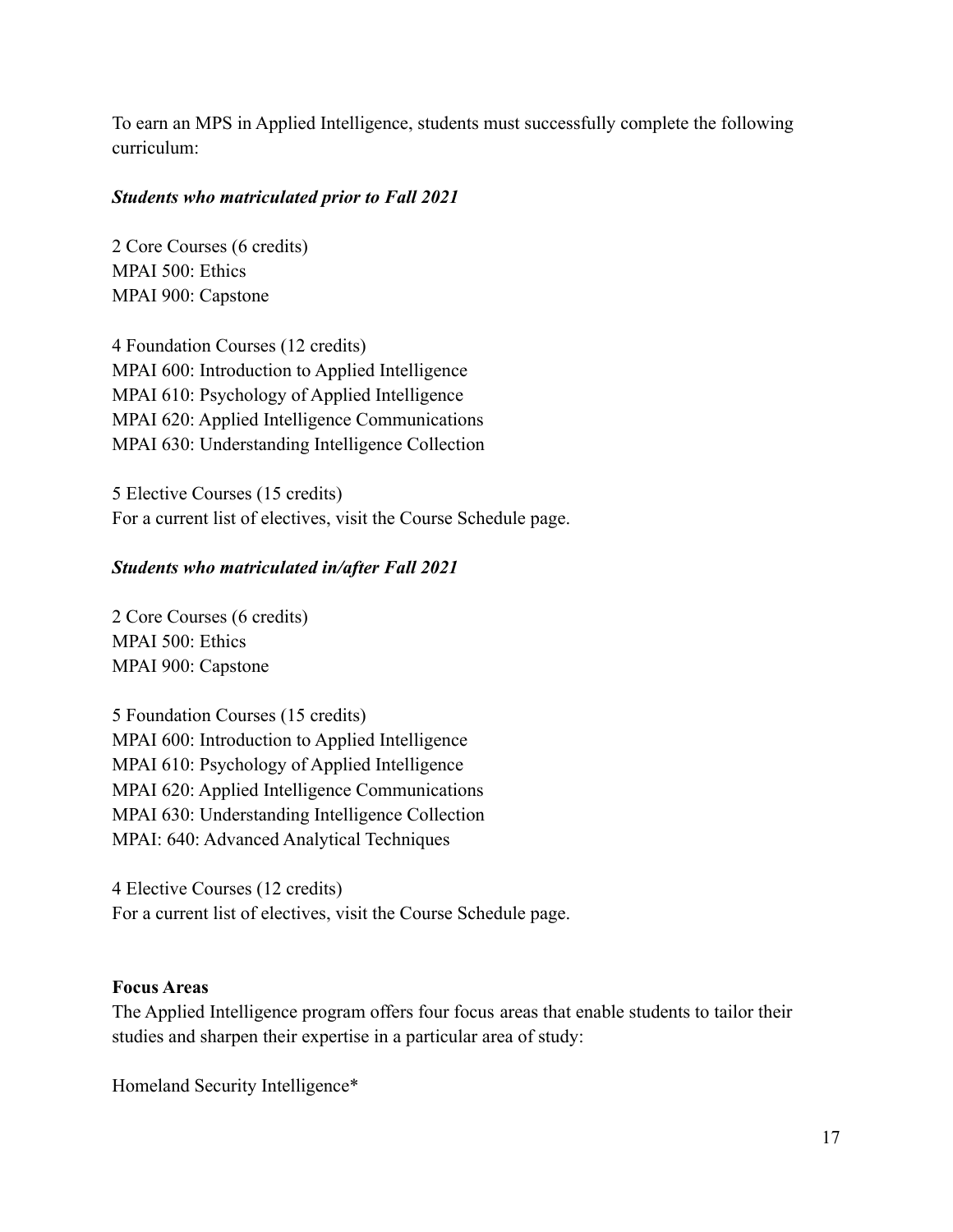Learn how to produce intelligence estimates and assess risk related to key homeland security issues, while also exploring the role of technologies in collecting, analyzing, and sharing intelligence.

#### Law Enforcement Intelligence\*

Understand how to develop and apply the intelligence operations frameworks relevant to organized crime and terrorism activities, while gaining a deeper understanding of contemporary issues in policing and the use of technology to prevent criminal activities.

#### Business Intelligence\*

Examine how to leverage business intelligence to provide actionable insights that support decision-making processes and increase competitiveness.

#### Cyber Intelligence

Enhance your professional skills by learning how to produce cyber threat and defense analyses and manage cyber surveillance operations.

\*Represents a concentration area available to students who matriculated prior to Fall 2018. Students must receive permission from their program on the Declaration of Concentration form to post the concentration on their transcript. Declaring a concentration is not required and students may take any electives being offered to meet their program requirements.

### **Corresponding Graduate Certificate**

Courses completed in the Competitive Business Intelligence Graduate Certificate can be applied towards the MPS in Applied Intelligence degree program requirements.

### **Licensure Disclosure**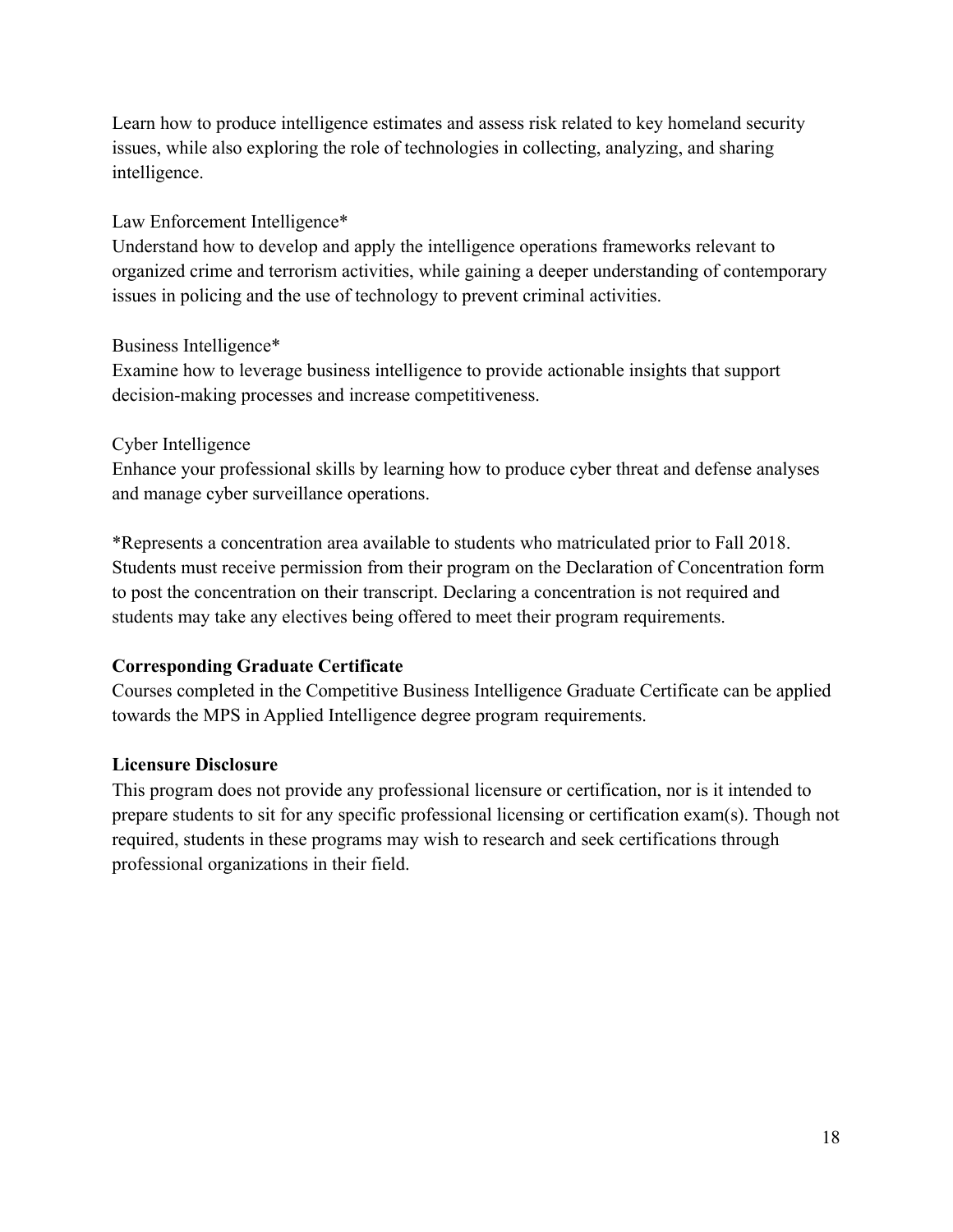### <span id="page-19-0"></span>**Program Guidelines: Masters of Professional Studies in Cybersecurity Risk Management**

Faculty Director, Frederic Lemieux, Ph.D.

[https://scs.georgetown.edu/programs/484/master-of-professional-studies-in-cybersecurity-risk-m](https://scs.georgetown.edu/programs/484/master-of-professional-studies-in-cybersecurity-risk-management/) [anagement/](https://scs.georgetown.edu/programs/484/master-of-professional-studies-in-cybersecurity-risk-management/)

### **Mission Statement**

The Georgetown University Cybersecurity Risk Management degree program prepares students to address a large and growing demand in the public and private sectors for cybersecurity professionals who possess a combination of strategic thinking and communication skills. The program equips graduates with the requisite tools and knowledge that are necessary for professional success in the field of cybersecurity.

### **Learning Goals**

Students who successfully complete the MPS in Cybersecurity Risk Management will demonstrate the ability to:

- Design adapted cybersecurity and risk mitigation strategies for organizations.
- Create cybersecurity solutions that integrate international perspectives on threats, vulnerabilities, and regulations.
- Employ ethical decision frameworks to respond to moral dilemmas in cybersecurity.
- Apply cybersecurity governance frameworks that integrate regulations and compliance requirements relevant to diverse industry sectors.
- Evaluate relevant and credible cyber intelligence products in order to assess and manage cybersecurity risks across the organization.
- Analyze the potential impact of integrating new technologies on organization information network and infrastructure security.
- Co Communicate complex cybersecurity challenges effectively and advocate. for investment of resources to diverse stakeholders.

### **MPS Degree Requirements in Cybersecurity Risk Management**

- The MPS in Cybersecurity Risk Management is comprised of 33 credits (11 courses).
- Students must maintain a minimum cumulative GPA of 3.000 (solid "B") to remain in good academic standing and to be eligible for graduation.
- Students must complete the two core courses, Ethics and Capstone, with grades of "B" or better to be eligible for graduation.
- The MPS degree must be completed within five years.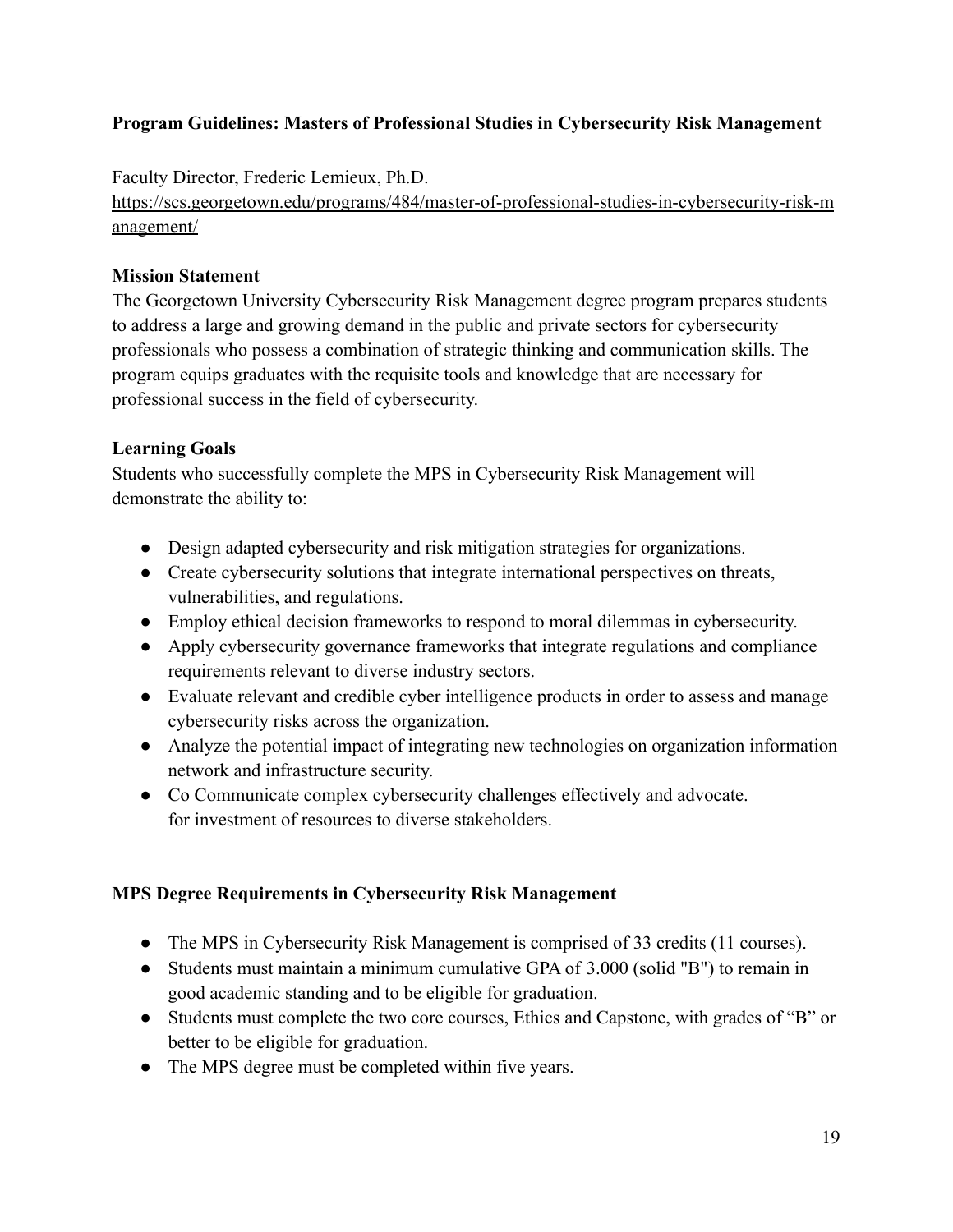To earn an MPS in Cybersecurity Risk Management, students must successfully complete 11 courses (33 credits total), including:

2 Core Courses (6 credits) MPCR 500: Ethics in Cybersecurity MPCR 900: Capstone

7 Foundation Courses (21 credits) MPCR 750: Information Security (cross-listed with MPAI 750) MPCR 620: Cybersecurity Governance Framework MPCR 661: Information Assurance and Risk Management (cross-listed with MPTM 661) MPCR 605: Security Architecture and Design MPCR 610: Information Security Laws and Regulatory Compliance MPCR 615: Communication Strategy for Information Security Professionals MPCR 600: Disruptive Technology and Organizational Change

2 Elective Courses (6 credits) For a current list of electives, visit the Course Schedule page.

### **Corresponding Graduate Certificate**

Courses completed in the Cybersecurity Risk Management Graduate Certificate can be applied towards the MPS in Cybersecurity Risk Management degree program requirements. *Note: Students who complete MPCR 500 to earn the Graduate Certificate must earn a grade of "B" or better for the course to be counted towards the MPS Degree requirements.*

#### **Licensure Disclosure**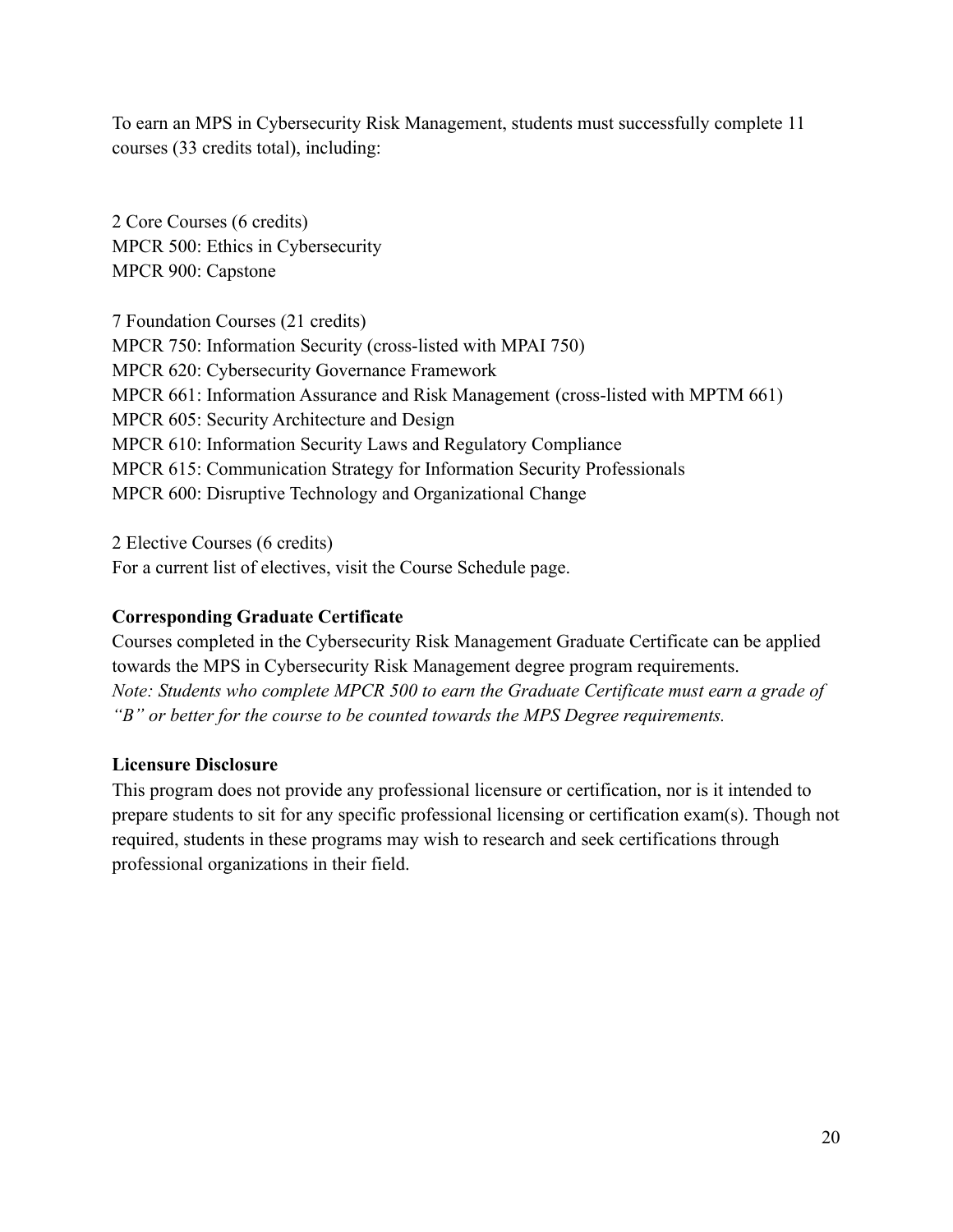### <span id="page-21-0"></span>**Program Guidelines: Design Management & Communications**

Faculty Director, Wendy Zajack, MBA

[https://scs.georgetown.edu/programs/446/master-of-professional-studies-in-design-management](https://scs.georgetown.edu/programs/446/master-of-professional-studies-in-design-management-communications/)[communications/](https://scs.georgetown.edu/programs/446/master-of-professional-studies-in-design-management-communications/)

#### **Mission Statement**

The Georgetown University Master of Professional Studies in Design Management & Communications will provide students with the creative skills and tools to effectively communicate with and manage design teams. Students will engage with a faculty of experienced practitioners to develop the advanced management and leadership skills they need for a successful and impactful career in design management & communications.

#### **Learning Goals**

Students who complete the MPS in Design Management & Communications will:

- 1. Apply creative and critical thinking skills in designing visual communication strategies reflective of organizational goals to inform and influence customer behavior
- 2. Engage within diverse teams to integrate values of inclusivity in the development of globally accessible design strategies.
- 3. Develop strategies incorporating Jesuit values, industry standards, and one's personal ethics in design communications.
- 4. Produce strategies based on design thinking, visual principles, and audience psychographics to develop and implement solutions reflective of organizational goals.
- 5. Formulate insights from research, and credible, reliable, and valid resources to create design concepts that influence actions and perceptions.
- 6. Compose design strategies using relevant tools and technology to develop innovative solutions that serve diverse target audiences.
- 7. Analyze the needs of diverse target audiences and responsibly inform them through design solutions.

#### **MPS Degree Requirements in Design Management & Communications**

- The MPS in Design Management & Communications is comprised of 33 credits (11) courses).
- Students must maintain a minimum cumulative GPA of 3.000 (solid "B") to remain in good academic standing and to be eligible for graduation.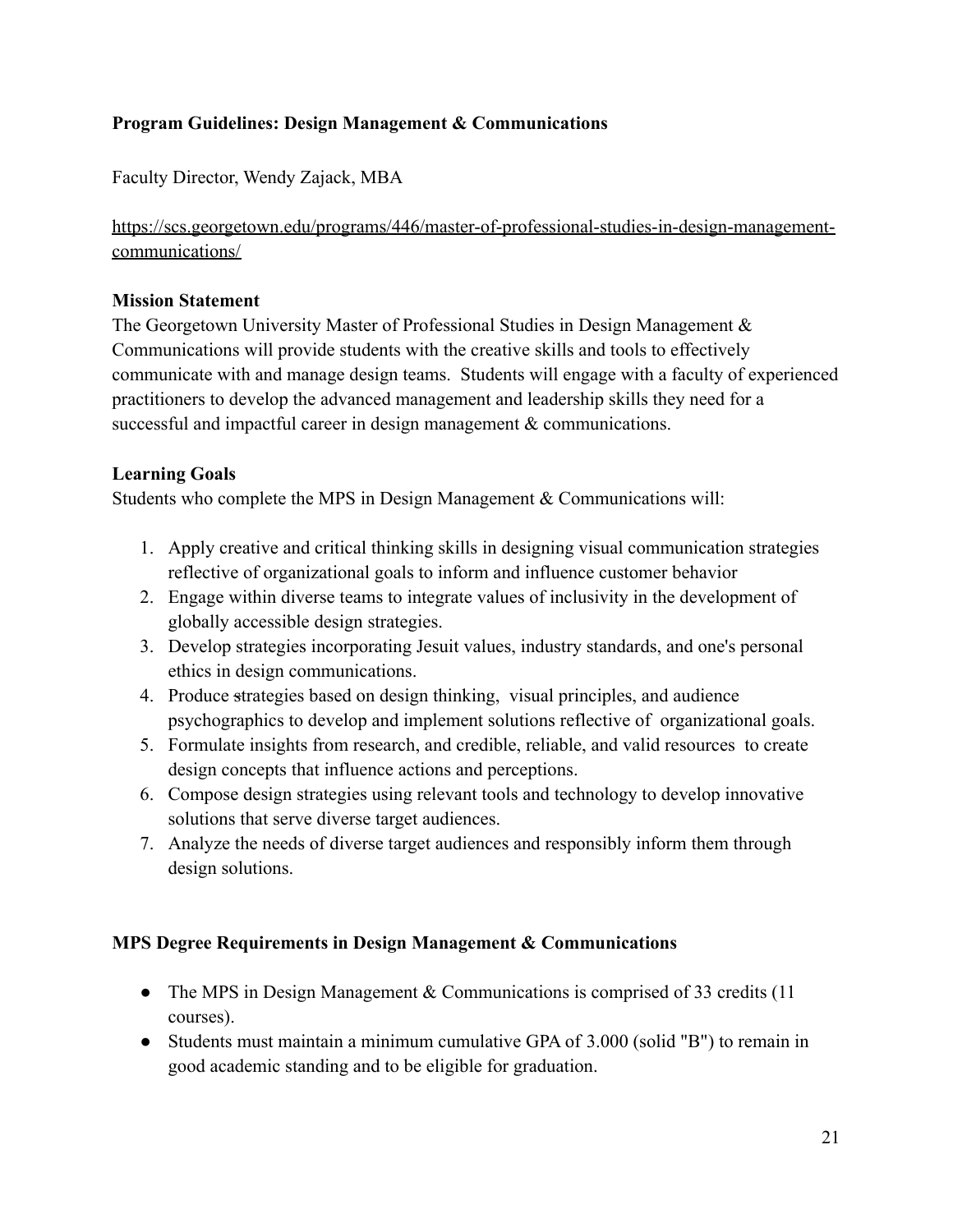- Students must complete the two core courses, Ethics and Capstone, with grades of "B" or better to be eligible for graduation.
- Students must complete MPDM 550: Design Management and Strategy with a grade of "B" or better to be eligible for graduation. This course cannot be waived or transferred in.
- The MPS degree must be completed within five years.
- All core and/or foundation courses—aside from Capstone, which is taken during the final semester of the program—must be completed before any elective courses are taken.

To earn an MPS in Design Management & Communications, students must successfully complete 11 courses (33 credits total), including:

2 Core Courses (6 credits) MPDM 500: Ethical Design MPDM 900: Capstone

4 Foundation Courses (12 credits) MPDM 520: Visual Communications MPDM 550: Design Management and Strategy MPDM 600: Design Thinking MPDM 620: Design Leadership

5 Elective Courses (15 credits) For a current list of electives, visit the Course Schedule page.

### **Licensure Disclosure**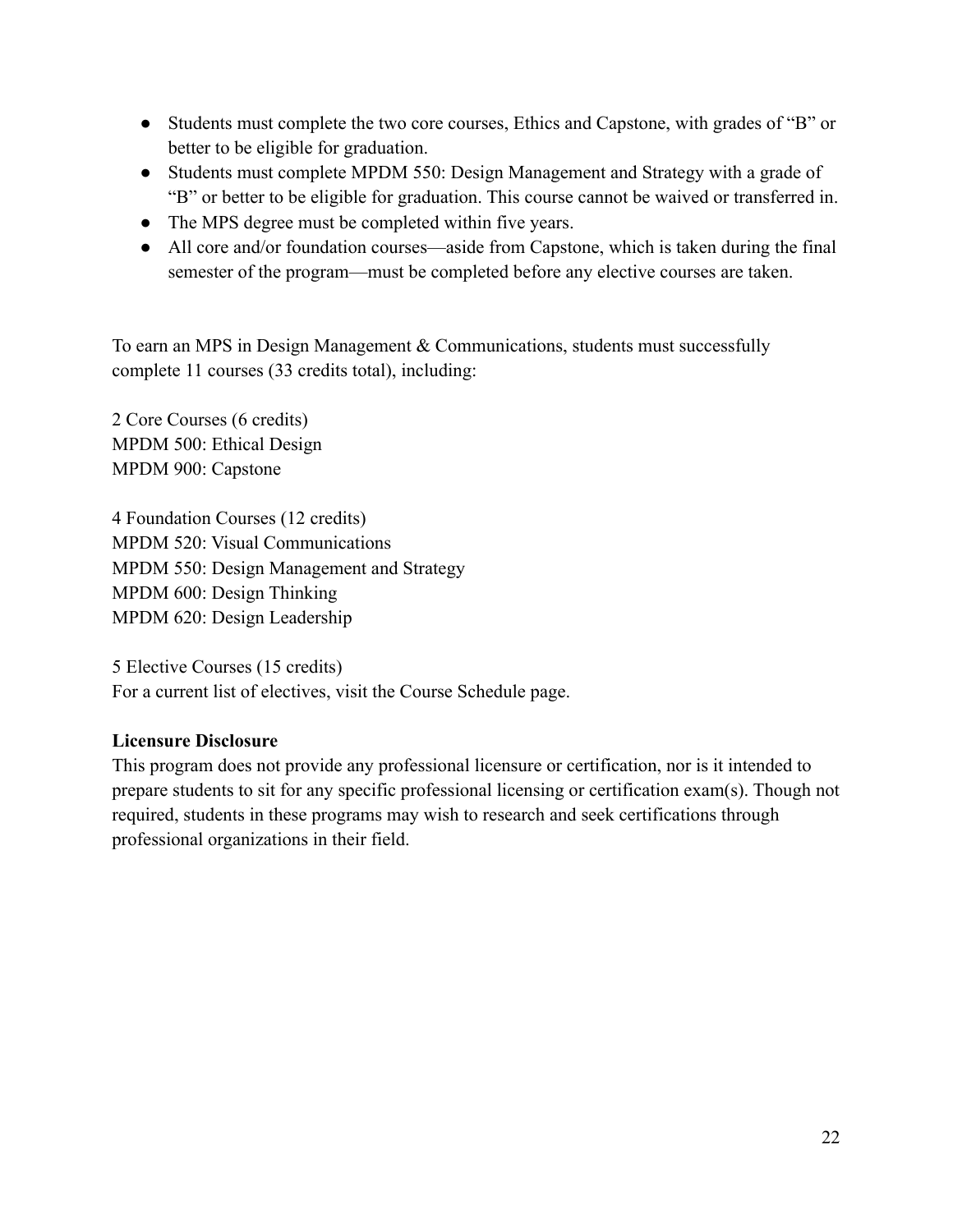### <span id="page-23-0"></span>**Program Guidelines: Emergency & Disaster Management (Executive MPS)**

Faculty Director, Tim Frazier, PhD

[https://scs.georgetown.edu/programs/366/executive-master-of-professional-studies-in-emergency](https://scs.georgetown.edu/programs/366/executive-master-of-professional-studies-in-emergency-and-disaster-management/) [-and-disaster-management/](https://scs.georgetown.edu/programs/366/executive-master-of-professional-studies-in-emergency-and-disaster-management/)

### **Mission Statement**

The Georgetown University Executive Master's in Emergency & Disaster Management program prepares students for leadership positions in emergency management through experiential learning, which focuses on critical thinking, decision-making, and ethical leadership.

### **Learning Goals**

Students who successfully complete the Executive MPS in Emergency & Disaster Management will:

- 1. Demonstrate advanced competency through theoretical and field exercises assessed in five content-based courses;
- 2. Identify and understand fundamental local, state, federal and international rules and regulations so that they can respond ethically and legally to emergencies and disasters;
- 3. Analyze and reflect upon local, state, federal and international responses to emergencies and disasters so that they can formulate informed, well-reasoned and professional recommendations for both preventive measures and future responses to such situations;
- 4. Prepare response plans for multiple types of emergencies and disasters and adapt those plans to respond quickly, ethically and effectively to changing situations;
- 5. Make critical decisions in times of extreme pressure and quickly changing variables;
- 6. Identify and educate appropriate constituents and concerned parties (the public, supervisors, team members, colleagues, private sector, military and other officials) through communications plans targeted to their specific needs;
- 7. Create, coordinate and implement an immediate and effective emergency management response plan that responds to a crisis. In short, transcend traditional thinking and become a leader in the profession of disaster management.

#### **Executive MPS Degree Requirements in Emergency & Disaster Management**

The Executive Master of Professional Studies (EMPS) degree in Emergency & Disaster Management (EDM) is a one-year intensive program. Students must successfully complete all five, six-credit program courses, and earn a minimum cumulative GPA of 3.00 (solid "B") for good academic standing and to be eligible to graduate.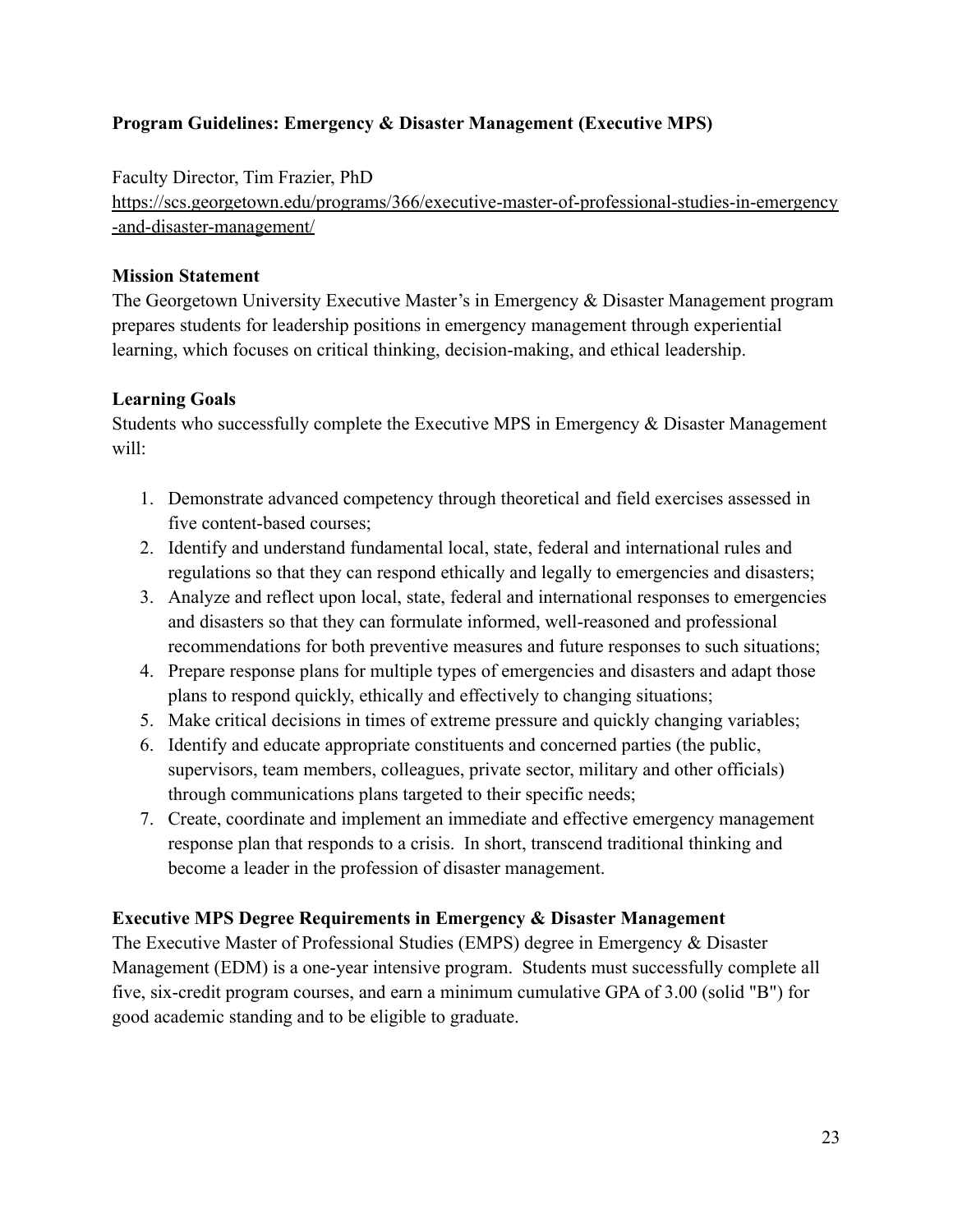Two of the five modules satisfy the Core courses that are unique to the MPS degree: Theory & Legal Framework (MPEM-500) and Capstone (MPEM-900). A grade of "B" or better is required in both of these course modules to qualify for graduation.

The modules are taken in sequential order; courses cannot be waived; and transfer credits cannot be applied to this program. Requests for exceptions will not be considered. Each course combines online learning activities with intensive, on-site 6-day residencies.

The five contiguous courses provide students with rigorous online study combined with hands-on field experiences. As a cohort-based program, students must enroll in the program in the fall, at the beginning of each academic year.

Students who have earned a grade of "B-" or "C" in Theory & Legal Framework (MPEM-500) or Capstone (MPEM-900) and do not meet the criteria for termination, or students who withdrew from a course, must request to go on a leave of absence until that course can be repeated in the next year's cohort. Since these courses are 6-credits each, one "F" grade will automatically terminate degree candidacy.

An incomplete for a residency of an Emergency & Disaster Management course is not possible, and an incomplete in the technology enhanced portion of an EDM course is highly discouraged. In the event of an unanticipated emergency, a one-week incomplete may be allowed for coursework. If the incomplete is not satisfied within that timeline, an "F" grade will be applied to that course and the student will be terminated from the program.

| Course                   | <b>Course Dates</b>        | Onsite Dates*      | Residency     |
|--------------------------|----------------------------|--------------------|---------------|
|                          |                            |                    | Location      |
| <b>MPEM-500</b>          |                            |                    |               |
| Theory & Legal           | Aug $25 - Oct$             | Sep 20-25,         | Hawaii        |
| Framework                | 14, 2021                   | 2021               |               |
| 6 credits                |                            |                    |               |
| <b>MPEM-600</b>          |                            |                    |               |
| <b>Natural Disasters</b> | Oct $15 - Dec 6$ ,<br>2021 | Dec 13-18,<br>2021 | Puerto Rico   |
| 6 credits                |                            |                    |               |
| <b>MPEM-700</b>          | Jan 12 - March             |                    |               |
| Terrorism & WMD          |                            | Mar 7-12, 2022     | Paris, France |
| 6 credits                | 3, 2022                    |                    |               |
| <b>MPEM-800</b>          |                            |                    |               |
| U.S. Support to a        | March 4 - May              | May 9-14,<br>2022  | Washington,   |
| Foreign Disaster         | 3, 2022                    |                    | D.C.          |

EMPS EDM 2021/2022 Travel Dates\*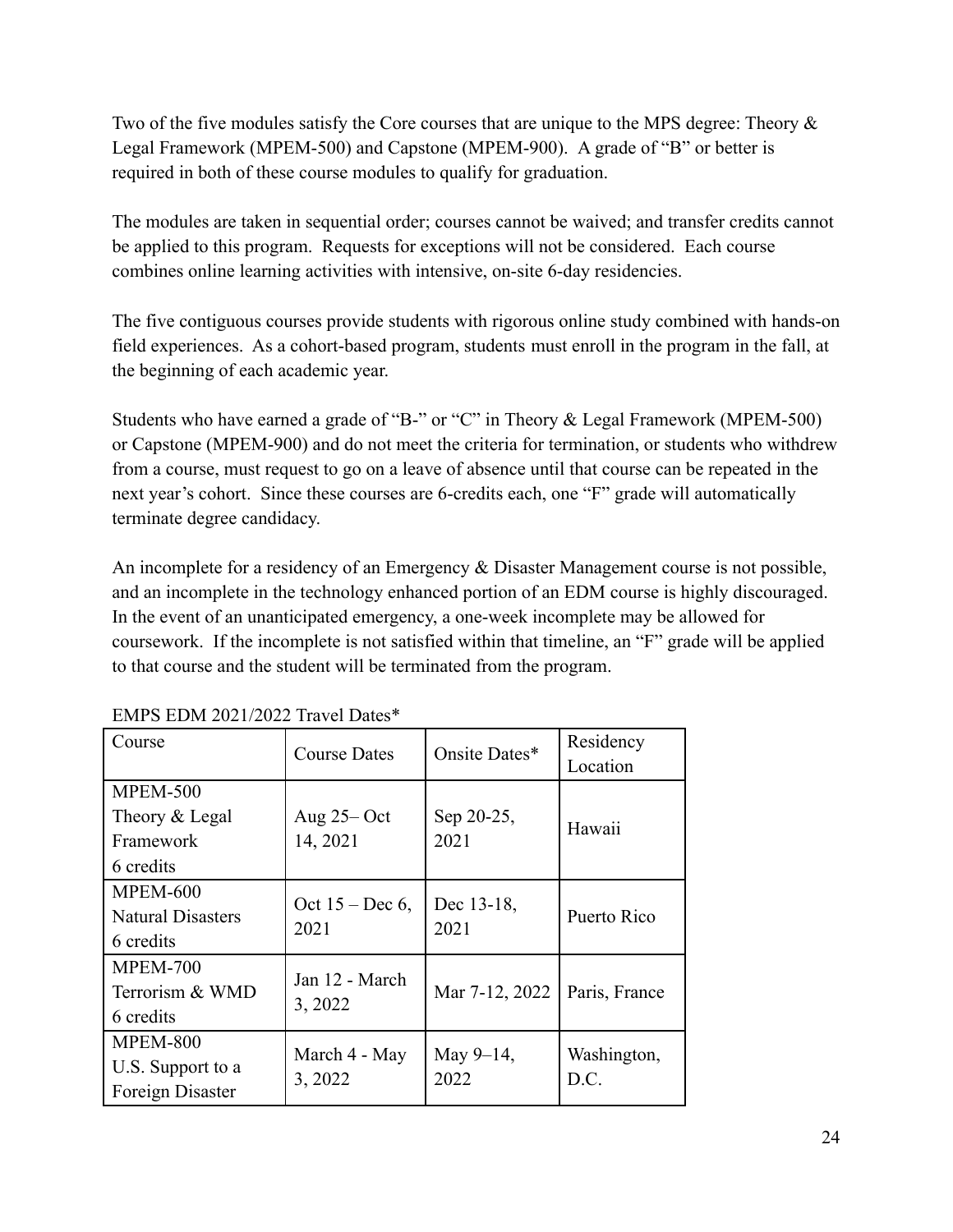| 6 credits       |            |                    |             |
|-----------------|------------|--------------------|-------------|
| <b>MPEM-900</b> | May 23 -   |                    | Washington, |
| Capstone        | August 20, | Aug 15-20,<br>2022 |             |
| 6 credits       | 2022       |                    | D.C.        |

*\*All information—including statements of tuition and fees, course offerings, locations, dates, and deadlines—is subject to change without notice or obligation.*

#### **Travel Requirements**

Each course ends with field work that is one-week-long to provide students with practical skills and knowledge they can use to advance as emergency management leaders. Students are required to be onsite the evening before the day the onsite program begins and leave the date after the program ends. Students are responsible for travel costs to/from each residency location. Lodging, some meals, and transportation to on-site field study locations are covered by regular tuition.

#### **Licensure Disclosure**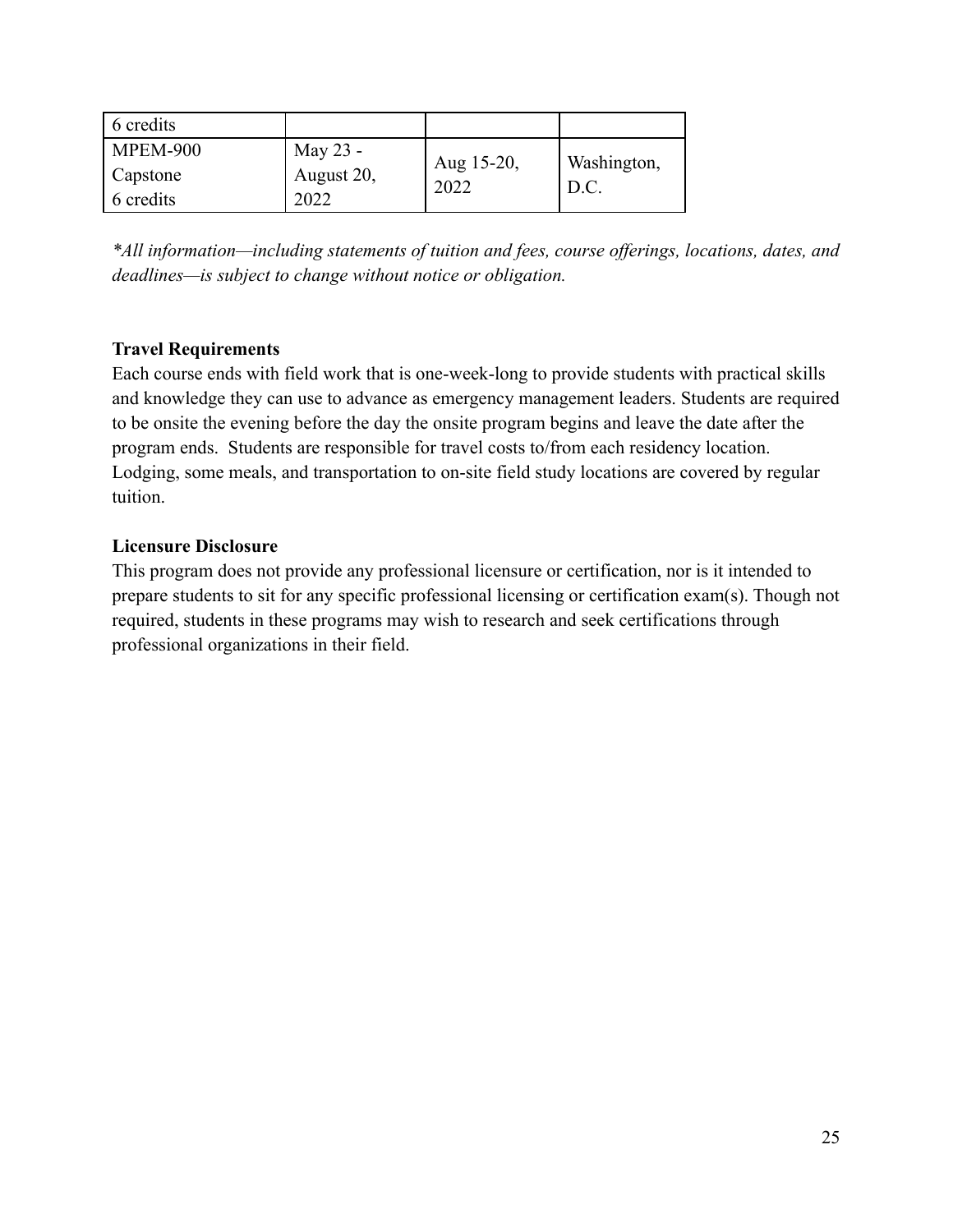### <span id="page-26-0"></span>**Program Guidelines: International Emergency & Disaster Management (Executive MPS)**

Faculty Director, Tim Frazier, PhD

[https://scs.georgetown.edu/programs/440/executive-master-of-professional-studies-international](https://scs.georgetown.edu/programs/440/executive-master-of-professional-studies-international-emergency-disaster-management/)[emergency-disaster-management/](https://scs.georgetown.edu/programs/440/executive-master-of-professional-studies-international-emergency-disaster-management/)

#### **Mission Statement**

The Georgetown University International Executive Master's in Emergency & Disaster Management program prepares students for leadership positions in emergency management through experiential learning, which focuses on critical thinking, decision-making, and ethical leadership.

#### **Learning Goals**

Students who successfully complete the International Executive MPS in Emergency & Disaster Management will:

- 1. Demonstrate advanced competency through theoretical and field exercises assessed in five content-based courses;
- 2. Identify and understand fundamental local, state, federal and international rules and regulations so that they can respond ethically and legally to emergencies and disasters;
- 3. Analyze and reflect upon local, state, federal and international responses to emergencies and disasters so that they can formulate informed, well-reasoned and professional recommendations for both preventive measures and future responses to such situations;
- 4. Prepare response plans for multiple types of emergencies and disasters and adapt those plans to respond quickly, ethically and effectively to changing situations;
- 5. Make critical decisions in times of extreme pressure and quickly changing variables;
- 6. Identify and educate appropriate constituents and concerned parties (the public, supervisors, team members, colleagues, private sector, military and other officials) through communications plans targeted to their specific needs;
- 7. Create, coordinate and implement an immediate and effective emergency management response plan that responds to a crisis. In short, transcend traditional thinking and become a leader in the profession of disaster management.

### **International Executive MPS Degree Requirements in Emergency & Disaster Management**

The Executive Master of Professional Studies (EMPS) degree in Emergency & Disaster Management (EDM) is a one-year intensive program. Students must successfully complete all five, six-credit program courses, and earn a minimum cumulative GPA of 3.00 (solid "B") for good academic standing and to be eligible to graduate.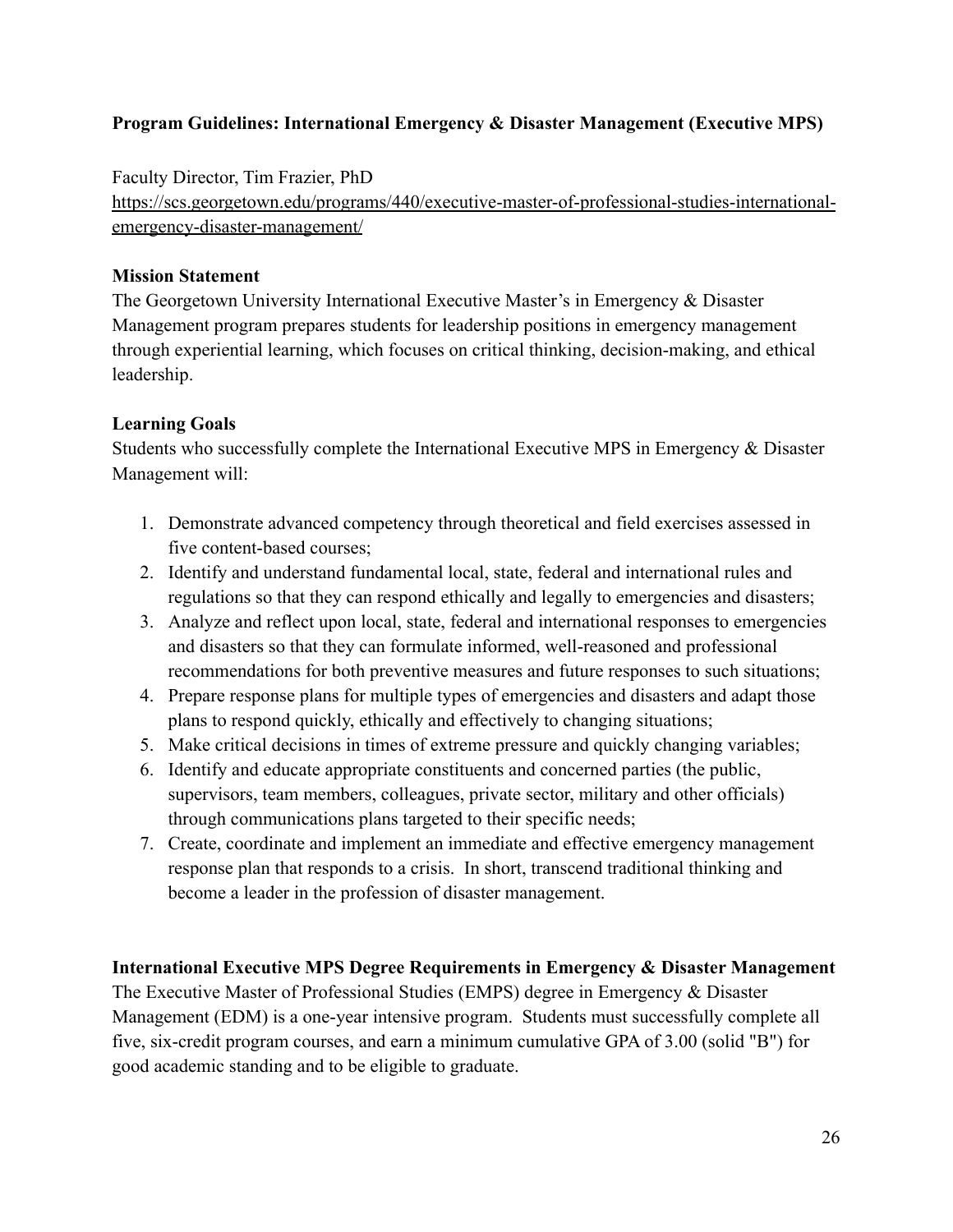Two of the five modules satisfy the Core courses that are unique to the MPS degree: Theory & Regional Collaboration Framework (MPEM-501) and Capstone (MPEM-901). A grade of "B" or better is required in both of these course modules to qualify for graduation. The modules are taken in sequential order; courses cannot be waived; and transfer credits cannot be applied to this program. Requests for exceptions will not be considered. Each course combines online learning activities with intensive, on-site 6-day residencies.

The five contiguous courses provide students with rigorous online study combined with hands-on field experiences. As a cohort-based program, students must enroll in the program in the fall, at the beginning of each academic year.

Students who have earned a grade of "B-" or "C" in Theory & Regional Collaboration Framework (MPEM-501) or Capstone (MPEM-901) and do not meet the criteria for termination, or students who withdrew from a course, must request to go on a leave of absence until that course can be repeated in the next year's cohort. Since these courses are 6-credits each, one "F" grade will automatically terminate degree candidacy.

An incomplete for a residency of an Emergency & Disaster Management course is not possible, and an incomplete in the technology enhanced portion of an EDM course is highly discouraged. In the event of an unanticipated emergency, a one-week incomplete may be allowed for coursework. If the incomplete is not satisfied within that timeline, an "F" grade will be applied to that course and the student will be terminated from the program.

| Course              | <b>Course Dates</b>        | Onsite Dates*     | Residency     |
|---------------------|----------------------------|-------------------|---------------|
|                     |                            |                   | Location      |
| <b>MPEM 501</b>     |                            |                   |               |
| Theory & Regional   | Aug $25 - Oct$             | Sep 27-Oct 2,     | Washington,   |
| Collaboration       | 14, 2021                   | 2021              | D.C.          |
| Framework           |                            |                   |               |
| 6 credits           |                            |                   |               |
| MPEM 601            |                            |                   |               |
| Natural $\&$        | Oct $15 - Dec 6$ ,         |                   | Muscat,       |
| Technological       | 2021                       | Nov 6-11,<br>2021 | Oman          |
| Hazards & Disasters |                            |                   |               |
| 6 credits           |                            |                   |               |
| <b>MPEM 701</b>     |                            |                   |               |
| Terrorism &         | Jan $12 - \text{Mar } 3$ , | Mar 7-12,         |               |
| Man-Made Disasters  | 2022                       | 2022              | Paris, France |
| 6 credits           |                            |                   |               |

#### EMPS IEDM 2021/2022 Travel Dates\*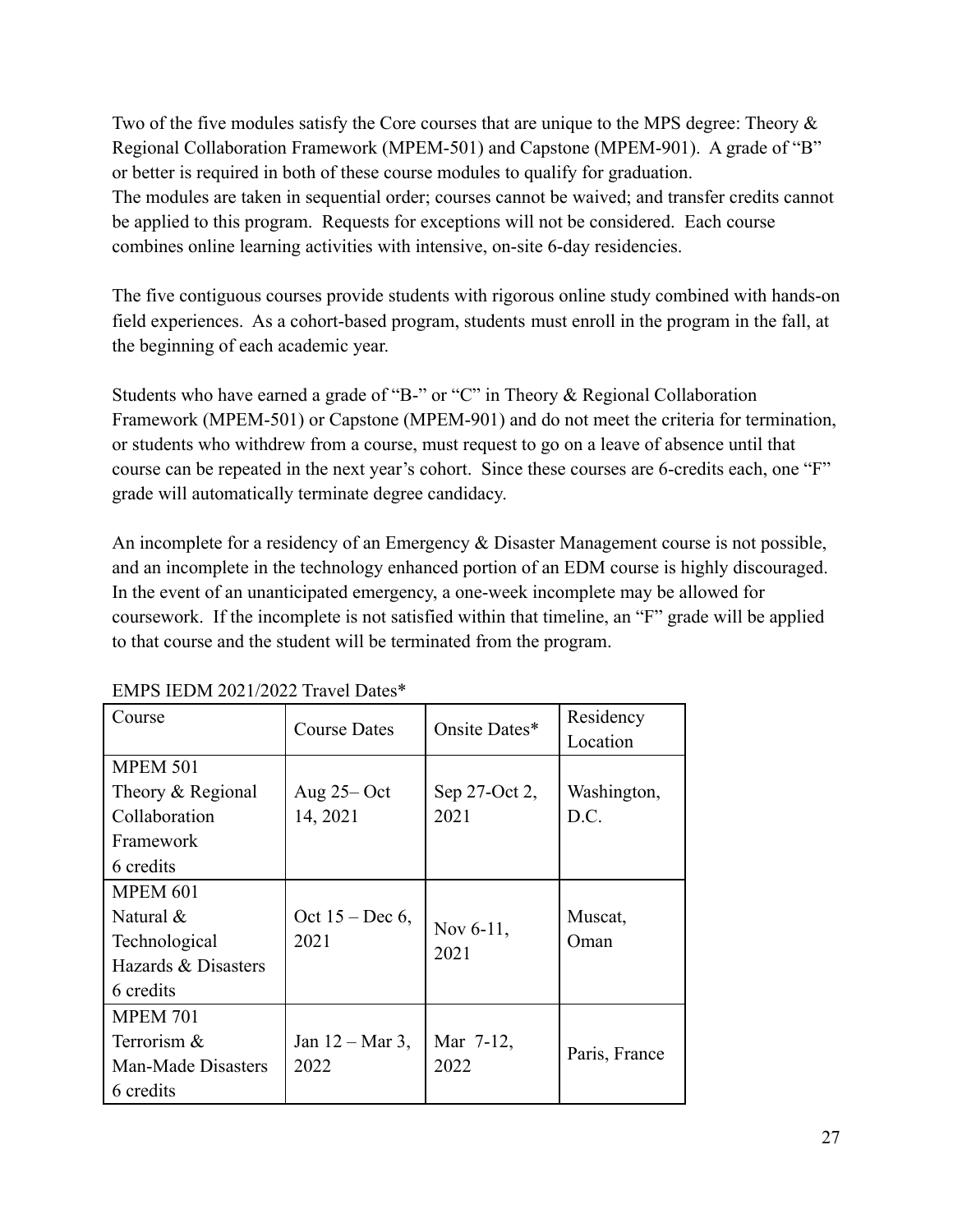| <b>MPEM 801</b><br>Public Health &<br>Humanitarian Crises<br>6 credits | Mar $4 -$ May 3,<br>2022   | April 9-14,<br>2022  | Amman,<br>Jordan |
|------------------------------------------------------------------------|----------------------------|----------------------|------------------|
| <b>MPEM 901</b><br>Capstone<br>6 credits                               | May $23 - Aug$<br>20, 2022 | August 6-11,<br>2022 | Doha, Qatar      |

*\*All information—including statements of tuition and fees, course offerings, locations, dates, and deadlines—is subject to change without notice or obligation.*

### **Travel Requirements\***

Each course ends with field work that is one-week-long to provide students with practical skills and knowledge they can use to advance as emergency management leaders. Students are required to be onsite the evening before the day the onsite program begins and leave the date after the program ends. Students are responsible for travel costs to/from each residency location. Lodging, some meals, and transportation to on-site field study locations are covered by regular tuition.

#### **Licensure Disclosure**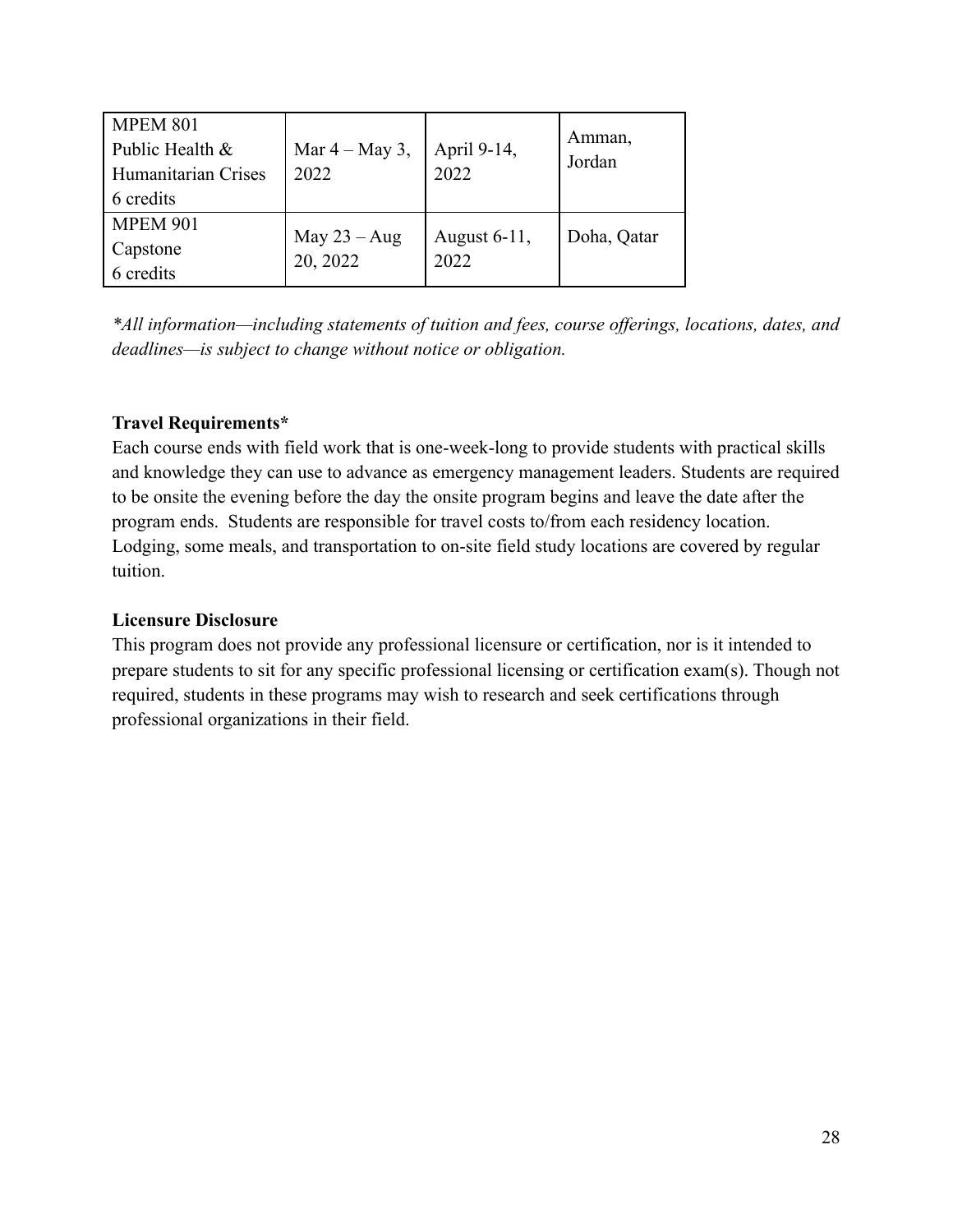# <span id="page-29-0"></span>**Program Guidelines: Emergency & Disaster Management (MPS)**

Faculty Director, Tim Frazier, PhD

[https://scs.georgetown.edu/programs/419/master-of-professional-studies-in-emergency-and-disas](https://scs.georgetown.edu/programs/419/master-of-professional-studies-in-emergency-and-disaster-management/) [ter-management/](https://scs.georgetown.edu/programs/419/master-of-professional-studies-in-emergency-and-disaster-management/)

### **Mission Statement**

The Georgetown University MPS in Emergency & Disaster Management program prepares students for positions in emergency management through a combination of theoretical and experiential courses that focus on critical thinking, decision-making, project management, communications, and emerging technologies.

### **Learning Goals**

Upon completion of the MPS in Emergency & Disaster Management, students will be able to:

- 1. Critically evaluate the policies and practices of emergency and disaster management to generate professional recommendations for disaster prevention and future crisis management.
- 2. Integrate social and cultural aspects of disaster preparedness and response in designing solutions to serve and collaborate with diverse global actors in intercultural settings.
- 3. Develop effective practices for working within the parameters of local, state, federal, and international rules, regulations, and procedures to respond ethically, and in a humanitarian manner, to emergencies and disasters.
- 4. Combine theory, industry knowledge and practice, and research to create and implement a range of emergency and disaster management strategies.
- 5. Analyze and interpret data from a variety of reliable, credible, and valid sources to inform data-driven decision-making and resource management.
- 6. Creatively use relevant technologies to prevent, detect, respond to and recover from emergency situations.
- 7. Analyze cultural and behavioral communication perspectives to develop effective communication strategies using relevant technologies.

### **MPS Degree Requirements in Emergency & Disaster Management**

- The MPS in Emergency & Disaster Management is comprised of 33 credits (11 courses).
- Students must maintain a minimum cumulative GPA of 3.000 to remain in good academic standing and to be eligible for graduation.
- Students must complete the two core courses, Ethics and Capstone, with grades of "B" or better to be eligible for graduation.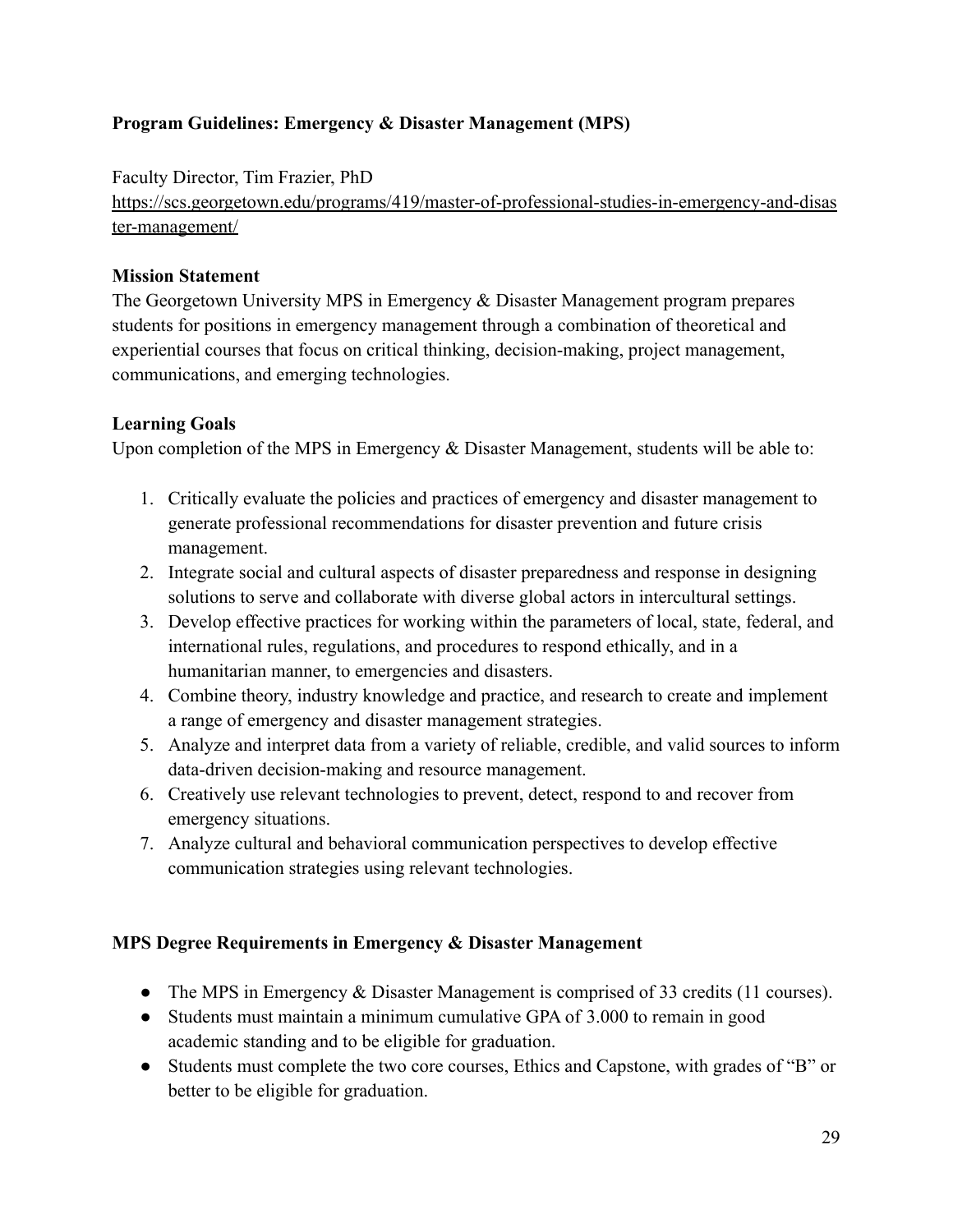• The MPS degree must be completed within five years.

#### *Students who matriculated prior to Fall 2020*

2 Core Courses (6 credits) MPDM 500: Ethics and Critical Decision Making MPDM 900: Capstone

4 Foundation Courses (12 credits) MPDM 600: Theory and Legal Framework MPDM 610: Project Management and Budgeting for Emergencies and Disasters MPDM 620: Risk Perception Awareness MPDM 630: GIS for Emergency and Disaster Management

5 Elective Courses (15 credits) For a current list of electives, visit the Course Schedule page.

#### *Students who matriculated in/after Fall 2020*

2 Core Courses (6 credits) MPDM 500: Ethics and Critical Decision Making MPDM 900: Capstone

5 Foundation Courses (15 credits) MPDM 600: Theory and Legal Framework MPDM 610: Project Management and Budgeting for Emergencies and Disasters MPDM 620: Risk Perception Awareness MPDM 630: GIS for Emergency and Disaster Management MPDM 680: Methods for Emergency & Disasters and Humanitarian Crisis Management

4 Elective Courses (12 credits) For a current list of electives, visit the Course Schedule page.

#### **Licensure Disclosure**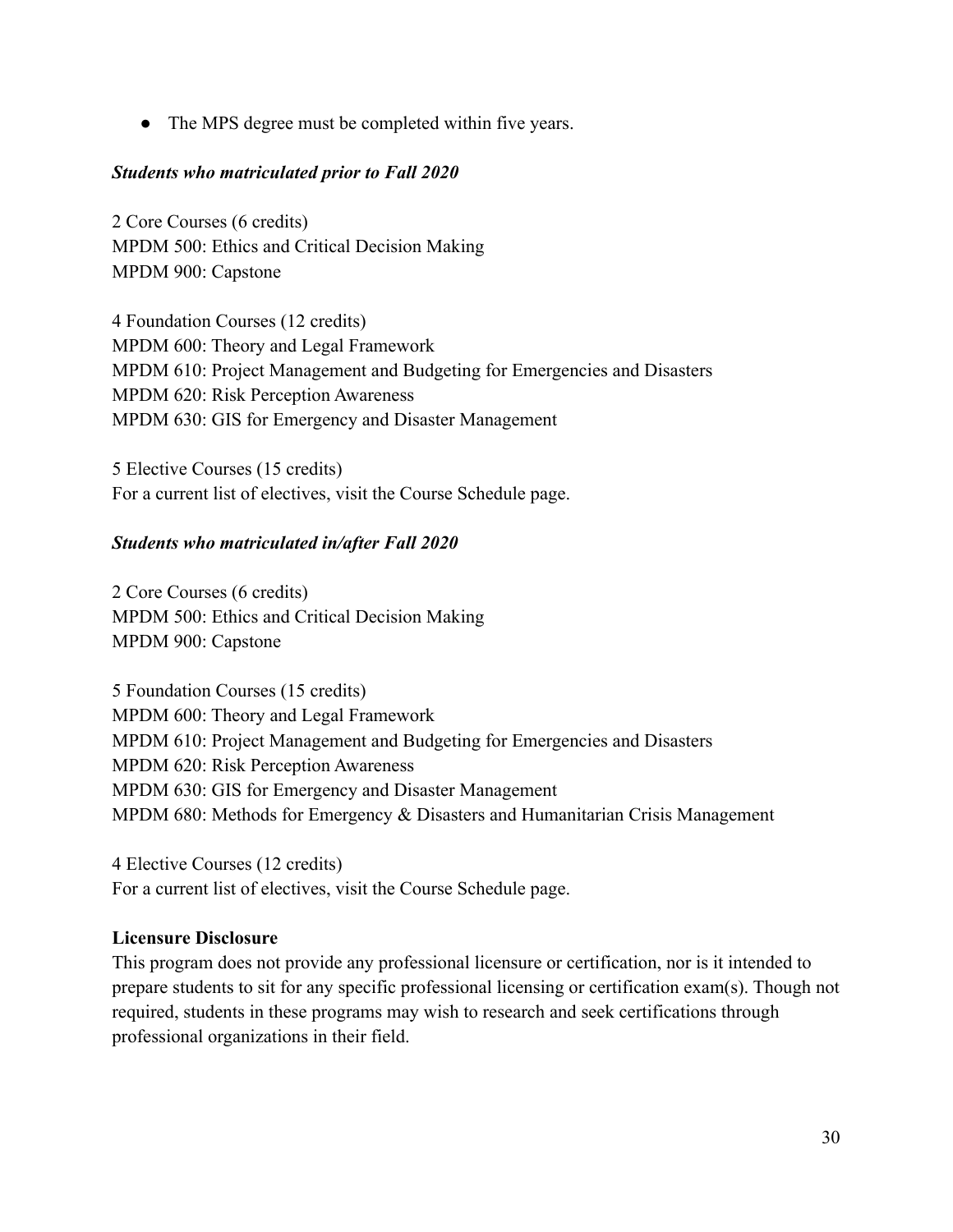# <span id="page-31-0"></span>**Program Guidelines: Global Hospitality Leadership**

Faculty Director, Erinn Tucker, PhD

[https://scs.georgetown.edu/programs/367/master-of-professional-studies-in-global-hospitality-lea](https://scs.georgetown.edu/programs/367/master-of-professional-studies-in-global-hospitality-leadership/) [dership/](https://scs.georgetown.edu/programs/367/master-of-professional-studies-in-global-hospitality-leadership/)

### **Mission Statement**

The Georgetown University Master of Professional Studies in Global Hospitality Leadership program sets a new standard for hospitality education through a differentiated, interdisciplinary curriculum that prepares graduates to be leaders who can shape the future of the hospitality industry. Situated in Washington, D.C., a hub of the global hospitality business, the hospitality program has a faculty of industry professionals that trains students to be adaptable critical thinkers whose practical expertise is combined with a passion for service.

### **Learning Goals**

Upon successfully completing the MPS in Global Hospitality Leadership, students will:

- 1. Apply creative and analytical skills to recommend and implement strategic thinking design solutions for various sectors of the hospitality industry.
- 2. Collaborate with diverse actors to assess and analyze global hospitality competencies using sustainable development goals, cultural intelligence, and diversity, inclusion, access and equity frameworks.
- 3. Integrate Jesuit values and ethical industry practices to design hospitality solutions for US, and global markets.
- 4. Integrate hospitality theory, practice, and problem-solving techniques to address organizational challenges.
- 5. Synthesize credible, valid, and reliable information from multiple sources to apply data driven decision-making to hospitality assets and operations.
- 6. Apply industry relevant technology and tools to analyze business problems, formulate strategies, develop business plans, and inform policies for hospitality organizations.
- 7. Design communication initiatives and persuasive messaging to support the needs of the hospitality industry's stakeholders, leaders and workforce.

### **MPS Degree Requirements in Global Hospitality Leadership**

Effective Fall 2017, the Hospitality Management program became Global Hospitality Leadership, with updated Foundation and elective credit requirements.

Students who matriculated to the Hospitality Management program prior to Fall 2017 complete the MPS degree that is comprised of 33 credits (11 courses) that include 6 required Core credits, 12 required Foundation credits, and 15 elective credits. Students must complete Core courses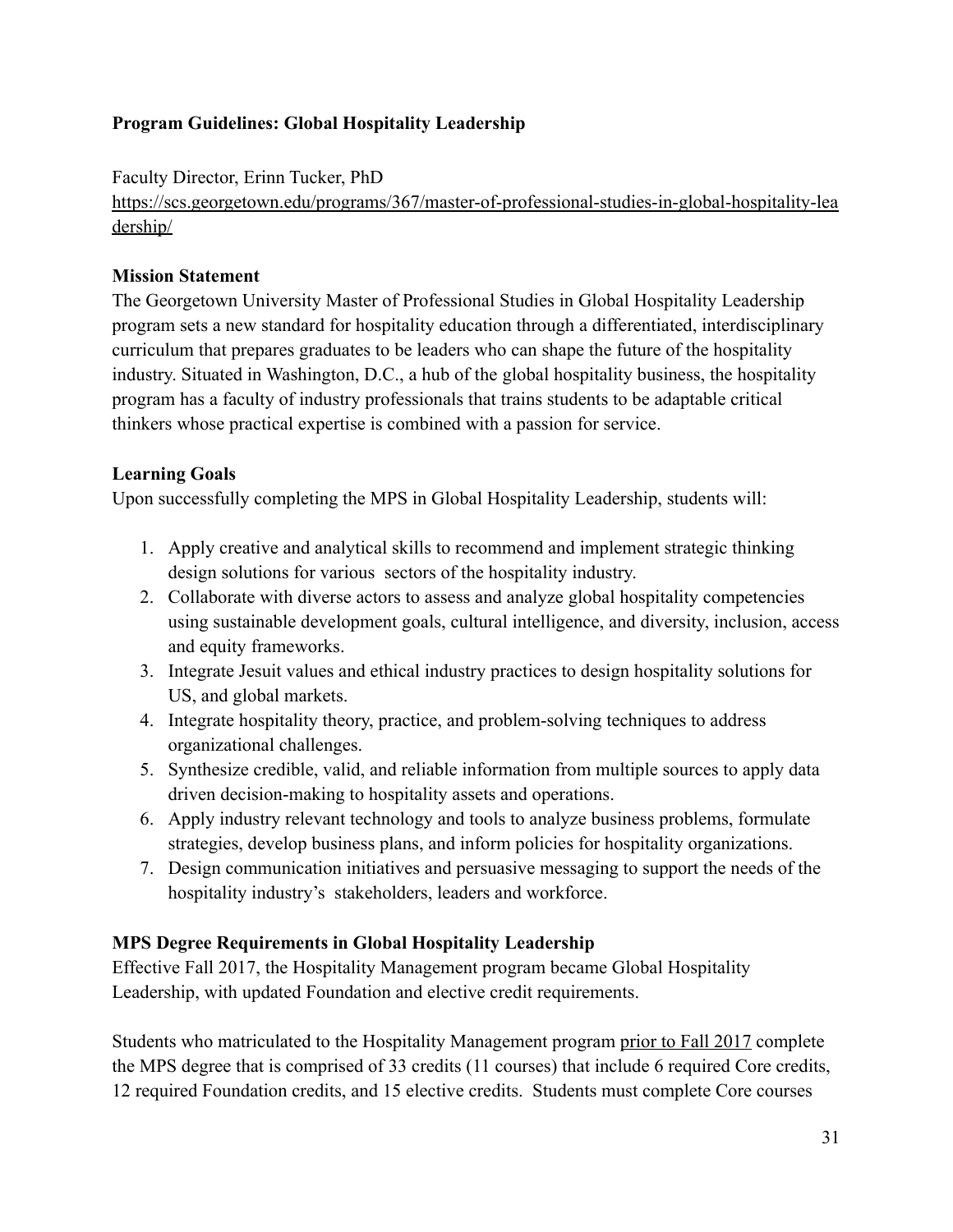with grades of "B" or better. In addition, MPS candidates must have a cumulative GPA of 3.000 and finish the program within five years of first registration. Note: students who matriculated before Fall 2017 have the option of following the new curriculum (see below). Students who choose to follow the new curriculum must complete the requirements as they are outlined and must discuss this option with their academic advisor. Note: depending on the student's academic plan, it may not be possible to complete the new program requirements.

Students who matriculated to the Global Hospitality Leadership program in/after Fall 2017 complete the MPS degree that is comprised of 33 credits (11 courses) that includes 6 required Core credits, 15 required Foundation credits, and 12 elective credits. Students must complete Core courses with grades of "B" or better. In addition, MPS candidates must have a cumulative GPA of 3.000 and finish the program within five years of first registration.

Ethics and Leadership in Hospitality and Capstone cannot be waived or substituted. Ethics and Leadership in Hospitality should be completed within the first or second semester of study. Capstone is reserved for degree-seeking students, and must be taken in the final semester of study after all coursework is completed.

#### *Students who matriculated prior to Fall 2017 must complete the following requirements:*

2 Core Courses (6 credits) MPHL 500\*: Ethics and Leadership in Hospitality MPHL 900\*: Capstone

4 Foundation Courses (12 credits)\* MPHM 510: Hospitality Operations and Service Management MPHM 520: Managerial Accounting and Finance: Analysis and Decision-Making for Hospitality **Operations** MPHM 530: Sales & Marketing and Communications for Hospitality Management MPHM 540: Human Capital Management, Diversity, & Labor Relations in Hospitality

\*MPHM Core and Foundation requirements may be met by the equivalent MPHL course, indicated by the same course number (e.g., MPHL-510). Students may not take two courses that are equivalent to meet degree requirements. For example, students may not complete MPHM 510 and MPHL 510 as part of their degree plan.

#### 5 Elective Courses (15 credits)

Students may focus their elective courses in one thematic area of hospitality management or create a well-rounded, multidisciplinary curriculum that meets their needs and goals. See list below.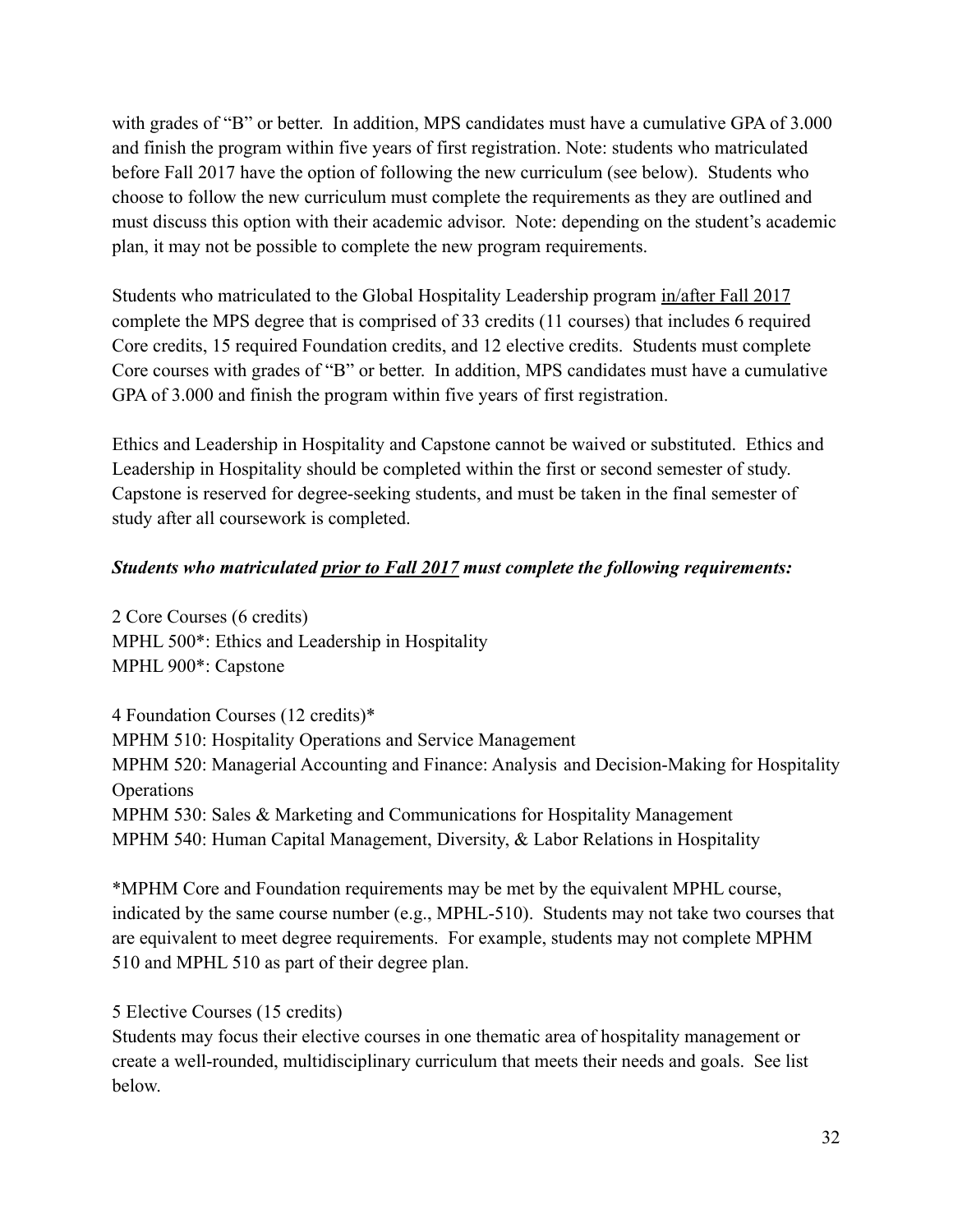#### *Students who matriculated in/after Fall 2017 must complete the following requirements:*

2 Core Courses (6 credits) MPHL 500\*: Ethics and Leadership in Hospitality MPHL 900\*: Capstone

5 Foundation Courses (15 credits) MPHL 510: Foundations of Hospitality (equivalent to MPHM 510) MPHL 520: Managerial Accounting and Finance: Analysis and Decision-Making for Hospitality Operations (equivalent to MPHM 520) MPHL 530: Sales & Marketing and Communications for Hospitality Management (equivalent to MPHM 530) MPHL 560: Strategy and Design Thinking in the Hospitality Context MPHL 570: Global Studies in Hospitality

4 Elective Courses (12 credits)

Students in this program do not complete a specific concentration. Students may focus their elective courses in one thematic area of hospitality management or create a well-rounded, multidisciplinary curriculum that meets their needs and goals. See list below.

#### **Electives/Practicum**

In addition to the core and foundation courses, students are required to complete a combination of electives and/or practicum. The Practicum allows students to intern or work for a hospitality organization while earning credit toward their degree. The Practicum option is organized by the GHL program staff and every effort will be made to place all students who wish to participate. To receive credit for the practicum course, students must work a minimum of 20 hours per week for the entirety of the semester at their practicum organization. Registration for some elective courses requires departmental approval with preference given to current, continuing students. Elective courses differ by semester and offerings are subject to change from year to year. Students on a Georgetown Visa may take an internship after their first year of full-time study and should consult with the Assistant Dean of International Students & Scholars Services for internship timing.

#### **Thematic Areas of considerations are:**

Brand Management and Guest Experience Design allows students to study branding and design thinking in depth ideally taken after successful completion of the foundation course MPHL 560 Strategy and Design Thinking.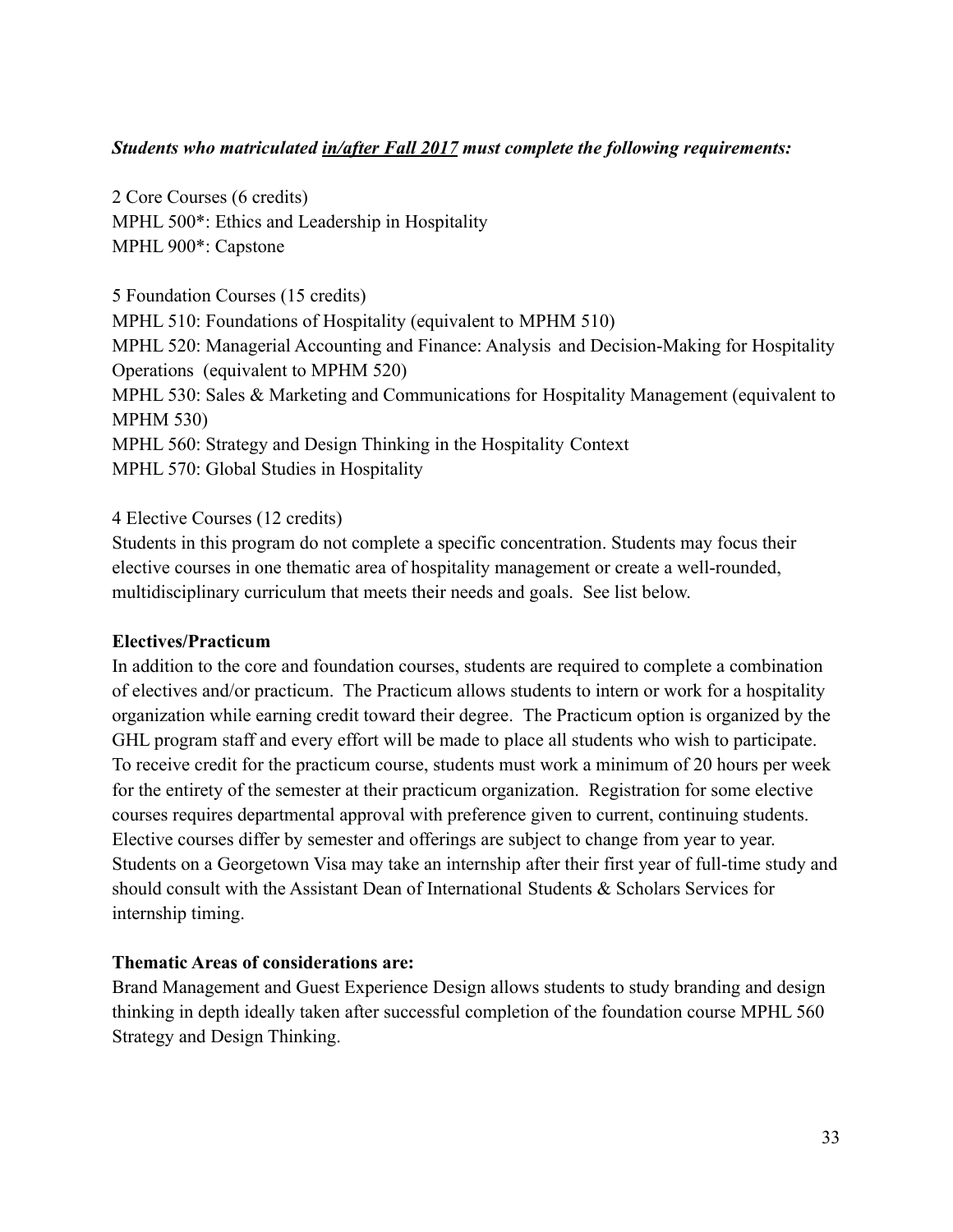Development & Asset Management allow students to study the deeper strategic decisions making that allows hotel owners and management companies to make better decisions for hotel development projects, ownership, asset and revenue management. Ideally courses should be taken after successful completion of the foundation course MPHL 520 Managerial Accounting.

#### **Licensure Disclosure**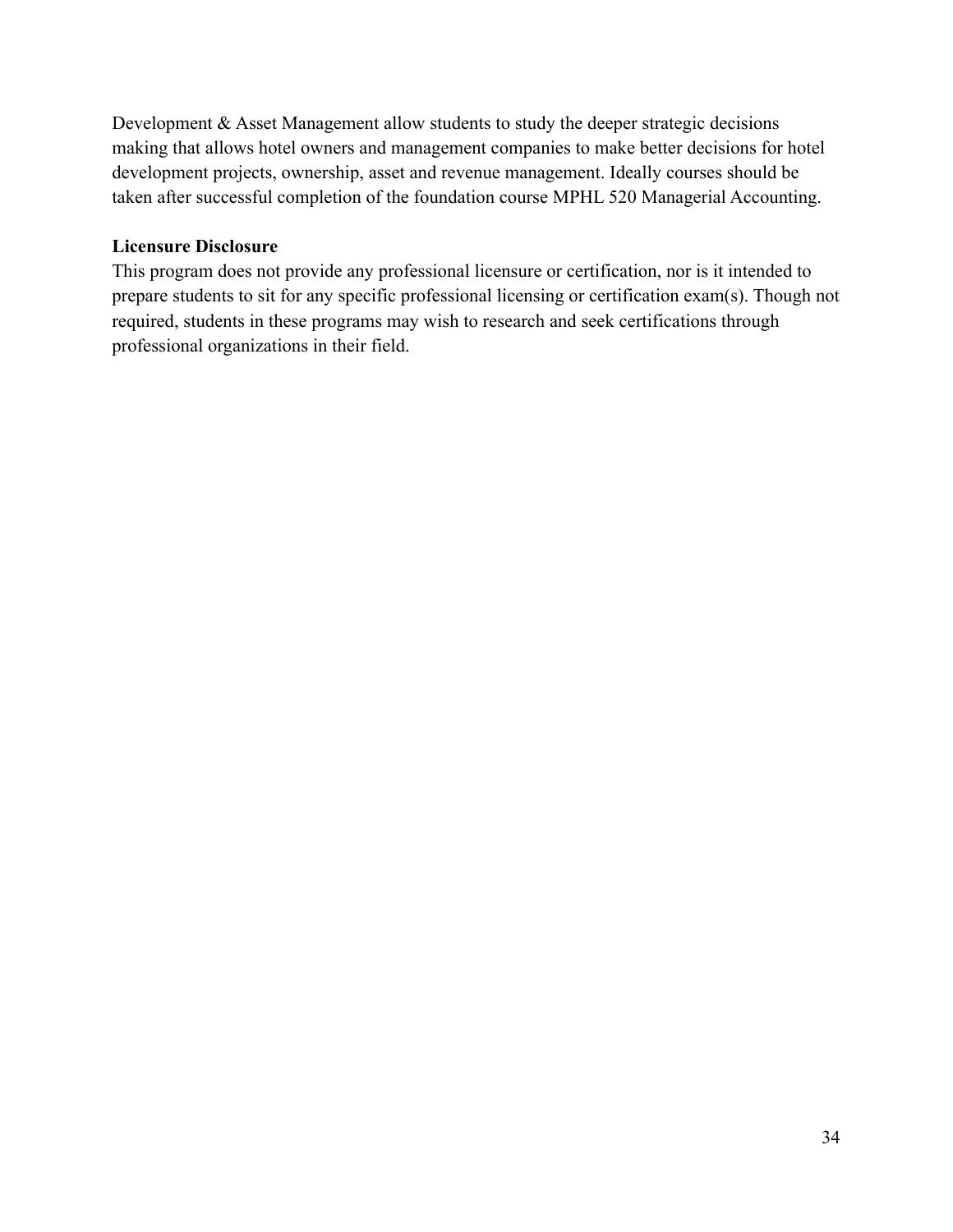### <span id="page-35-0"></span>**Program Guidelines: Higher Education Administration**

Faculty Director, Stephanie Kim, PhD

[https://scs.georgetown.edu/programs/448/master-of-professional-studies-in-higher-education-ad](https://scs.georgetown.edu/programs/448/master-of-professional-studies-in-higher-education-administration/) [ministration/](https://scs.georgetown.edu/programs/448/master-of-professional-studies-in-higher-education-administration/)

#### **Mission Statement**

The Georgetown University Master of Professional Studies in Higher Education Administration will strengthen opportunities for those who have chosen careers in higher education administration by providing them with the historical context, theoretical underpinnings, and practical, applied knowledge that they need to move into positions of increasing responsibility, creativity, and impact in higher education.

#### **Learning Goals**

Today's administrators must develop the expertise to move institutions forward while ensuring that institutional values and educational quality are preserved. The MPS-HEA program will equip administrators with tools to help their institutions succeed in this rapidly evolving environment.

The overall goal of this program is to produce professionals who advance the core mission of higher education while enjoying a fulfilling and rewarding profession. Students who complete the MPS-HEA program will be able to:

- 1. Apply creative and analytical skills in formulating evidence- based recommendations and solutions to higher education administrative challenges.
- 2. Apply knowledge of higher education systems, policies, and practices and work effectively with diverse actors in the United States and across global contexts.
- 3. Develop an ethical framework to guide decision-making that advances social justice in higher education.
- 4. Integrate higher education theory and research with administrative practices and processes to develop and execute solutions to complex problems.
- 5. Analyze and interpret data and trends for assessment, planning, and decision making in higher education.
- 6. Creatively use relevant technological tools to address challenges and opportunities within higher education.
- 7. Synthesize the needs and perspectives of diverse stakeholders to communicate complex ideas and solutions across internal and external audiences.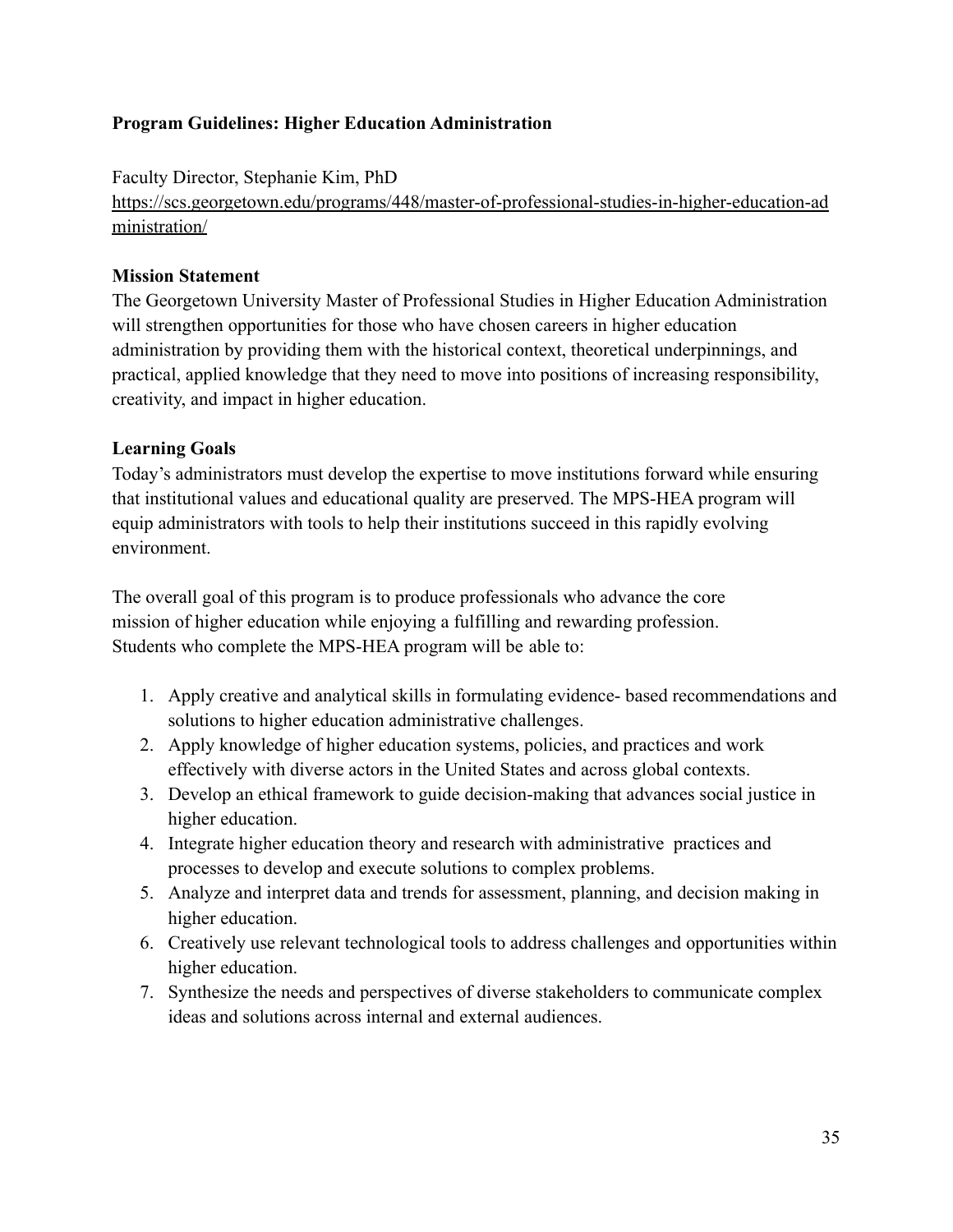## **MPS Degree Requirements in Higher Education Administration**

- The MPS in Higher Education Administration is comprised of 33 credits (11 courses).
- Students must maintain a minimum cumulative GPA of 3.000 (solid "B") to remain in good academic standing and to be eligible to graduate.
- Students must complete the two core courses, Ethics and Capstone, with grades of "B" or better to be eligible to graduate.
- The MPS degree must be completed within five years.

#### 2 Core Courses (6 credits)

MPEA 500: Ethics and Leadership in Higher Education MPEA 900: Capstone

4 Foundation Courses (12 credits) MPEA 600: American Higher Education MPEA 610: Global Higher Education MPEA 620: Organization and Administration in Higher Education MPEA 630: Student Affairs: Orientation to the Profession

5 Elective Courses (15 credits) For a current list of electives visit the Course Schedule page.

# **Focus Areas**

The Higher Education Administration program offers two focus areas that enable students to tailor their studies and sharpen their expertise in a particular area of study:

Administration – Students will gain an understanding in the governance, structure, and management across different types of higher education institutions.

Student Affairs – Students will gain an understanding of the profession of student affairs and how it supports the mission of different types of higher education institutions.

Additionally, you can design your own customized focus area.

# **Licensure Disclosure**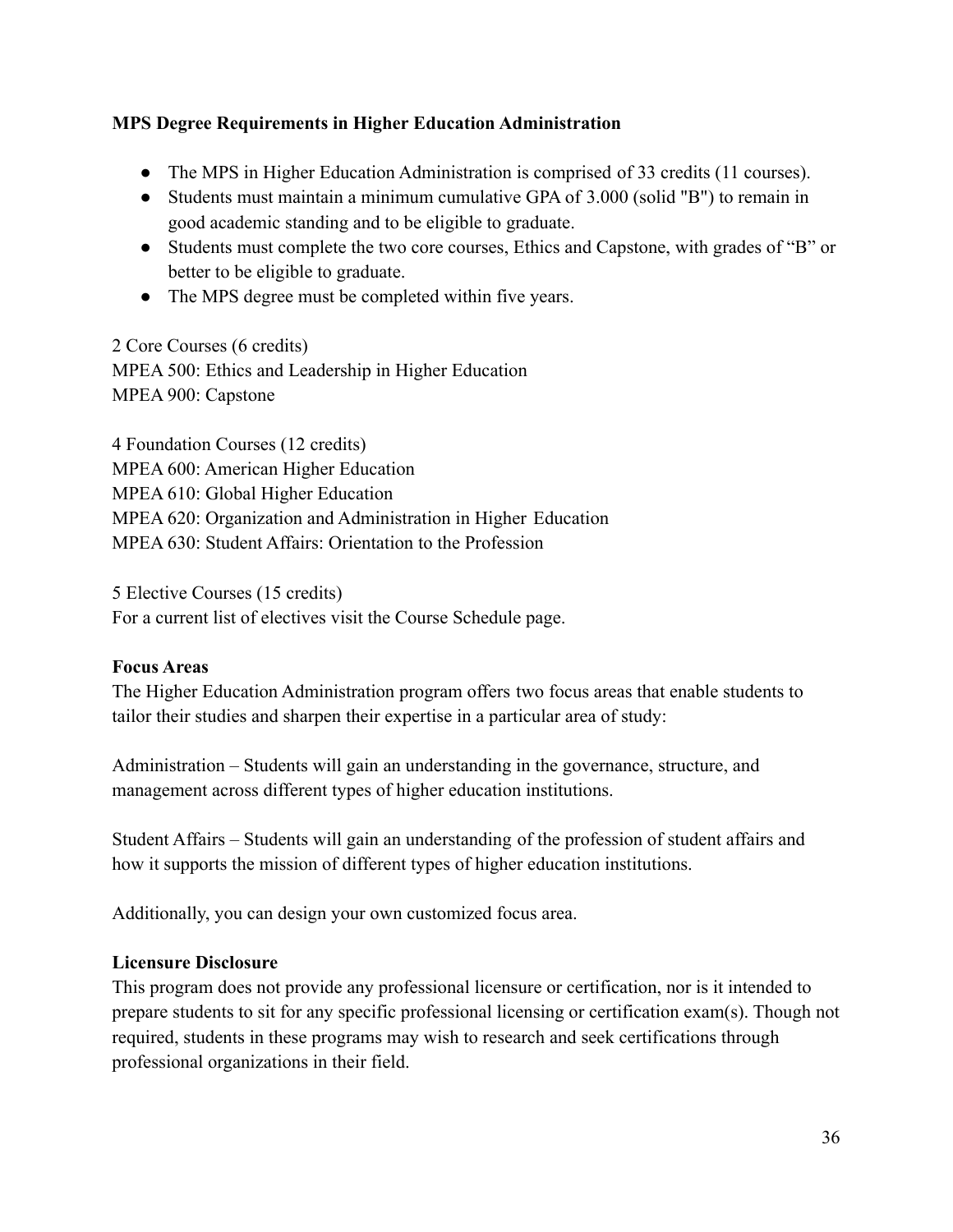## **Program Guidelines: Human Resources Management**

Faculty Director, Ifedapo Adeleye, PhD

[https://scs.georgetown.edu/programs/341/master-of-professional-studies-in-human-resources-ma](https://scs.georgetown.edu/programs/341/master-of-professional-studies-in-human-resources-management/) [nagement/](https://scs.georgetown.edu/programs/341/master-of-professional-studies-in-human-resources-management/)

### **Mission Statement**

The Georgetown University Master's in Human Resource Management program educates professionals with the knowledge and analytical skills that will enable them to lead organizational efforts in strategic human resource practices.

## **Learning Goals**

Students who successfully complete the MPS in Human Resources Management will:

- Apply creative and critical thinking in designing solutions to improve the employee experience and build organizational capabilities.
- Develop strategies and processes to attract, engage, and retain a diverse and global workforce.
- Create HR programs and initiatives that foster an ethical organizational culture, and embed social responsibility and sustainability in the workplace.
- Integrate and apply broad-based HR knowledge to craft solutions to complex people and business problems.
- Analyze and interpret data rigorously, and leverage relevant research, metrics and analytics to advance evidence-based HR practice.
- Evaluate and select appropriate technology solutions to improve HR service delivery and create business value.
- Communicate HR solutions, initiatives and messages clearly and persuasively to diverse audiences and stakeholders.

### **MPS Degree Requirements in Human Resources Management**

### *Students who matriculated prior to Fall 2013*

- The MPS in Human Resources Management is comprised of 30 credits (10 3-credit courses; 1 0-credit course).
- Students must maintain a minimum cumulative GPA of 3.000 (solid "B") to remain in good academic standing and to be eligible for graduation.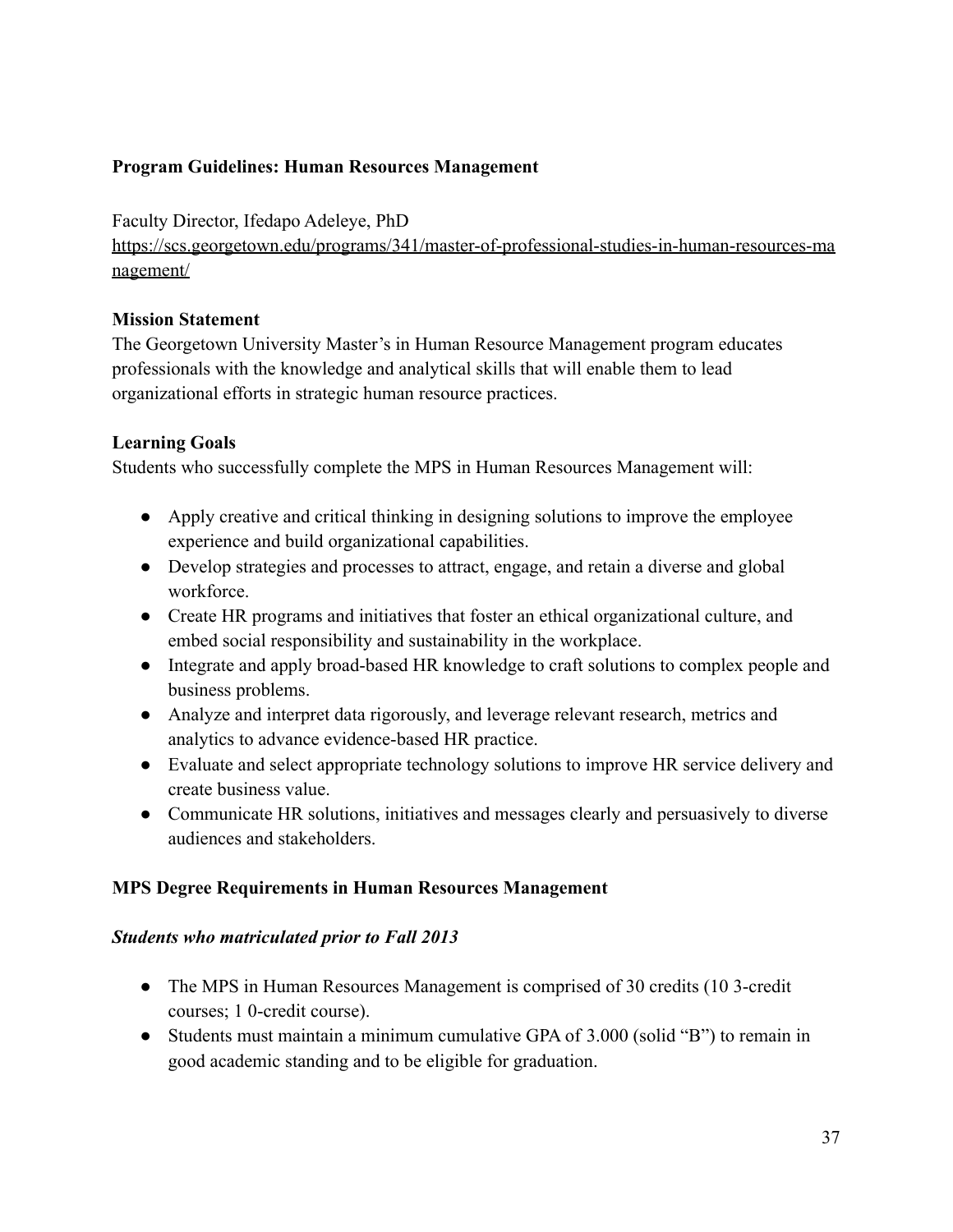- Students must complete two core courses, Ethics and Capstone, with grades of "B" or better to be eligible for graduation.
- Students must complete MPHR 812: New Student Immersion Lab (0-credit) on a pass/fail basis.
- The MPS degree must be completed within five years.

2 Core Courses (6 credits) MPHR 700: Workplace Ethics MPHR 809: Capstone

Workplace Ethics (MPHR 700) should be taken in the first or second semester of study. Capstone (MPHR 809) is completed during the final semester. Students must complete MPHR 700 and MPHR 809 with a minimum grade of "B" (3.00) or better in each to be eligible for program completion and graduation.

4 Concentration Courses (12 credits) See list of electives and focus areas.

4 Elective Courses (12 credits) See list of electives and focus areas.

The HRM program recommends students complete the following courses as part of their elective requirements:

MPHR 696: Foundations of Human Resources Management MPHR 725: Human Capital Analytics MPHR 802: Strategic Thinking in HR

# *Students who matriculated between Fall 2013 and Summer 2017*

- The MPS in Human Resources Management is comprised of 33 credits (11 courses).
- Students must maintain a minimum cumulative GPA of 3.000 (solid "B") to remain in good academic standing and to be eligible for graduation.
- Students must complete two core courses, Ethics and Capstone, with grades of "B" or better to be eligible for graduation.
- The MPS degree must be completed within five years.

2 Core Courses (6 credits) MPHR 700: Workplace Ethics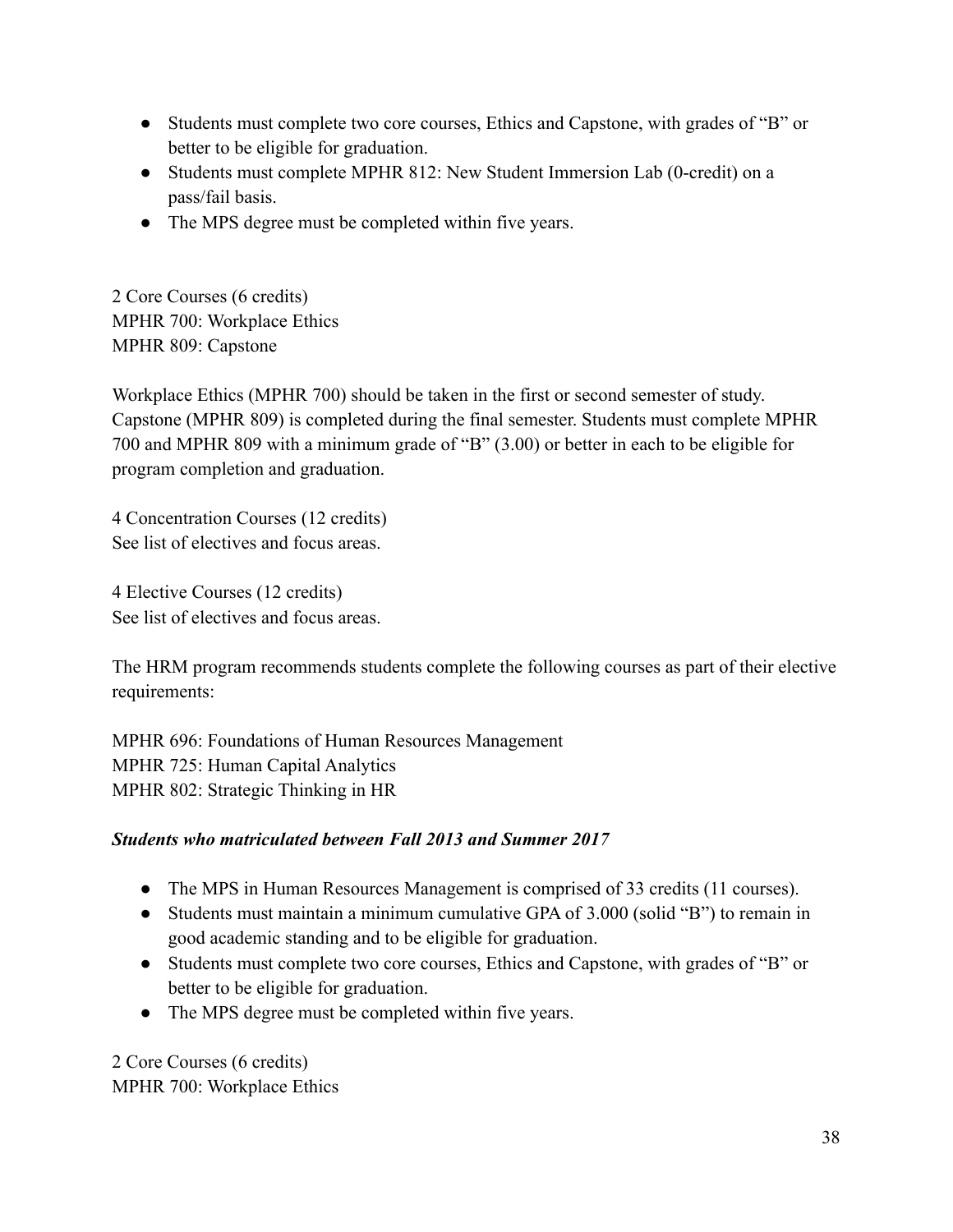## MPHR 809: Capstone

Workplace Ethics (MPHR 700) should be taken in the first or second semester of study. Capstone (MPHR 809) is completed during the final semester. Students must complete MPHR 700 and MPHR 809 with a minimum grade of "B" (3.00) or better in each to be eligible for program completion and graduation.

1 Foundation Course (3 credits) MPHR 502: Research Process & Methods

4 Concentration Courses (12 credits) See list of electives and focus areas.

4 Elective Courses (12 credits) For a full list of electives visit the course schedule page.

The HRM program recommends students complete the following courses as part of their elective requirements:

MPHR 696: Foundations of Human Resources Management MPHR 725: Human Capital Analytics MPHR 802: Strategic Thinking in HR

# *Students who matriculated between Fall 2017 and Summer 2021*

- The MPS in Human Resources Management is comprised of 33 credits (11 courses).
- Students must maintain a minimum cumulative GPA of 3.000 (solid "B") to remain in good academic standing and to be eligible for graduation.
- Students must complete two core courses, Ethics and Capstone, with grades of "B" or better to be eligible for graduation.
- The MPS degree must be completed within five years.

2 Core Courses (6 credits) MPHR 700: Workplace Ethics MPHR 809: Capstone

Workplace Ethics (MPHR 700) should be taken in the first or second semester of study. Capstone (MPHR 809) is completed during the final semester. Students must complete MPHR 700 and MPHR 809 with a minimum grade of "B" (3.00) or better in each to be eligible for program completion and graduation.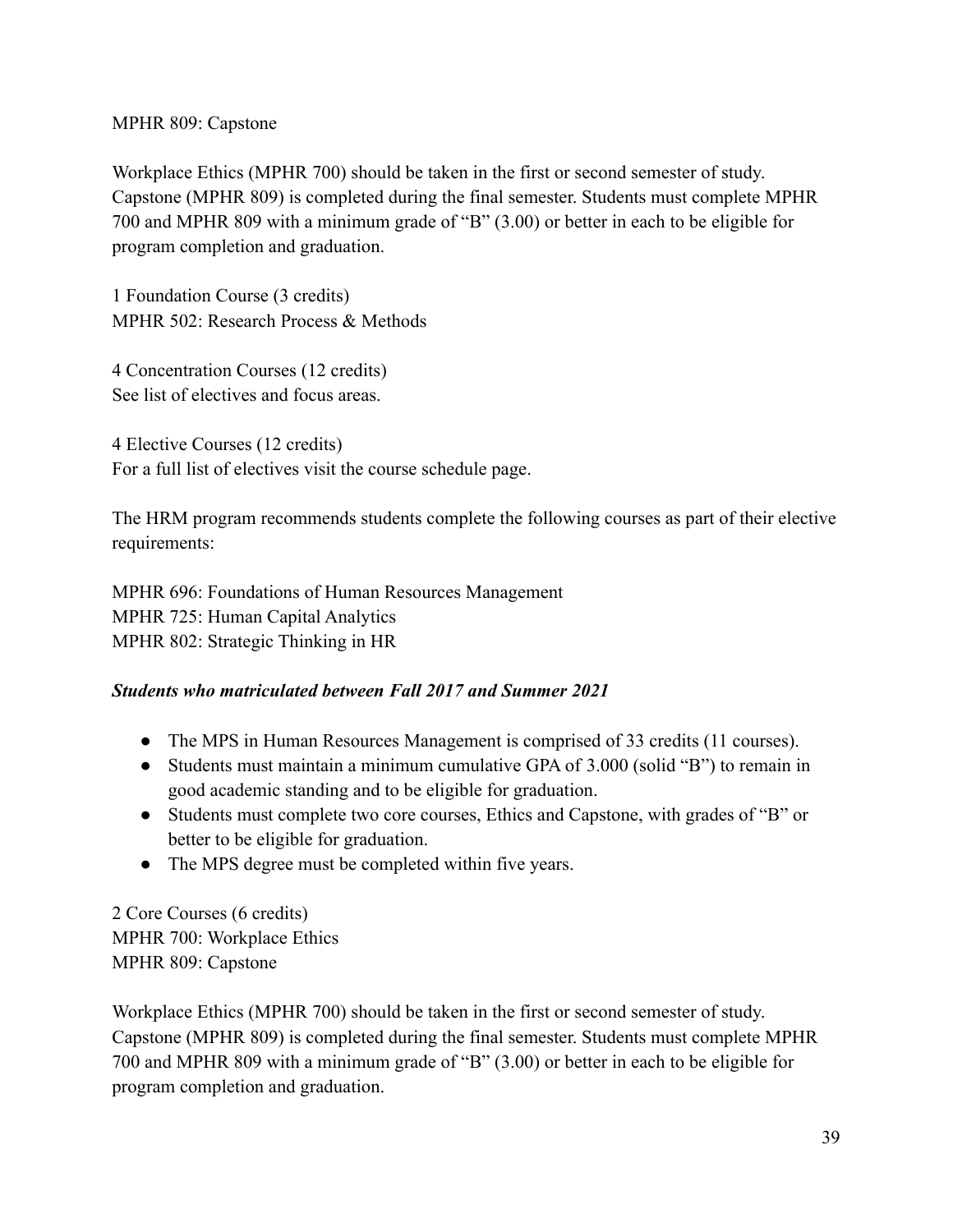3 Foundation Courses (9 credits) MPHR 502: Research Process & Methods MPHR 696: Foundations of Human Resources Management MPHR 725: Human Capital Analytics

6 Elective Courses (18 credits) For a full list of electives visit the course schedule page.

The HRM program recommends students complete MPHR 802: Strategic Thinking in HR as part of their elective requirements.

# *Students who matriculated in/after Fall 2021*

- The MPS in Human Resources Management is comprised of 33 credits (11 courses).
- Students must maintain a minimum cumulative GPA of 3.000 (solid "B") to remain in good academic standing and to be eligible for graduation.
- Students must complete two core courses, Ethics and Capstone, with grades of "B" or better to be eligible for graduation.
- The MPS degree must be completed within five years.

2 Core Courses (6 credits) MPHR 700: Workplace Ethics MPHR 809: Capstone

Workplace Ethics (MPHR 700) should be taken in the first or second semester of study. Capstone (MPHR 809) is completed during the final semester. 3 Foundation Courses (9 credits) MPHR 502: Research Methods and Data Analysis for Human Resources MPHR 696: Fundamentals of Human Resources Management MPHR 725: Human Capital Analytics

6 Elective Courses (18 credits) For a full list of electives visit the course schedule page.

The HRM program recommends students complete MPHR 802: Strategic Thinking in HR as part of their elective requirements.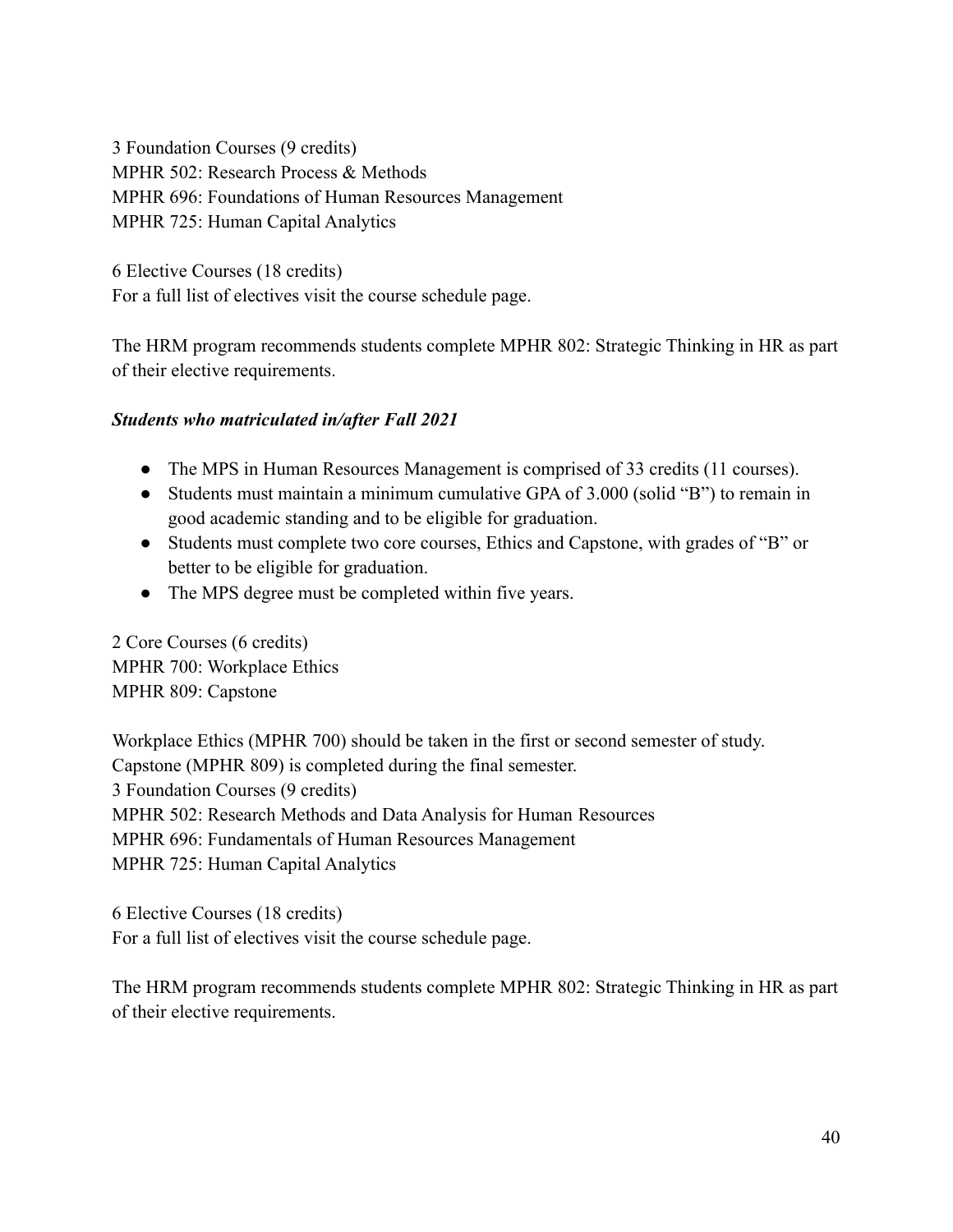#### **Electives and Focus Areas**

The Human Resources program offers five focus areas that enable students to tailor their studies and sharpen their expertise in a particular area of study:

Global Human Resources Management Talent & Organizational Development HR Analytics and Technology

### **Concentration Areas**

Students who matriculated to the program prior to Fall 2017 have the option of completing one of the concentration areas listed below. Students must receive permission from their program on the Declaration of Concentration form to post the concentration on their transcript. With permission from the Faculty Director, students can substitute additional courses within the concentration if necessary.

Diversity and Inclusion Management International Human Resources Management Strategic Human Capital Management

### **Licensure Disclosure**

This program does not provide any professional licensure or certification, nor is it intended to prepare students to sit for any specific professional licensing or certification exam(s). Though not required, students in these programs may wish to research and seek certifications through professional organizations in their field.

Our curriculum is aligned with the professional standards and competencies set forth by SHRM. Students in SHRM aligned programs are eligible to apply for the SHRM Certified Professional (SHRM-CP) exam in their final year under a special student eligibility provision. To learn more about the exam and eligibility criteria, please visit the [SHRM Certification website.](https://www.shrm.org/certification/Pages/default.aspx)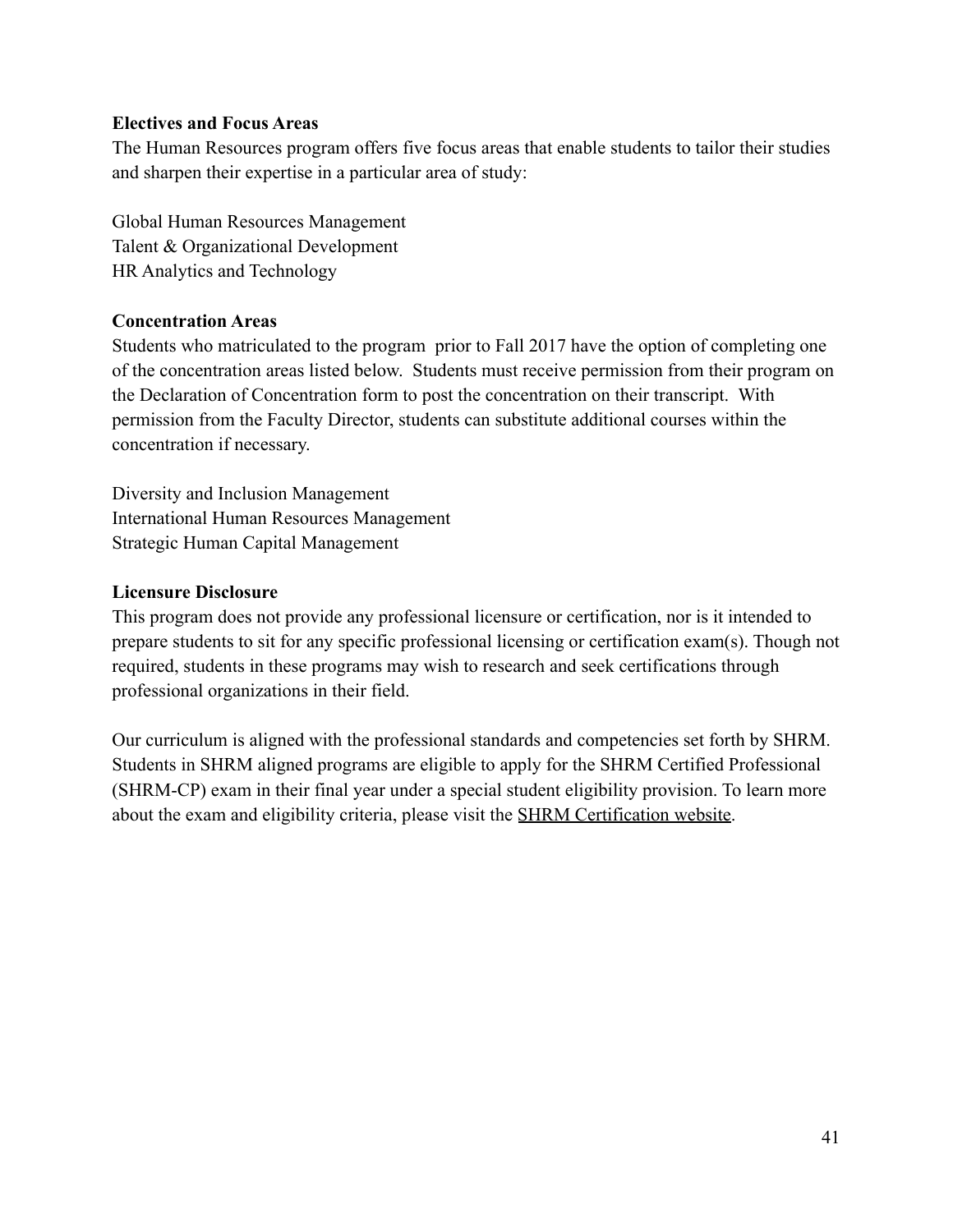# **Program Guidelines: Integrated Marketing Communications**

Faculty Director, Wendy Zajack, MBA <http://scs.georgetown.edu/imc>

#### **Mission Statement**

The Georgetown University Master's in Integrated Marketing Communications program prepares practitioners to thrive at the intersection of strategy and creativity. Students learn to work across communications disciplines and channels to create and manage brand campaigns that respect consumers and benefit the marketplace.

#### **Learning Goals**

Students who complete the MPS in Integrated Marketing Communications will:

- 1. Use creative and critical thinking techniques in developing brand strategies to influence the actions and perceptions of target audiences.
- 2. Collaborate with diverse actors in creating global marketing plans and strategies that result in nuanced representations of target audiences.
- 3. Apply strategies to incorporate Jesuit values, industry standards, and one's personal ethics in integrated marketing solutions.
- 4. Combine marketing principles and industry best practices in crafting and executing solutions to address complex organizational challenges.
- 5. Leverage industry-relevant research tools and insights to develop strategies that influence audience actions and perceptions.
- 6. Creatively use tools and technology to recommend initiatives and design innovative integrated marketing solutions.
- 7. evaluate the needs of diverse target audiences to compose authentic, simple, and humane marketing messages that resonate with consumers.

### **MPS Degree Requirements in Integrated Marketing Communications**

To earn an MPS degree in Integrated Marketing Communications, students must successfully complete 11 courses (33 credits total), including: two core courses (six credits total – MPMC-500, Conversations about Ethics and MPMC-900, Capstone); three foundation courses (nine credits total – MPMC-602, IMC Campaign Planning; MPMC-600, Consumer Research & Insights; and MPMC-603, The Brand Concept); and six elective courses (18 credits total).

Students who matriculated to the Integrated Marketing Communications program between Fall 2016 and Summer 2018 must earn a grade of "B" or better in the following courses to be eligible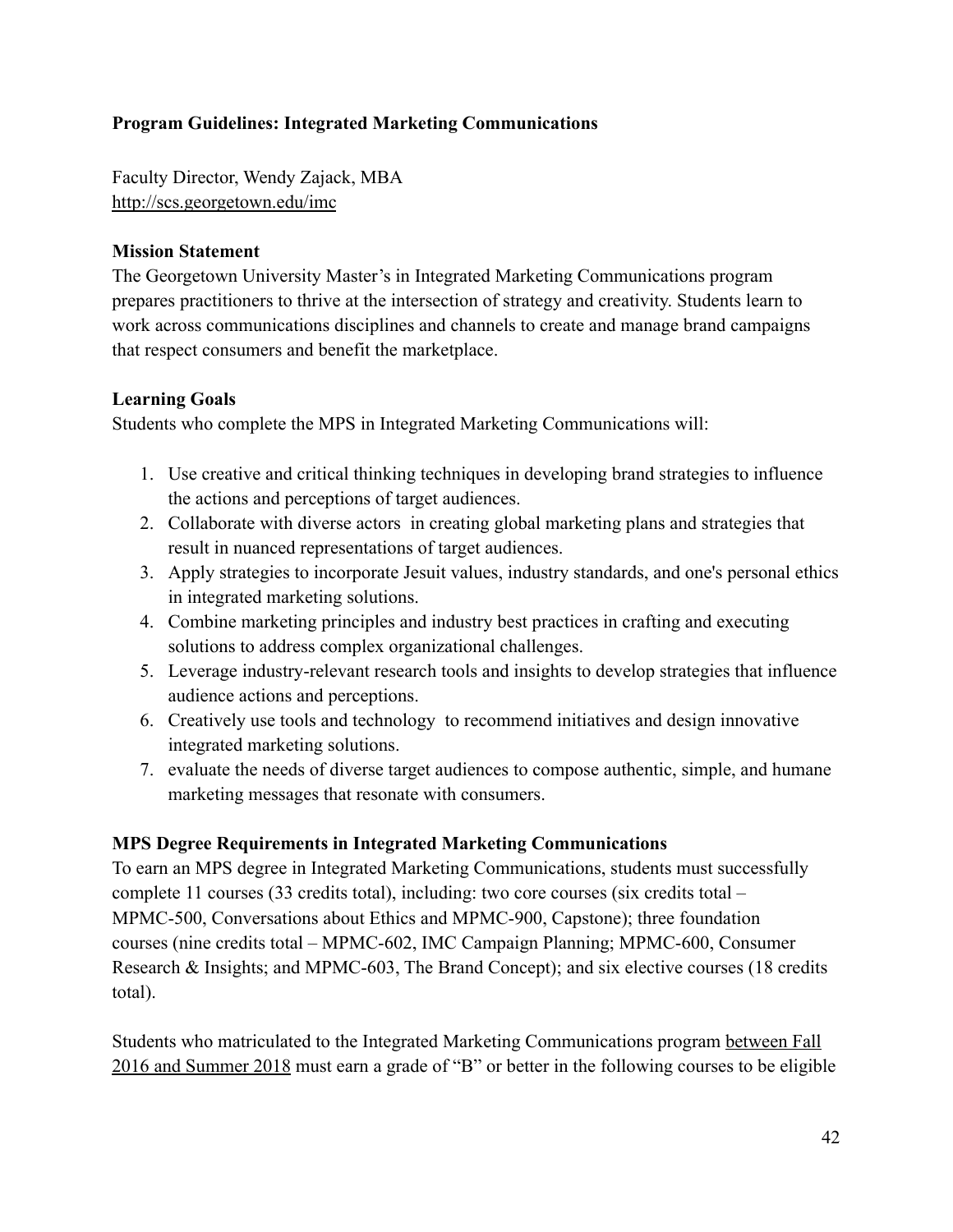for graduation: IMC Campaign Planning (MPMC-602) and Capstone (MPMC-900) in order to be eligible for graduation.

Students who matriculated to the Integrated Marketing Communications program as of Fall 2018 must earn a grade of "B" or better in the following courses to be eligible for graduation: Conversations about Ethics (MPMC-500), IMC Campaign Planning (MPMC-602), and Capstone (MPMC-900).

All students must maintain a minimum, cumulative grade point average of 3.000. Students who receive a grade of "B-" or lower in the above courses are required to repeat the course with a grade of "B" or better before qualifying for graduation. All students must also complete the MPS degree within five years.

As of summer 2018, the Integrated Marketing Communications program no longer restricts on-campus students from registering for online courses, or online students from registering for on-campus courses. All students are permitted to register for both on-campus and online courses.

Core and Foundation Requirements (15 Credits)\* MPMC 500: Conversations About Ethics (Core Course, 3 credits) MPMC 600: Consumer Research & Insights (Foundation Course, 3 credits) MPMC 602: IMC Campaign Planning (Foundation Course, 3 credits) MPMC 603: The Brand Concept (Foundation Course, 3 credits) MPMC 900: Capstone (Core Course, 3 credits)

Elective Courses (18 Credits)\* MPMC 700: Collaboration Lab (3 credits) (Available online) MPMC 701: The Creative Brief (3 credits) (Available online) MPMC 702: The Management of Integrated Marketing Communications (3 credits) (Available online) MPMC 703: In Search of the Big Idea (3 credits) (Available online) MPMC 704: Content Strategy (3 credits) (Available online) MPMC 705: Innovations in IMC: Thinking Ahead in a Rapidly Evolving Industry (3 credits) (Available online) MPMC 706: Building Your Creative Muscle (3 credits) MPMC 710: Multi-Channel & Media Mix Strategies in IMC (3 credits) MPMC 711: Strategic Leadership in IMC (3 credits) MPMC 878: Design for Communicators (3 credits) MPMC 881: Digital Marketing (3 credits)

Internship Courses (Optional)\*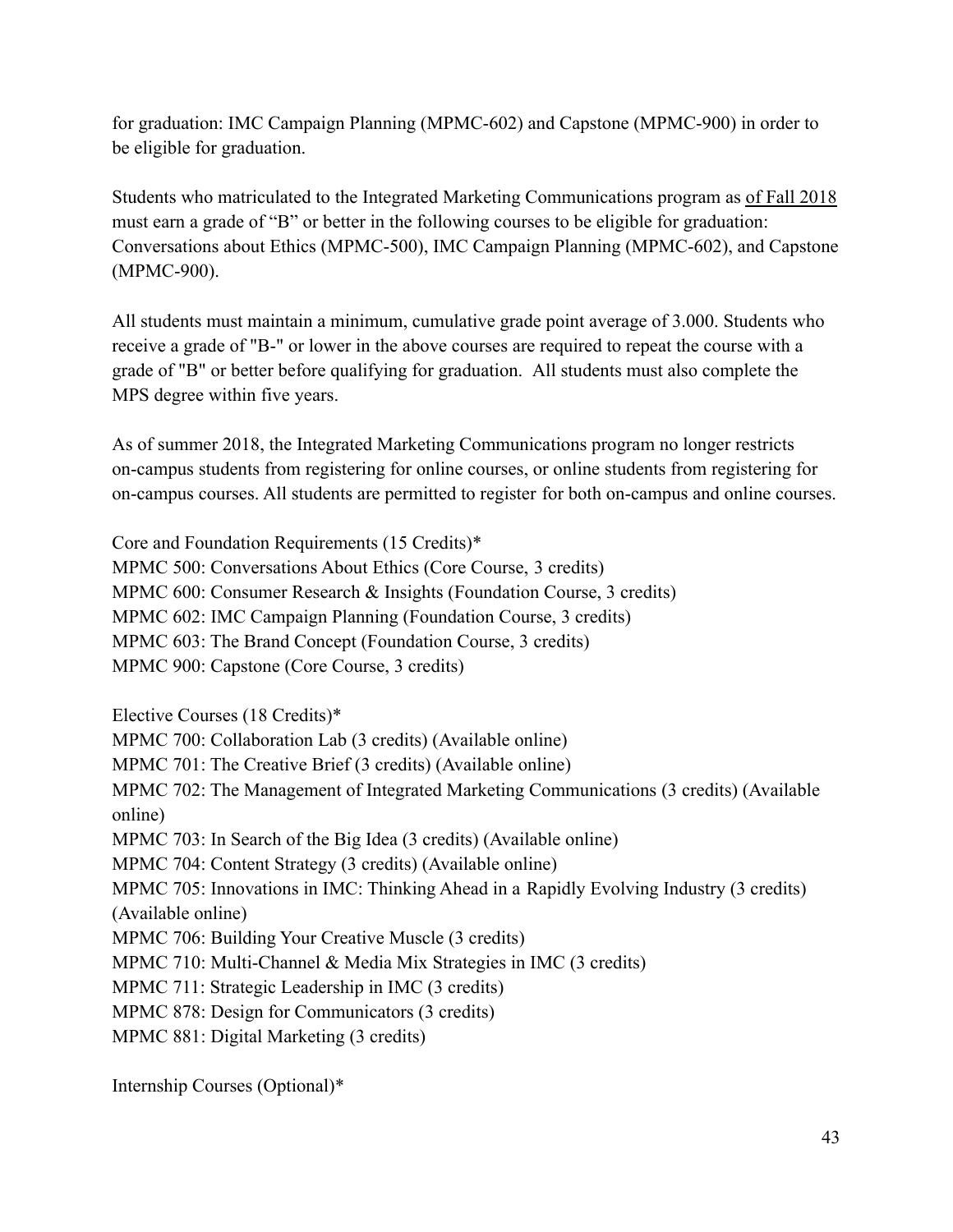MPMC 773: IMC Internship I (1 credit) MPMC 774: IMC Internship II (1 credit)

The IMC program offers MPMC 773 IMC Internship I and MPMC 774 IMC Internship II for students securing an internship requiring you to receive academic credit. Both of these courses are graded, credit-bearing course options worth one academic credit each. These courses do not take the place of an elective. Upon completion of the degree, you would have 34 or 35 credits in total, respectively.

Prior to being enrolled in either course, you will need to provide the following documentation to the program:

- Official offer letter on company letterhead
- [Internship Memorandum of Understanding](https://static.scs.georgetown.edu/upload/kb_file/scs_internship_agreement_form.pdf) signed by you and the internship organization
- [Curricular Practical Training \(CPT\)](https://georgetown.app.box.com/s/n9hf1ame37qxyhmnltfx3utc8s2u4r2d) form required for all students on a University-supported Visa

All paperwork and pertinent documentation must be submitted prior to the respective semester's add/drop deadline in order for the student to be enrolled in the course.

Advising Note: Students looking to enroll in either of the internship courses are encouraged to submit paperwork/documentation in advance and at least two weeks before the respective semester's first day of classes in order to allow time for approval and processing.

\*Course offerings are subject to change. Course descriptions can be found on the program website.

Advising Note: Students should complete the required courses (core and foundation) before taking electives with pre-requisites. The exception to this rule is Capstone, which should be taken in the last semester. We strongly encourage students to take MPMC 600 (Consumer Research & Insights) prior to MPMC 602 (IMC Campaign Planning). Students should take both of these courses within their first two semesters as they serve as prerequisites for many electives. The Capstone course is a research-and-writing intensive course and serves as the students' culminating experience in the program; as such, students should plan on making this final course their primary academic focus as they near graduation. A minimum grade of "B" is needed to pass this course. We encourage students to take this course alone during their final semester if possible.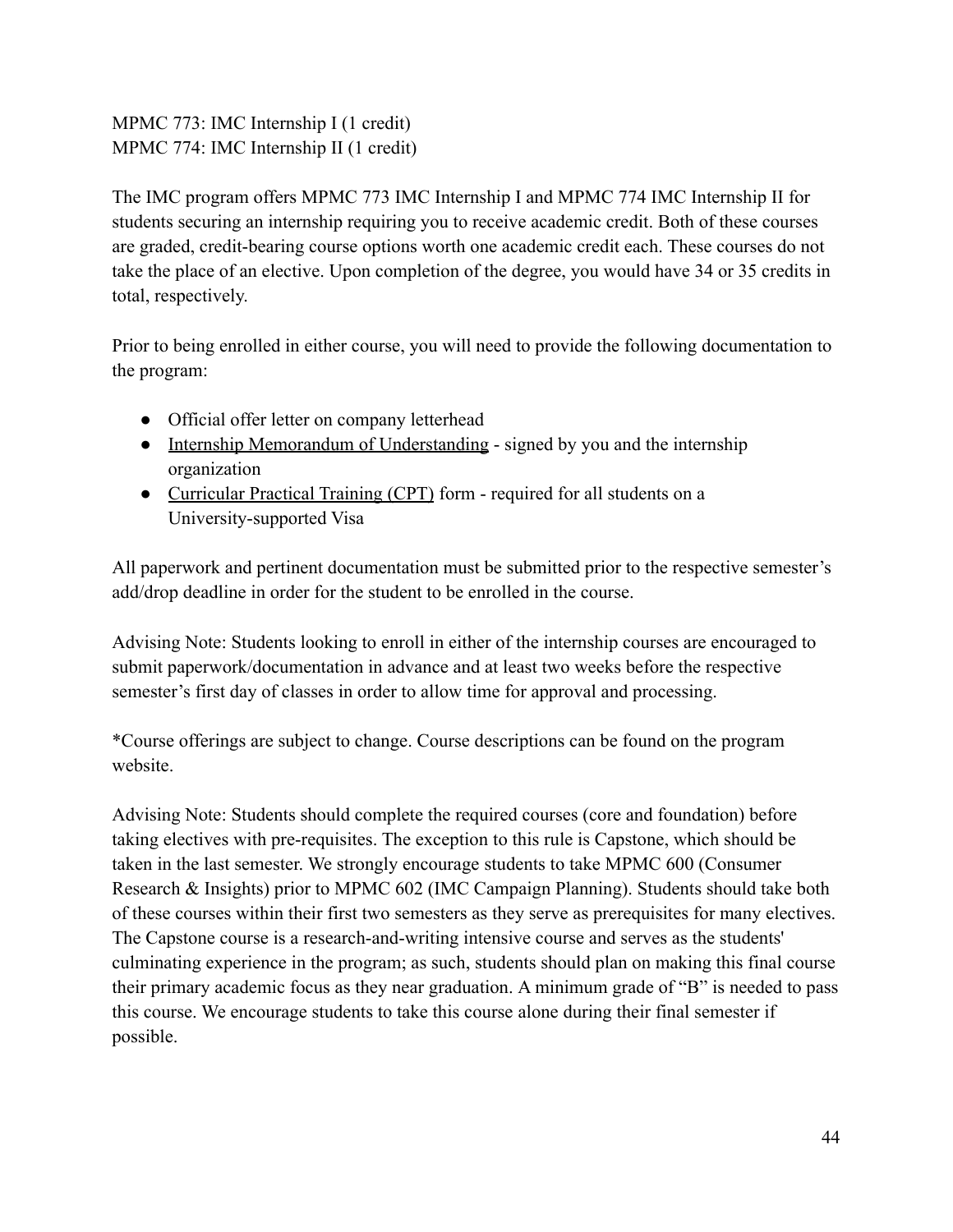# **Sample MPS in Integrated Marketing Communications Schedule – Full Time Course Load**

First semester: MPMC 602 (IMC Campaign Planning) + MPMC 600 (Consumer Research & Insights) + MPMC 500 (Conversations about Ethics) Second semester: MPMC 603 (The Brand Concept) + MPMC-Elective + MPMC-Elective Third semester: MPMC-Elective + MPMC-Elective + MPMC-Elective Fourth semester: MPMC 900 (Capstone) + MPMC-Elective

## **Sample MPS in Integrated Marketing Communications Schedule – Part Time Fast Track Course Load**

First semester: MPMC 602 (IMC Campaign Planning) + MPMC 600 (Consumer Research & Insights) Second semester: MPMC 500 (Conversations about Ethics) + MPMC 603 (The Brand Concept) Third semester: MPMC-Elective + MPMC-Elective Fourth semester: MPMC-Elective + MPMC-Elective Fifth semester: MPMC-Elective + MPMC-Elective Sixth semester: MPMC 900 (Capstone)

### **Sample MPS in Integrated Marketing Communications Schedule – Part Time Course Load**

First semester: MPMC 600 (Consumer Research & Insights) Second semester: MPMC 602 (IMC Campaign Planning) Third semester: MPMC 500 (Conversations about Ethics) OR MPMC 603 (The Brand Concept) Fourth semester: MPMC 500 (Conversations about Ethics) OR MPMC 603 (The Brand Concept) Fifth – Tenth semester: MPMC-Elective Eleventh semester: MPMC 900 (Capstone)

More information on degree requirements and tracks based on course loads can be found on the [Degree Requirements](http://scs.georgetown.edu/departments/45/master-of-professional-studies-in-integrated-marketing-communications/explore-degree/degree-requirements) page on the program's website.

Advising Note: Summer classes are optional.

### **Licensure Disclosure**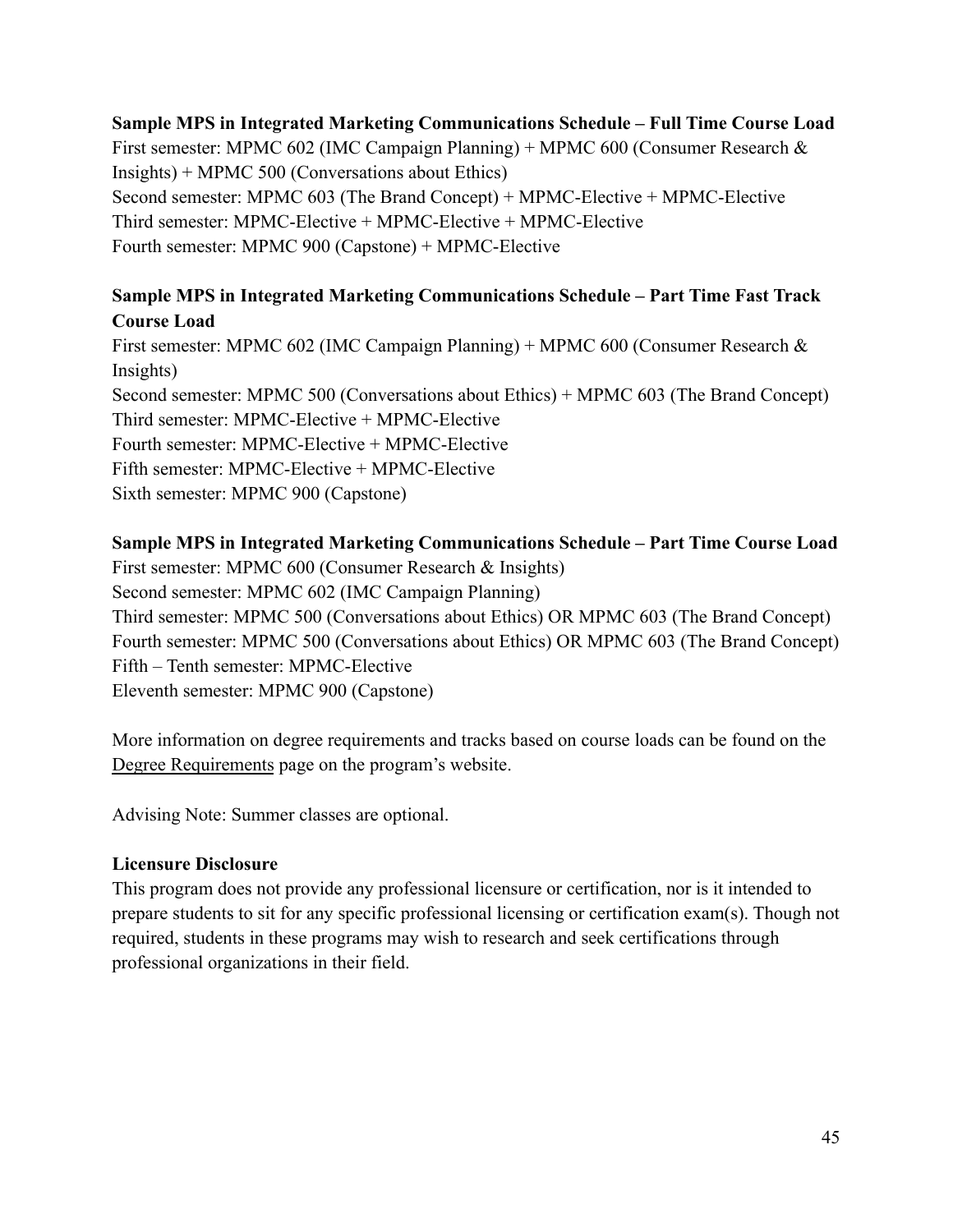## **Program Guidelines: Journalism**

## Interim Faculty Director, Carole Feldman

<https://scs.georgetown.edu/programs/259/master-of-professional-studies-in-journalism/>

## **Mission Statement**

The Georgetown University Master's in Journalism program is committed to preparing students to be curious, responsible, and successful journalists in the digital age. Through demanding coursework taught by industry leaders and intensive practice, students develop a strong foundation of digital and entrepreneurial skills that are built on the core principles of accurate and fair reporting, sophisticated storytelling, and sound, ethical judgment.

# **Learning Goals**

Students who complete the MPS in Journalism will:

- 1. Analyze and apply the fundamentals of fair and accurate reporting to determine what qualifies as news, how to gather and verify information, and how to integrate multiple perspectives in telling stories.
- 2. Evaluate and respond effectively to the global news environment by collaborating with diverse participants to develop story ideas and to report, produce and disseminate the news using diverse viewpoints.
- 3. Create a code of ethics reflective of Georgetown's Jesuit values and industry standards to inform story development, reporting, and news dissemination.
- 4. Integrate and apply industry-specific knowledge, theory, and practice to report and present news and information, with an emphasis on collaboration to develop and implement solutions to real-world ethical and reporting challenges.
- 5. Obtain and synthesize information from a variety of sources to acquire the background and context necessary to assess credibility and bias so as to develop truthful and effective storytelling.
- 6. Acquire and master technologies and varied storytelling techniques to report, produce, and deliver the news across multiple media formats.
- 7. Analyze the needs and perspectives of diverse stakeholders when crafting the story telling discourse through text, video, audio and digital media.

# **MPS Degree Requirements in Journalism**

- The MPS in Journalism degree is comprised of 30 credits (10 courses).
- Students must maintain a minimum cumulative GPA of 3.000 (solid "B") to remain in good academic standing and to be eligible to graduate.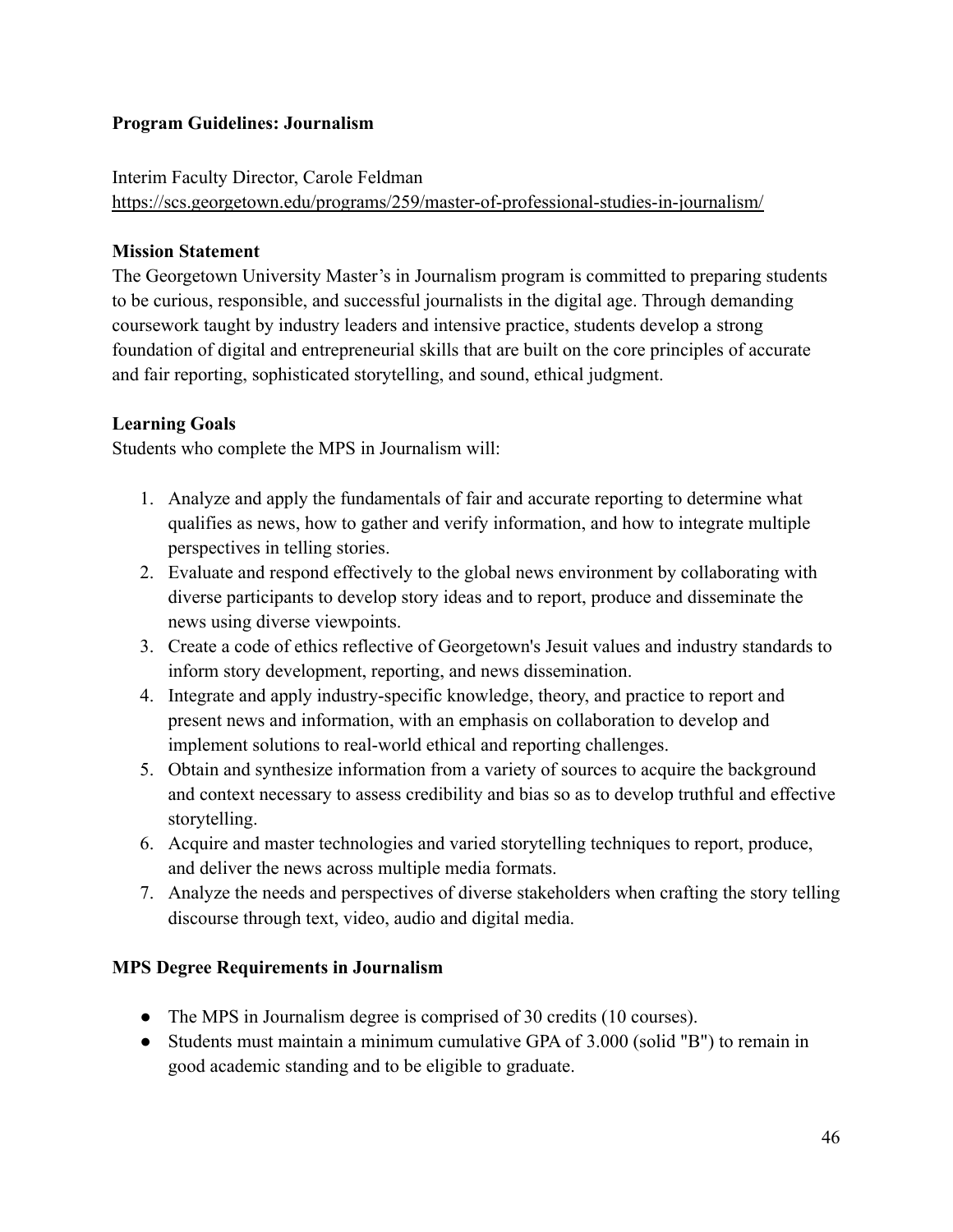- Students must complete the two core courses, Ethics and Capstone, with grades of "B" or better to be eligible to graduate.
- Students must complete all foundation courses, Reporting and News Writing; Digital Essentials; Photo & Video Storytelling with grades of "B" or better to be eligible to graduate.
- All core and/or foundation courses—aside from Capstone, which is taken during the final semester of the program—must be completed before any elective courses are taken.
- The MPS degree must be completed within five years.

2 Core Courses (6 credits) MPJO 500: Ethics in Journalism MPJO 900: Capstone

3 Foundation Courses (9 Credits) MPJO 501: Reporting and News Writing MPJO 505: Digital Essentials MPJO 508: Photo & Video Storytelling

5 Elective Courses (15 Credits) For a current list of electives, visit the Course Schedule page.

Advising Notes: We strongly encourage students to complete the Core and Foundation courses MPJO 500, MPJO 501, MPJO 505, and MPJO 508 within their first two semesters as they serve as prerequisites for advanced electives. The Capstone course (MPJO 900) is a research-and-writing intensive course and serves as the students' culminating experience in the program; as such, students should plan on making this final course their primary academic focus as they near graduation. A minimum grade of "B" is needed to pass this course. We strongly encourage students take this course alone during their final semester whenever possible.

### **Sample MPS in Journalism Schedule (this is a part-time schedule)**

First semester: MPJO 500 (Ethics in Journalism) + MPJO 501 (Fundamentals of Reporting and News Writing) Second semester: MPJO 508 (Photo & Video Storytelling) + MPJO 505 (Digital Essentials for Journalists) Third semester: MPJO-Elective + MPJO-Elective Fourth semester: MPJO Elective + MPJO Elective Fifth semester: MPJO Elective + MPJO 900 (Capstone)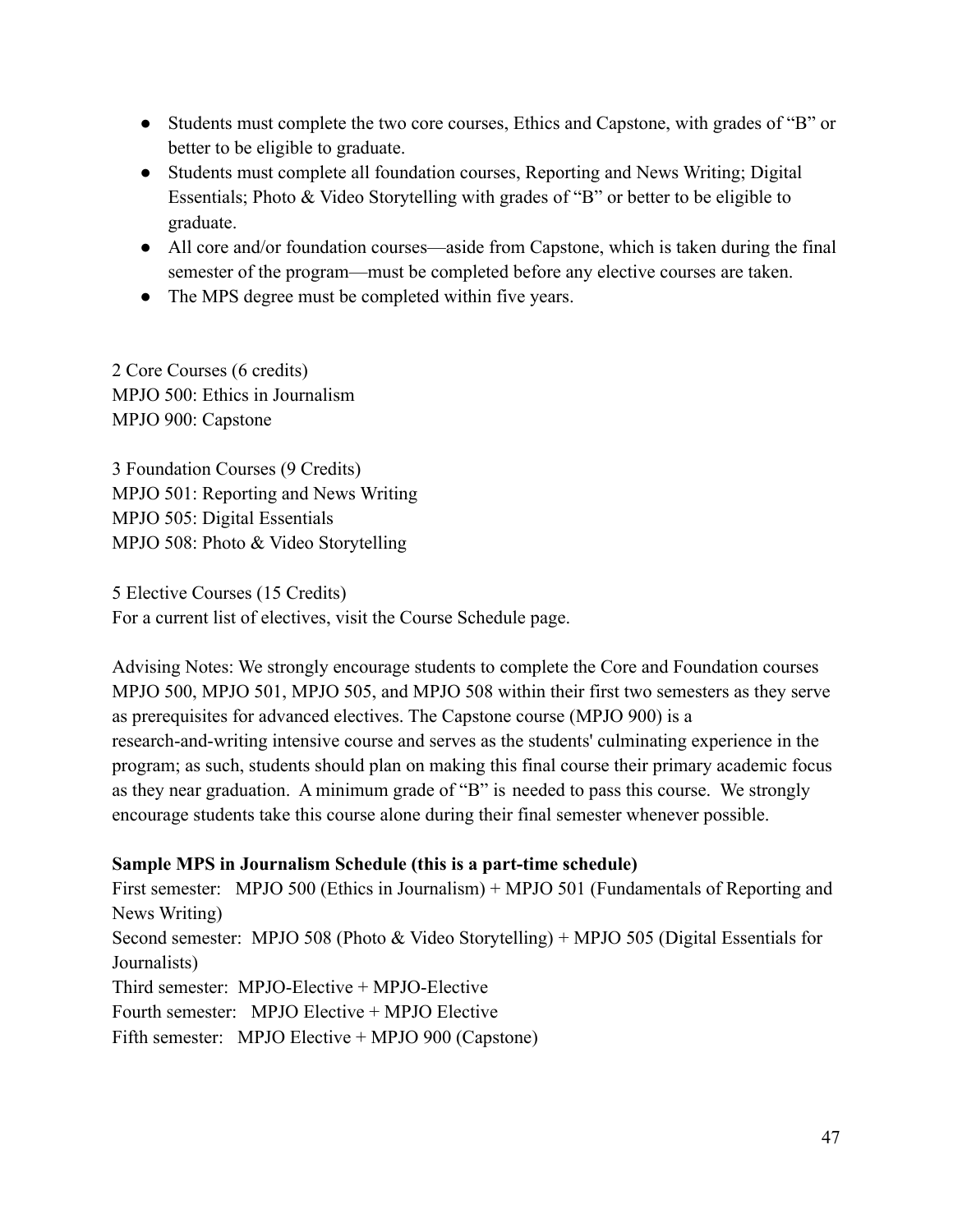### **MPS Journalism Program Guidelines on Internships**

The MPS Journalism Program encourages our students to participate in internships but does not require course credit for them unless you are an international student. If you are not an international student and you select an internship that does not require you receive credit, there is no need to enroll in the internship course. If you choose an internship that does require you receive school/course credit, you will need to register for the one-credit, internship course for the semester you are interning. Internship credits may be taken as a degree overload, in addition to the minimum number of required elective credits. Please see your academic advisor for permission to enroll.

To enroll in an internship course, you will need to email your Program Director  $(MPSJournalism@Georgetown.edu)$  with your request to participate in an internship. In this email, please include the company information and department you will be interning with along with a full name and contact details (title with the company, phone, email) for the internship coordinator/contact. Once your request is reviewed, your Program Director will manually enroll you in the course.

All requests for internships/on-site practical experience should be submitted to the academic program for review no later than two weeks prior to the first day of classes. Requests received after that deadline may not be reviewed or approved. Students are responsible for meeting all deadlines and requirements. More information about internship policies and guidance can be found under *Internships and On-Site Practical Experiences for Credit* in the [SCS Academic](https://scs.georgetown.edu/resources-current-students/student-handbooks/) [Rules & Regulations.](https://scs.georgetown.edu/resources-current-students/student-handbooks/)

By enrolling in and receiving course credit, students are required to pay tuition equal to one-course credit per semester. Along with course credit, the student is expected to complete weekly assignments about their internship that is reviewed by a member of the journalism program staff.

An internship should provide practical or professional experience relevant to graduate study or related fields. An internship generally should last approximately the same period as a semester and will result in one credit that does not count towards your MPS degree. Internships may be paid or unpaid.

### **Licensure Disclosure**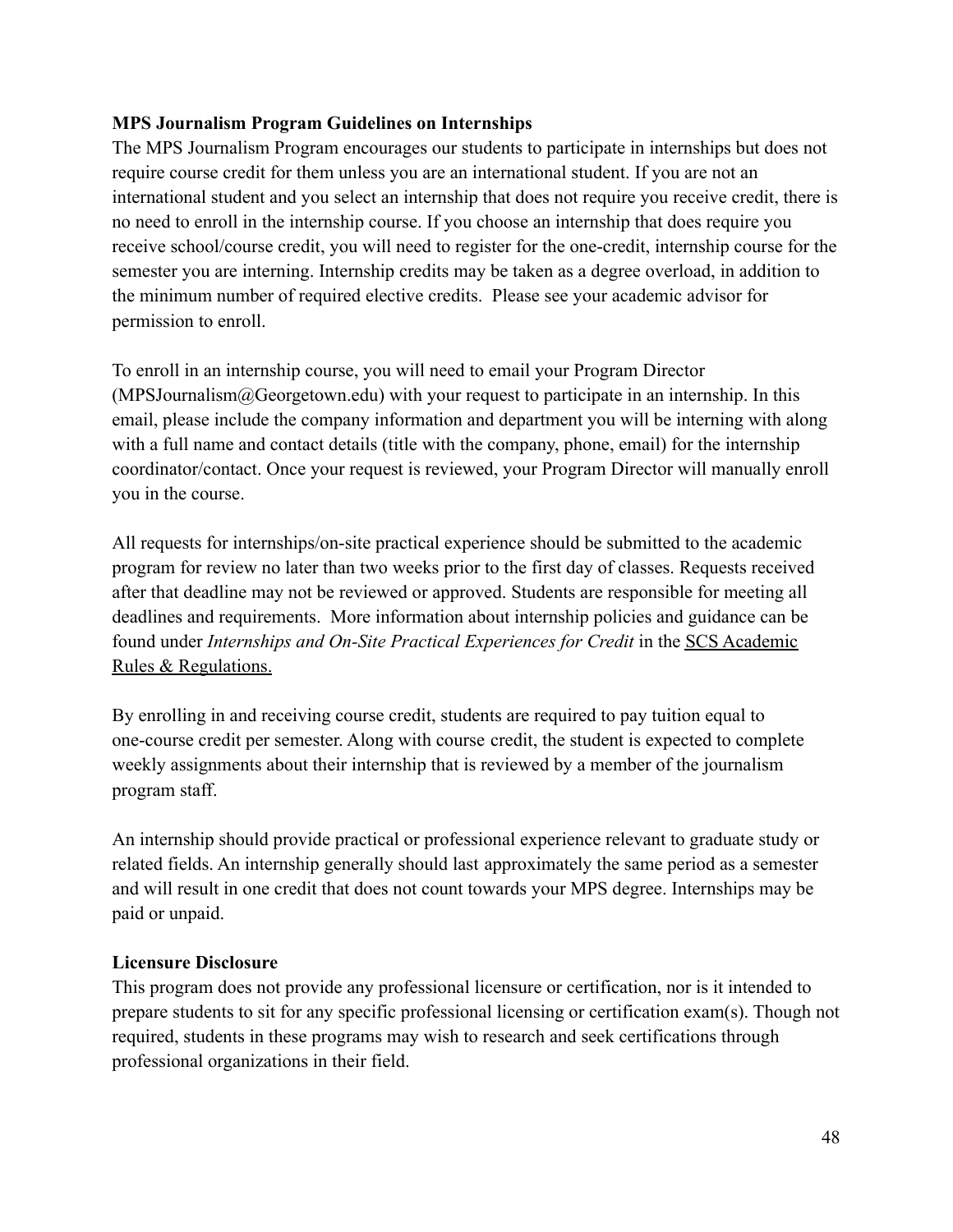# **Program Guidelines: Project Management**

Faculty Director, George Moschoglou, PhD

[http://scs.georgetown.edu/departments/48/master-of-professional-studies-in-project-management](http://scs.georgetown.edu/departments/48/master-of-professional-studies-in-project-management/) [/](http://scs.georgetown.edu/departments/48/master-of-professional-studies-in-project-management/)

## **Mission Statement**

The Project Management program will provide students with the skills and tools required for coordinated management of one or more projects in accordance with industry standard guidelines, methodologies, and expectations. Students will engage with a faculty of experienced practitioners to develop the advanced management and leadership skills they need for a successful and impactful career in project management.

# **Learning Goals**

Students who successfully complete the MPS-PM program will:

- 1. Apply creative and critical thinking to align projects with strategy and integrate them across an organization to achieve enterprise goals and objectives.
- 2. Apply project management practices in a distributed setting to successfully lead projects within a global context and demonstrate intercultural competence.
- 3. Integrate personal codes of ethics and professional conduct, ethical decision-making frameworks, and Jesuit values to inform project management decision-making processes.
- 4. Apply project management theory and practice, as well as adaptive approaches, to foster continuous organizational improvement and meet strategic goals and objectives.
- 5. Evaluate relevant and credible information from a variety of sources to inform data-driven decisions related to operating effectively within project governance and oversight structures.
- 6. Develop and employ strategies to integrate and manage technology based on organizational needs.
- 7. Communicate complex project management plans, reports, and analyses across diverse teams and stakeholders to create a collaborative project environment.

# **MPS Degree Requirements in Project Management**

- The MPS in Project Management is comprised of 30 credits (10 courses).
- Students must maintain a minimum cumulative GPA of 3.000 (solid "B") to remain in good academic standing and to be eligible to graduate.
- Students must complete the two core courses, Ethics and Capstone, with grades of "B" or better to be eligible to graduate.
- The MPS degree must be completed within five years.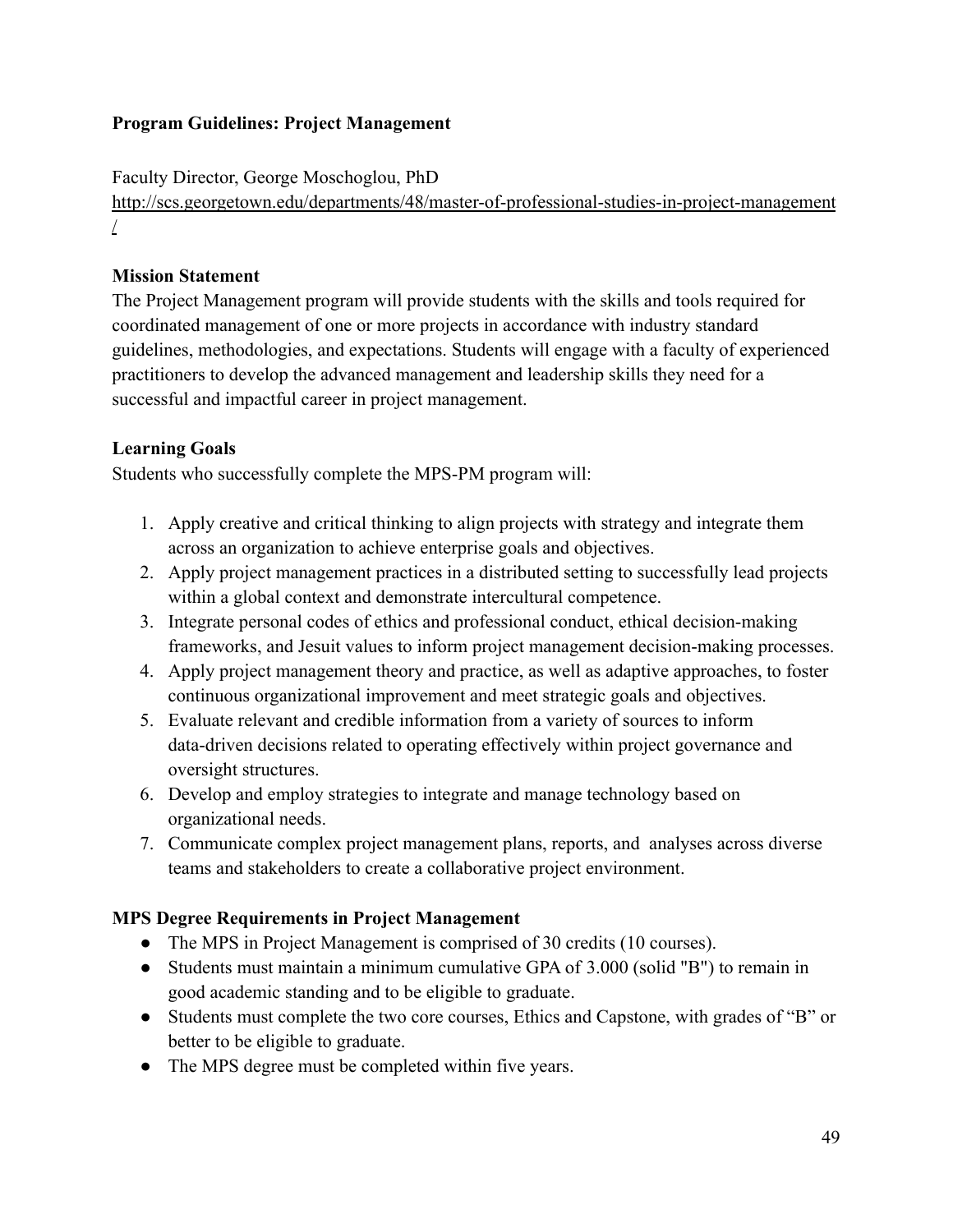To earn an MPS in Project Management, students must successfully complete the following curriculum:

#### *Students who matriculated prior to Fall 2020*

2 Core Courses (6 credits) MPPM 500: Ethics MPPM 900: Capstone

5 Foundation Courses (15 credits) MPPM 520: Project Management Fundamentals *This course is a prerequisite for MPPM 550; MPPM 600; MPPM 620; MPPM 650*

*Students must successfully complete MPPM 520: Project Management Fundamentals before taking any of the following foundation courses:*

MPPM 550: Project Initiation & Development MPPM 600: Communication & Collaboration for Managers MPPM 620: Project Planning MPPM 650: Project Execution & Delivery

3 Elective Courses (9 credits) For a current list of electives, visit the Course Schedule page.

Students may take up to two electives outside their specific degree program from other MPS programs, provided that they have permission from both their program advisor and the other MPS program. Students will be granted this option on a space-permitting basis.

### *Students who matriculated in/after Fall 2020*

2 Core Courses (6 credits) MPPM 500: Ethics MPPM 900: Capstone

5 Foundation Courses (15 credits) MPPM 520: Project Management Fundamentals MPPM 570: Project Initiation & Planning *Students must successfully complete MPPM 520: Project Management Fundamentals before taking MPPM 570.* MPPM 600: Communication & Collaboration for Managers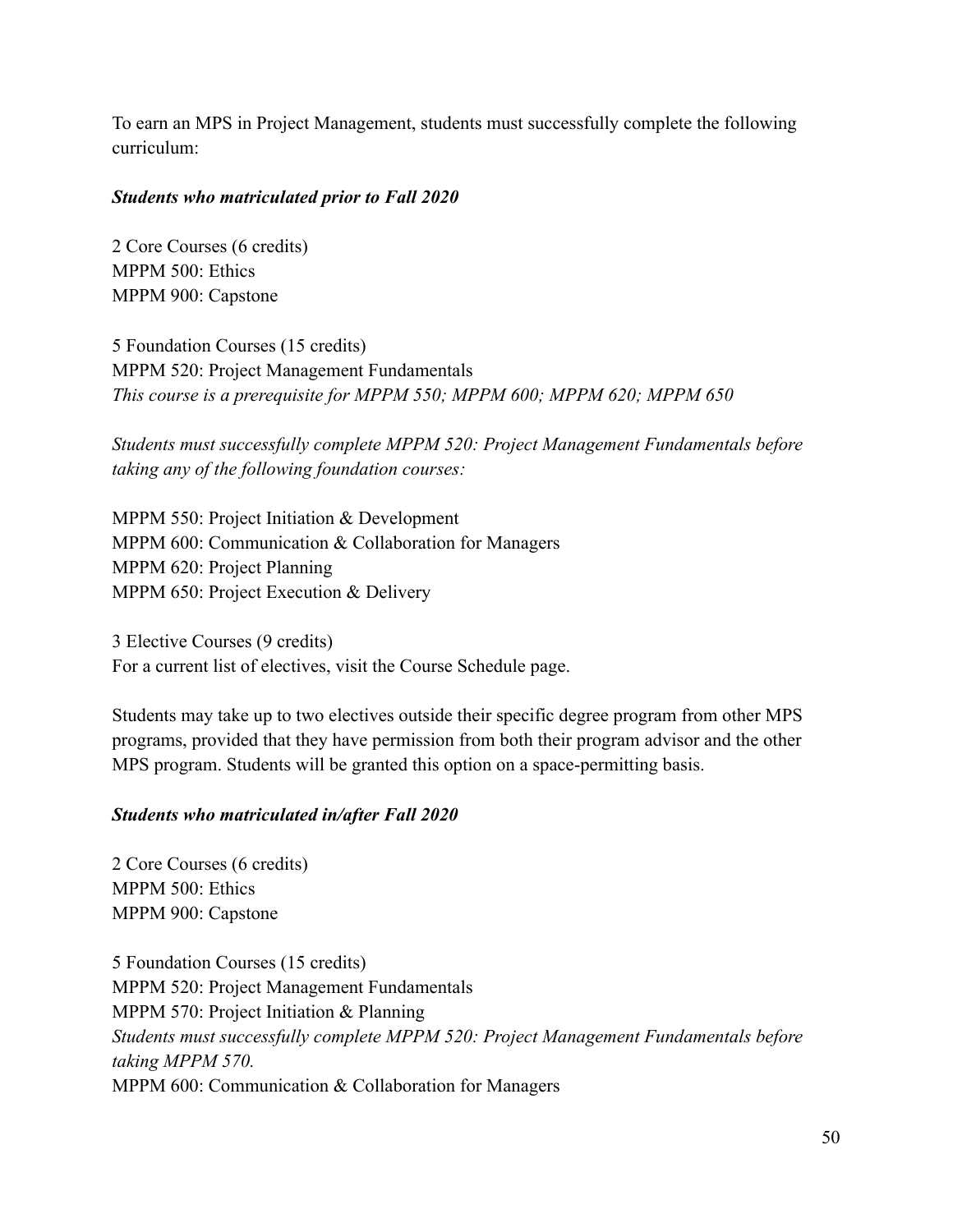# MPPM 650: Project Execution & Delivery *Students must successfully complete MPPM 570:* Project Initiation & Planning *before taking MPPM 650,* MPPM 735: Agile PM Fundamentals

3 Elective Courses (9 credits) For a current list of electives, visit the Course Schedule page.

Students may take up to two electives outside their specific degree program from other MPS programs, provided that they have permission from both their program advisor and the other MPS program. Students will be granted this option on a space-permitting basis.

## **Corresponding Graduate Certificates**

Courses completed in the Lean and Agile Practices Graduate Certificate can be applied towards the MPS in Project Management degree program requirements.

### **Licensure Disclosure**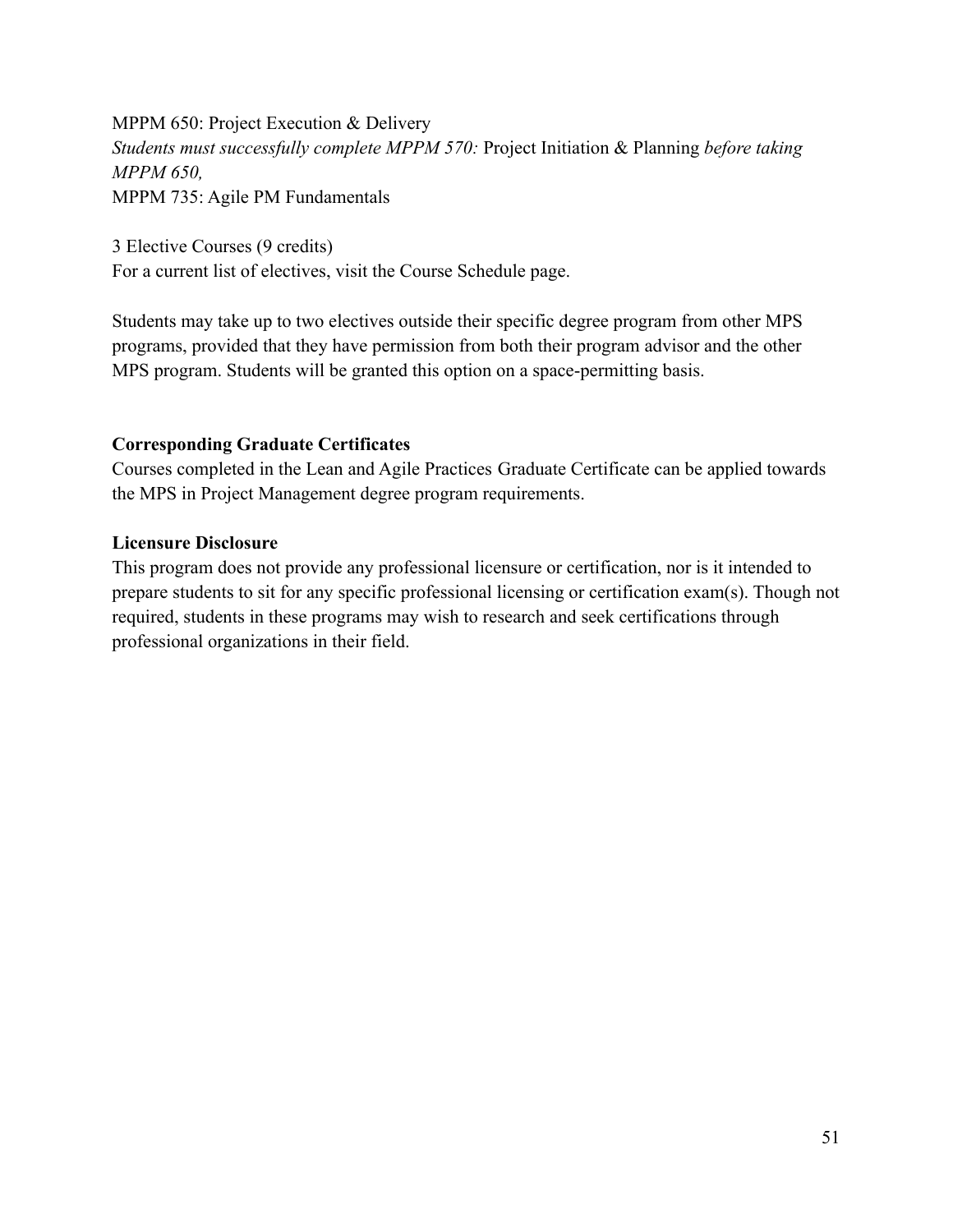# **Program Guidelines: Public Relations & Corporate Communications**

Faculty Director, Kerry L. O'Grady, Ed.D. [scs.georgetown.edu/pr/](http://scs.georgetown.edu/pr/)

### **Mission Statement**

The Georgetown University Master's in Public Relations and Corporate Communications program equips students with the skills to build meaningful relationships, write to persuade, and ethically navigate challenges and opportunities for organizational success. Students complete the program prepared to be responsible leaders across a variety of communications disciplines and change makers as informed citizens of the world.

## **Learning Goals**

- 1. Employ creative and critical thinking in designing communication solutions reflective of organizational goals.
- 2. Develop public relations strategies for and with diverse actors reflecting principles of equity, inclusion, and global perspective
- 3. Create communication solutions embodying a personal code of ethics, Jesuit values, and relevant industry standards.
- 4. Apply public relations theory, professional practice, and research to target, educate, and influence key publics with innovative communication solutions.
- 5. Retrieve industry relevant information from a variety of credible, valid, and reliable sources to support data-driven communication plans.
- 6. Use industry tools, software, and platforms in formulating creative communication strategies to enhance engagement and build relationships with diverse audiences.
- 7. Identify the needs and perspectives of diverse audiences in developing communication solutions to clearly, succinctly, and humanely persuade key publics to act.

### **MPS Degree Requirements in Public Relations & Corporate Communications**

### *Students who matriculated prior to Fall 2016*

- The MPS in Public Relations and Corporate Communications is comprised of 30 credits (10 courses).
- Students must maintain a minimum cumulative GPA of 3.000 (solid "B") to remain in good academic standing and to be eligible for graduation.
- Students must complete Capstone (core course) with a grade of "B" or better to be eligible for graduation.
- The MPS degree must be completed within five years.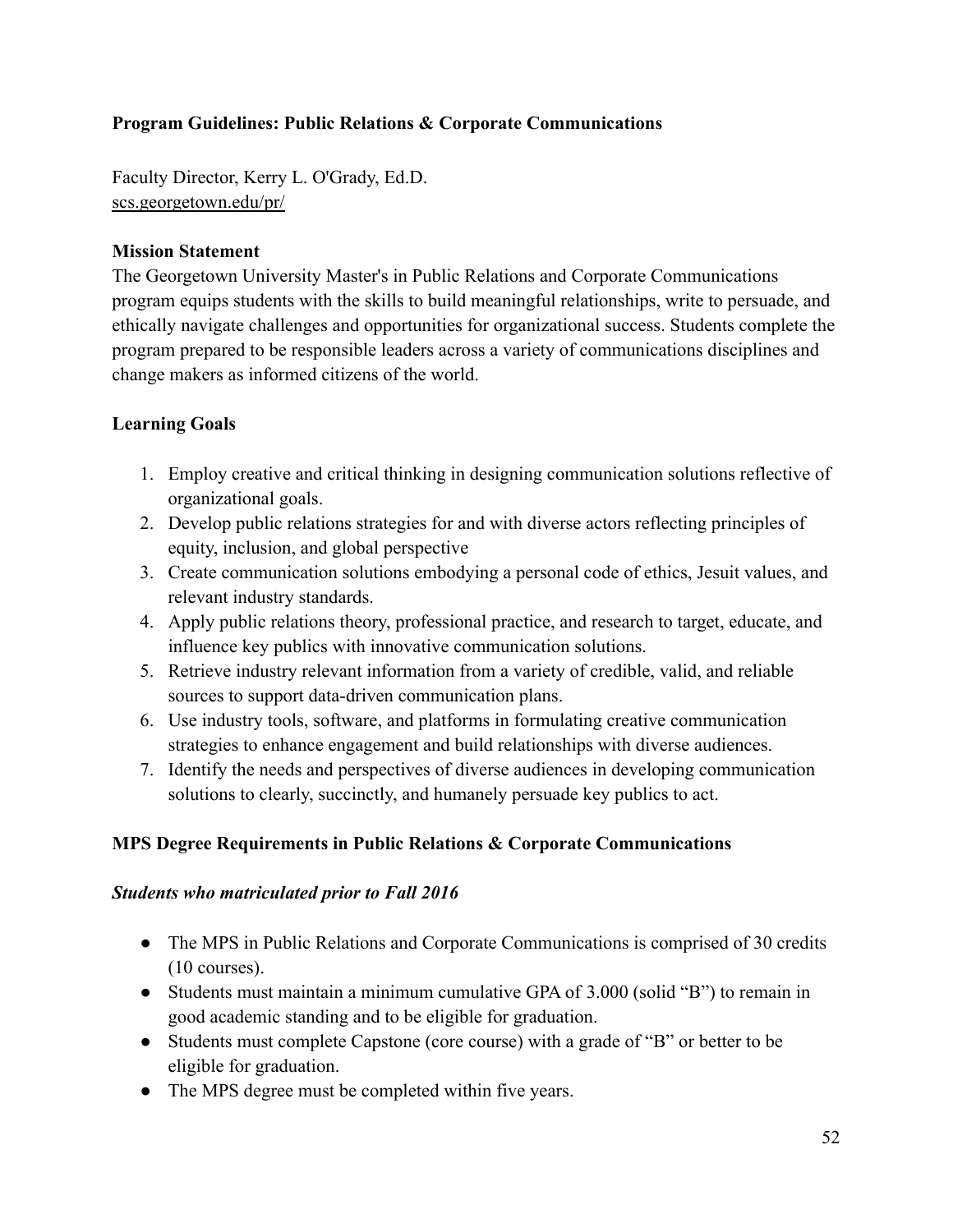2 Core Courses (6 credits) MPPR 500: Conversations about Ethics: Philosophical, Professional, and Personal MPPR 950: Capstone

1 Foundation Course (3 credits) MPPR 505: Elements of Communications Planning

Advising Notes: MPPR 500 and MPPR 505 should both be completed within the first or second semester of study. MPPR-950 is reserved for degree-seeking students, and is to be taken in the final semester of study after all coursework is completed.

7 Elective Courses (21 credits) For a current list of electives, visit the Course Schedule page.

## *Students who matriculated between Fall 2016 and Summer 2017*

- The MPS in Public Relations and Corporate Communications is comprised of 30 credits (10 courses).
- Students must maintain a minimum cumulative GPA of 3.000 (solid "B") to remain in good academic standing and to be eligible for graduation.
- Students must complete MPPR 505: Elements of Communications Planning (foundation course) with a grade of "B" or better to be eligible for graduation.
- Students must complete Capstone (core course) with a grade of "B" or better to be eligible for graduation.
- The MPS degree must be completed within five years.

2 Core Courses (6 credits) MPPR 500: Conversations about Ethics: Philosophical, Professional, and Personal MPPR 950: Capstone

1 Foundation Course (3 credits) MPPR 505: Elements of Communications Planning

Advising Notes: MPPR 500 and MPPR 505 should both be completed within the first or second semester of study. MPPR-950 is reserved for degree-seeking students, and is to be taken in the final semester of study after all coursework is completed.

7 Elective Courses (21 credits)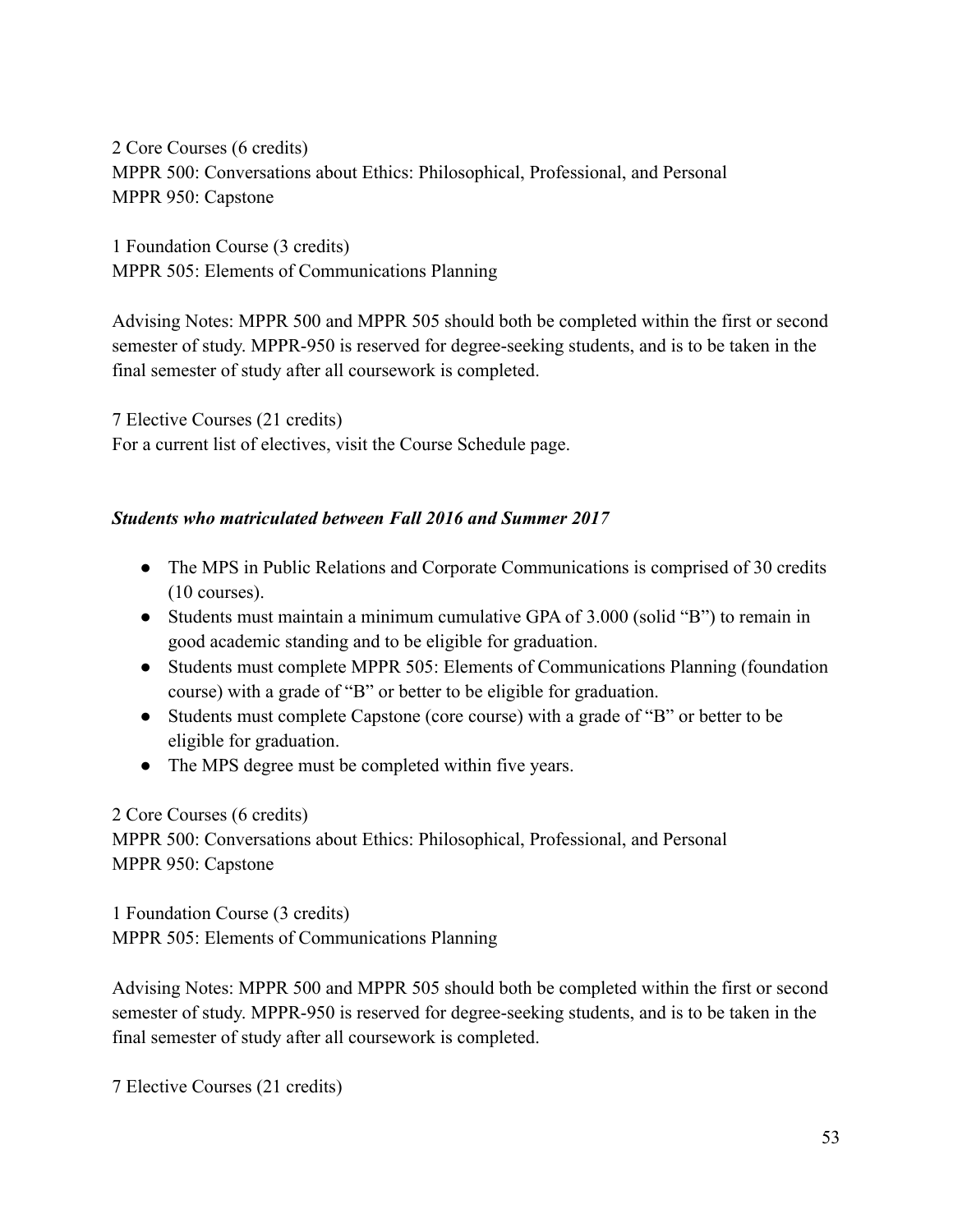For a current list of electives, visit the Course Schedule page.

## *Students who matriculated between Fall 2017 and Summer 2018*

- The MPS in Public Relations and Corporate Communications is comprised of 30 credits (10 courses).
- Students must maintain a minimum cumulative GPA of 3.000 (solid "B") to remain in good academic standing and to be eligible for graduation.
- Students must complete MPPR 505: Elements of Communications Planning (foundation course) with a grade of "B" or better to be eligible for graduation.
- Students must complete Capstone (core course) with a grade of "B" or better to be eligible for graduation.
- The MPS degree must be completed within five years.

### 2 Core Courses (6 credits)

MPPR 500: Conversations about Ethics: Philosophical, Professional, and Personal MPPR 950: Capstone

3 Foundation Course (9 credits)

MPPR 502: Communications Research

MPPR 505: Elements of Communications Planning

MPPR 508: Public Relations Writing

Advising Notes: MPPR 500 and MPPR 505 should both be completed within the first or second semester of study. MPPR-950 is reserved for degree-seeking students, and is to be taken in the final semester of study after all coursework is completed.

5 Elective Courses (15 credits)

For a current list of electives, visit the Course Schedule page.

# *Students who matriculated between Fall 2018 and Summer 2021*

- The MPS in Public Relations and Corporate Communications is comprised of 30 credits (10 courses).
- Students must maintain a minimum cumulative GPA of 3.000 (solid "B") to remain in good academic standing and to be eligible for graduation.
- Students must complete Ethics and Capstone (core courses) with grades of "B" or better to be eligible for graduation.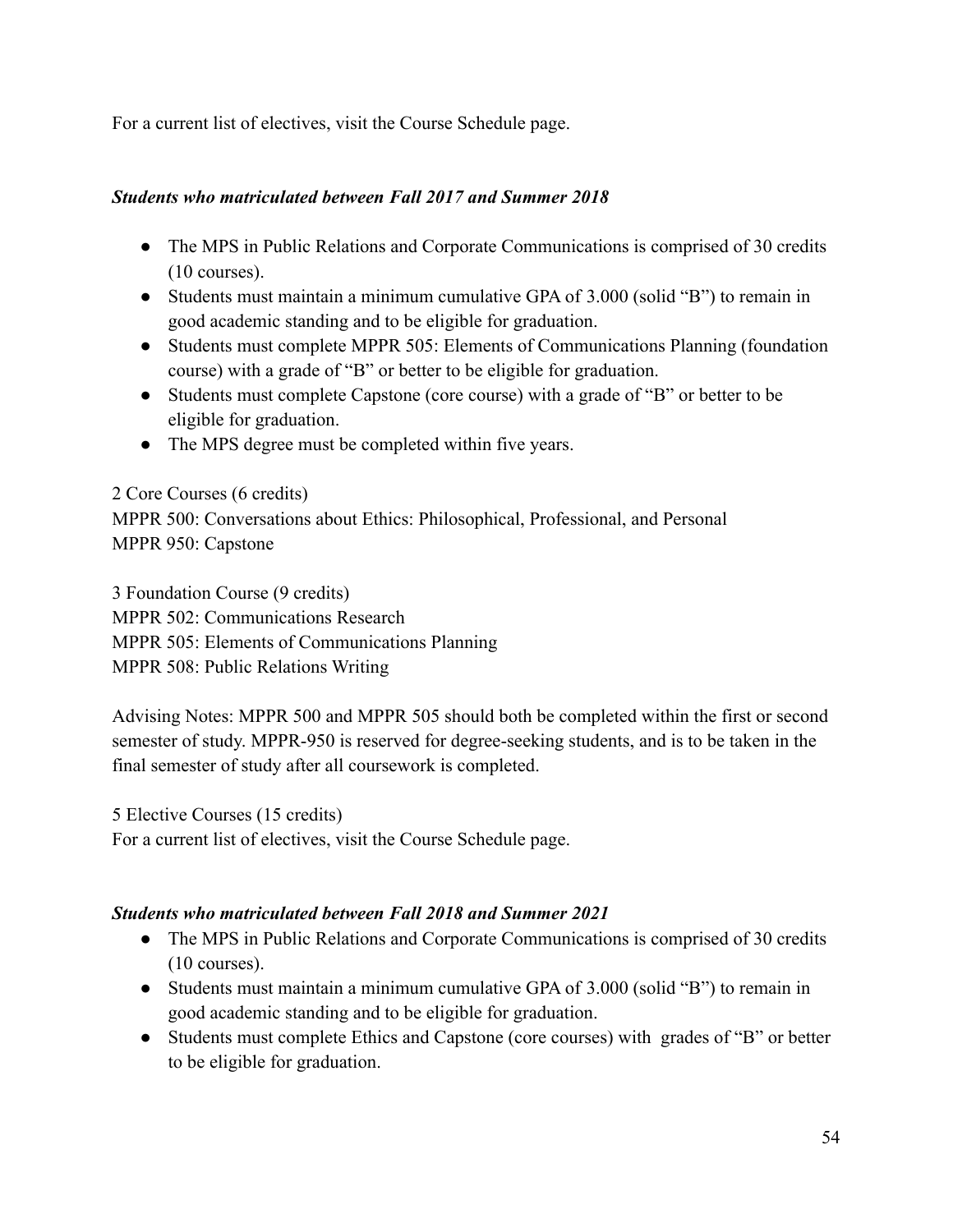- Students must complete MPPR 505: Elements of Communications Planning (foundation course) with a grade of "B" or better to be eligible for graduation.
- The MPS degree must be completed within five years.

2 Core Courses (6 credits) MPPR 500: Public Relations Ethics: An Exploration into Theory, Integrity, and Care for the Whole Person MPPR 950: Capstone

3 Foundation Course (9 credits) MPPR 502: Communications Research MPPR 505: Elements of Communications Planning MPPR 508: Public Relations Writing

Advising Notes: MPPR 500 and MPPR 505 should both be completed within the first or second semester of study. MPPR-950 is reserved for degree-seeking students, and is to be taken in the final semester of study after all coursework is completed.

5 Elective Courses (15 credits) For a current list of electives, visit the Course Schedule page.

# *Students who matriculated in/after Fall 2021*

- The MPS in Public Relations and Corporate Communications is comprised of 30 credits (10 courses).
- Students must maintain a minimum cumulative GPA of 3.000 (solid "B") to remain in good academic standing and to be eligible for graduation.
- Students must complete Ethics and Capstone (core courses) with a grade of "B" or better to be eligible for graduation.
- The MPS degree must be completed within five years.

# 2 Core Courses (6 credits)

MPPR 500: Public Relations Ethics: An Exploration into Theory, Integrity, and Care for the Whole Person

*This course is a prerequisite for several electives. See guidance below under "Elective Courses."*

# MPPR 950: Capstone

*Students register for Capstone in their final semester of study. Students are permitted to register*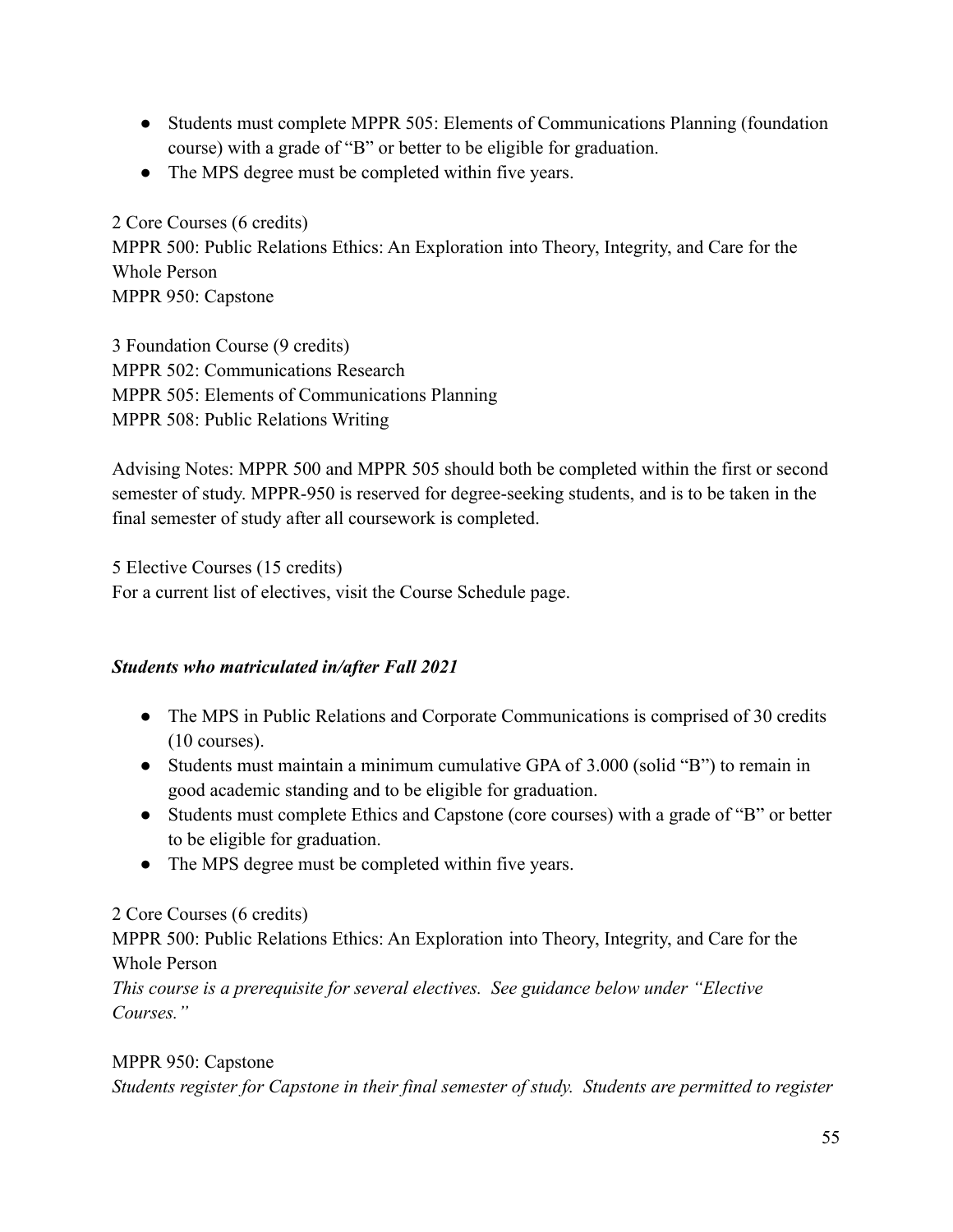*for Capstone and a maximum of 2 elective courses in their final semester.*

3 Foundation Course (9 credits)

MPPR 502: Communications Research

*This course is a prerequisite for MPPR 505: Elements of Communication Planning (foundation course) and several electives. For more information about elective courses, see guidance below under "Elective Courses."*

## MPPR 508: Public Relations Writing

*This course is a prerequisite for MPPR 505: Elements of Communication Planning (foundation course) and several electives. For more information about elective courses, see guidance below under "Elective Courses."*

MPPR 505: Elements of Communications Planning

*Students must successfully complete MPPR 502 and MPRR 508 before registering for this course.*

*This course is a prerequisite for several electives. See guidance below under "Elective Courses."*

## 5 Elective Courses (15 credits)

The PRCC program offers a variety of elective courses, some of which have prerequisite requirements. MPPR 500: Public Relations Ethics: An Exploration into Theory, Integrity, and Care for the Whole Person, MPPR 502: Communications Research, MPPR 508: Public Relations Writing, and MPPR 505: Elements of Communications Planning serve as prerequisites for several electives. As such, students are strongly encouraged to register for the aforementioned core and foundation courses when they are offered so that they have the requisite coursework required to proceed through the curriculum.

For a current list of electives and the associated prerequisites, visit the Course Schedule page.

# **Internship Enrollment Process**

The PRCC program offers MPPR 863 PR/CC Internship I and MPPR 873 PR/CC Internship II for students securing an internship where academic credit is required. Both MPPR 863 and MPPR 873 are graded, credit-bearing course options worth one academic credit each and do not take the place of an elective. Upon completion of the degree, you would have 31 or 32 credits in total, respectively.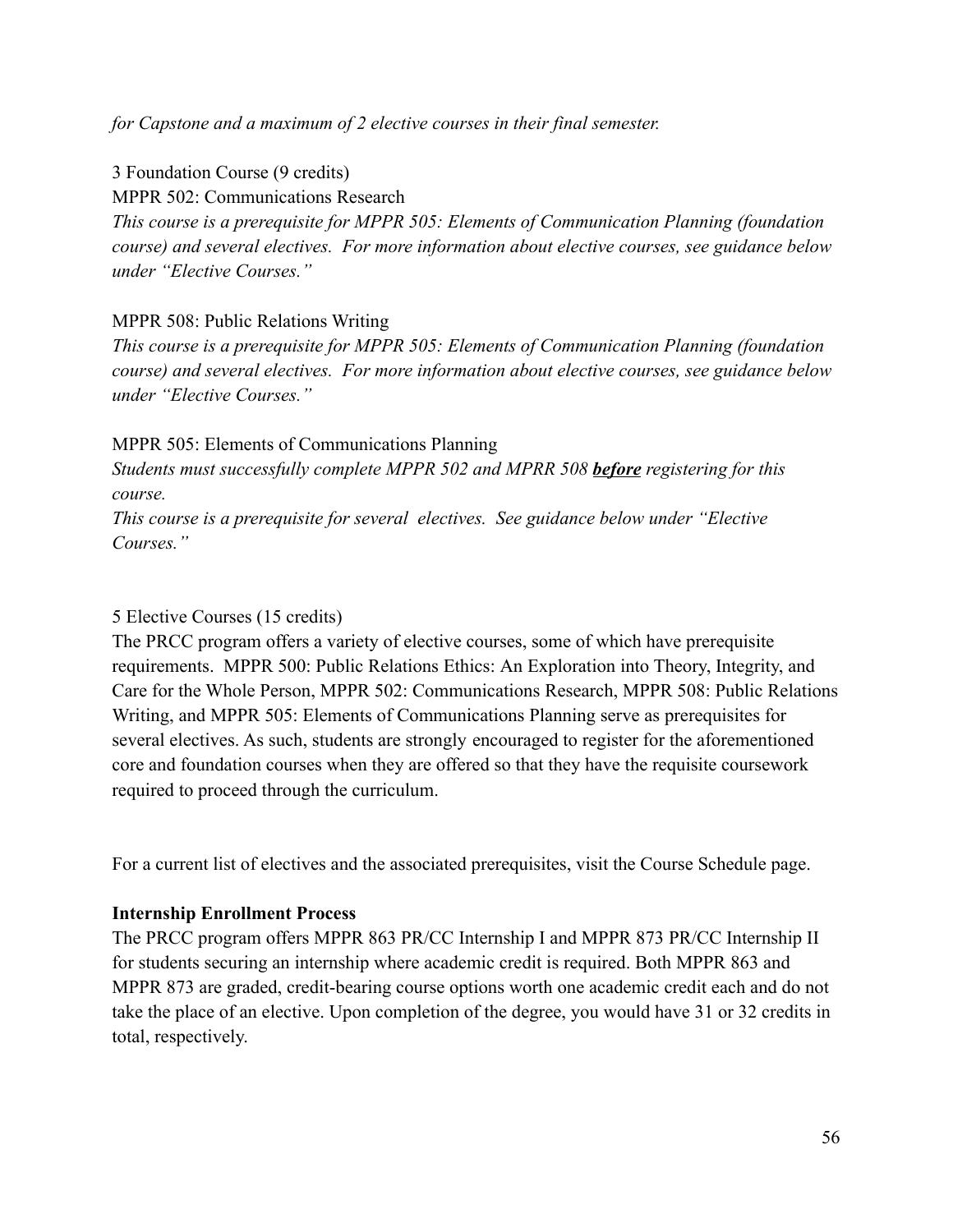Prior to being enrolled in either course, you will need to provide the following documentation to the program:

- Official offer letter on company letterhead
- [Internship Memorandum of Understanding](https://static.scs.georgetown.edu/upload/kb_file/scs_internship_agreement_form.pdf) signed by you and the internship organization
- [Curricular Practical Training \(CPT\)](https://georgetown.app.box.com/s/n9hf1ame37qxyhmnltfx3utc8s2u4r2d) form required for all students on a University-supported Visa

All requests for internships/on-site practical experience should be submitted to the academic program for review no later than two weeks prior to the first day of classes. Requests received after that deadline may not be reviewed or approved. Students are responsible for meeting all deadlines and requirements. More information about internship policies and guidance can be found under *Internships and On-Site Practical Experiences for Credit* in the [SCS Academic](https://scs.georgetown.edu/resources-current-students/student-handbooks/) [Rules & Regulations.](https://scs.georgetown.edu/resources-current-students/student-handbooks/)

# **Licensure Disclosure**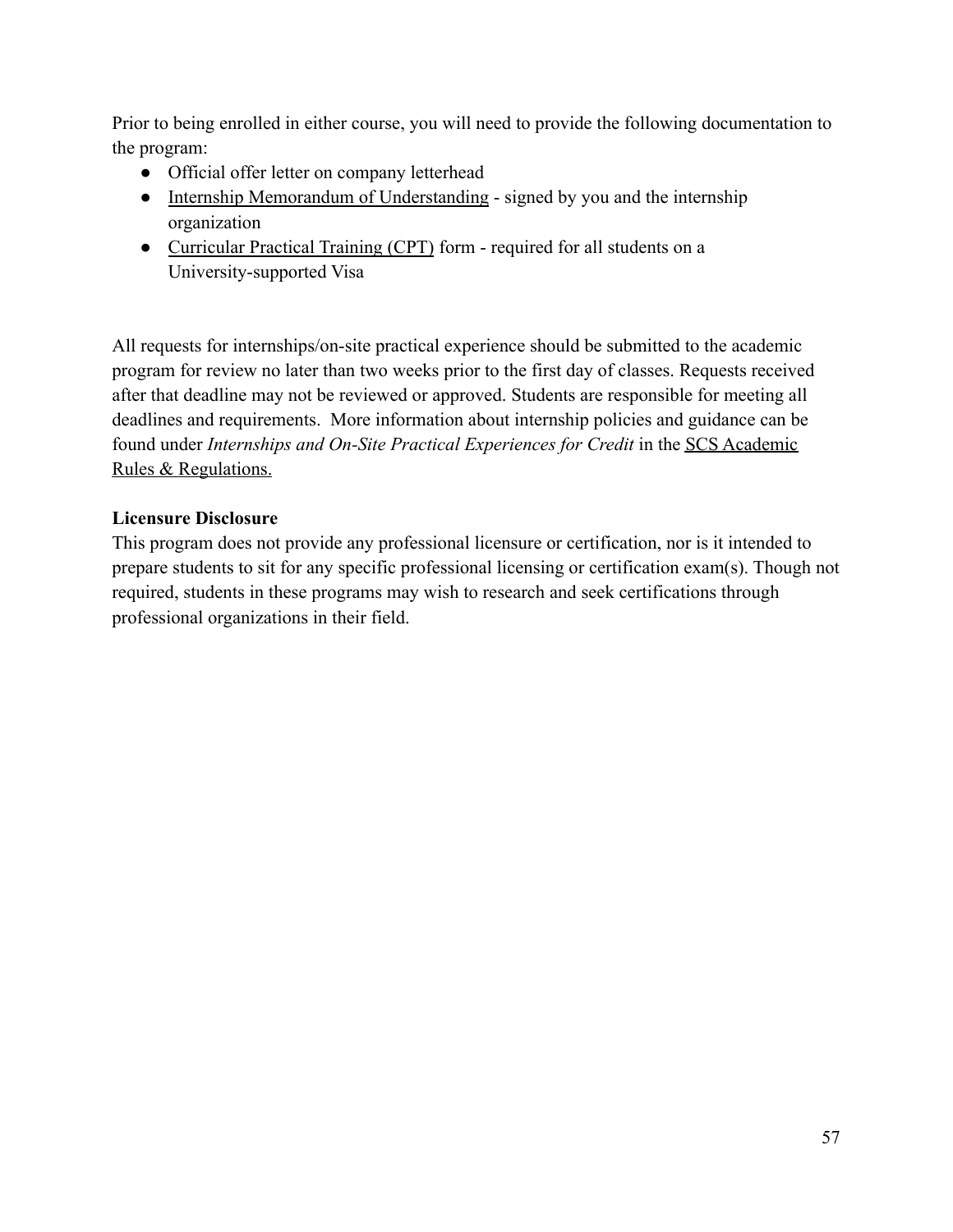## **Program Guidelines: Real Estate**

# Faculty Director, Glenn Williamson, MA <https://scs.georgetown.edu/programs/71/master-of-professional-studies-in-real-estate/>

## **Mission Statement**

The Georgetown University Master's in Real Estate program inspires, challenges, and prepares emerging real estate leaders to develop, construct, and invest in innovative, sustainable, and successful projects in local and global markets. A faculty of experienced industry practitioners delivers a comprehensive curriculum with specialized focus areas in development, finance, and construction.

## **Learning Goals**

Upon successfully completing the MPS in Real Estate, students will:

- 1. Synthesize financial data, demographics, site data, legal and regulatory documents, and market analyses to plan, evaluate and justify the feasibility of real estate projects.
- 2. Integrate global perspectives and international best practices relevant to the real estate industry and effectively collaborate with diverse actors in intercultural settings in the U.S. and overseas.
- 3. Critique ethical issues that arise from real estate management decisions and incorporate an ethical approach to balance the risks and rewards of real estate projects.
- 4. Apply theory, research, techniques and professional experiences to balance risk and reward, and develop creative solutions related to development, construction, and investment in innovative real estate projects.
- 5. Gather and interpret data from a range of reliable, credible, and valid sources to inform decision-making and optimize returns on investment.
- 6. Explore and apply relevant tools and technologies to examine contemporary real estate practices and develop sustainable solutions.
- 7. Communicate real estate management solutions, initiatives, and messages clearly and persuasively to a range of diverse audiences and stakeholders.

# **MPS Degree Requirements in Real Estate**

Students admitted prior to Fall 2017 complete the MPS degree that is comprised of 30 credits (10 courses). A minimum cumulative GPA of 3.000 (solid "B") is required of all students to maintain good academic standing and to be eligible to graduate. The MPS degree must be completed within five years.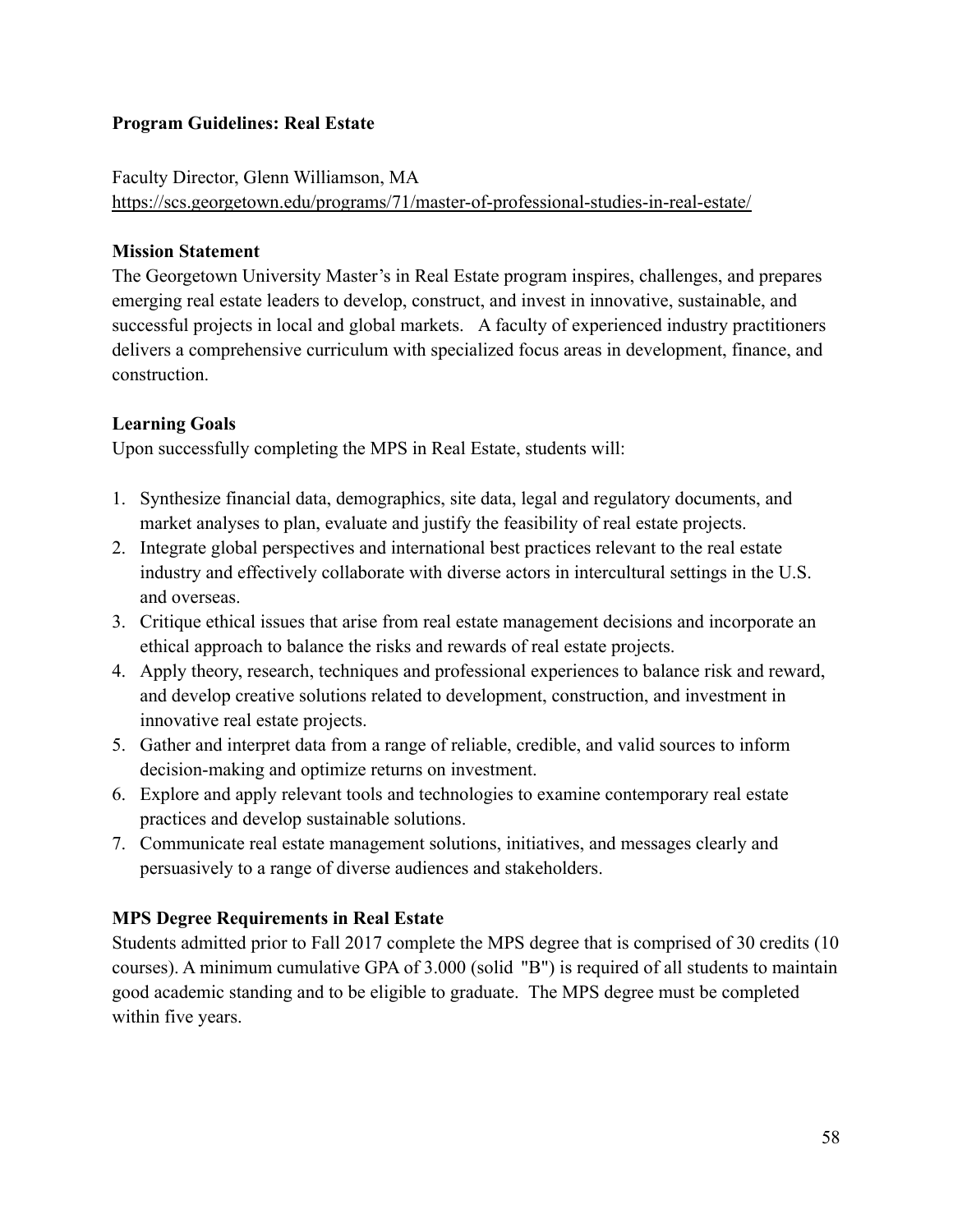# *The MPRE curriculum for students who matriculated prior to Fall 2017 includes three (3) main components:*

- Two (2) required Core courses Ethics in Action (MPRE 500) and Capstone (MPRE 950). We strongly recommend that students take Ethics in Action during their first semester. Ethics in Action must be taken prior to Capstone. Students must take Capstone in their final semester. Both courses require a grade of "B" to pass the course and to complete the program requirements.
- Four (4) required Foundation courses in Foundations in Real Estate Accounting (MPRE 641), Foundations in Real Estate Finance (MPRE 621), Foundations in Real Estate Law (MPRE 601), and Foundations in Real Estate Markets (MPRE 631). Real Estate Fundamentals (MPRE 510) is strongly recommended for students seeking an overview of the real estate industry and basic real estate finance skills. Foundations of RE Finance is a prerequisite for many upper-level electives. Students can request official waivers of a foundation course requirement. Such waivers must be filed with the Academic Affairs & Compliance Office.
- Four (4) upper-level elective courses. As noted above, most (but not all) electives are listed within four Concentrations that may be selected by the student in Real Estate Development, Real Estate Finance, Construction Management, and Global Real Estate. Students may: elect not to declare a concentration; declare one concentration; or declare two concentrations. Students who choose to only take courses online cannot qualify to declare a specific concentration. (Students who wish to declare a second concentration must take an additional 4 electives as noted below).

Students who matriculated in/after Fall 2017 complete the MPS degree that is comprised of 33 credits (11 courses). A minimum cumulative GPA of 3.000 (solid "B") is required of all students to maintain good academic standing and to be eligible to graduate. The MPS degree must be completed within five years.

# *The MPRE curriculum for students who matriculated in/after Fall 2017 includes three (3) main components:*

● Two (2) required Core courses – Ethics in Action (MPRE 500) and Capstone (MPRE 950). We strongly recommend that students take Ethics in Action during their first semester. Ethics in Action must be taken prior to Capstone. Students must take Capstone in their final semester. Both courses require a grade of "B" to pass the course and to complete the program requirements.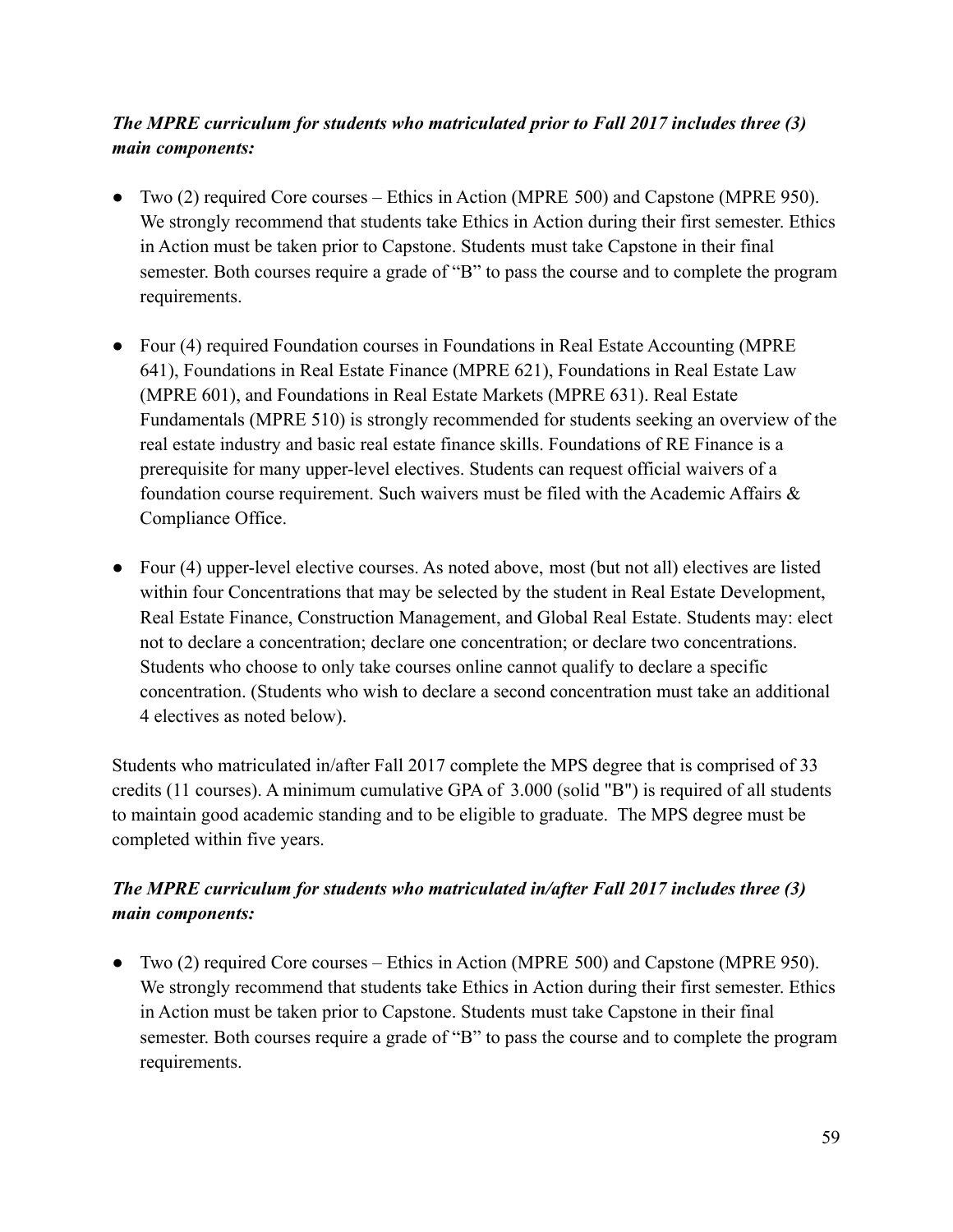- Five (5) required Foundation courses in Foundations including Real Estate Fundamentals (MPRE 510), Real Estate Accounting (MPRE 641), Foundations in Real Estate Finance (MPRE 621), Foundations in Real Estate Law (MPRE 601), and Foundations in Real Estate Markets (MPRE 631). Students have the option to test out of Real Estate Fundamentals during their first semester. Students who successfully test out will replace the MPRE 510 course with a fifth elective. Foundations of RE Finance is a prerequisite for many upper-level electives. Students can request official waivers of a foundation course requirement. Such waivers must be approved by the program and filed with the Office of Academic Affairs  $\&$ Compliance. All required Foundation courses must be completed prior to Capstone.
- Four (4) upper-level elective courses. As noted above, most (but not all) electives are listed within four Concentrations that may be selected by the student in Real Estate Development, Real Estate Finance, Construction Management, and Global Real Estate. Students may: elect not to declare a concentration; declare one concentration; or declare two concentrations. Students who choose to only take courses online may declare a concentration from among two offered online: Real Estate Development and Real Estate Finance. (Students who wish to declare a second concentration must take an additional 4 electives as noted below).

### **Concentrations within the Real Estate Program (12 Credits)**

Note: Students must receive permission from their program on the Declaration of Concentration form to post the concentration on their transcript.

Students may declare a concentration from among the four concentrations offered: Real Estate Development, Real Estate Finance, Construction Management and Global Real Estate. Students who wish to declare a concentration should do so by the end of the semester in which they take their fourth (4th) MPRE elective course. Each concentration requires 12 unique credits applied exclusively to that concentration. Electives may count towards either one or two concentrations, affording students some flexibility in their course planning. Students who elect not to declare an official concentration may take any combination of electives to earn the required 12 credits.

Students may decide to take a second concentration by taking an additional four (4) courses for a total of 45 credits in the MPRE program. Each course, however, may only be counted toward one concentration. The student should declare the second concentration after the eighth  $(8<sup>th</sup>)$ course by receiving advising and submitting the approved and signed overload form. The Capstone course should still be planned for the final semester to earn the degree. Prior to registering for more courses than the degree requires, students on financial aid and those on a Visa should seek advising from the appropriate office.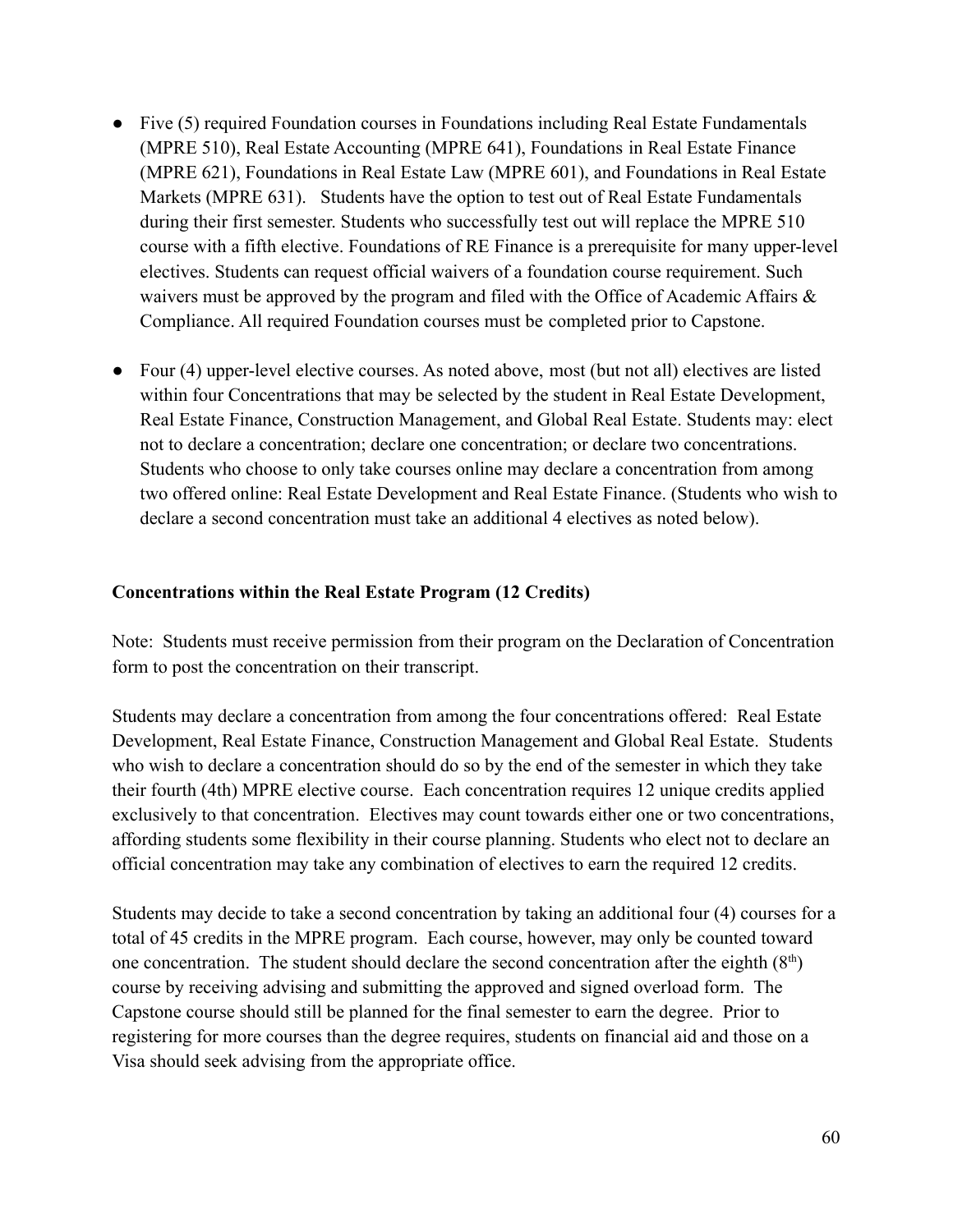Please consult with your program advisor and refer to the MPRE Academic Planning Policies for a complete list of courses including electives that apply to each of the concentrations described more fully below.

### Real Estate Development

A developer needs to orchestrate the work of multiple contractors and consultants and to negotiate with lenders, investors, property owners, neighbors, and government officials. Courses in this concentration cover both the real estate development process as well as the nuances of particular fields such as office, mixed-use, multifamily, and affordable housing.

## Real Estate Finance

Many students aim to sharpen their skills in financial analysis as a primary goal for enrolling in the Master's in Real Estate program. This concentration covers the full spectrum of real estate financial topics, including real estate investment, structured finance, capital markets, portfolio management, taxation, corporate real estate, and entrepreneurship.

# Construction Management

Real estate professionals need to understand basic principles of design and construction, including the construction process and how to use different contracting methods to allocate risk and rewards among the various players in that process. This concentration offers courses in development, construction project management, and sustainability, the latter of which has become a critical design component for tenants and investors alike.

### Global Real Estate

The rapid globalization of the real estate industry has accelerated the flow of capital and the exchange of ideas and best practices in major markets around the world. This concentration focuses on both inbound and outbound investment and includes courses with opportunities for students to travel and network with companies overseas.

# **Licensure Disclosure**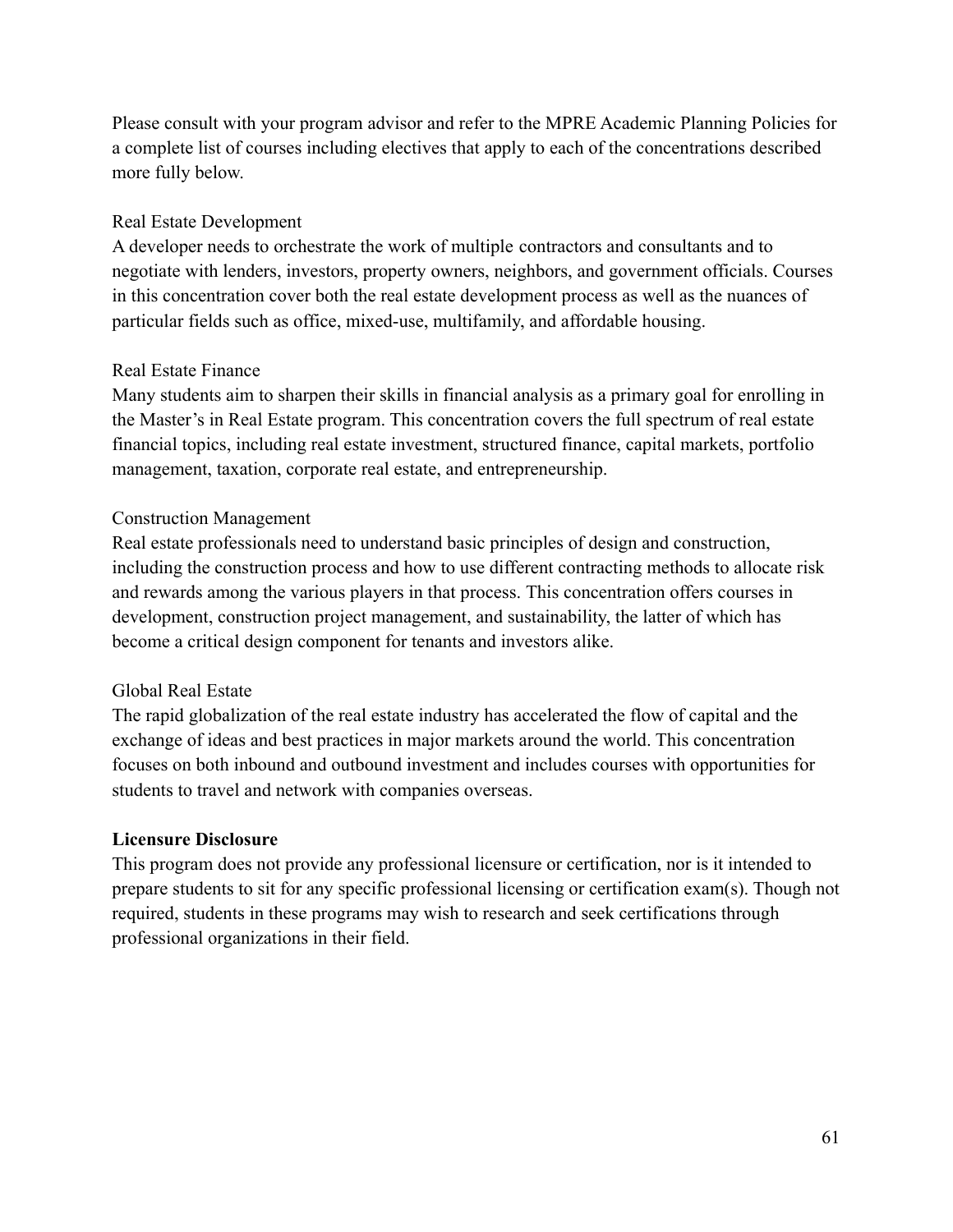## **Program Guidelines: Sports Industry Management**

Faculty Director, La Quita D. Frederick, Ed.D.

[https://scs.georgetown.edu/programs/361/master-of-professional-studies-in-sports-industry-mana](https://scs.georgetown.edu/programs/361/master-of-professional-studies-in-sports-industry-management/) [gement/](https://scs.georgetown.edu/programs/361/master-of-professional-studies-in-sports-industry-management/)

## **Mission Statement**

Georgetown University's MPS in Sports Industry Management provides students with a comprehensive understanding of the sports industry through a practical and experiential learning model grounded in the principles of responsibility, ethics, and service. Students engage with a faculty of experienced practitioners to develop the business management and leadership skills they need for a successful and impactful career in the global sports industry.

# **Learning Goals**

Students in the SIM program have the opportunity to expand their knowledge of sports management within one of two separate concentrations, or a combination of both. Experts serving as adjunct professors from across the sports industry will measure the student's ability to execute the following:

- 1. Apply creative and critical thinking in composing business strategies and solutions to meet sector-specific needs within the sports industry.
- 2. Analyze contemporary sports management issues and construct global engagement strategies in collaboration with diverse actors.
- 3. Incorporate industry-relevant ethical standards, socio-cultural considerations and Jesuit values, to inform decisions around evolving issues in the sports industry.
- 4. Integrate relevant research and professional practice in constructing sports management and leadership strategies to address specific needs across industry sectors.
- 5. Synthesize industry-relevant practice, information, research, and data from a variety of credible, valid, and reliable sources to inform strategic decisions for sports organizations.
- 6. Utilize relevant tools, software, and platforms in constructing original solutions to address operational initiatives within the sports industry.
- 7. Identify the perspectives of diverse stakeholders in composing clear, concise, and compelling verbal, visual, and written communications to convey relevant sports management ideas and solutions.

### **MPS Degree Requirements in Sports Industry Management**

- The MPS in Sports Industry Management is comprised of 30 credits (10 courses).
- Students must maintain a minimum cumulative GPA of 3.000 (solid "B") to remain in good academic standing and to be eligible to graduate.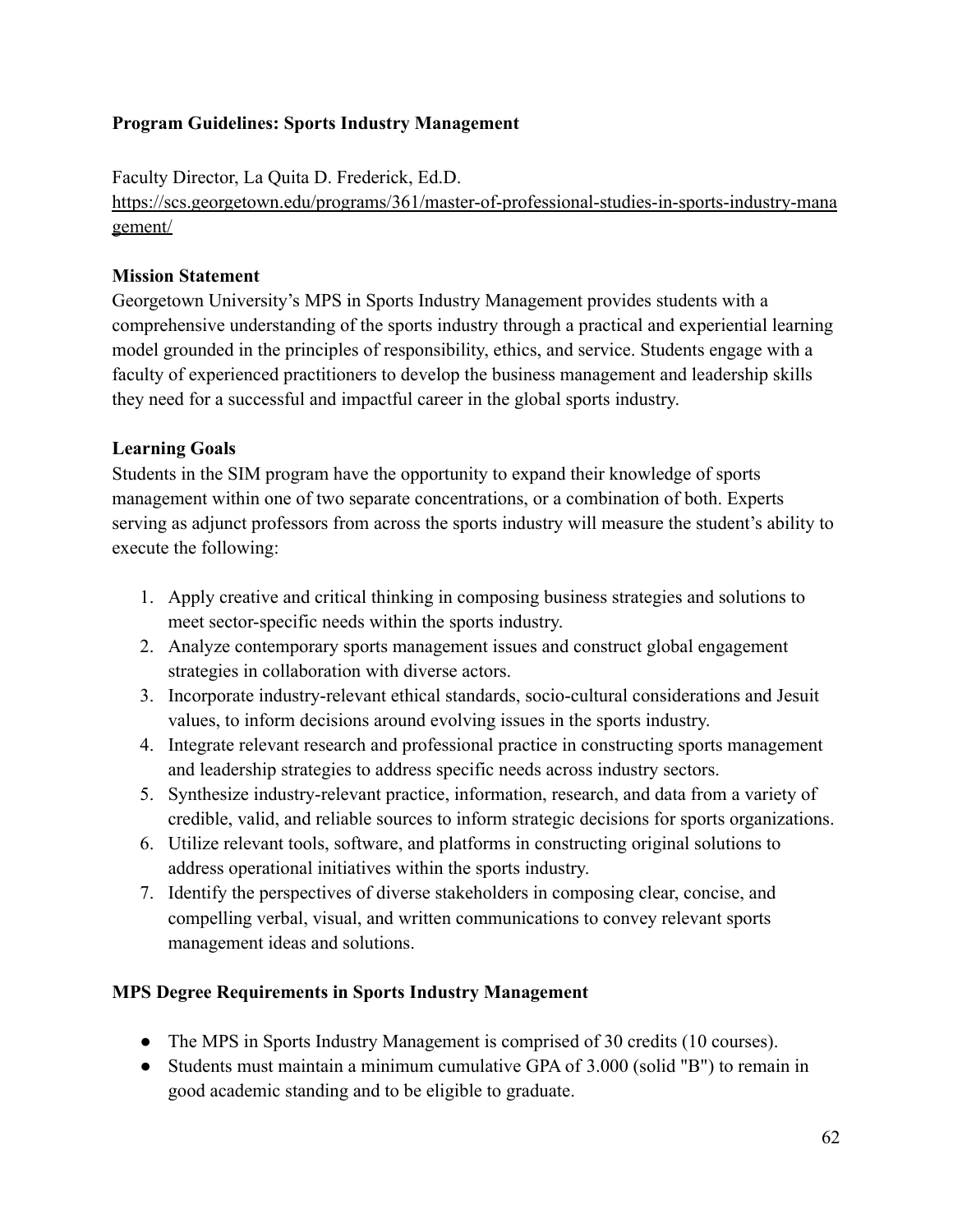- Students must complete the two core courses, Ethics and Capstone, with grades of "B" or better to be eligible to graduate.
- The MPS degree must be completed within five years.

As of fall 2018, new program requirements were introduced for the Sports Industry Management program. Students must complete the degree requirements in place at the time of matriculation.

### *Students who matriculated prior to Fall 2018 must complete the following requirements:*

2 Core Courses (6 credits) MPSM 500: Applied Ethics in Sports\* (Ground/Online) MPSM 900: Capstone\* (Ground/Online)

2 Foundation Courses (6 credits) MPSM 510: Sports Leadership and Management (Ground/Online) MPSM 520: Social Responsibility and Globalization of Sports (Ground/Online)

4 Concentration Courses (12 credits) Complete all courses in one concentration.

Strategic Marketing, Communications & Digital Media\*\* Students will concentrate on coursework in Marketing, Public Relations, Sales and Digital Media.

Business, Management & Operations\*\* Students will concentrate on coursework in Finance, Law, Event Planning and Economics.

\*\*Represents a concentration area available to students who matriculated prior to fall 2018. Students must receive permission from their program on the Declaration of Concentration form to post the concentration on their transcript. Declaring a concentration is not required.

2 Elective Courses (18 credits) For a current list of electives, visit the Course Details page.

### *Students who matriculated as of Fall 2018 must complete the following requirements:*

2 Core Courses (6 credits) MPSM 500: Applied Ethics in Sports\* (Ground/Online) MPSM 900: Capstone\* (Ground/Online)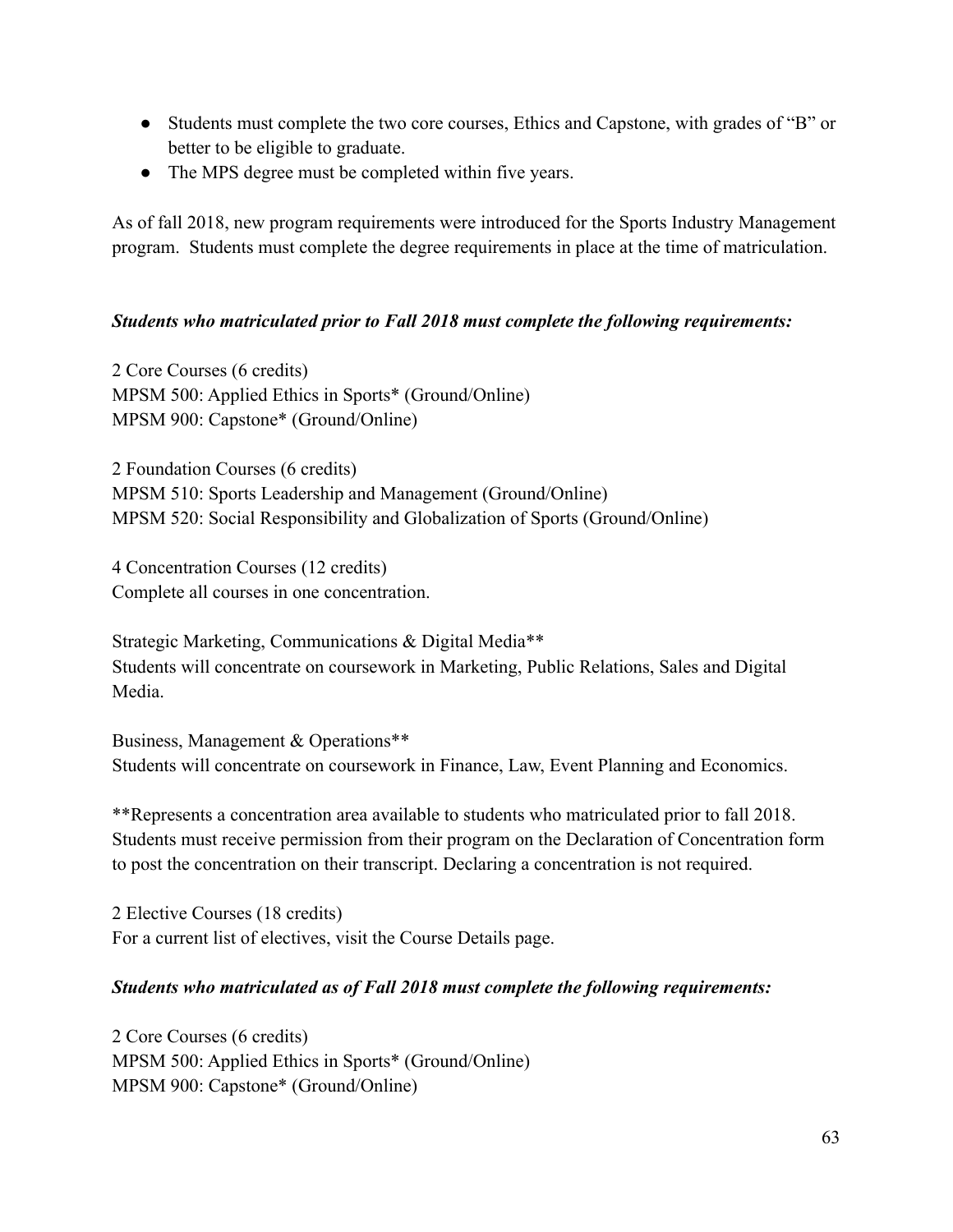4 Foundation Courses (12 credits) MPSM 510: Sports Leadership and Management (Ground/Online) MPSM 520: Social Responsibility and Globalization of Sports (Ground/Online) MPSM 600: Strategic Sports Marketing (Ground/Online) MPSM 700: Sports Business and Finance (Ground/Online)

4 Elective Courses (12 credits) For a current list of electives, visit the Course Schedule page.

Advising Notes:

\*MPSM 500 should be completed within the first or second semester of study. MPSM 900 must be taken in the final semester of study and can be completed in conjunction with other coursework.

Most courses will be offered in both place-based ("Ground") and Online versions. Core and Foundation courses will be offered every semester. Elective course offerings will vary throughout the year and may not be offered in both as noted below.

## **Focus Areas and Elective Courses**

The Sports Industry Management program offers focus areas for those who matriculated as of Fall 2018 to enable students to tailor their studies and sharpen their expertise in a particular area of study by choosing 3 courses within each grouping:

# Sports Communications

Understand how to leverage brands, databases, the internet, market research, technology, and media relationships to develop marketing strategies, execute targeted promotional tactics, and garner long-term consumer loyalty.

MPSM 610 – Sports Communications and Public Relations

MPSM 630 – Sports Digital Media

MPSM 851 – FOX Sports University

MPSM 853 – Business of Sports Media

Sports Business & Sales

Develop a foundational knowledge of business management and sales while understanding how to employ analytical and planning tools and strategies that maximize profitability and productivity.

MPSM 620 – Sports Sales, Sponsorship, and Revenue Development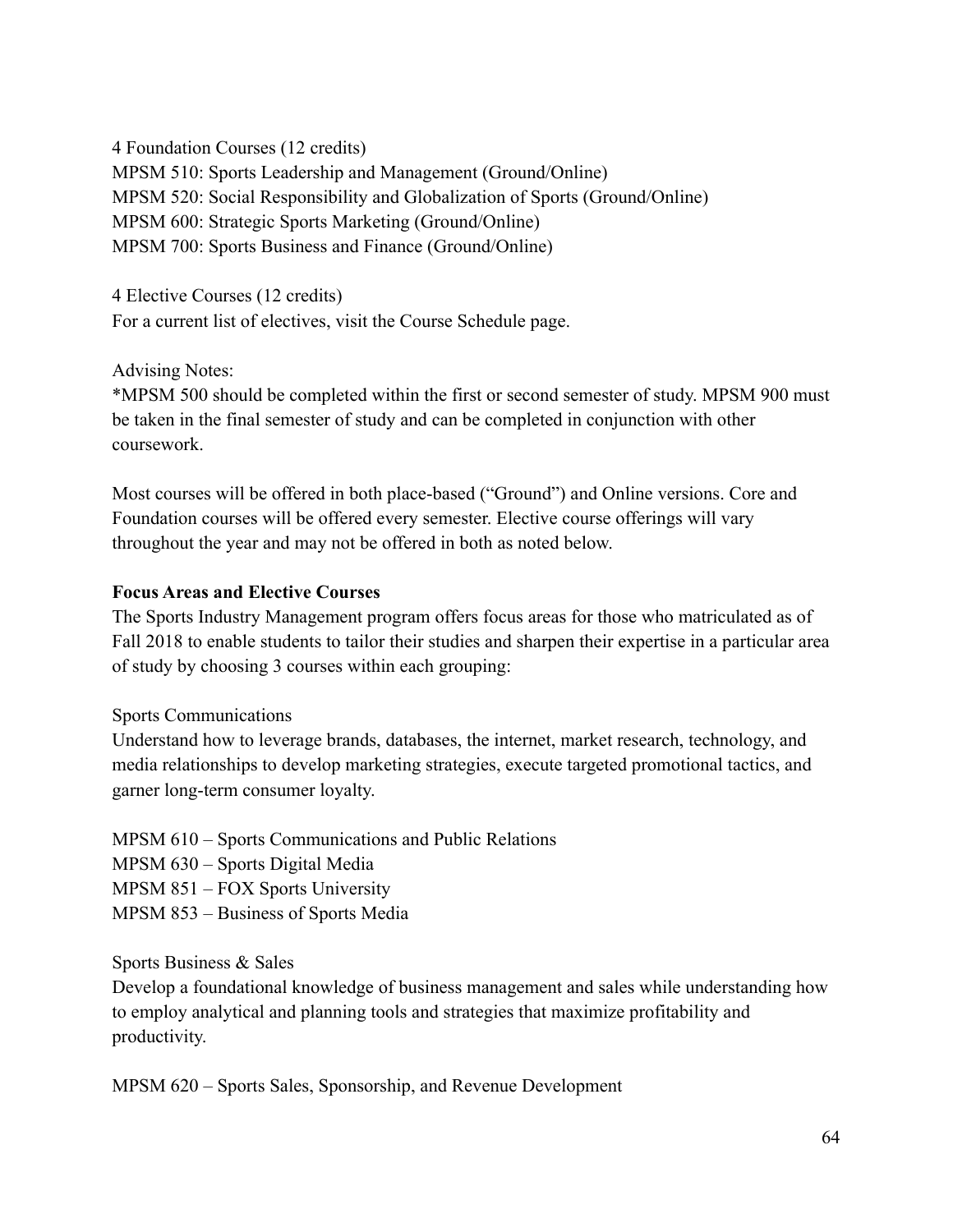MPSM 630 – Sports Digital Media

MPSM 710 – Sports Law, Contracts, and Negotiations

MPSM 720 – Sports Event Planning and Facility Management

MPSM 730 – Sports Economics and Global Brand Management

MPSM 842 – Sports Entrepreneurship

College Sports Administration

Explore the intricacies of collegiate athletics with hands-on experiential learning focused on managing events, social media, and partnership activations.

MPSM 630 – Sports Digital Media

MPSM 720 – Sports Event Planning and Facility Management

MPSM 851 – FOX Sports University

MPSM 852 – Intercollegiate Athletics

#### **Electives/Internships**

In addition to the core and foundation courses, students are required to complete a combination of electives and/or internship courses. To receive credit for the internship courses, students must work a minimum of 20 hours per week for the entirety of the semester at their internship organization. Registration for some elective courses requires departmental approval with preference given to current, continuing students. Elective courses differ by semester and offerings are subject to change from year to year. Students are permitted to take courses from the concentration or focus area they are not completing to serve as electives. Students on a Georgetown Visa may take an internship after their first year of full-time study and should consult with the Assistant Dean of International Students & Scholars Services for internship timing.

MPSM 800: Internship Practicum I (Ground/Online)\*\*\* MPSM 810: Internship Practicum II (Ground)\*\*\* MPSM 841: Citi Open Externship (Ground)\*\*\* MPSM 842: Sports Entrepreneurship in a Global Marketplace (Ground) MPSM 844: Sports Analytics (Ground) MPSM 845: Global Games: Olympics and World Cup (Ground/Online) MPSM 848: Washington Redskins Gameday Operations Externship (Ground)\*\*\* MPSM 851: FOX Sports University (Ground) MPSM 853: The Business of Sports Media (Ground)

\*\*\*Students may only apply 6 credits of experiential learning (internship/externship) towards their degree. Students are responsible for all academic and financial outcomes associated with course registrations even if the course will not be applied towards program/degree requirements.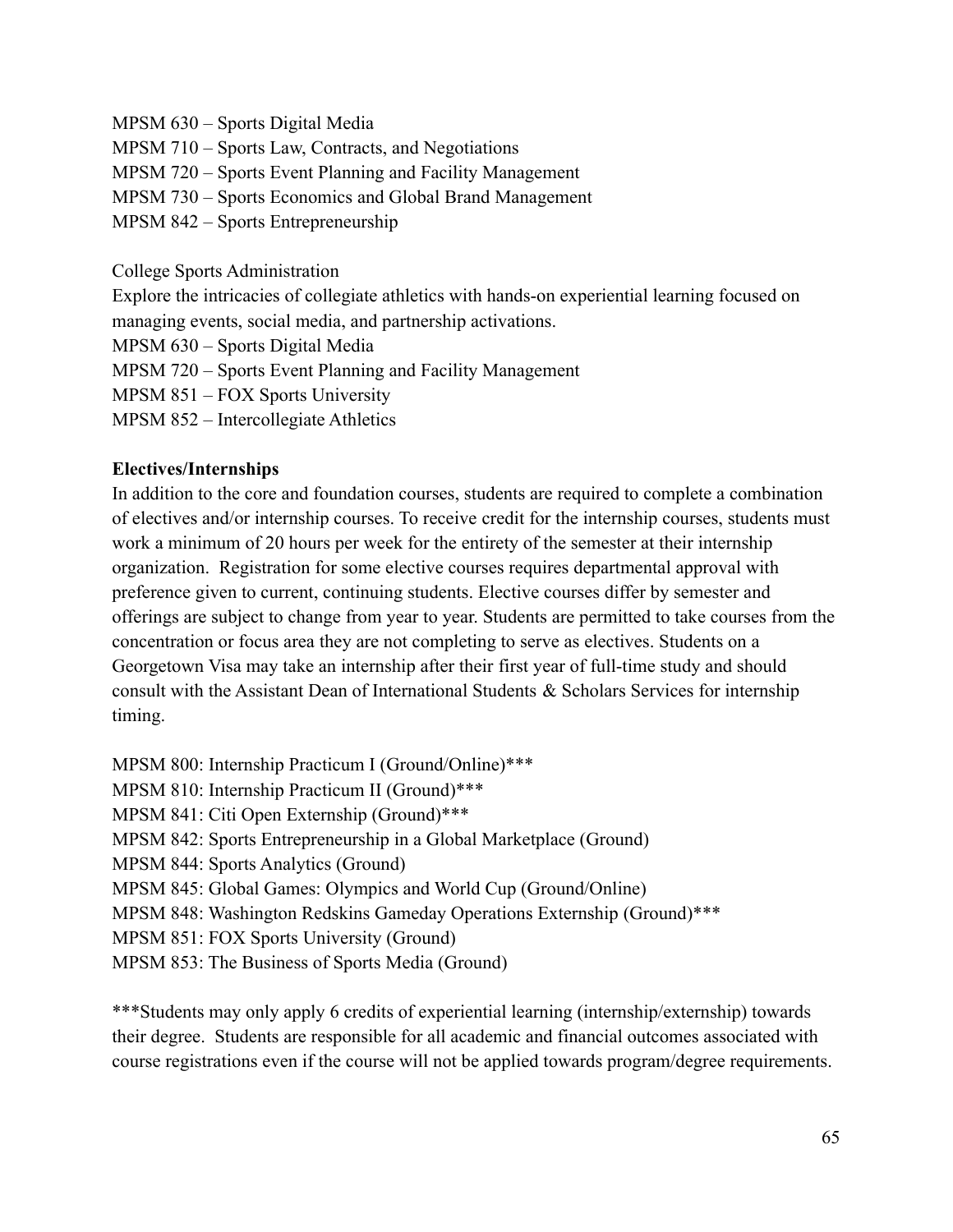# **Licensure Disclosure**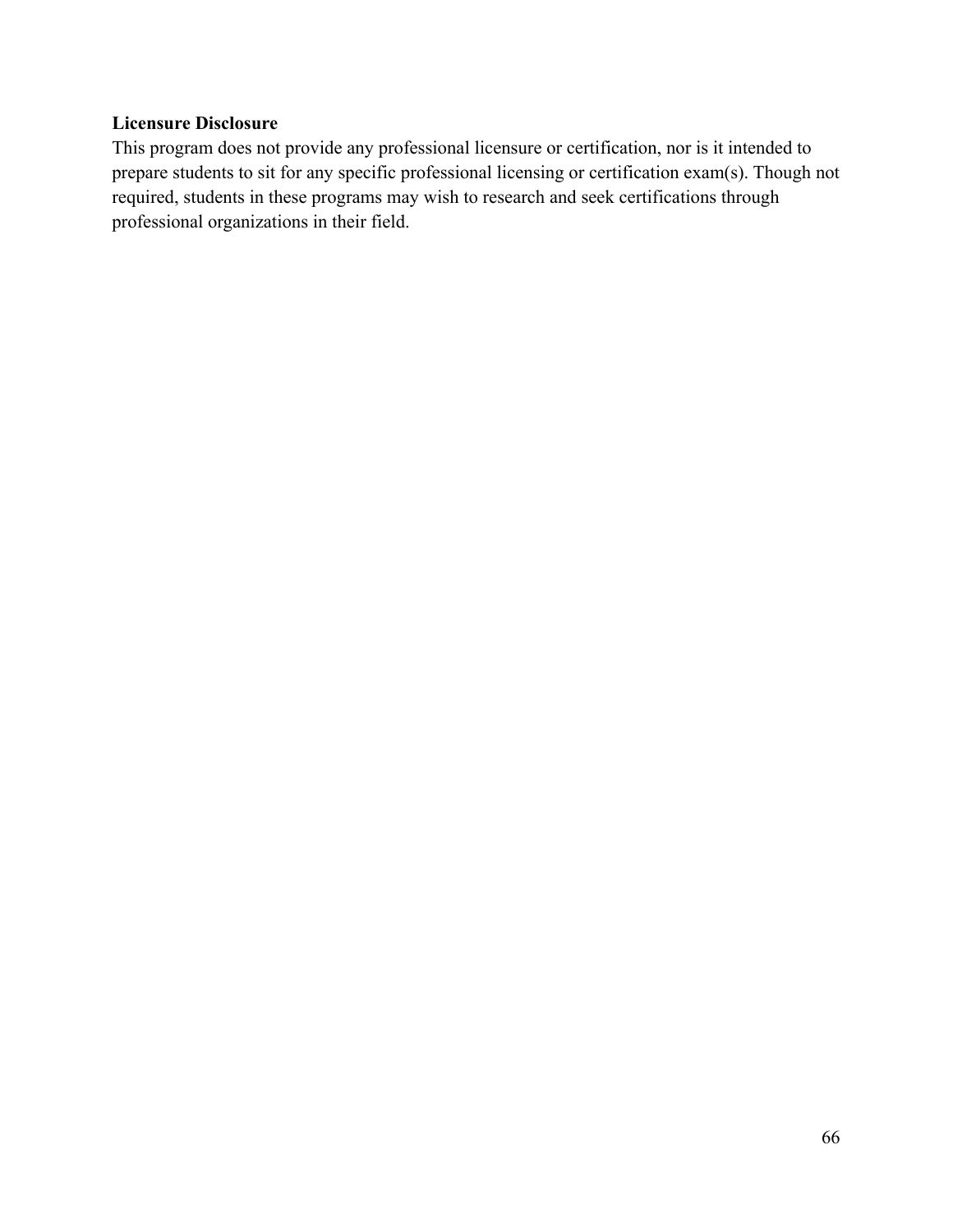# **Program Guidelines: Supply Chain Management**

## Faculty Director, Linda Dunn, MBA

[https://scs.georgetown.edu/programs/503/master-of-professional-studies-in-supply-chain-manage](https://scs.georgetown.edu/programs/503/master-of-professional-studies-in-supply-chain-management/) [ment/](https://scs.georgetown.edu/programs/503/master-of-professional-studies-in-supply-chain-management/)

## **Mission Statement**

The program's mission is to equip students with the knowledge, tools, and skills necessary to build and manage fully integrated, global supply chains that drive better business performance.

# **Learning Goals**

Students who complete the MPS in Supply Chain Management will:

- Design, improve, and integrate supply chain processes with internal and external partners to improve performance.
- Assess supply chain, operational, and cross-cultural methods and technological advancements to achieve agility, resilience, and risk management for a global supply chain.
- Formulate a supply chain corporate social responsibility plan that addresses key stakeholders' needs and creates competitive advantage.
- Apply theory, research, professional experiences, and techniques to design a logistics management strategy responsive to the organization's business requirements.
- Assess, interpret, and discern the quality of data to make informed decisions.
- Evaluate industry relevant tools, systems, and technology to
- improve the organization's supply chain.
- Develop communication strategies, messages, and presentations that integrate stakeholder perspectives and facilitate organizational change.

# **MPS Degree Requirements in Supply Chain Management**

- The MPS in Supply Chain Management is comprised of 33 credits.
- Students must maintain a minimum cumulative GPA of 3.000 to remain in good academic standing and to be eligible for graduation.
- Students must complete two core courses, Ethics and Capstone, with grades of "B" or better to be eligible for graduation.
- The MPS degree must be completed within five years.

To earn an MPS in Supply Chain Management, students must successfully complete 33 credits, including:

Core Courses (6 credits)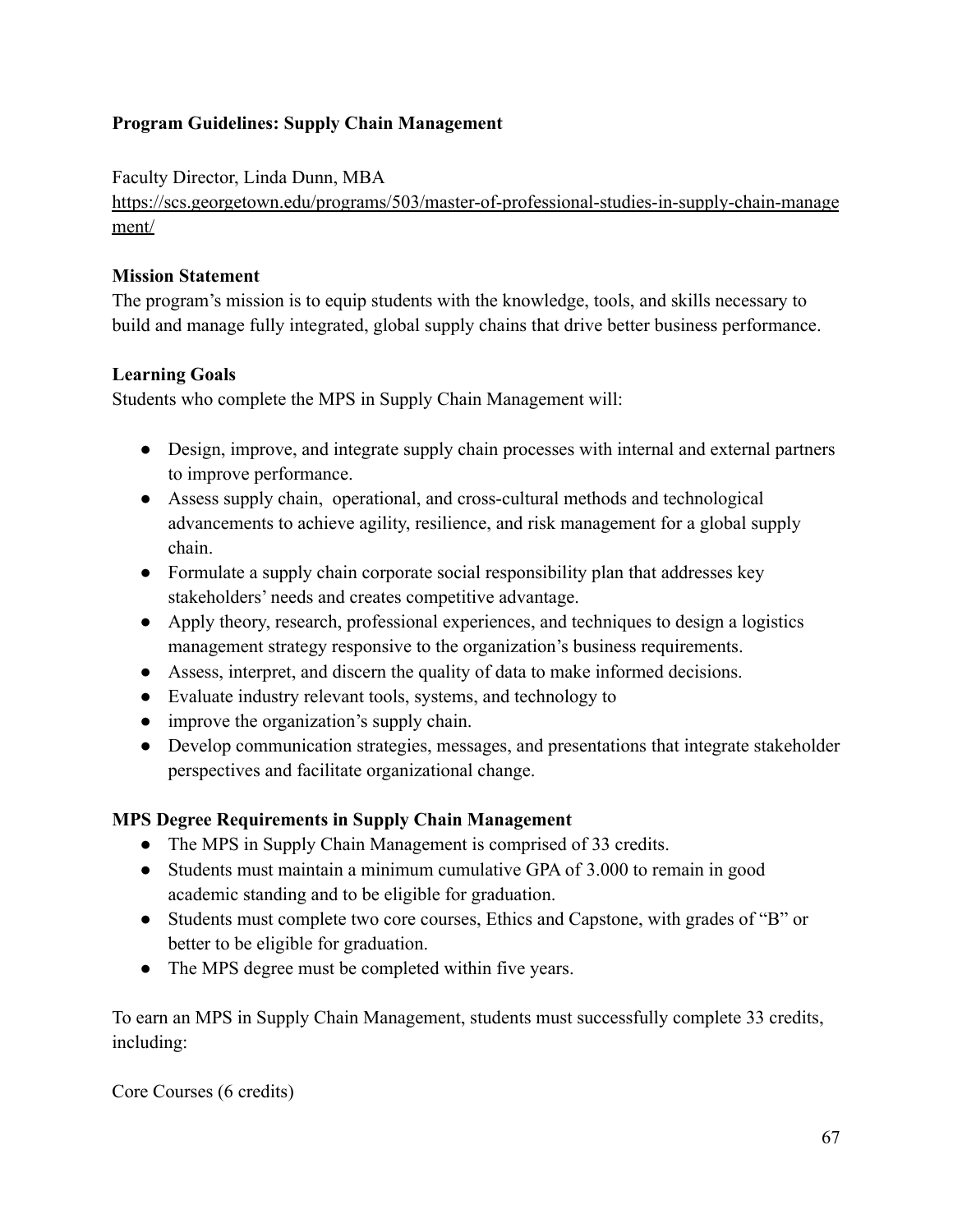MPSC 500: Ethics and Corporate Responsibility in Supply Chain MPSC 990: Capstone

Foundation Courses (9 credits) MPSC 520: Introduction to Operations and Supply Chain Management MPSC 530: Supply Chain Cost and Financial Analysis MPSC 546: Supply Chain Design MPSC 547: Project Management

Required Courses from Areas of Emphasis (9 credits) Planning emphasis: MPSC 600: Supply Chain Analytics & Technologies Procurement Management emphasis: MPSC 700: Strategic Sourcing & Contracting Logistics & Fulfillment Management emphasis: MPSC 800: Distribution Strategy & Logistics Management

#### Areas of Emphasis

Planning: Planning activities include those processes related to predicting, preparing, and aligning resources to meet future business needs.

Procurement Management: Procurement management activities cover the areas related to the sourcing, negotiating, contracting, acquiring products and/or services, and ongoing supplier relationship management.

Logistics & Fulfillment Management: Logistics & fulfillment management includes activities related to inbound and outbound transportation and warehousing, as well as the execution of orders and any returns.

#### Elective Courses (9 credits)

Students complete 9 credits of elective coursework which may be chosen from any of the areas of emphasis or additional elective options. Students may request to take up to two elective courses in another MPS program deemed as relevant to the Supply Chain Management program learning outcomes as evaluated by the Faculty Director and with written permission.

For a current list of electives, visit the Course Schedule page.

#### **Licensure Disclosure**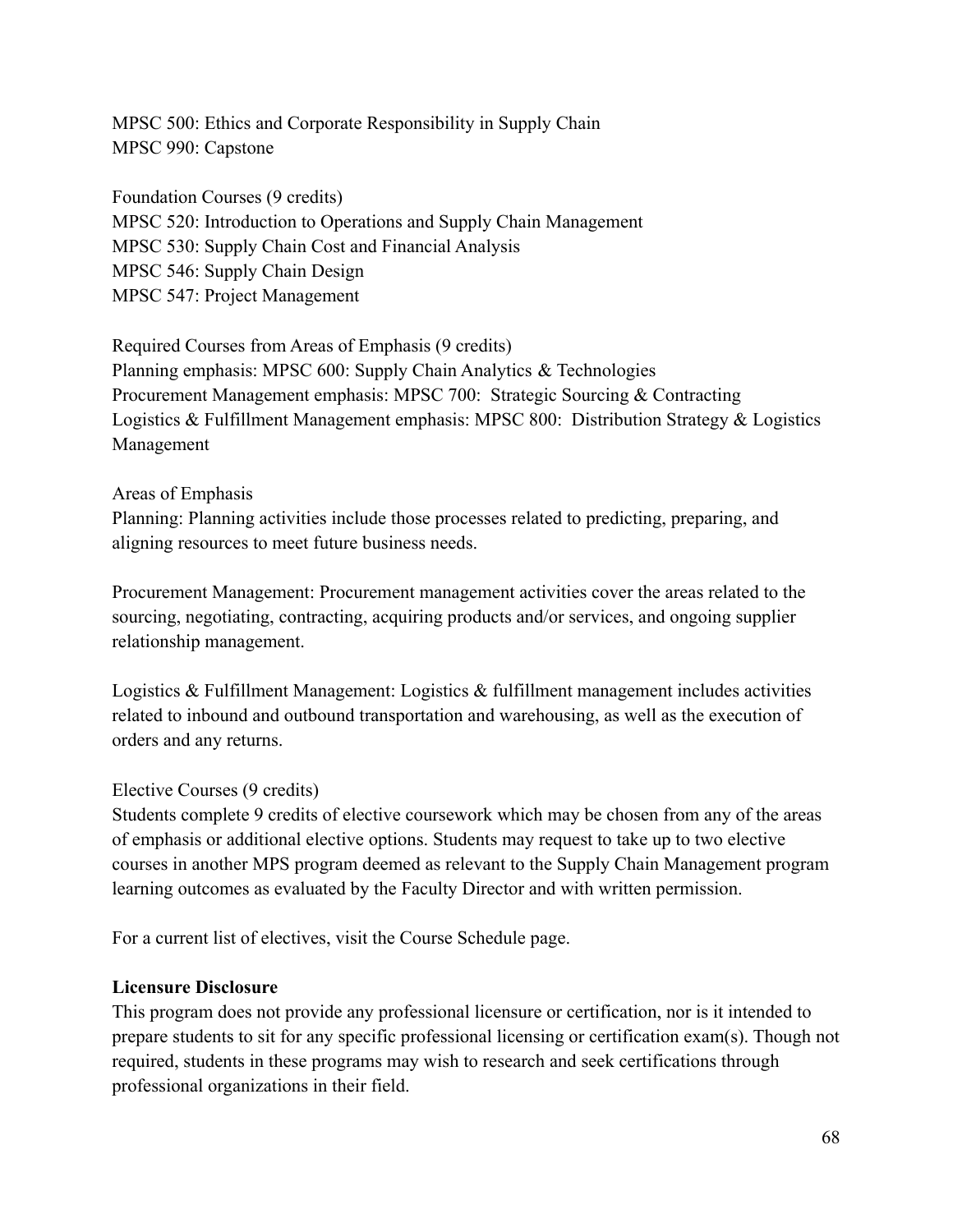# **Program Guidelines: Systems Engineering Management**

Faculty Director, Frederic Lemieux, PhD

[https://scs.georgetown.edu/programs/360/master-of-professional-studies-in-systems-engineering](https://scs.georgetown.edu/programs/360/master-of-professional-studies-in-systems-engineering-management/)[management/](https://scs.georgetown.edu/programs/360/master-of-professional-studies-in-systems-engineering-management/)

## **Mission Statement**

The Georgetown University Master's in Systems Engineering Management program prepares students to be leaders who apply interdisciplinary systems thinking and leadership methodologies to solve complex issues facing organizations and society.

## **Learning Goals**

Students who complete the Master of Professional Studies (MPS) in Systems Engineering Management (SEM) will:

- 1. Explore the core values endemic to the professional world with a particular focus on the connections between applied engineering and practical management
- 2. Understand and manage the development of complex technical and organizational systems
- 3. Have the ability to lead and manage projects
- 4. Understand how a firm uses technology for competitive advantage in satisfying its business strategy
- 5. Have the ability to engage in creative problem-solving
- 6. Analyze business problems to better formulate strategy, tactics, plans, and policies
- 7. Engage with relevant ethical principles and apply core concepts to the engineering industry throughout the program's duration
- 8. Design a research proposal that contains: the objectives of research with specificity and particularity, a literature review, and a means to assess and implement appropriate research methods based upon project needs
- 9. Have the ability to contribute to industry innovation and research

# **MPS in Systems Engineering Management**

The MPS degree in SEM is comprised of 30 credits (10 courses). Of the 30 credits, six are required Core credits, 12 required Foundation credits, and 12 elective credits. In addition, MPS SEM candidates must have a cumulative GPA of at least 3.000 and finish the program within five years of first registration.

Core and Foundation Requirements (18 credits) MPSE 500: Ethics (Core Course, 3 credits) MPSE 505: Fundamentals of Systems Engineering (Foundation Course, 3 credits)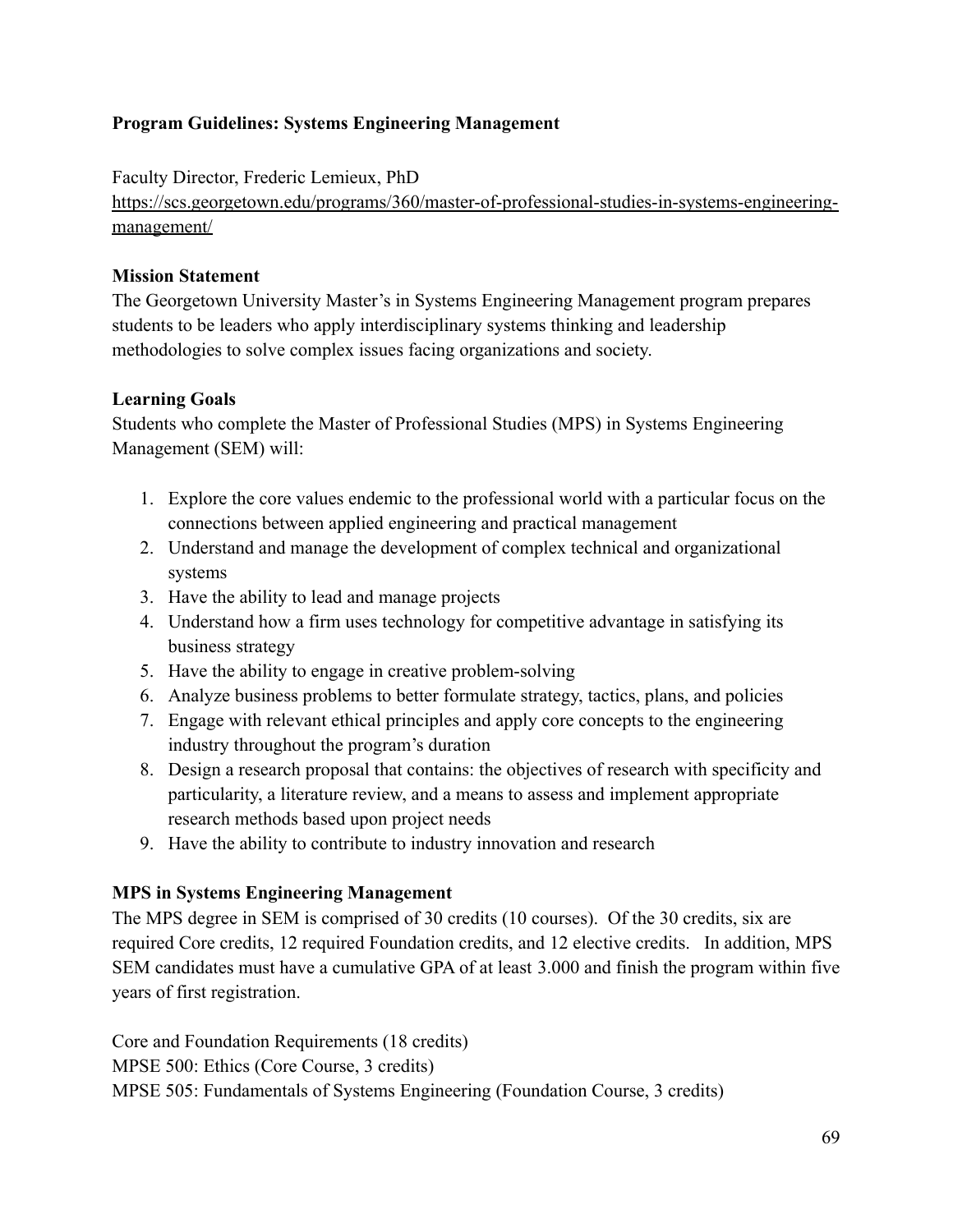MPSE 510: System Architecture and Design (Foundation Course, 3 credits) MPSE 515: Systems Integration (Foundation Course, 3 credits) MPSE 520: Project Management of Complex Systems (Foundation Course, 3 credits) MPSE 900: Capstone (Core Course, 3 credits)

Advising Notes: Applied Ethics (MPSE 500) and Capstone (MPSE 900) cannot be waived or substituted. MPSE 500 should be completed within the first or second semester of study. MPSE 900 is reserved for degree-seeking students, and must be taken in the final semester of study after all coursework is completed. Students must complete MPSE 500 and MPSE 900 with a "B" (3.00) or better in each to be eligible for program completion and graduation.

Sample Elective Courses (12 Credits) MPSE 700: Financial Management in Systems Engineering (3 credits) MPSE 701: Decision and Risk Analysis (Stevens) (3 credits) MPSE 702: Advances in System of Systems Engineering (Stevens) (3 credits) MPSE 703: Simulation and Modeling (3 credits) MPSE 704: Systems Thinking (3 credits) MPSE 710: Strategy and Innovation (3 credits) MPSE 711: Public Policy and Systems Engineering (3 credits) MPSE 712: Managing Complex Systems Change (3 credits) MPSE 720: Advanced Topics in Systems Engineering Management (3 credits)

Advising Note:: SEM Students may take a maximum of 6 elective credits outside of the SEM program in other SCS programs with program approval.

# **Licensure Disclosure**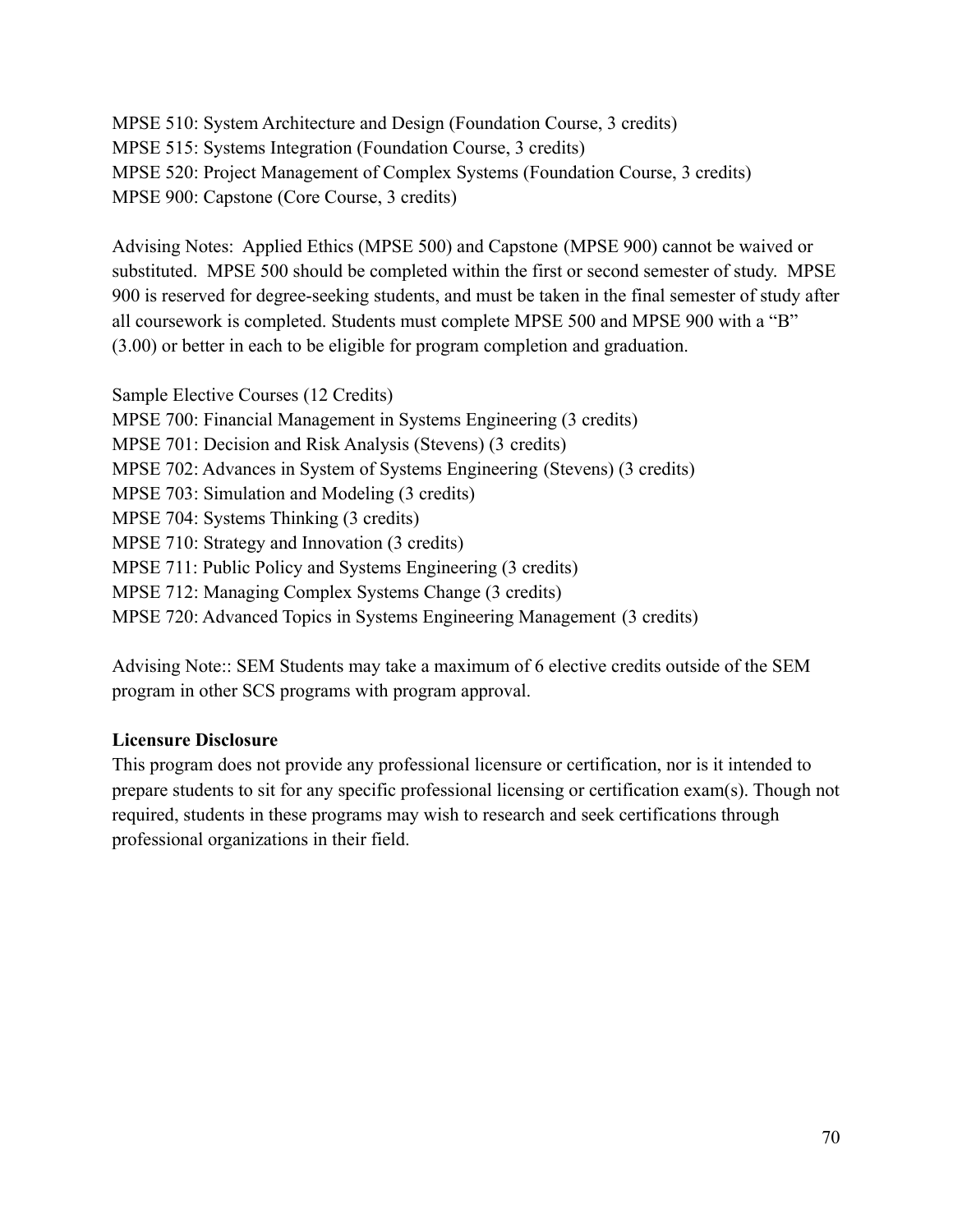## **Program Guidelines: Technology Management**

Faculty Director, Frederic Lemieux, PhD

[https://scs.georgetown.edu/programs/77/master-of-professional-studies-in-technology-manageme](https://scs.georgetown.edu/programs/77/master-of-professional-studies-in-technology-management/) [nt/](https://scs.georgetown.edu/programs/77/master-of-professional-studies-in-technology-management/)

## **Mission Statement**

The Georgetown University Master's in Technology Management program educates students to be ethical stewards of technology. Graduates will gain leadership skills and business acumen that will enable them to champion technological innovation in their organizations.

# **Learning Goals**

The curriculum for the Technology Management program will ensure that students have a strong understanding of the system development life cycle, information security management, project management, database design principles, and more. Students will also explore application of techniques related to acquiring, accounting for, and allocating an organization's financial assets. The academic experience will prepare students to tackle business problems that managers and executives face as they make technology decisions for their organizations, customers, or clients.

Students who complete the MPS in Technology Management will:

- 1. Design and adapt systems, policies, and procedures in alignment with user needs of the technology and in support of the organization's mission.
- 2. Collaborate with diverse actors to assess the impact of emerging technology and global trends on organizational processes, operations, and overall competitiveness.
- 3. Apply an ethical framework to align technologies, security risk and digital assets with organizational objectives.
- 4. Integrate frameworks from project management, information security, data management, and digital applications to solve complex IT problems.
- 5. Evaluate information to determine its credibility, validity, and reliability in order to inform strategic decisions about enterprise architecture and systems requirements.
- 6. Appraise performance of information technology systems to identify opportunities for continuous improvement and to make recommendations for enhancing IT infrastructures.
- 7. Develop a communication strategy to clearly and persuasively convey IT initiatives to diverse audiences and stakeholders.

# **MPS Degree Requirements in Technology Management**

- The MPS in Technology Management is comprised of 30 credits (10 courses).
- Students must maintain a minimum cumulative GPA of 3.000 (solid "B") to remain in good academic standing and to be eligible to graduate.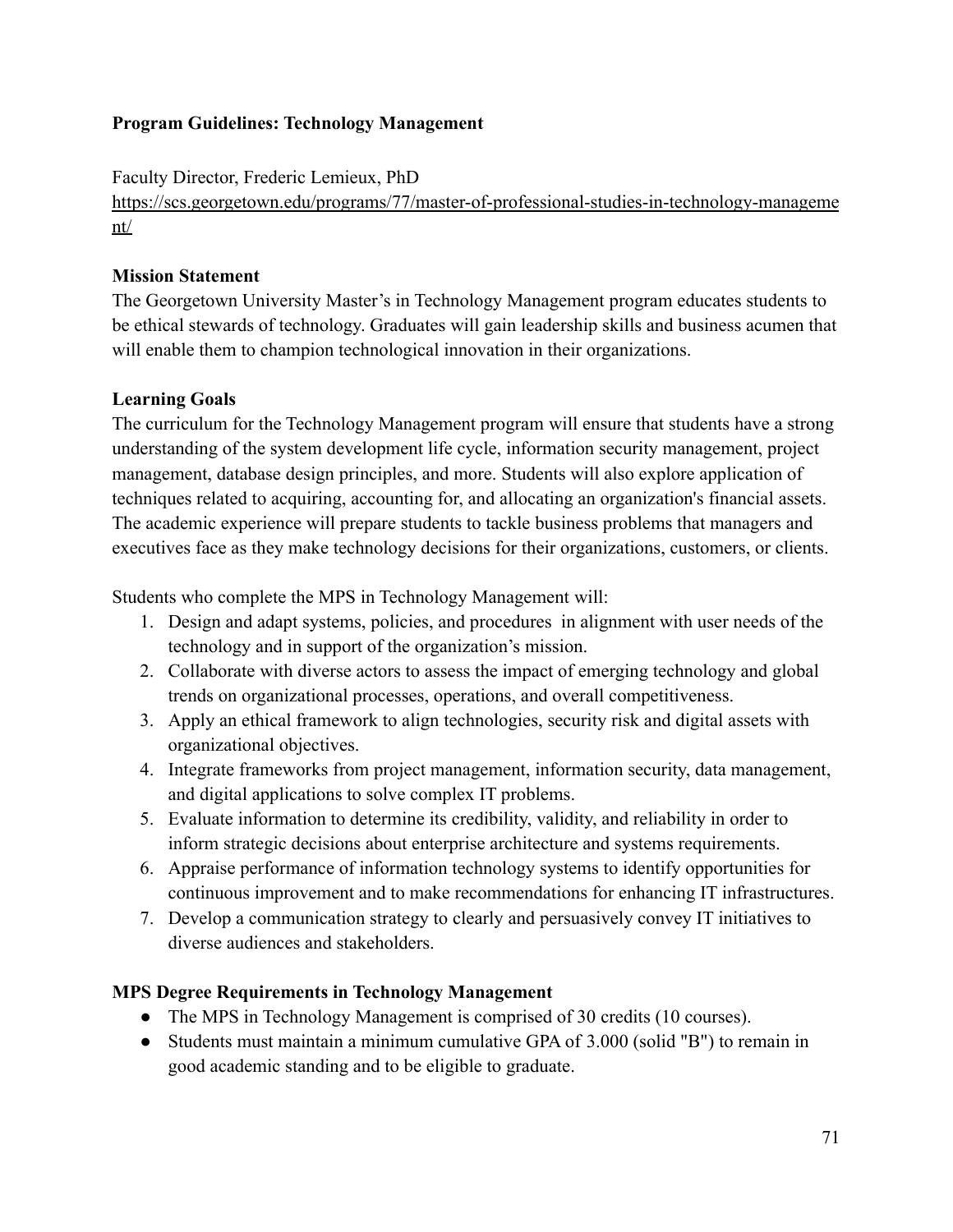- Students must complete the two core courses, Ethics and Capstone, with grades of "B" or better to be eligible to graduate.
- Transfer credit is not accepted for Core or Foundation courses.
- The MPS degree must be completed within five years.

To earn an MPS in Technology Management, students must successfully complete the following curriculum:

2 Core Courses (6 credits) MPTM 500: Ethics in Technology Management MPTM 900: Capstone Course

3 Foundation Courses (9 credits) MPTM 600: Managing Technology MPTM 700: Systems Requirements MPTM 800: Financial Analysis for Technology Managers

4 Concentration Courses (12 credits)**\*** For a current list of concentration courses, visit the Course Schedule page.

*Students must receive permission from their program on the Declaration of Concentration form to post the concentration on their transcript.*

1 Elective Course (9 credits) For a current list of elective courses, visit the Course Schedule page.

**\***Students who do not wish to declare an official concentration (from those listed below) complete the required Core and Foundation Credits and 15 Elective Credits chosen from courses among any of the concentrations.

Advising Notes: Ethics in Technology Management (MPTM 500) should be completed within the first or second semester of study. Capstone (MPTM 900) is reserved for degree-seeking students, and must be taken in the final semester of study after all coursework is completed.

### **Concentration Areas**

Information Security Concentration

Explore enterprise security, privacy, information security assessment and management, and cybersecurity.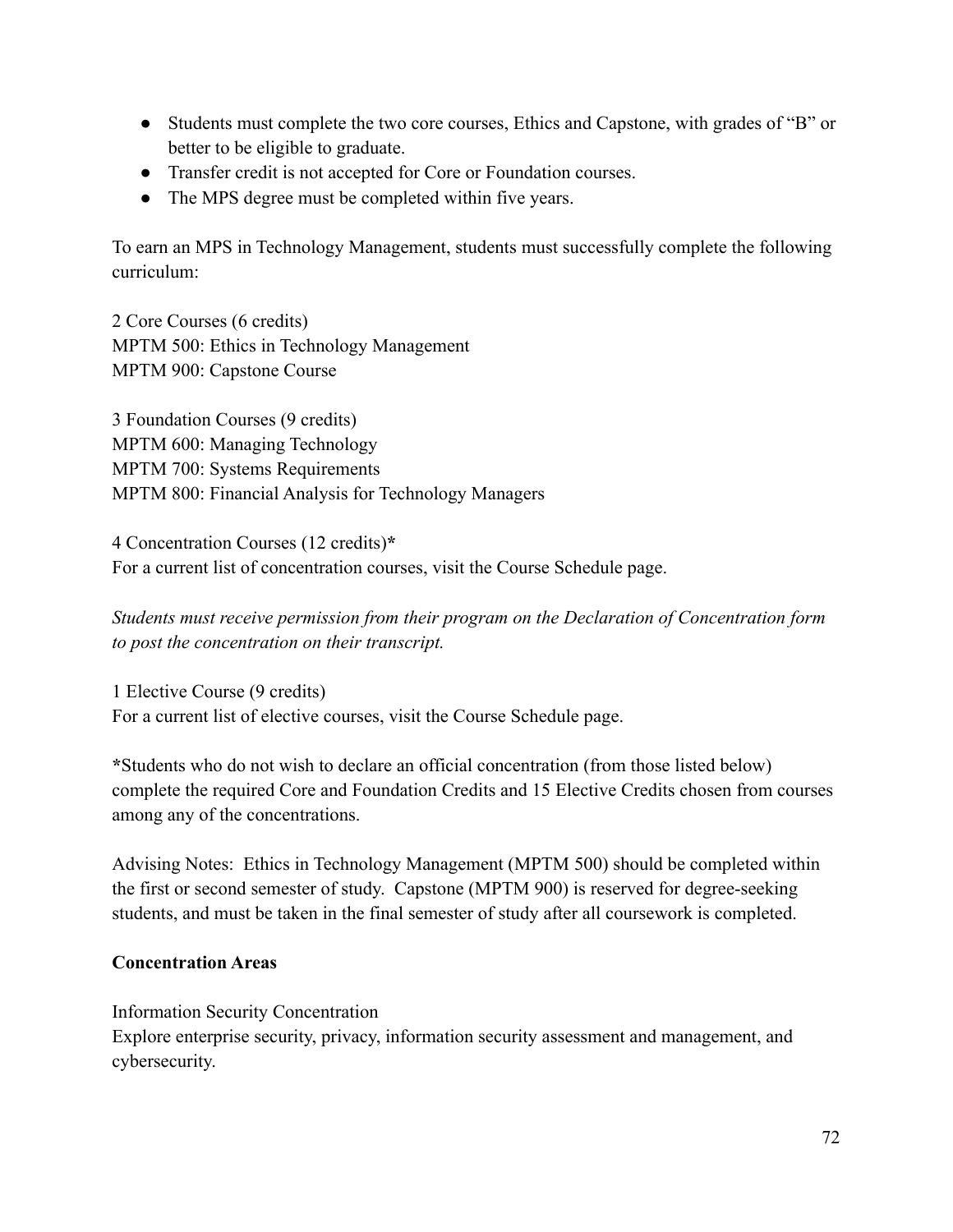Project Management Concentration

Gain the technical knowledge and leadership skills needed to successfully plan, manage, and execute complex projects for IT professionals.

Health Information Technology Concentration Examine the challenges faced by IT leaders in the healthcare industry.

System Design and Management Concentration Gain a deeper understanding of the processes behind analyzing and designing enterprise-wide systems.

Comprehensive

An overview of multiple areas of expertise to carry out technological change and innovation in organizations

### International

A global perspective on how to manage diverse organizations in a flat world, the effect of technology in international development and global innovation.

### **Corresponding Graduate Certificates**

Courses completed in the Lean and Agile Practices and Competitive Business Intelligence Graduate Certificates can be applied towards the MPS in Technology Management degree program requirements.

### **Licensure Disclosure**

This program does not provide any professional licensure or certification, nor is it intended to prepare students to sit for any specific professional licensing or certification exam(s). Though not required, students in these programs may wish to research and seek certifications through professional organizations in their field.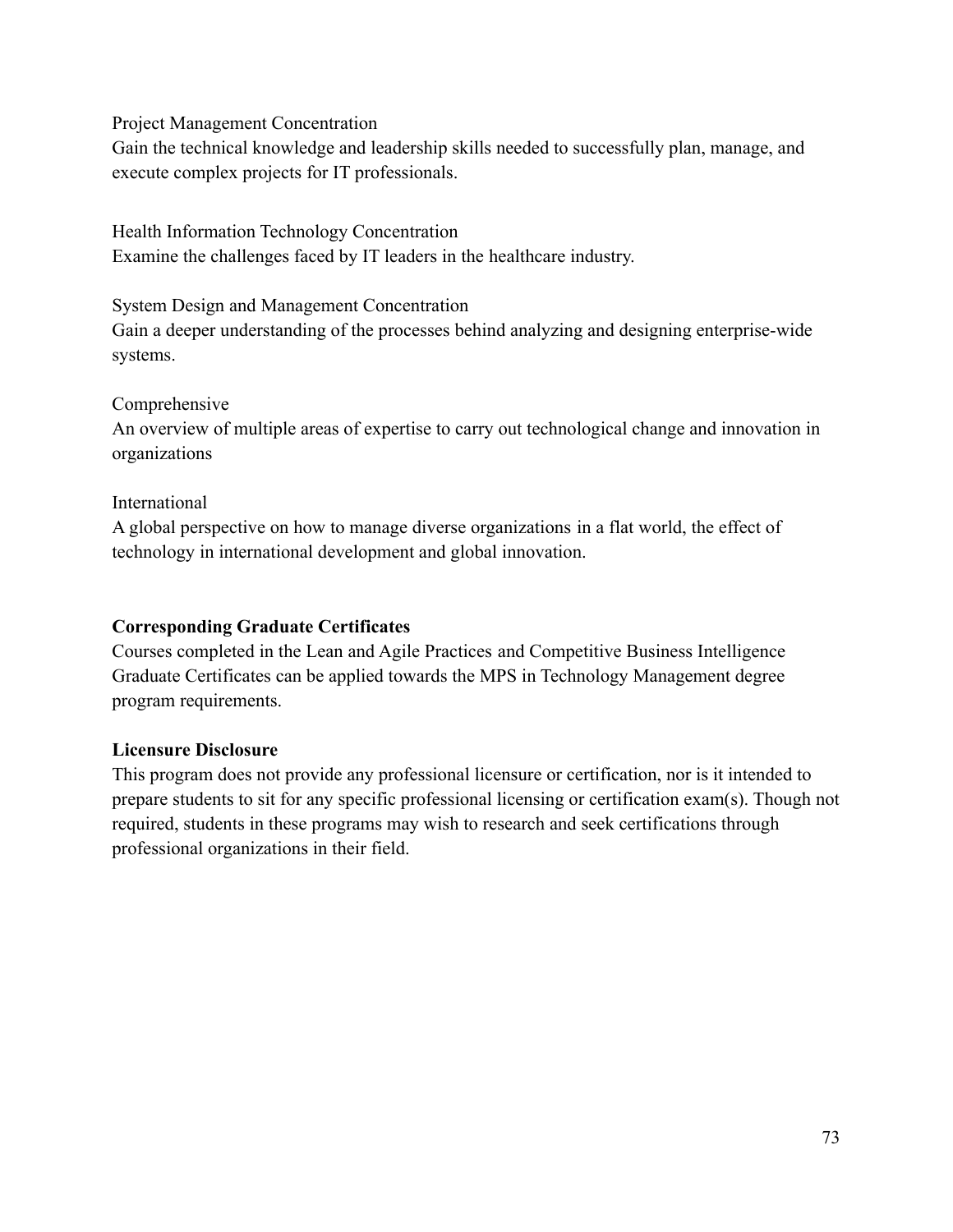### **Program Guidelines: Urban & Regional Planning Program**

Faculty Director, Uwe S. Brandes, M.Arch.

https://scs.georgetown.edu/programs/356/master-of-professional-studies-urban-and-regional-plan ning/

### **Mission Statement**

The Georgetown University Urban & Regional Planning Program educates students to plan, finance, and develop places, neighborhoods, cities, and regions to become livable, equitable, meaningful and sustainable. Housed in downtown Washington, D.C., we prepare future leaders to advance the best practices of responsible urban development in cities around the world.

### **Program Overview**

Our program advances immersive student-driven learning which embraces a place-based and geo-spatial understanding of urbanization on a global scale. We prioritize the knowledge, skills and values of responsible professional practice through a distinguished faculty of scholar-practitioners and a tailored curriculum conforming to the Planning Accreditation Board's North American standards. The interdisciplinary curriculum is organized in three thematic areas comprised of physical planning, community economics and international development. Each student is encouraged and empowered to pursue personal professional development objectives, while embracing Georgetown University's values and traditions of academic excellence. Students navigate the curriculum on an individualized path, choosing to advance their studies on an accelerated full-time status (15-months), full-time status (2-years) or part-time status (3-years). Students are actively supported to take advantage of unparalleled access to global and local institutions in Washington, D.C., by pursuing immersive professional internships, independent study projects or concurrent full-time employment. All students are required to present and defend an original work of research or a professional capstone project in order to graduate from the program. Upon graduation, students join the global network of Georgetown alumni seeking to serve the global common good.

## **Learning Goals**

Candidates who complete the degree will be able to:

- 1. Develop analysis skills through applied methods of stakeholder engagement and systems thinking to design urban planning strategies.
- 2. Deploy global best practices in urban planning to design solutions reflective of unique cultural contexts of neighborhoods, cities and regions and collaborate with diverse actors in intercultural settings.
- 3. Design urban development strategies which ethically respond to the goals and values of diverse communities.
- 4. Apply qualitative, quantitative, spatial analysis and scenario-based methods to address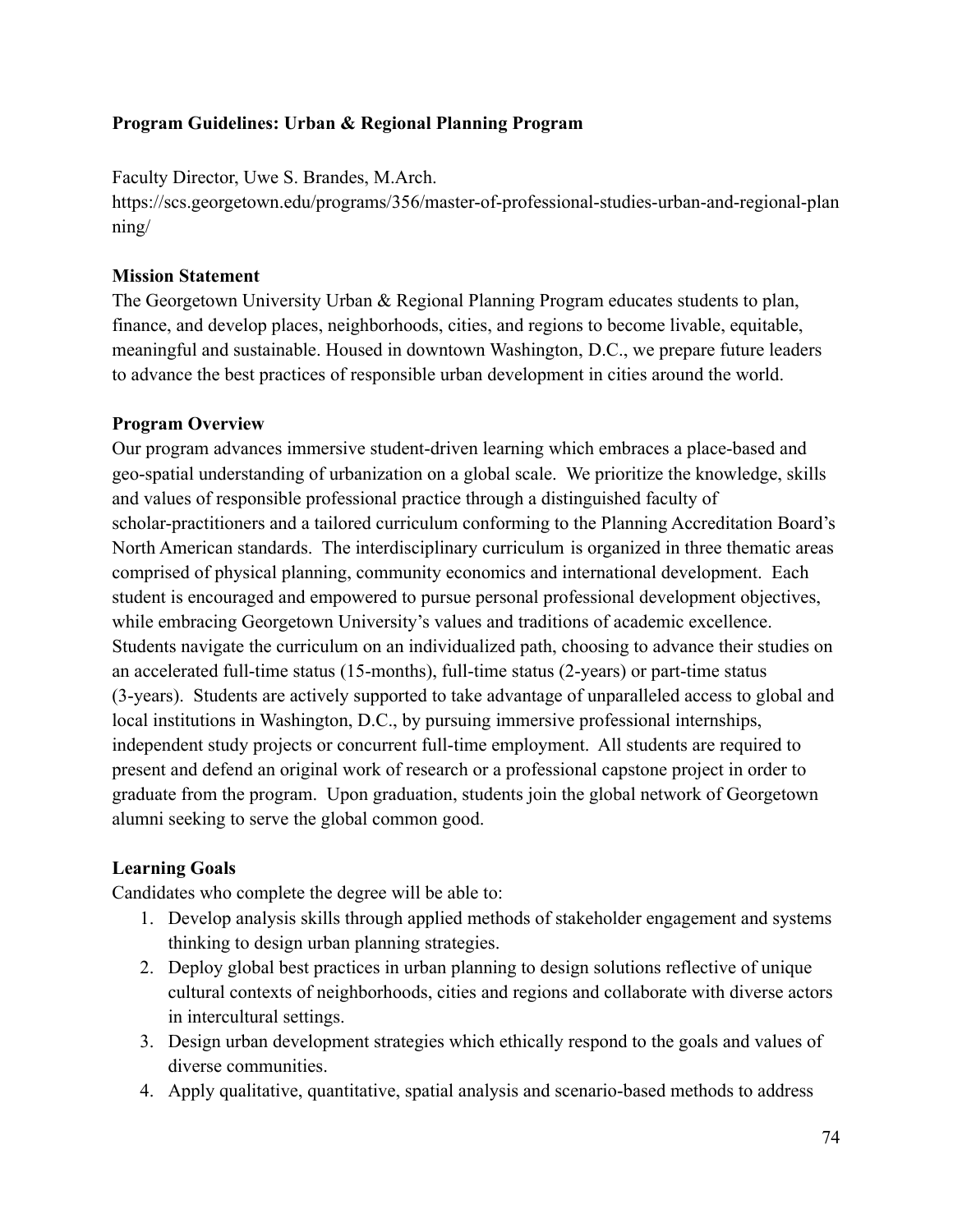complex urban problems.

- 5. Retrieve and appraise primary and secondary resources to support data-driven urban planning strategies.
- 6. Utilize geographic information systems, data visualization methods, and relevant emerging technologies to advance place-based urban analysis.
- 7. Address the needs of diverse stakeholders through building persuasive written, oral, and graphic communications of a professional standard.

## **Degree Requirements**

- The degree requires 42 credits through enrollment in 14 courses.
- Students must maintain a minimum cumulative GPA of 3.000 to remain in good academic standing and to be eligible for graduation.
- Students must complete two core courses, Ethics and Capstone, with grades of "B" or better to be eligible for graduation.
- Core and foundation courses may not be waived or transferred in.
- The MPS degree must be completed within five years.
- Methods in Urban Planning Research (MPUP-520) must be completed in the first semester.
- Urban & Regional Planning Capstone (MPUP-950) must be completed in the final semester.

## **Core Courses (2 courses; 6 credits)**

Core courses represent a dedicated study of the professional standard of care in the practice of urban planning:

MPUP 500: Ethics and Planning Practice MPUP 950: Urban & Regional Planning Capstone

# **Foundation Courses (5 courses; 15 credits)**

Foundation courses represent the knowledge underpinning the practice of urban planning:

MPUP 510: Urban Planning History and Theory

MPUP 520: Methods in Urban Planning Research

MPUP 530: Economics for Planners

MPUP 540: Planning a Sustainable Future

MPUP 550: Legal Foundations of Planning

# **Concentration Courses (12 credits)**

Three thematic concentrations guide a student's discretionary coursework. Students who have successfully completed any four courses within a concentration may apply to the Faculty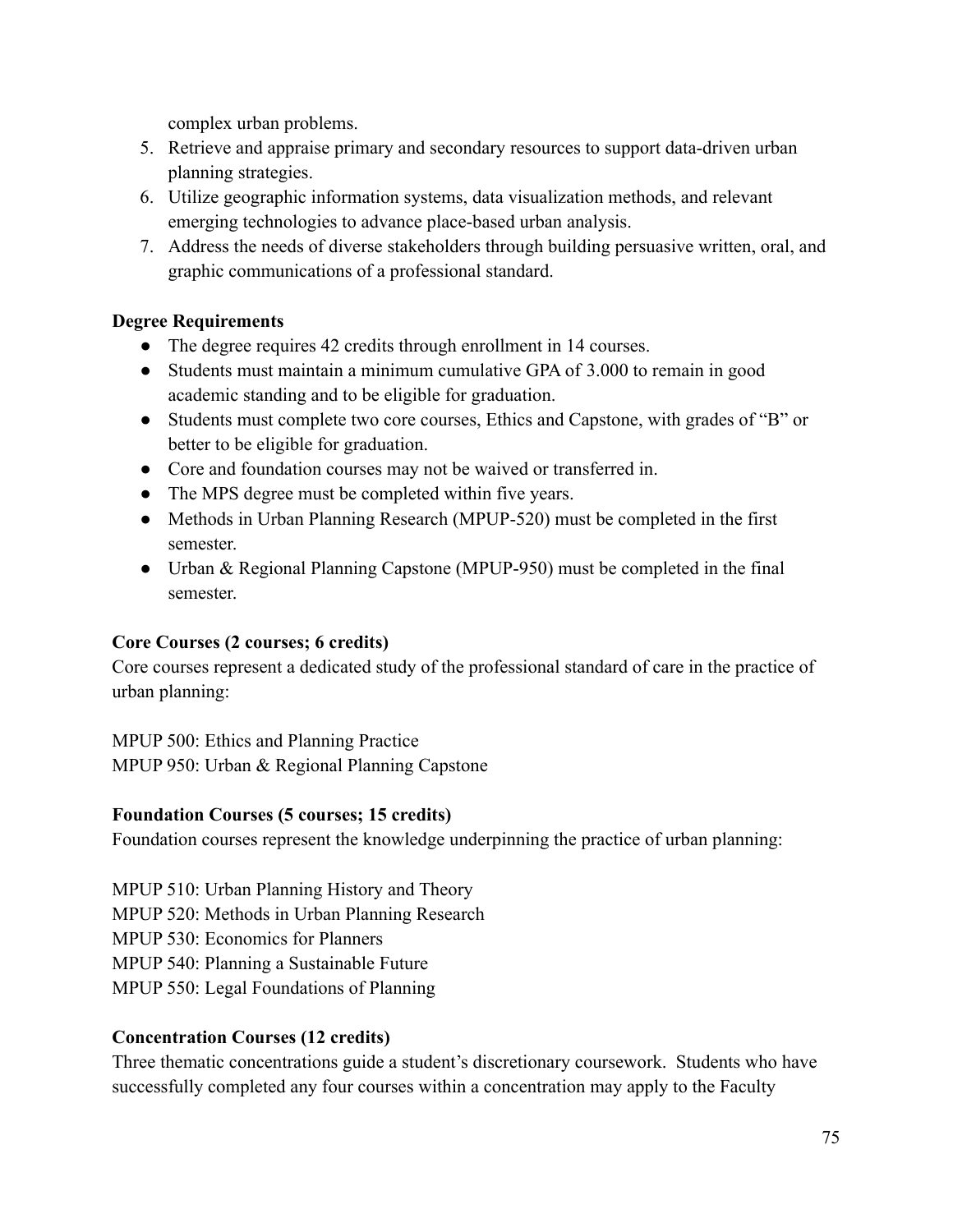Director to have that concentration appear on their final transcript. Alternatively, students may choose to organize their coursework through dedicated subject matter themes, such as urban mobility, community health, public-private development or new urban technologies.

## *Urban Design & Land Use*

This concentration explores the planning and administration of the built environment.

- MPUP 602: Green Building Development
- MPUP 605: Introduction to GIS
- MPUP 610: Advance Applications in GIS
- MPUP 704: Planning Buildings
- MPUP 711: Planning for Preservation
- MPUP 751: Transit-Oriented Development
- MPUP 760: Land Use Controls
- MPUP 765: Transportation Planning
- MPUP 766: Quantifying Urban Mobility
- MPUP 770: Resilient Urban Systems
- MPUP 780: Placemaking & Management
- MPUP 800: Planning Studio
- MPUP 805: New Urban Technologies
- MPUP 810: Civic Leadership in Practice

### *Housing, Community & Economic Development*

This concentration targets the socio-economic performance of neighborhoods, cities and regions.

- MPUP 601: Participatory Planning
- MPUP 605: Introduction to GIS
- MPUP 610: Advance Applications in GIS
- MPUP 651: Housing Policy in the U.S.
- MPUP 660: Contemporary Urban Theory
- MPUP 661: Big Investments in Big Cities
- MPUP 680: Economic Development Practice
- MPUP 720: Planning for Health
- MPUP 740: Advanced Quantitative Methods
- MPUP 750: Public Private Partnerships
- MPUP 751: Transit-Oriented Development
- MPUP 755: Affordable Housing Strategies
- MPUP 780: Placemaking & Management
- MPUP 790: Global Metropolitan Planning
- MPUP 800: Planning Studio
- MPUP 801: Urban Revitalization
- MPUP 805: New Urban Technologies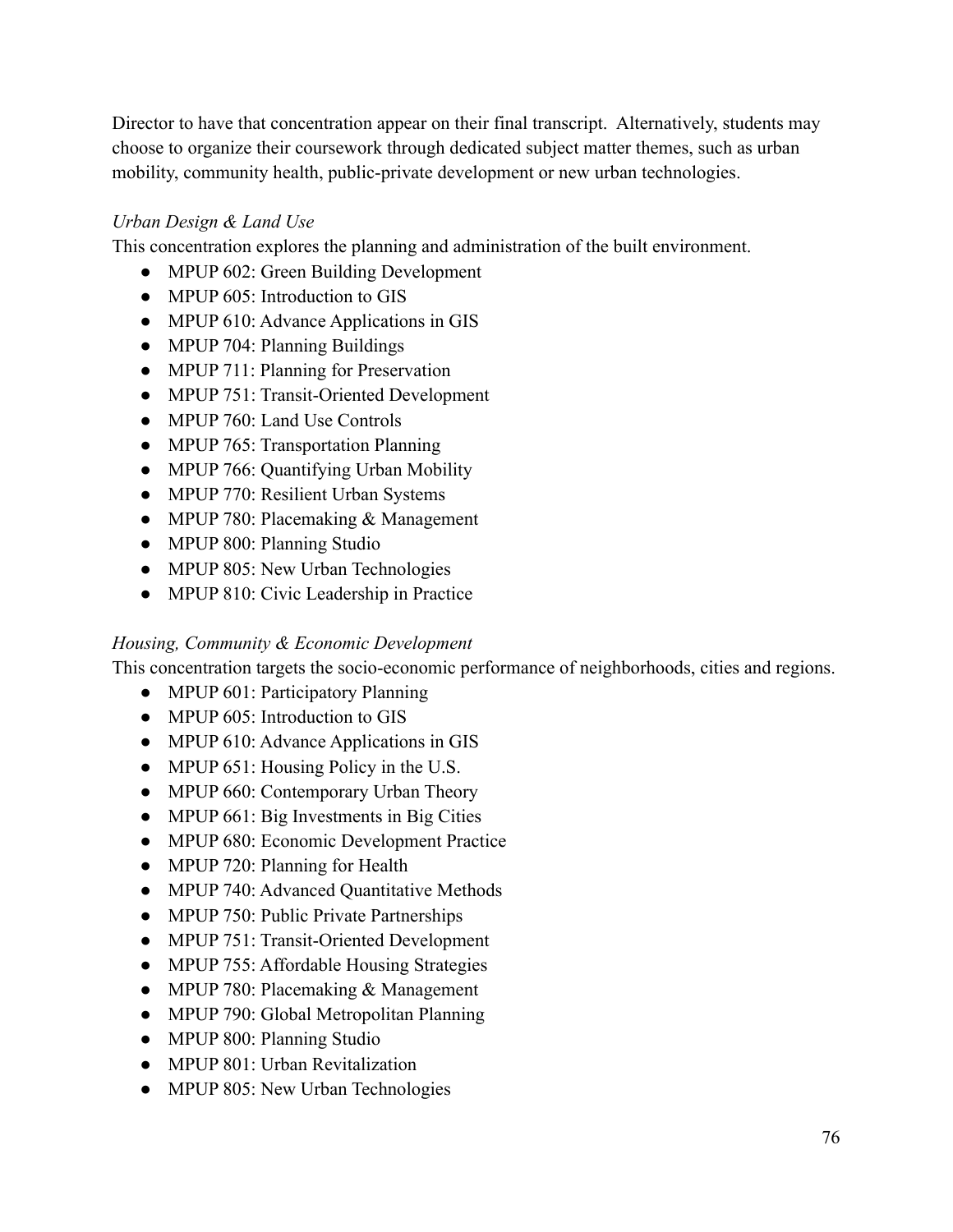### *International Development*

This concentration explores urban planning and development in cities outside of the United States.

- MPUP 605: Introduction to GIS
- MPUP 610: Advance Applications in GIS
- MPUP 703: Approaches to the Modern City
- MPUP 715: Global Urbanization
- MPUP 730: Placemaking in Global Travel
- MPUP 740: Advanced Quantitative Methods
- MPUP 751: Transit-Oriented Development
- MPUP 780: Placemaking & Management
- MPUP 790: Global Metropolitan Planning
- MPUP 800: Planning Studio
- MPUP 802: Pacific Cities Sustainability
- MPUP 805: New Urban Technologies

## **Elective Courses (9 credits)**

Students may choose from any concentration courses offered within the program, or with special permission from the Faculty Director, students may enroll in courses in other degree programs at Georgetown University. Students may also enroll in courses offered at universities participating in the Consortium of Universities of the Washington Metropolitan Area. Dedicated elective courses offered within the program:

- MPUP 535: Digital Skills Practicum
- MPUP 660: Contemporary Urban Theory
- MPUP 803: Urban Development Practicum

## **Independent Study (6 credits)**

Independent study represents an opportunity for a student to custom design a semester-long course of inquiry. The course may take the form of an internship in a professional organization, or may be organized in a manner to advance academic research. Students may enroll in a maximum of two independent study courses. Students may align the Independent Study in the semester preceding Capstone, in order to pursue a two-semester academic thesis.

MPUP 901: Urban Planning Independent Study

## **Professional Licensure**

This program does not provide any professional licensure or certification, nor is it intended to prepare students to sit for any specific professional licensing or certification exam(s). Though not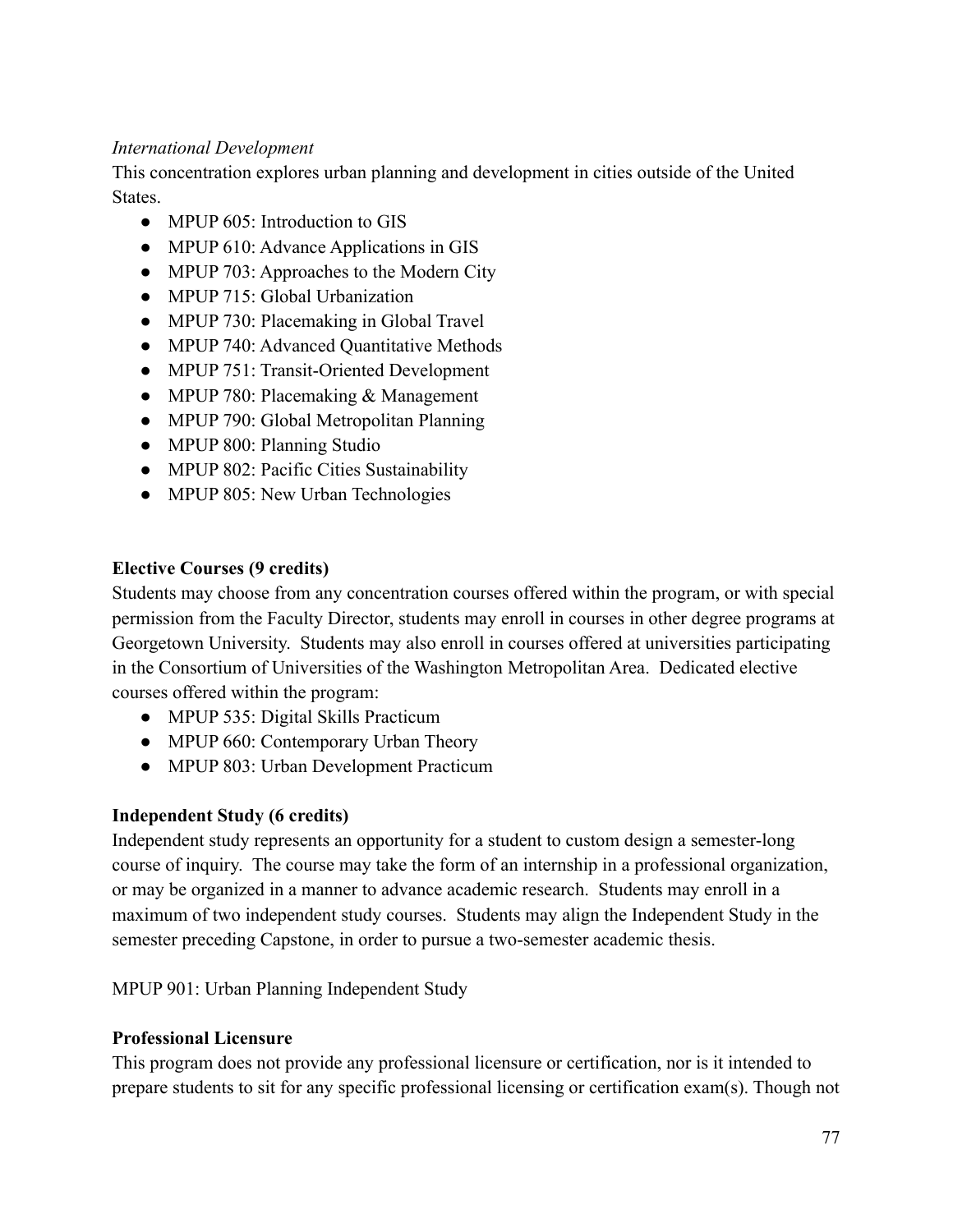required, students in these programs may wish to research and seek certifications through professional organizations in their field. There is no mandatory professional licensure to practice urban planning in the United States, except in the state of New Jersey. Students who seek to practice planning in New Jersey are encouraged to review the specific requirements for professional licensure prior to completing the program.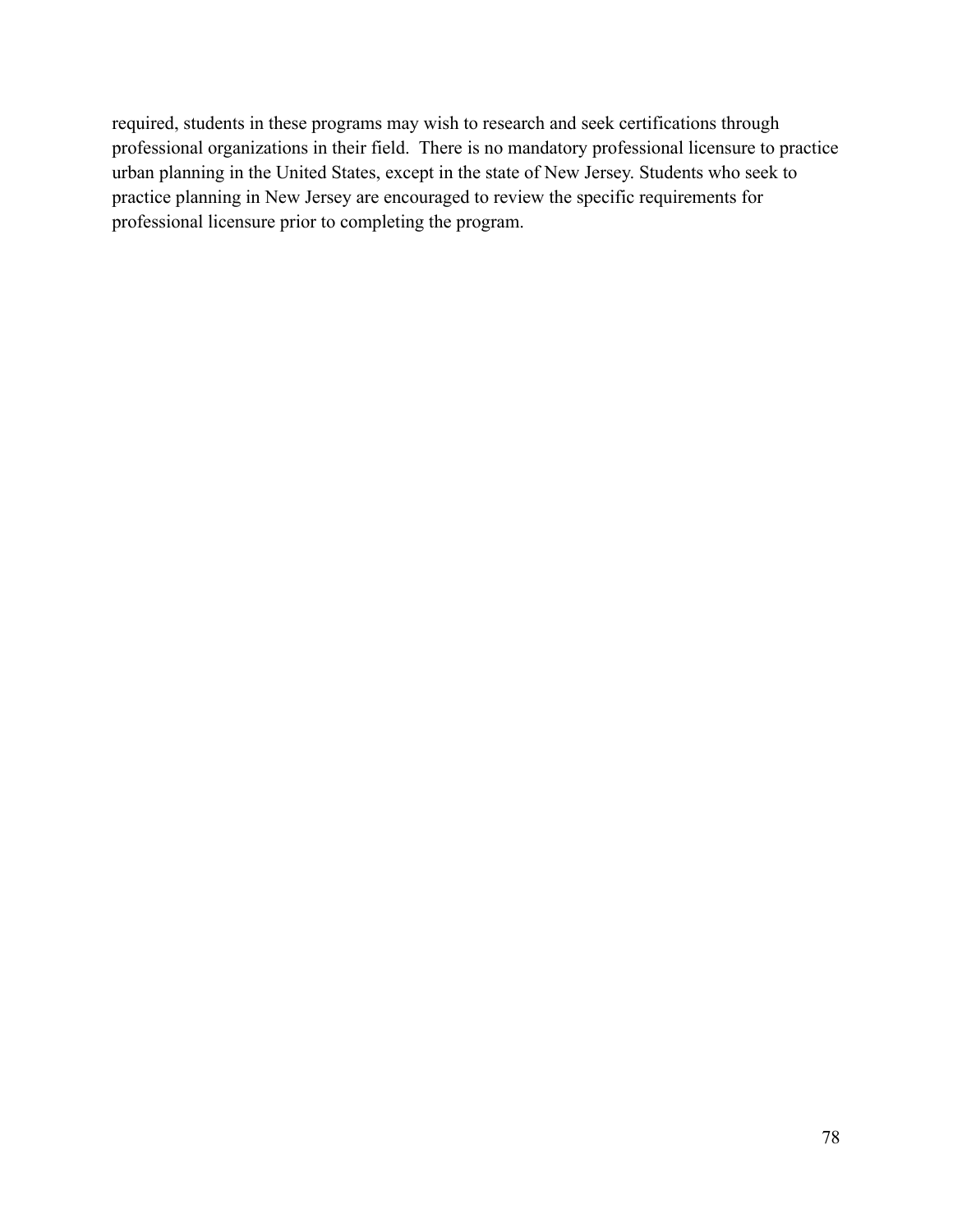### **Program Guidelines: Master of Arts in Liberal Studies**

Faculty Director, Charles McNelis, Ph.D. <https://scs.georgetown.edu/programs/46/master-of-arts-in-liberal-studies/>

### **Mission Statement**

The Graduate Liberal Studies Program in the School of Continuing Studies (SCS) at Georgetown University rests on the belief that human life and human action have meaning and that human beings, throughout their lives, must seek it out and live by its implications. Graduate Liberal Studies courses which engage students in reading, reflection, writing, and discussion are meant to bring them the range of knowledge and vision to lead wise and rewarding lives.

### **Association of Graduate Liberal Studies Programs: (AGLSP)**

One hundred and thirty colleges and universities, large and small, public and private, have followed Wesleyan's leadership, adopting the philosophy of Graduate Liberal Studies, and they offer graduate degrees primarily known as Masters of Arts in Liberal Studies (MALS), Master of Liberal Studies (MLS), and Master of Liberal Arts (MLA). Other degree designations are possible, such as Master of Humanities, as long as the program carrying the name clearly exemplifies the philosophy of Graduate Liberal Studies. The Association of Graduate Liberal Studies Programs (AGLSP; [aglsp.org/](http://aglsp.org/)) is an organization that embodies and fosters that philosophy.

## **Religious Studies and Theology Honor Society**

Liberal Studies students who select courses from the areas of the Humanities or Religious Studies or courses offered through the Center for Islam and Muslim/Christian Relations are eligible for the annual selection and induction into Theta Alpha Kappa National Honor Society for religious studies and theology. The eligibility requirements are as follows:

- Completion of five courses (15 credits) in theology/religious studies
- 3.5 or higher cum GPA in theology/religious studies courses
- 3.0 or higher cum GPA in all courses completed

### **Learning Goals**

Upon completing the Master of Arts in Liberal Studies program, you will:

- Examine perennial and current problems and recurring questions that we pose about our own identities, our past and future, our unique national experiences and conflicts, international behavior, and our place in a threatened environment.
- Understand the social ideals and values that unite us as humans and attempt to address the needs of a hurried, often fragmented world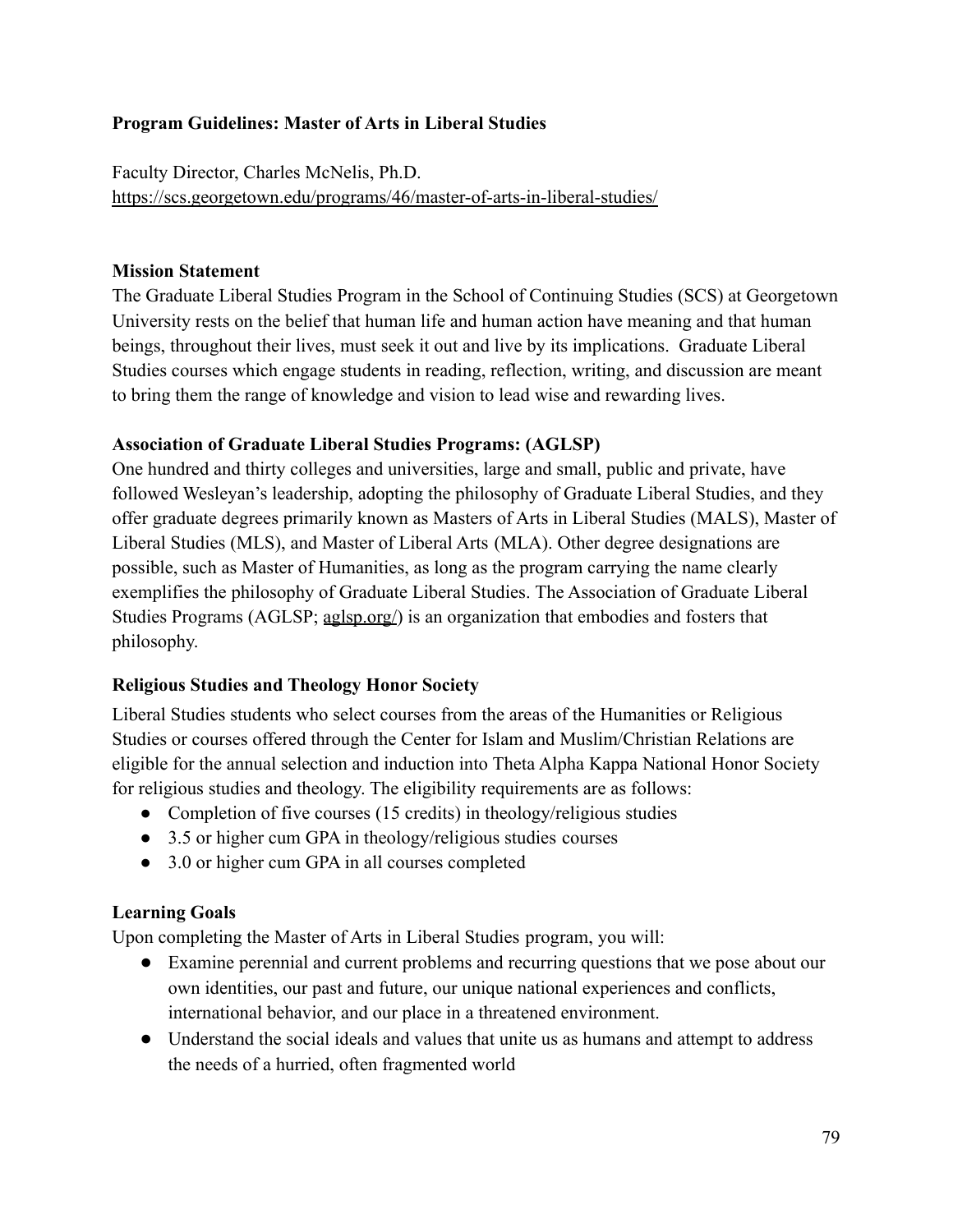- Analyze new ideas and develop new insights about our common life and mutual understandings
- Demonstrate awareness of human values as encompassing what constitutes human life and meaning, what it means to be a rational and free person, and what contributes to human flourishing and well-being
- Recognize the human values and ethics emphasized in one or more areas of study available to liberal studies, namely, in American and international studies; the classical, medieval, and modern worlds; religious studies; literature; philosophy; visual culture; social and public policy; science and society; and/or professional ethics
- Conduct rigorous interdisciplinary inquiry, i.e., how to engage various disciplines in the humanities and/or social sciences and integrate them in addressing topics related to your individual research interests
- Engage in intensive writing assignments of varied character and length in order to demonstrate proficiency appropriate to graduate-level scholarship
- Demonstrate the competence to consciously reflect on and assess your own scholarly development and that of your classmates with the aid of both faculty and peer review
- Practice the goals of Jesuit education, i.e., education of the whole person and education of "people for others" in leadership and service to the community

### **Academic Standing**

### **Good Academic Standing**

Students with a cumulative and semester GPA of 3.000 (solid "B") or better are considered in good academic standing. Good academic standing is required to be considered for some special requests at the School-level (such as participation in the Consortium of Universities) and for other requests at the program-level (such as approval for certain internships and independent studies). Georgetown does not round the GPA; thus, a student with a 2.999 cumulative GPA would not be allowed to graduate and would be terminated from the program. There are no exceptions to this minimum academic standard.

### **Good Academic Standing**

Students with a cumulative and semester GPA of 3.000 (solid "B") or better are considered in good academic standing. Good academic standing is required to be considered for some special requests at the School-level (such as participation in the Consortium of Universities) and for other requests at the program-level (such as approval for certain internships and independent studies). Georgetown does not round the GPA; thus, a student with a 2.999 cumulative GPA would not be allowed to graduate and would be terminated from the program. There are no exceptions to this minimum academic standard.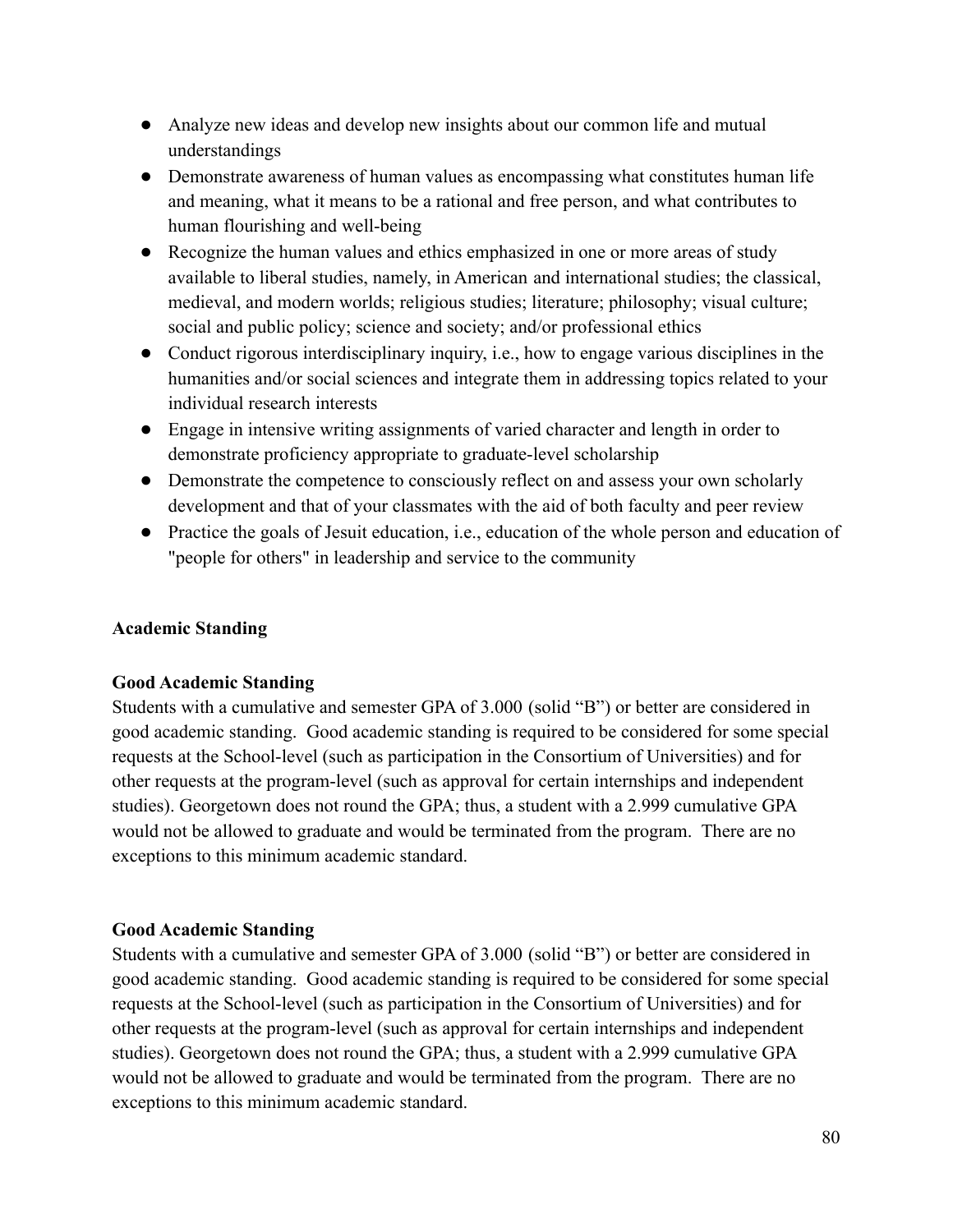### **Academic Warning**

Students with a semester GPA under 3.000 but a cumulative GPA of 3.000 or better are placed on academic warning; unless they meet the conditions for academic probation or termination.

### **Academic Probation**

Students are placed on academic probation when (1) they earn one grade of "C" or lower in a single semester; or (2) when their cumulative GPA falls below 3.000. Unless they meet the criteria for termination or dismissal, students remain on probation until their cumulative GPA improves to a 3.000 or better. Students placed on probation due to earning a grade of "C" or lower remain at-risk of termination or dismissal upon earning an additional grade of "C" or lower, regardless of their cumulative GPA.

## **Academic Termination of Degree Candidacy**

MALS candidates are automatically terminated from the degree program for any of the following reasons and are not permitted to take additional courses:

- 1. Upon earning two grades of "C" (2.00) or lower, as all grades, including grades of "F" (0.00) and "U", are calculated in determining the cumulative GPA. For the purpose of evaluating academic standing, a grade of "U" is considered the same as an "F".
- 2. If the student's GPA is below a 3.00 at the completion of eight courses (24 credits attempted).
- 3. If the student fails to complete and submit a thesis by the final deadline and does not confirm in writing with the program administration a request to withdraw from MALS Thesis Writing before the grade submission deadline of Continuous Registration.
- 4. Being unable to complete program requirements upon repeating a course once. Termination for this reason is final and without right of further appeal.
- 5. Being unable to complete program guidelines within the time limit for degree completion.

## **Academic Dismissal (Provisional, Non-Degree Students)**

When academic standing is reviewed at the end of each full semester**,** provisional, non-degree students are automatically academically dismissed academically under any of the following conditions:

- 1. Upon accumulating one grade of "B-" (2.67) or lower at any point, regardless of their cumulative GPA. For the purpose of evaluating academic standing, a grade of "U" is considered the same as an "F".
- 2. If they are unable to complete individual program requirements with acceptable grades during the allotted time period of one academic year (fall/spring/summer).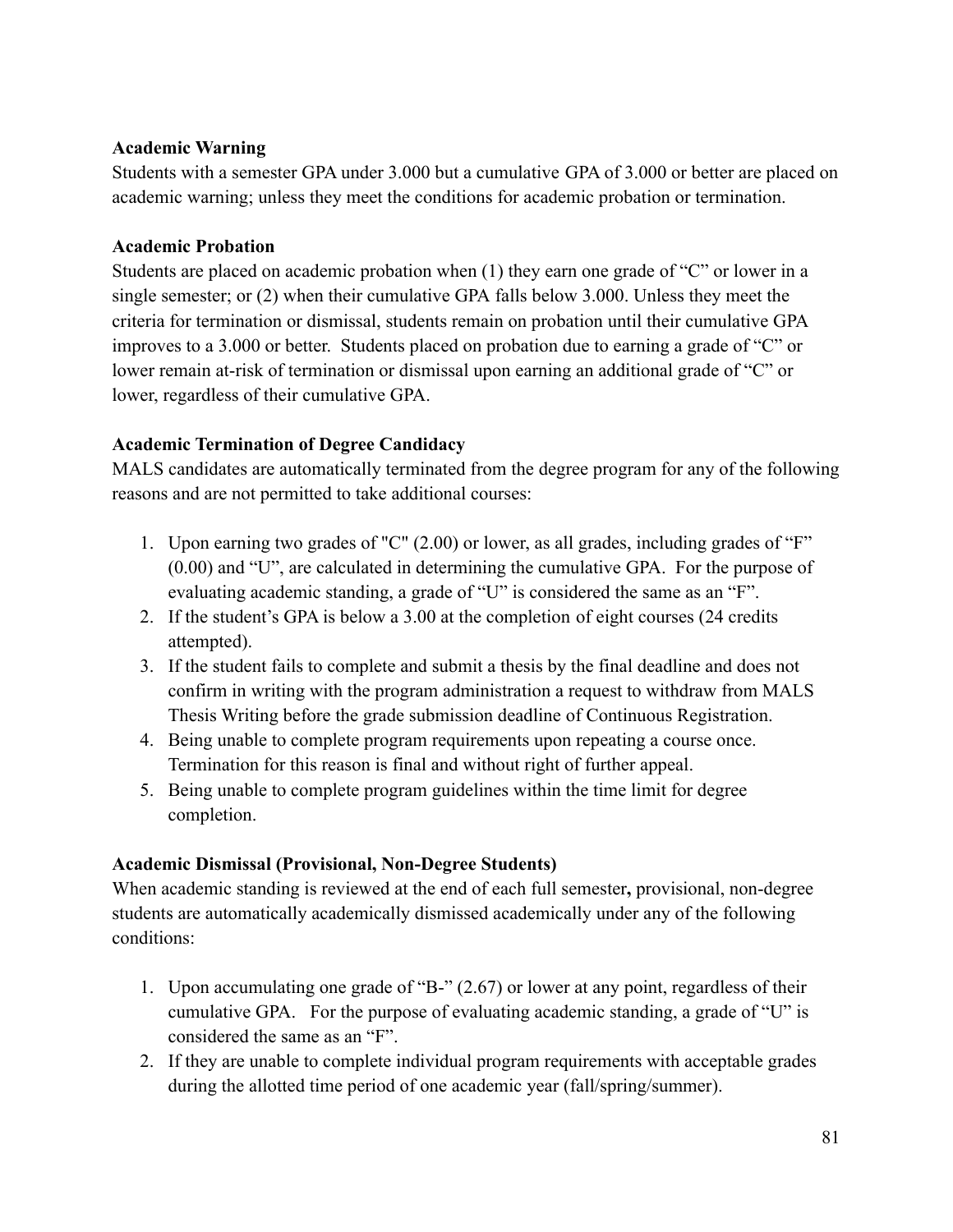Provisional students who are ineligible to become degree-seeking students and are therefore dismissed may not appeal the dismissal.

### **Master of Arts in Liberal Studies Degree Requirements**

#### *Students who matriculated prior to Fall 2019*

- Students have the option of completing the 30-credit thesis degree plan or the 36-credit coursework degree plan.
- Students must maintain a minimum cumulative GPA of 3.000 (solid "B") to remain in good academic standing and to be eligible for graduation.
- The MALS degree must be completed within seven years of beginning the program.

### **Curriculum Structure**

MALS candidates elect to complete either (a) the 30-credit/Thesis degree plan, or (b) the 36 credit/Coursework degree plan.

### **30-Credit/Thesis Degree Plan**

Students who select the 30-credit/Thesis plan complete the following requirements within seven years of first registration:

- Six credits: Two Foundational courses at three credits each, which should be among the first four to six courses completed
- 21 credits: seven elective courses at three credits each.
- LSHV-981 "Thesis Proposal" course at zero credit after completing 21 credits, and before, with or after the eighth and/or ninth course, with a minimum GPA of 3.000
- Three credits: final three credit Thesis Writing, LSHV-982, scheduled with mentor
- Attend the Graduate Liberal Studies writing workshop within the first year of enrollment
- Submission and completion approval of a master's thesis that will be published through Georgetown University's library and through ProQuest
- A course with a "C" grade (in one elective, Foundational or the Thesis course) may be earned and posted to the degree provided that the overall average at the completion of 30 credits (10 credit-bearing courses and one zero credit course as outlined here) still establishes a cumulative GPA of 3.000

### **36-Credit/Coursework Degree Plan**

New and returning students who are pursuing the 36-credit/Coursework plan complete the following requirements within seven years of first registration:

• Six credits: Two Foundational courses at three credits each, which should be among the first four to six courses completed.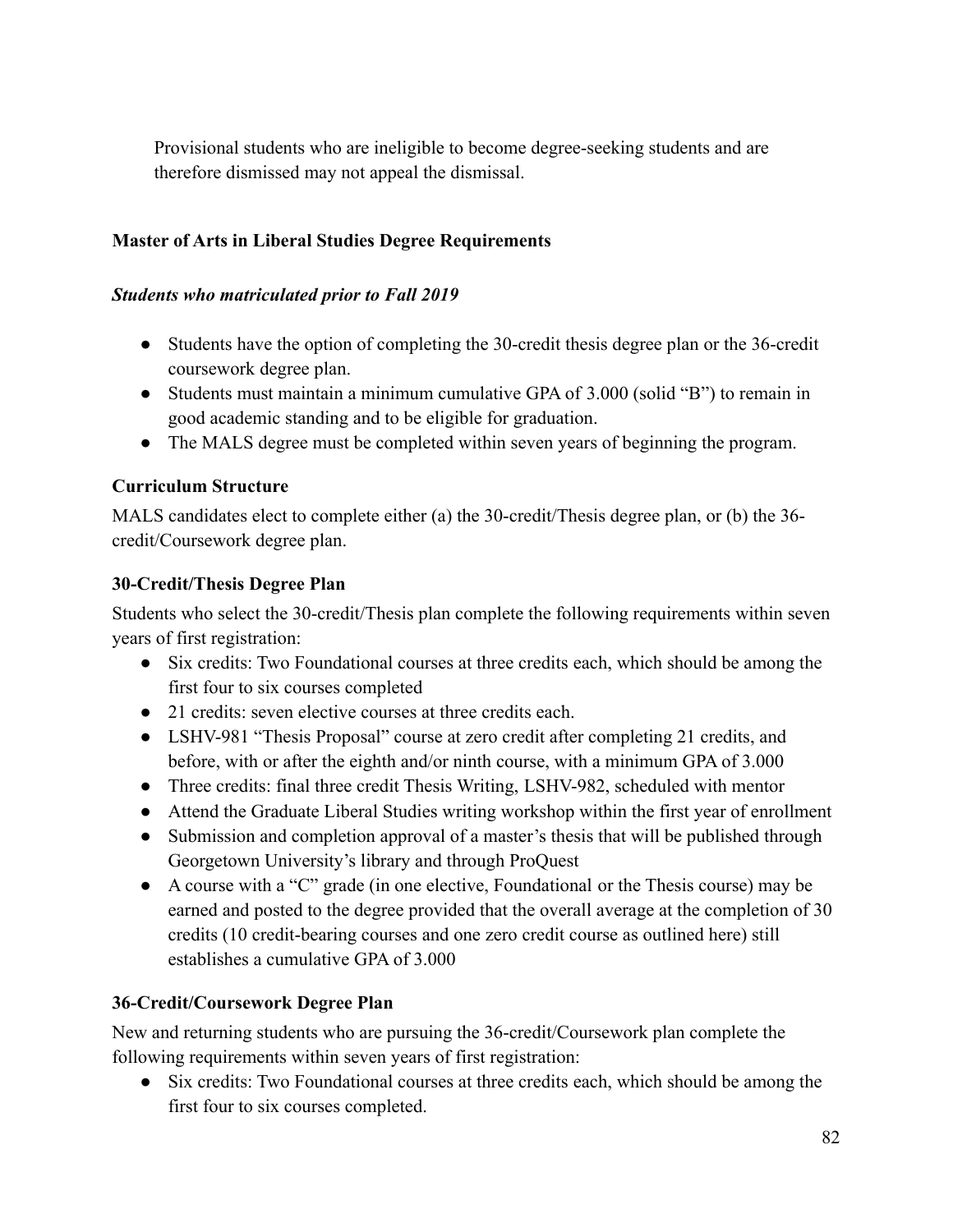- For continuing students who have declared a curricular field: 18 credits (six courses at three credits each) in the student's curricular field of study; may include the two Foundational courses; 12 additional elective credits (four courses at three credits each).
- For students admitted after Fall 2013: 30 credits (ten elective courses at three credits each).
- Attend the Graduate Liberal Studies writing workshop within the first year of enrollment.
- A course with a "C" grade (in one elective, or Foundational course) may be earned and posted to the degree provided that the overall average at the completion of 36 credits (12 courses as outlined here) still establishes a minimum cumulative GPA of 3.000.

Upon completion of the eighth course, the student selects four additional courses to reach a total of 36 credits to satisfy the requirements for the MALS degree. The student must have earned a 3.0 cum GPA at the completion of the 24 credits to be approved to register for the additional four courses to complete the degree.

### **Thesis Process and Requirements**

## *(Students who matriculated prior to Fall 2019 pursuing the 30-credit option)*

For students completing a thesis, it is important to note that no student may enroll in more than 27 credits before registering for the MALS Thesis Proposal Workshop, LSHV-898, which is taken after the completion of seven MALS courses and before, with or after the 8th and/or 9th courses and completed prior to enrolling in the three-credit MALS Thesis Writing, (LSHV-982-01) course and the writing of the three-credit thesis. Twenty-seven credits (nine courses) and zero credit Thesis Proposal Workshop must be completed prior to the semester the student enrolls in the MALS Thesis Writing course.

The MALS Thesis Writing course is the final required course for students, and may not be taken with any other course. See the Graduate Liberal Studies Thesis Guidelines booklet for complete information regarding the process, forms, and procedures used to prepare and submit the MALS Thesis. Please note that the MALS Thesis Writing (three credit) course and the MALS Continuous Registration (zero credit, \$500 tuition) course each constitute half-time status (full-time status for international students) and that the MALS Thesis Proposal Workshop taken with one three-credit course constitutes half-time status (full-time for international students). A minimum letter grade average of "B" or better (a cumulative grade point average of 3.0 quality points), the MALS Thesis Proposal Workshop, and the completion of 27 credits are required for enrollment in the three credit MALS Thesis Writing course.

### **Thesis Proposal Workshop (LSHV-981-sections vary)**

Near the conclusion of the degree (after the completion of the seven MALS courses (21 credits) and before, with or after the 8th and/or 9th courses) MALS candidates in the 30 credit/Thesis plan prepare a thesis proposal. To accomplish this, they are required to complete the Thesis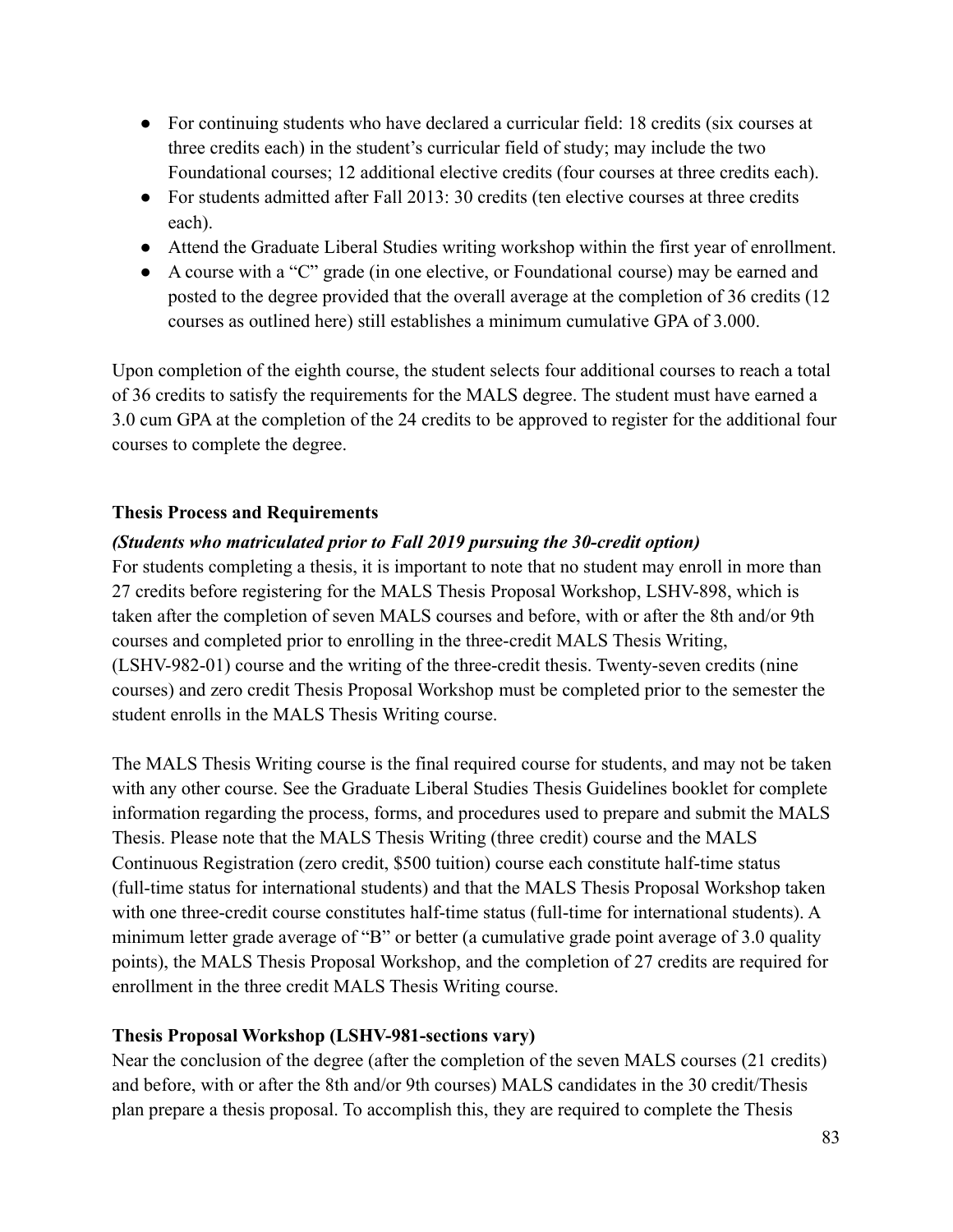Proposal Workshop in the semester in which they plan to prepare and submit for approval a thesis proposal. This is a zero credit, zero tuition course.

The Thesis Proposal Workshop, taken in conjunction with a three-credit course, constitutes half-time status (full-time for international students). The MALS Thesis Proposal Workshop consists of four, two-hour classes. Students must attend all four class meetings. The result of this Workshop will be an approved Thesis Proposal. The student should have a tentative thesis topic and a thesis mentor confirmed prior to registering for the Workshop.

The student's Thesis Committee is made up of the thesis mentor chosen by the student, the student's Thesis Proposal Workshop professor, and the Graduate Liberal Studies Program Assistant Dean. Successful completion of the thesis proposal and its approval will result in a Pass ("S") grade for the Workshop. Students who must Withdraw ("W") from the Workshop or Fail ("U") the Workshop, may only register for the Workshop one more time. Students who withdraw from the MALS degree program and are re-enrolled or re-admitted at a later date may start the MALS thesis preparation process one more time even if prior to their interruption of their degree and withdrawal they had previously passed ("S") the Thesis Proposal Workshop.

The Thesis Proposal Workshop is a time when students actively pursue the creation and organization of a thesis topic, with the approval of a mentor. If a mentor is not a Graduate Liberal Studies faculty member, prior to enrolling in the Workshop the student must contact the program administration and discuss his/her selection of the mentor. Then (if selection is approved) the student sends the name and contact information of this mentor by email to the program administration to facilitate program communication and stipend payment for this mentor.

During the Workshop, students join with other students and the professor(s) offering the Workshop to do the research necessary to create a statement of the nature, purpose, theme, and interdisciplinary of the proposed thesis topic, and indicate the human values and ethics at stake in the thesis' argument; list an outline of the proposed sections of the thesis; and list the schedule agreed upon between the student and the mentor to accomplish these goals and successfully complete the thesis.

Prior to registering for the Workshop, students should begin planning for their thesis. It is important to remember that the thesis is a proposition or an argument. The proposal must deal with a very focused subject and explore it fully. The proposal topic usually evolves from the student's coursework, an idea, or argument the student wishes to study and research further.

The choice of a mentor may come in one of two ways: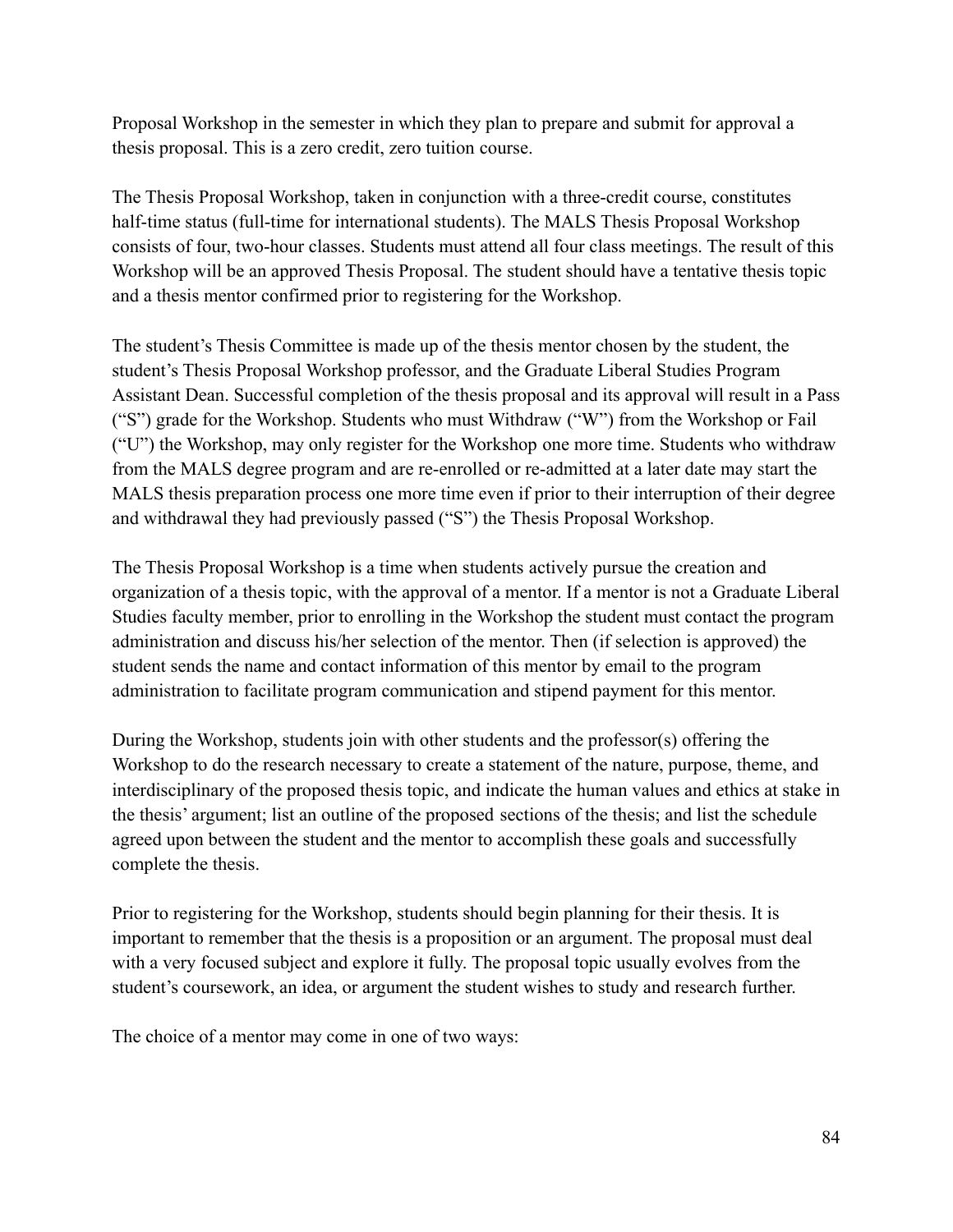- 1. If the student has had a professor with whom s/he would particularly like to work, then the thesis topic must be a subject that is a part of that professor's special expertise. The student should contact the professor, discuss the topic, and confirm the availability of the professor to serve as his/her mentor, as early as possible, and prior to enrollment in the Workshop.
- 2. If the student has a topic that s/he really desires to explore and does not know who could be a mentor for that topic, then, in consultation with administration of the Graduate Liberal Studies Program or Program faculty, the student seeks out a professor who would be well versed in that subject. If none is available, including professors outside the Graduate Liberal Studies Program, that would mean that the topic could not be pursued. The Graduate Liberal Studies administration, in consultation with Liberal Studies faculty, offers a thorough search on behalf of the student to find the appropriate mentor before indicating that the topic cannot be used.

Discussion of the thesis topic early on before working out a thesis proposal is advisable. Faculty members may already have theses they are monitoring; thus they may have to turn down requests for mentoring as they can and should only mentor a few students each semester.

The thesis topic must be related to the student's curricular field (if a particular field was chosen) and the student is encouraged to contact the Graduate Liberal Studies administration for validation of the thesis topic per curricular field (for continuing or returning students in the 30 credit/Thesis track).

Students are encouraged to contact the Associate or Assistant Dean for additional advice and assistance in preparing to write the thesis. The thesis is the culmination of the thirty credit/Thesis degree plan.

## **Thesis Writing Course, LSHV-982-01**

Following the approval of the thesis proposal, and upon successful completion of 27 credits, a student registers for the three credit Thesis Writing (LSHV-982-01) course offered during the fall or spring semesters. A student registers for Thesis Writing following the successful completion of LSHV 981, the Thesis Proposal Workshop (usually the fall or spring semester following the Workshop) in accordance with the schedule determined between the student and the mentor regarding the writing and completion of the thesis requirement.

Registration in the Thesis Writing course constitutes half-time status (full-time for international students). The Thesis Writing course is the final three credit course for Master's candidates pursuing the 30-credit/Thesis plan. There are no class sessions for the Thesis Writing course;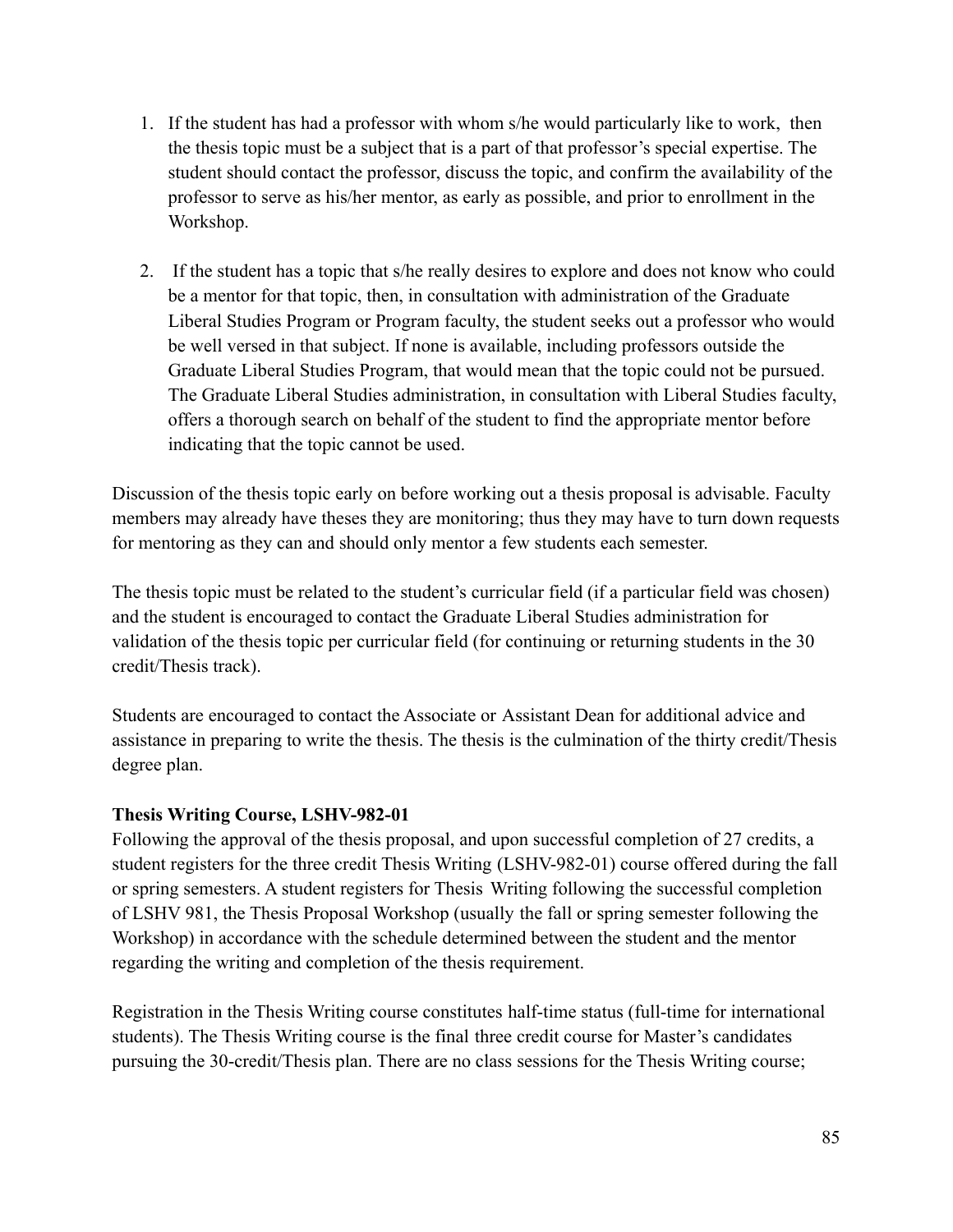rather the student and mentor meet and communicate regarding the preparation, completion, and approval of the thesis following the schedule outlined in the thesis proposal.

The Thesis Writing course is for the actual production of the thesis and carries three credits with regular semester tuition charges and is assigned a letter grade by the student's mentor reflecting the academic quality of the thesis. The grade is posted to the student's transcript upon the written approval of the mentor, and the program administration on behalf of the School of Continuing Studies. The expected length of the thesis text is at least 80 pages.

## **Thesis Writing Time Limit & Continuous Registration**

Current research and scholarship are fundamental to the completion of a successful thesis. MALS students who pursue the 30-Credit/Thesis plan will therefore be held to a firm timeline to help them achieve this goal. Theses are often completed in one semester.

## **Continuous Registration (LSHV 988)**

Students who receive an "I" in LSHV-982, "Thesis Writing" must register in Continuous Registration (LSHV-988) in the next semester via MyAccess to maintain their academic standing and prevent being withdrawn for failure to register. However, before being allowed to register for Continuous Registration, students must receive written permission from their thesis mentor and the program administration. A \$500 tuition charge is associated with Continuous Registration, and it has half-time status. Students who are withdrawn for failure to register and then permitted a return at a later date will be assessed this fee (and late fees) for all missed semesters.

# *Continuous Registration (Final Thesis Extension)*

The student with an "I" in Thesis Writing who does not submit a final thesis in that next consecutive calendar offering of Continuous Registration has one last semester of Continuous Registration to complete the thesis writing and submission. The student may request this second semester of Continuous Registration under extenuating circumstances, with demonstration of substantial – though partial – work completed, and with written approval from their thesis mentor and the program administration. A \$500 tuition charge is associated with this course, but it does not have half-time status. No additional semesters will be allowed beyond this one to write the thesis.

Continuous Registration sections are zero credit and this enrollment status may have implications on student loan or Visa status. Students should connect with their Financial Aid advisor and International Programs advisor regarding their continuing status. Although this is a zero credit course, it is designed to keep the student's status active in the system as s/he is actively continuing the pursuit of this degree, and carries with it services to and access across Georgetown University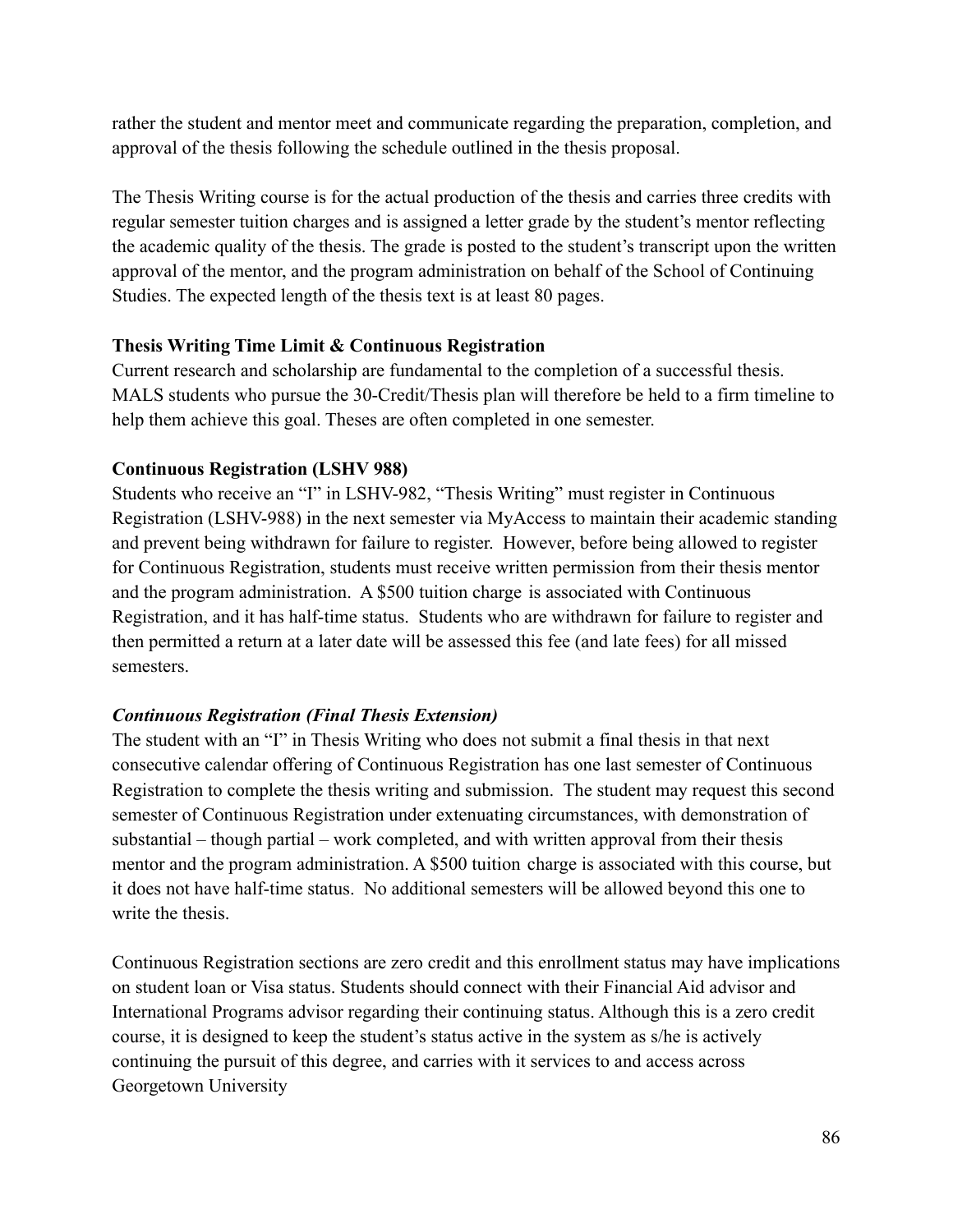Requests for Thesis Writing extensions beyond the two consecutive semesters of Continuous Registration will not be considered. Students will not be approved for a Leave of Absence once they have entered Thesis Writing. Students are withdrawn from Georgetown University for failure to register in every Fall and Spring semester where there is no course registration in MyAccess.

A student who is unable to complete and submit a final Thesis by the deadline of his/her second (and final) semester of Continuous Registration may request to be either (a) withdrawn from Thesis Writing course at no refund and apply the already earned MALS credits toward the pursuit of the 36-credit plan, or (b) withdrawn from the Thesis Writing course and from the MALS program entirely.

If the student does not confirm in writing with the program administration of his/her request to withdraw from LSHV-982 before the grade submission deadline of that last Continuous Registration semester, the "I" for LSHV-982 will be changed to an "F" grade and the student's degree candidacy will be automatically terminated.

## **Thesis Final Deadlines**

Thesis Completion and Approval Recommended Schedule:

- April 1 for students enrolled in MALS Thesis Writing in the fall semester
- November 1 for students enrolled in MALS Thesis Writing in the spring semester

If these dates fall on a weekend, the following Monday will be the due date.

Failure to complete the thesis by the final deadline will result with the "I" for LSHV-982 to be changed to an "F" grade. This failure to complete the thesis will be confirmed in writing by the thesis mentor. The student's degree candidacy will be automatically terminated.

## *Students who matriculated in/after Fall 2019*

- The Master of Arts in Liberal Studies degree is comprised of 30 credits.
- Students must successfully defend a thesis in order to be eligible for graduation.
- Students must maintain a minimum cumulative GPA of 3.000 (solid "B") to remain in good academic standing and to be eligible for graduation.
- The MALS degree must be completed within seven years of beginning the program.

## **Curriculum Structure**

4 Foundation Courses (12 credits)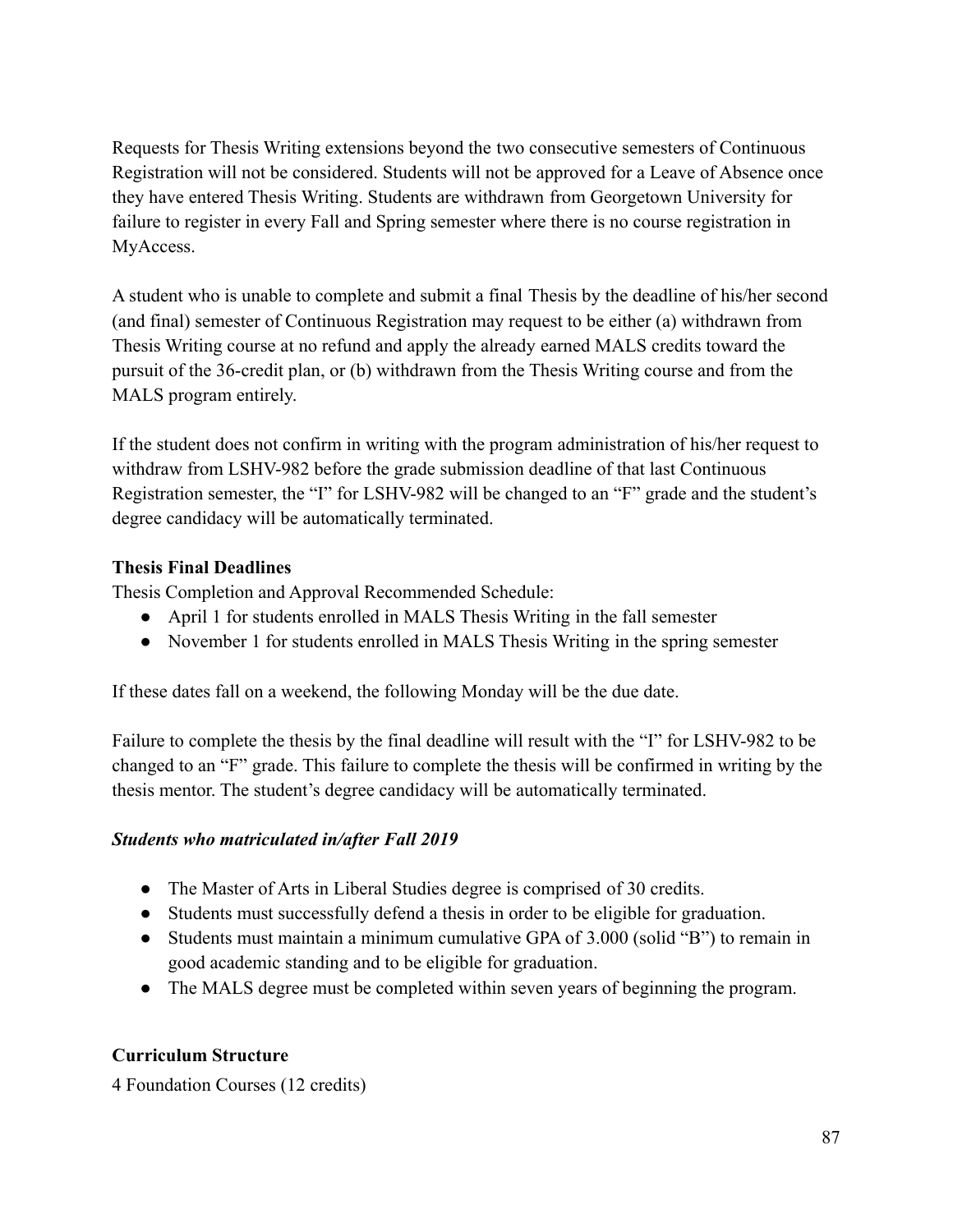### 1. **LSHV 400 - MALS FND: Science and Society**

a. This course will introduce the student to basic issues in the scientific method and the relation to social and material impacts and policy.

## 2. **LSHV 401 - MALS FND: Norms and Ethics**

a. This course will introduce basic methods and issues around moral and ethical concerns and enduring challenges of the human pursuit of the good life across cultures.

## 3. **LSHV 402 - MALS FND: Social Sciences**

a. This course will introduce basic methods and issues in government, economics, sociology, history, American studies, anthropology, psychology, political science, etc.

## 4. **LSHV 403 - MALS FND: Humanities**

a. This course will introduce basic methods and issues in various humanities disciplines (theology, literature, performing arts, etc.).

## 4 Elective Courses (12 credits)

Students may select from elective course offerings within the MALS program or in another Georgetown University graduate program, pending the necessary program, faculty, and departmental approvals.

For a full list of electives visit the Course Schedule page.

## 2 Thesis Courses (6 credits)

The final requirement consists of either a thesis or portfolio project. The course will be conducted as follows:

- 1. Taken in the fall as a dedicated research/writing seminar (3 credits)
- 2. In the spring, the student will enroll in a 3 credit tutorial with a faculty mentor. In addition, all students in the cohort will meet for a few common meetings. Each student will participate in a thesis/project capstone "defense" meeting with the faculty mentor, the MALS director, and a third "reader."

All degree-seeking students in the MALS program are expected to produce a master's thesis upon completion of the required foundational and elective courses. The six credit master's thesis requirement is divided into two separate courses offered in two separate semesters (fall and spring), which should be taken in sequence:

- LSHV 800 (MALS Thesis Proposal) 3 credits
- LSHV 801 (MALS Thesis Writing) 3 credits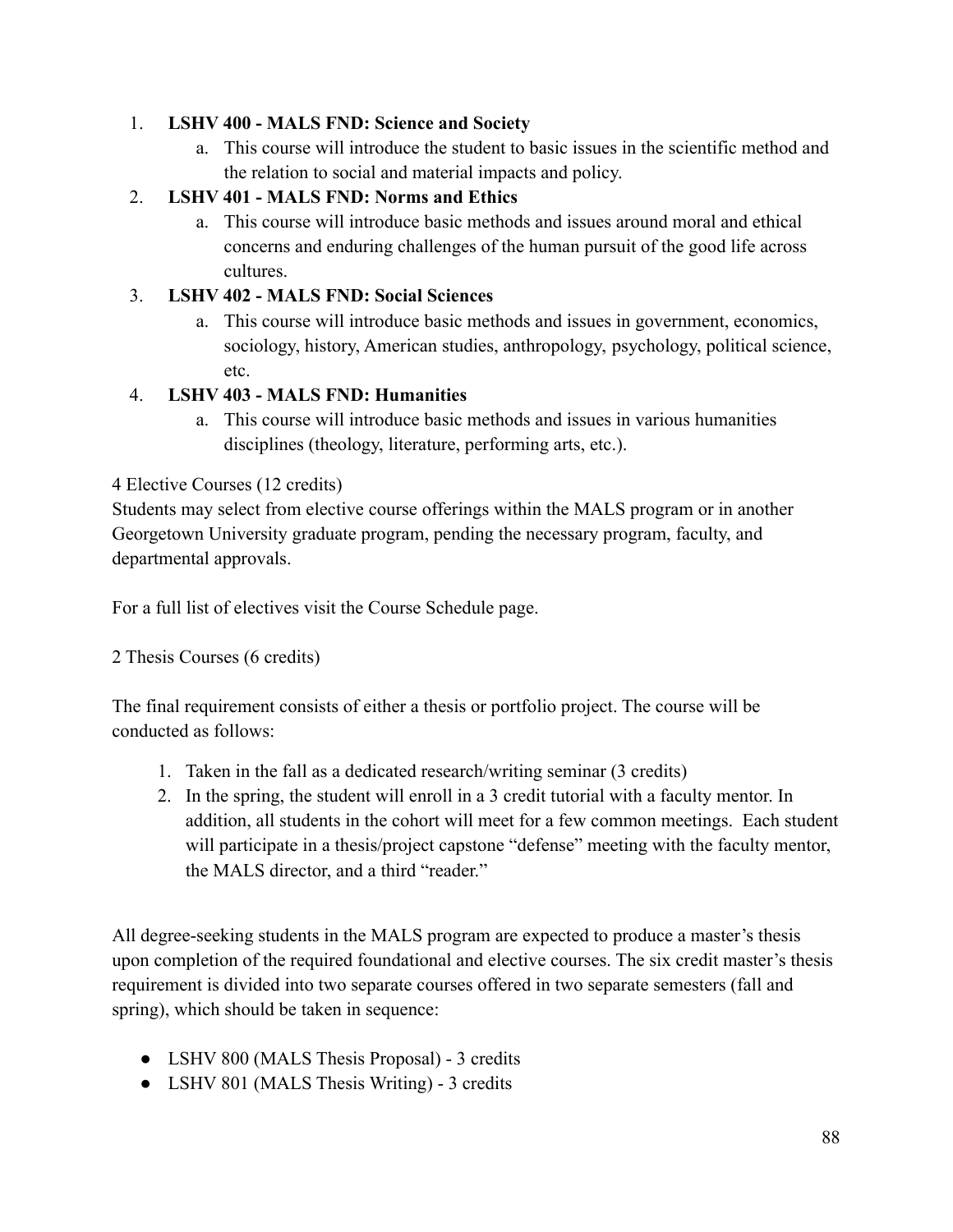## **MALS Thesis Proposal (LSHV 800)**

During the MALS Thesis Proposal course, students work directly with the Master of Arts in Liberal Studies faculty director to produce an annotated bibliography (including the state of the question and the 20 most important works on the topic) and thesis statement, which prepare students for thesis writing in the subsequent semester. Students are expected to attend all class sessions, meetings with the University librarians for research consultations and any additional meetings determined by the faculty director.

Students must successfully pass this course in order to advance to LSHV 801. Those who do not pass on the first attempt are permitted to repeat the course one time at their own expense (see *repeating a course policy* in the SCS Academic Rules & Regulations). Students who are unable to pass the course upon repeating it will be academically terminated from the program without the right of further appeal.

The deadlines for all course assignments for the fall/springs semesters are as follows:

- Fall semester
	- October 1 Completion of initial library consultation
	- November 1 Annotated bibliography submitted (10-15 pages)
	- December 1 Thesis statement submitted (approximately 250 words) and formation of thesis committee (including thesis mentor, thesis reader and faculty director)
- Spring semester
	- March 1 Completion of initial library consultation
	- April 1 Annotated bibliography submitted (10-15 pages)
	- May 1 Thesis statement submitted (approximately 250 words) and formation of thesis committee (including thesis mentor, thesis reader and faculty director)

# **MALS Thesis Writing (LSHV 801)**

The MALS Thesis Writing course must be taken upon completion of the MALS Thesis Proposal course (LSHV 800) in the subsequent fall or spring semester and is the final curricular requirement for the Master of Arts in Liberal Studies degree. In the MALS Thesis Writing course, students will work directly with their appointed thesis mentor to produce a master's thesis and participate in a thesis defense. Students are expected to work directly with their thesis mentor and library representatives to actively write and produce the thesis argument. At the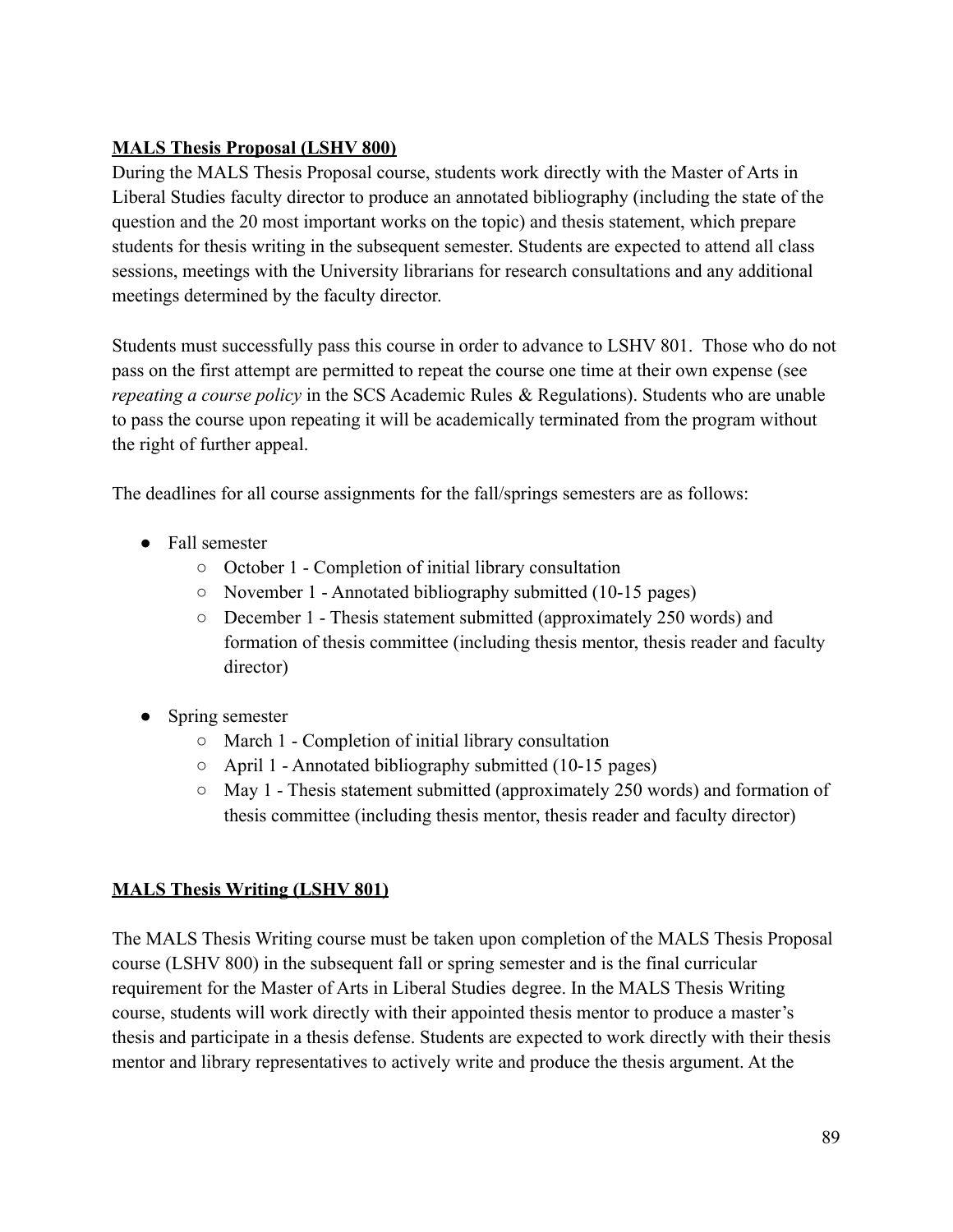commencement of the thesis writing semester, students will develop milestones in consultation with the thesis mentor to ensure consistent progress.

The deadlines for the submission of the final thesis draft are as follows: April 1 (spring semester) and November 1 (fall semester). Concerning the thesis defense, students must defend their master's thesis on or before May 5 (spring semester) and December 5 (fall semester). The thesis defense can be held in person or virtually (via Zoom web conferencing), and all members of the thesis committee (thesis mentor, thesis reader, faculty director) must be present for the defense.

Students must successfully pass this course in order to complete the degree. Those who do not pass on the first attempt are permitted to repeat the course one time at their own expense (see *repeating a course policy* in the SCS Academic Rules & Regulations). Students who are unable to pass the course upon repeating it will be academically terminated from the program without the right of further appeal.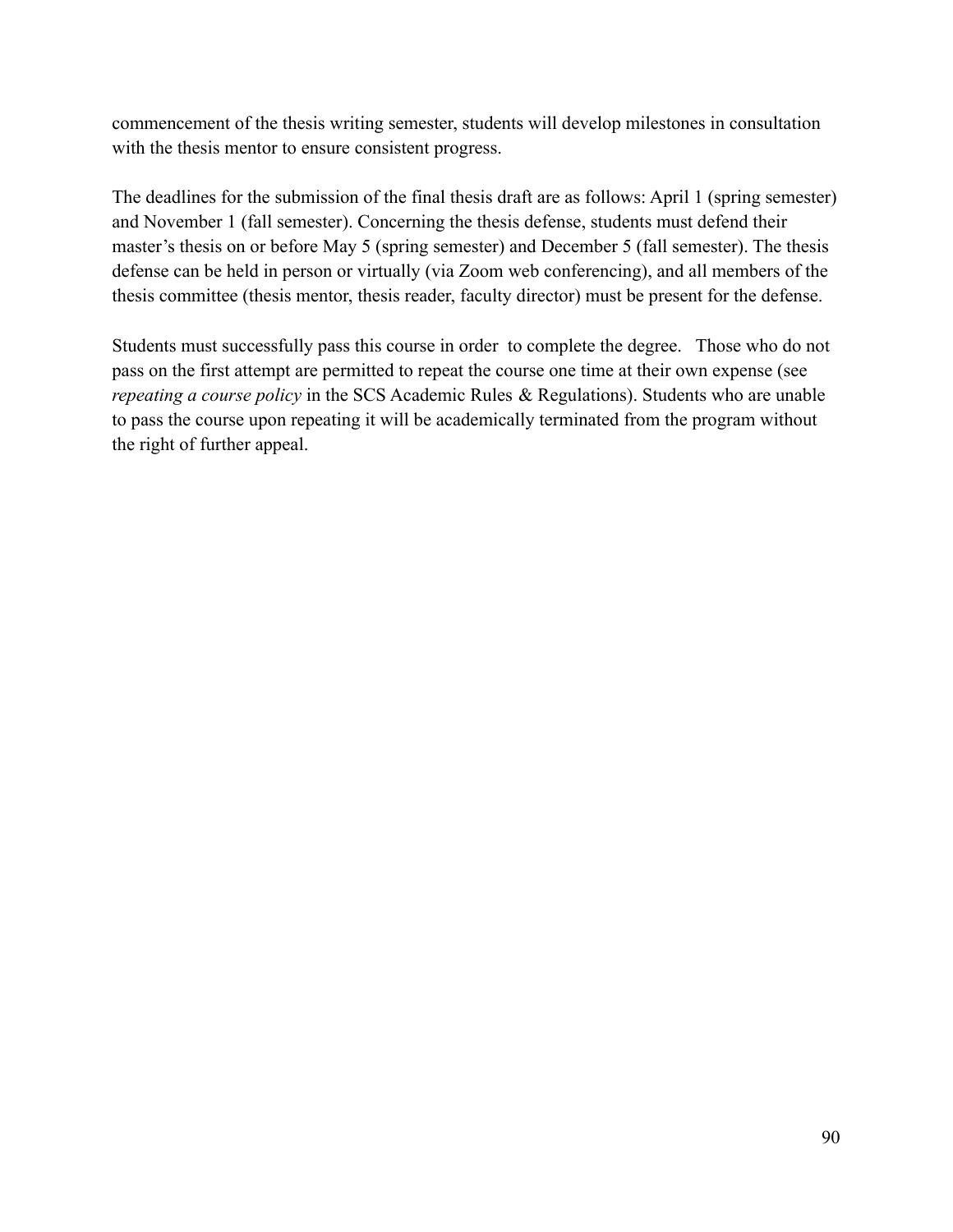### **Program Guidelines: Doctor of Liberal Studies**

Faculty Director, Charles McNelis, Ph.D. <https://scs.georgetown.edu/programs/46/master-of-arts-in-liberal-studies/>

### **Mission Statement for Graduate Liberal Studies**

Building on the mission statements of Georgetown University and on the School of Continuing Studies (SCS), the Graduate Liberal Studies Degree (GLS) programs (DLS and MALS degrees) at Georgetown University rest on the belief that human life and human action have meaning and that human beings, throughout their lives, must seek it out and live by its implications. Liberal Studies courses – which engage students in reading, reflection, writing, and discussion – are meant to bring students the range of knowledge and vision to lead wise and rewarding lives.

### **Learning Goals of the Program**

Students in the DLS program will:

- be led to determining specific research interests in the humanities and/or social sciences that will contribute to their personal and, perhaps, professional development
- learn rigorous interdisciplinary inquiry, i.e., how to engage various disciplines in the humanities and/or social sciences and integrate them in addressing topics related to their individual research interests
- gain knowledge of the methodologies, traditions, theoretical frameworks, and styles of argument of various disciplines in the humanities and/or social sciences sufficient to be able to engage those disciplines for their particular research interests
- master "research best-practices" by becoming familiar with library resources and research technology
- master skills for analytical and critical inquiry appropriate to graduate-level research
- engage in intensive writing assignments of varied character and length in order to develop proficiency appropriate to graduate-level research
- develop oral communication and argumentation skills commensurate with postgraduate education and standards of professional discourse
- develop the competence to consciously reflect on and assess their own scholarly development and that of their classmates with the aid of both faculty and peer review
- develop the ability to integrate their graduate level skills of research, analysis, argumentation, and effective communication through the writing of a thesis in their area of interest in the humanities and/or social sciences

### **DLS Style Guide & Thesis Guidelines**

The Graduate Liberal Studies Program requires that students adhere to Kate Turabian's A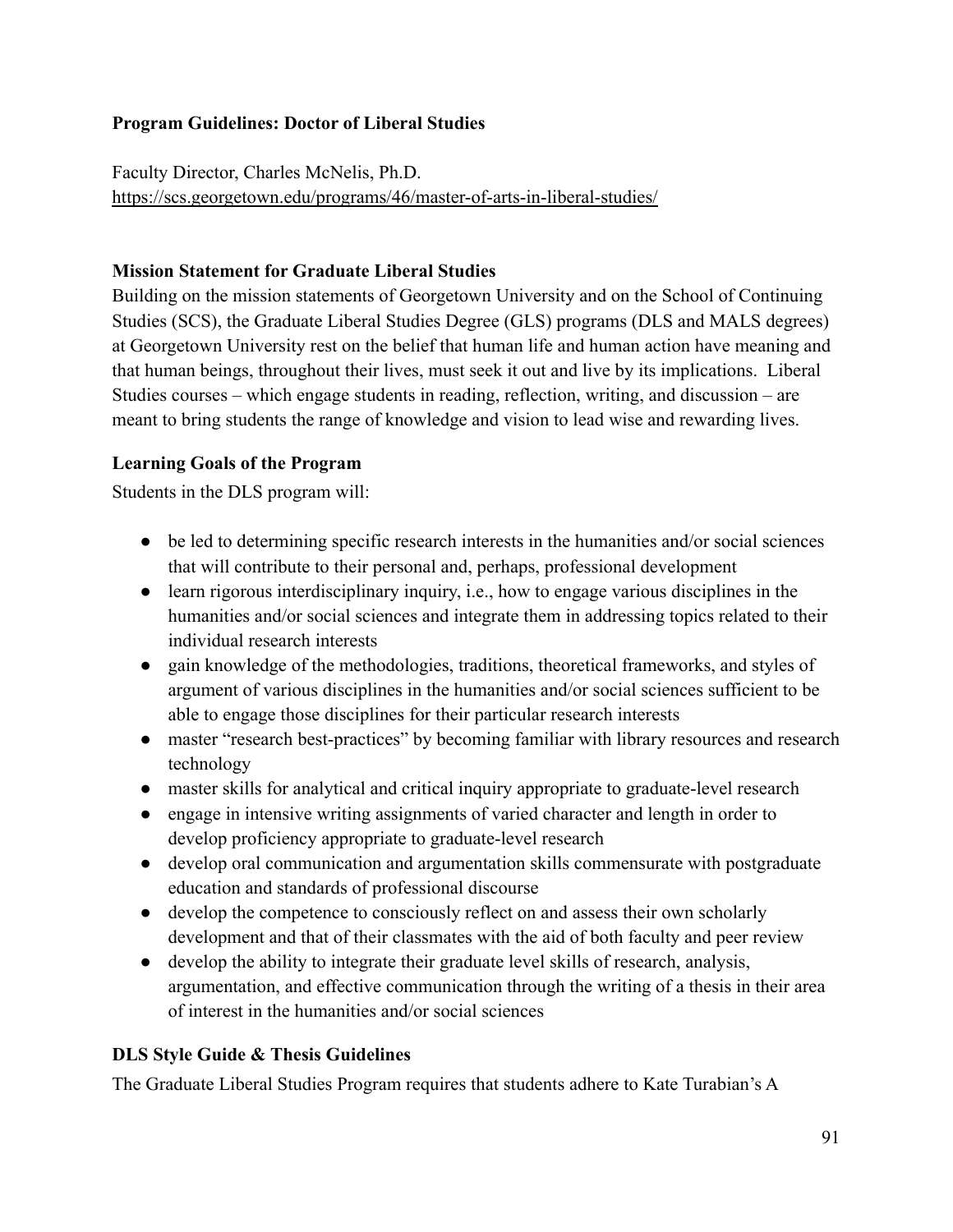Manual for Writers of Term Papers, Theses, and Dissertations,  $(9<sup>th</sup> Edition)$  as the manual of style for thesis preparation. In addition to the Turabian style guide, students must follow the SCS Guidelines for MALS and DLS Thesis Writers. These guidelines specify the procedural requirements that must be met for the Doctoral thesis to be formally accepted by the DLS Director. Submission of an improperly prepared thesis may delay the award of the degree or lead to termination of degree candidacy.

### **Academic Standing**

### **Good Academic Standing**

Students with a cumulative and semester GPA of 3.000 (solid "B") or better are considered in good academic standing. Good academic standing is required to be considered for some special requests at the School-level (such as participation in the Consortium of Universities) and for other requests at the program-level (such as approval for certain internships and independent studies). Georgetown does not round the GPA; thus, a student with a 2.999 cumulative GPA would not be allowed to graduate and would be terminated from the program. There are no exceptions to this minimum academic standard.

### **Academic Warning**

Students with a semester GPA under 3.000 but a cumulative GPA of 3.000 or better are placed on academic warning; unless they meet the conditions for academic probation or termination.

### **Academic Probation**

Students are placed on academic probation when (1) they earn one grade of "C" or lower in a single semester; or (2) when their cumulative GPA falls below 3.000. Unless they meet the criteria for termination or dismissal, students remain on probation until their cumulative GPA improves to a 3.000 or better. Students placed on probation due to earning a grade of "C" or lower remain at-risk of termination or dismissal upon earning an additional grade of "C" or lower, regardless of their cumulative GPA.

## **Academic Termination of Degree Candidacy**

DLS candidates are automatically terminated for any of the following reasons and are not permitted to take additional courses:

- 1. Upon earning two grades of "C" (2.00) or lower, as all grades, including grades of "F" (0.00) and "U", are calculated in determining the cumulative GPA. For the purpose of evaluating academic standing, a grade of "U" is considered the same as an "F".
- 2. Upon failing the Qualifying Examination upon the second attempt.
- 3. Upon failing to complete or to defend the Thesis Proposal upon registering for the course twice.
- 4. Upon failing to complete or to defend the Thesis.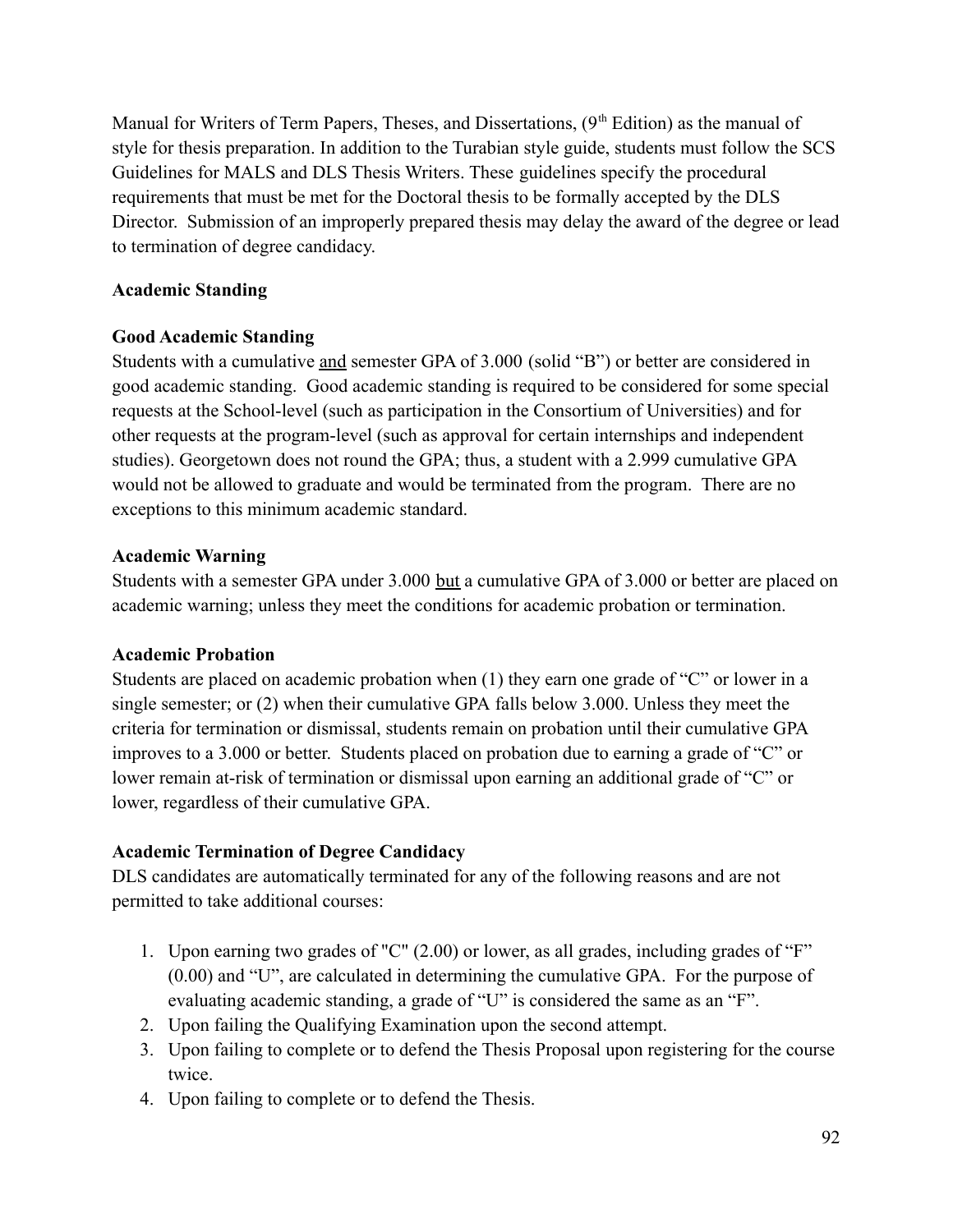5. Being unable to complete program guidelines within the time limit for degree completion.

### **Minimum Requirements for the DLS Degree**

Students pursuing the DLS degree complete the following requirements within seven years of first registration.

Coursework: 36 Credits

- Foundational Courses: Four Courses (12 credits)
	- o The DLS program launched new foundational courses in Fall 2018. Students must take the foundational course offerings that were in place at the time of their matriculation to the program.
- Elective Courses: Eight Courses (24 credits)
	- o Directed Reading: Three Courses Maximum (9 credits)

Qualifying Advancement

• DLS Qualifying Examination Preparation: LSHV-990 (0-credits)

Thesis Advancement

- DLS Thesis Proposal Prep/Thesis Writing: LSHV-995 (0-credits)
- DLS Thesis Writing: LSHV-996 (0-credits)
	- o Register for DLS Thesis Writing in all subsequent Fall / Spring semesters if thesis has not yet been submitted for publication
- Approval through ProQuest of a completed doctoral thesis that will be published through Georgetown University's library and through ProQuest

## **Curriculum Structure**

## **Required Foundational Courses**

During the first four regular semesters in the program, students are required to complete, usually in sequence, the four Foundational courses. These courses are designed specifically to develop students' understanding and mastery of interdisciplinary approaches to academic research, argumentation, and values reflection, as well as the ability to communicate such mastery in effective academic writing and oral presentation. The purpose of the Qualifying Examination at the conclusion of coursework is to offer students the opportunity to demonstrate that they have achieved a level of proficiency in these areas that warrants advancement to the thesis.

The approach taken in the Foundational courses is multi-disciplinary. Their goal is to make students aware of the complex historical, philosophical and broadly cultural dynamics of Western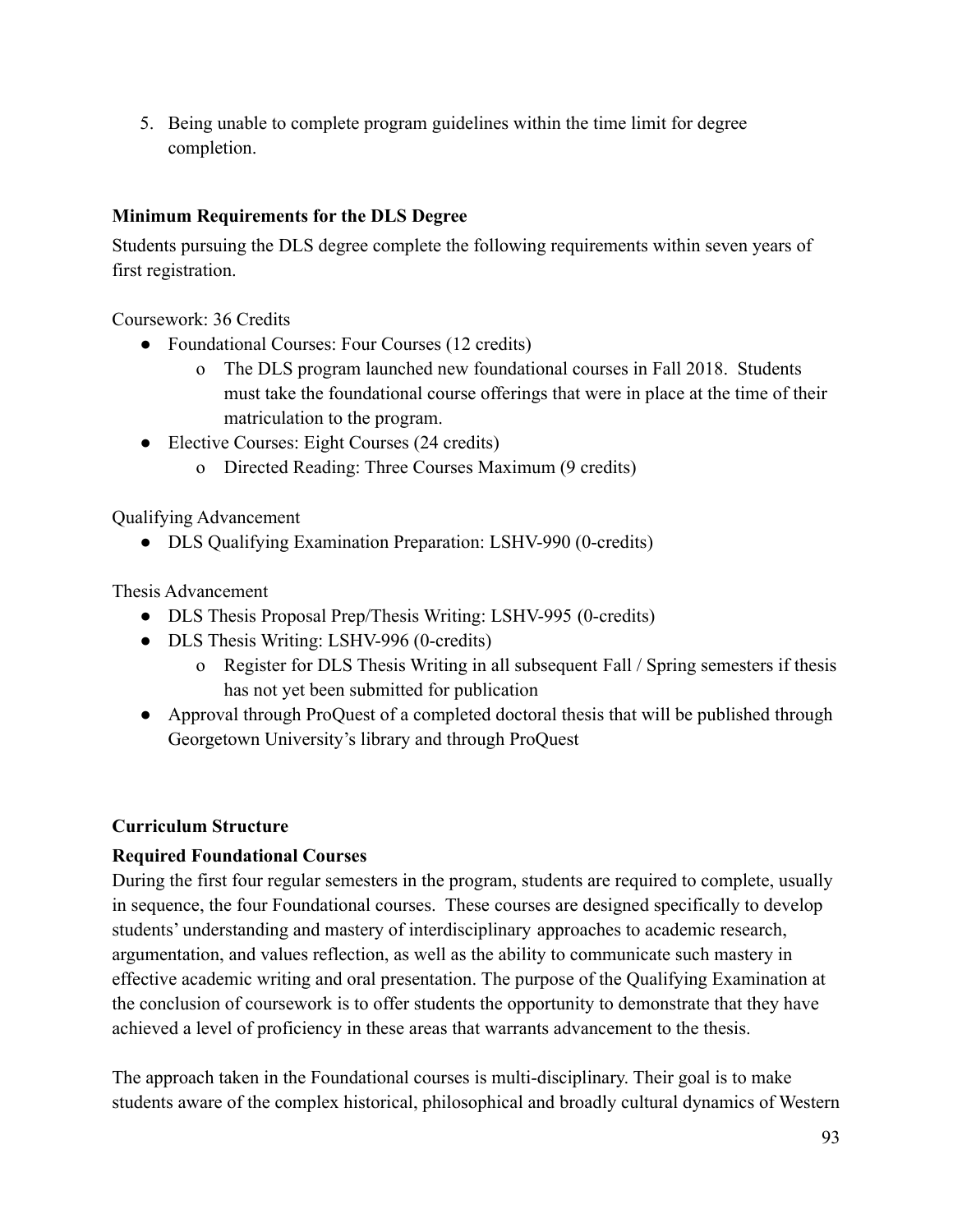and Asian civilizations by careful analysis of selected episodes of important cultural events and products, so as to identify the multiple interactions of the subject matter of traditional academic disciplines in such episodes.

The Foundational courses will challenge students to stretch their intellectual imaginations, expand their knowledge, and develop basic competencies well beyond the range of their chosen area of research focus. Rather than being intended to deepen or expand students' knowledge of, and expertise in, a specific issue or topic area, the Foundational courses emphasize those habits of mind and styles of inquiry that are necessary to achieve the sort of interdisciplinary originality that measures achievement appropriate to the doctoral level. The Foundational courses are in this way the cornerstone of student preparation for the qualifying exams required for advancement to the thesis. The Foundational courses consist of the following:

### *Students who matriculated prior to Fall 2018*

- Foundational Course 1: "DLS Foundational Introductory Colloquium: Liberal Studies: Perspective and Method" (LSHV 601, 3 credits)
- Foundational Course 2: "Love, Death, and God: From the Bible through the Renaissance" (LSHV 602, 3 credits)
- Foundational Course 3: "The Rise of the Modern Spirit" (LSHV 603, 3 credits)
- Foundational Course 4: "The Challenge of Postmodernism" (LSHV-604-01, 3 credits)

## *Students who matriculated in or after Fall 2018*

- Foundational Course 1: "Human Thought (1000BCE-1000CE)" (LSHV 601, 3 credits)
- Foundational Course 2: "Postmodernism and Contemporary Thought" (LSHV 602, 3) credits)
- Foundational Course 3: "Beyond the Humanities" (LSHV 603, 3 credits)
- Foundational Course 4: "Advanced Research Methods" (LSHV-604-01, 3 credits)

## **Elective Requirements**

Students are expected to meet degree requirements by completing electives offered by the DLS program. In the event that a student has a thesis interest that cannot be met by the current course offerings, students may request permission from the Director of the DLS program to complete a Directed Reading or to register for a course through the Consortium of Universities of the Washington Metropolitan Area. The Director of the DLS program has full discretion and authority for approving or denying requests based on academic merit and/or the student's registration eligibility based on the stated policies and guidelines.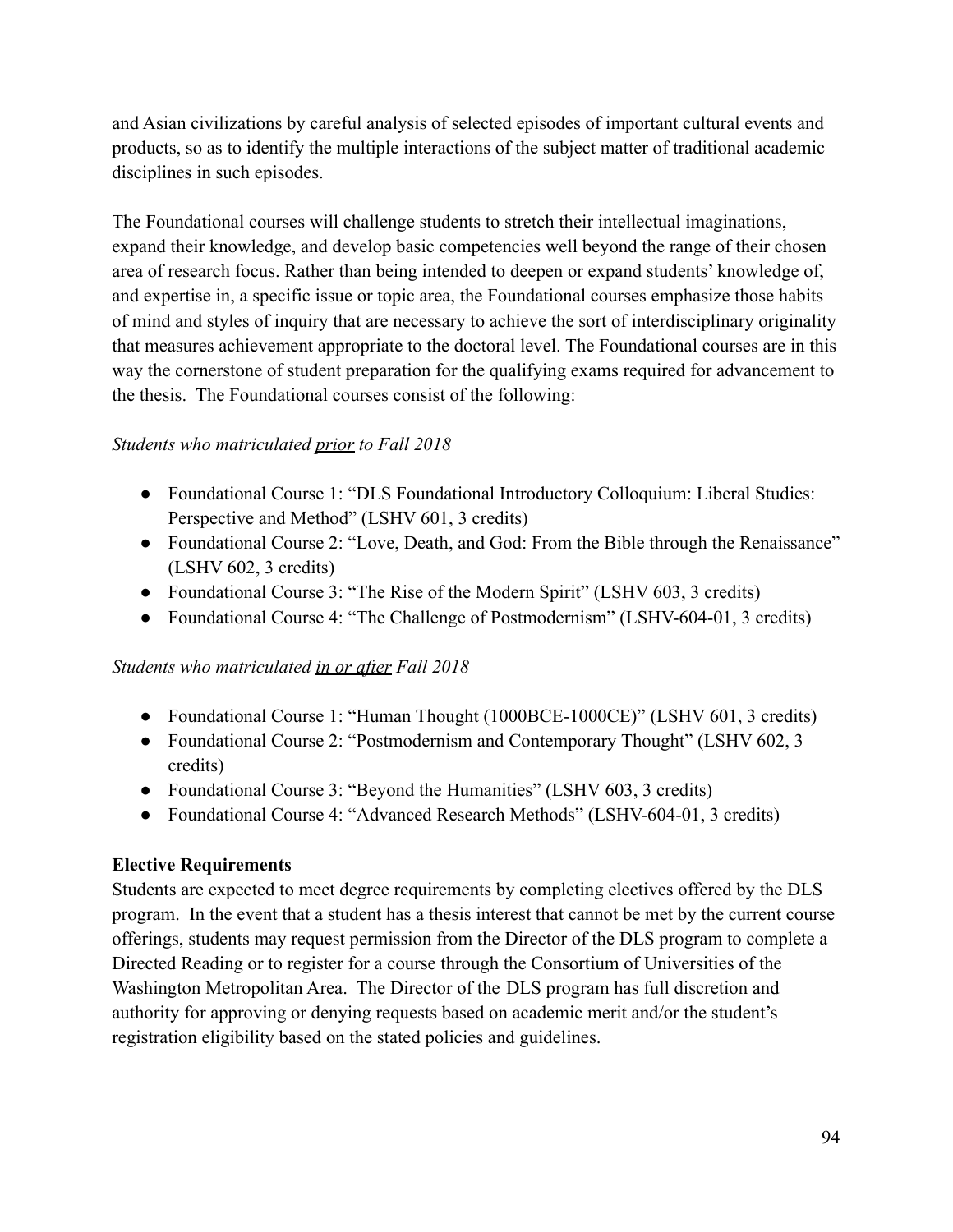### *Directed Readings*

Students are limited to a maximum of three (9-credits) of Directed Readings as part of their academic plan. Directed Readings must be approved by the Director of the DLS program as part of the student's curricular plan and directly related to the thesis topic. If approved, Directed Reading courses must be guided by a Georgetown University faculty member from any University department; exceptions to this requirement will be considered on a case-by-case basis pending the academic merit of the request.

## *Consortium Courses*

With written approval from the Director of the DLS program students may register for a course through the Consortium of Universities of the Washington Metropolitan Area. Students must meet all eligibility guidelines and requirements as set forth in the SCS Academic Rules and Regulations [\(https://scs.georgetown.edu/resources-current-students/student-handbooks/](https://scs.georgetown.edu/resources-current-students/student-handbooks/)) in accordance with the guidelines set forth by the Office of the University Registrar. Students who fail to obtain written permission from the DLS program will have the courses excluded on transcript and will be unable to count them towards their cumulative GPA, credit count, and degree requirements.

## **Qualifying Examination: LSHV-990**

The qualifying examination is based on the student's coursework and research interests. With the student, the DLS Director will ask an additional faculty member to administer the exam. Normally this faculty member should be one with whom the student has done coursework in an area relevant to the student's area of thesis research. This faculty member is asked to assist in the preparation and grading of the Written and Oral Qualifying Examination.

At the completion of each examination, the completed examination report form and grade is sent to the Office of the University Registrar. The report will indicate if the student passed or failed the examination. The Examining Board may award a "Fail," a "Pass," "High Pass," or "Pass with Distinction."

In the event that a student's performance on the qualifying examination is not satisfactory, the student will be permitted a second attempt, if the student has not met the conditions for academic termination. If the student is unable to pass on the Qualifying Exam on the second attempt they will be academically terminated from the program. A final grade of pass or fail will be entered after each attempt.

## **Specifics Concerning the Qualifying Examination**

Students are required to have finished pending Incompletes prior to registering for the Qualifying Exam. The DLS Director coordinates the preparation of, and determines the format for, the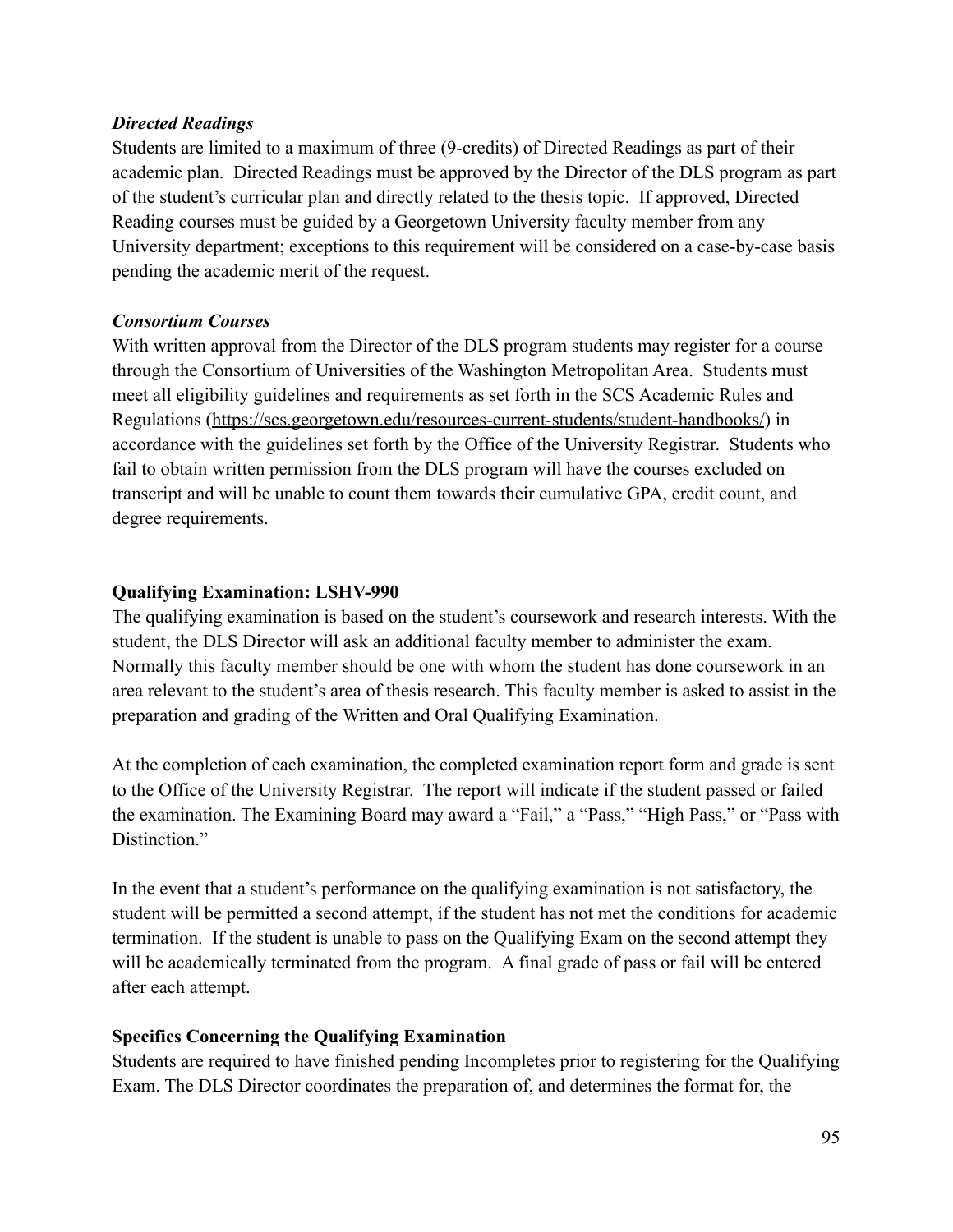examination. The examination content is determined by the Examining Committee. It is the student's responsibility to register for the Qualifying Exam and to obtain guidance from the DLS Director about the examination process.

## **Written Qualifying Examination**

Two examination questions will be administered for the Written Qualifying Examination. The purpose of comprehensive examinations is to demonstrate a student's mastery of interdisciplinary inquiry and values reflection techniques as well as broad familiarity and competence with the literature in his or her field of study. One of the Qualifying Examination questions addresses issues from the Foundational courses in the Program, and the other question is tailored to the student's individual, anticipated thesis focus in the Program.

Students must receive a pass on each exam to pass the exam essay. (Examiners who think one essay is a failure and the other a pass should count the exam as failing.)

# **Guidelines for the Written Qualifying Examination**

- 1. Identify the features or aspects you plan to target in your essay. The committee will be looking for evidence of analytical skills.
- 2. Present your position clearly and defend it against a sample of the better counter-arguments, if the question requires it. The committee will be looking for cogent argumentation and skillful replies to opposing views.
- 3. The committee will also be looking for evidence of both independent critical judgment and familiarity with the best that has been written on the matter you are discussing, whether it is a review from the Foundational courses or your proposed area of research for your thesis.

# **Oral Qualifying Examination**

The Oral Qualifying Exam provides the student an opportunity to demonstrate his or her mastery of the material. This will be scheduled approximately one to two weeks after the written exam. The student will participate in the Oral Qualifying Examination conducted by the professors who wrote and graded the Written Qualifying Examination. The Oral Exam focuses on the Written Exam but may also explore other areas within the student's program.

At the conclusion of the Oral Examination, the candidate will be asked to leave the room while the Board deliberates and determines the grade. At the conclusion of the deliberation, the candidate will be invited back into the room to receive the result. The Examining Board may award "Fail," "Pass," "High Pass," or "Pass with Distinction."

The Oral Qualifying Examination may be repeated one time in the Fall or Spring term with the approval of the DLS Director. The successful completion of the Qualifying Exam, in addition to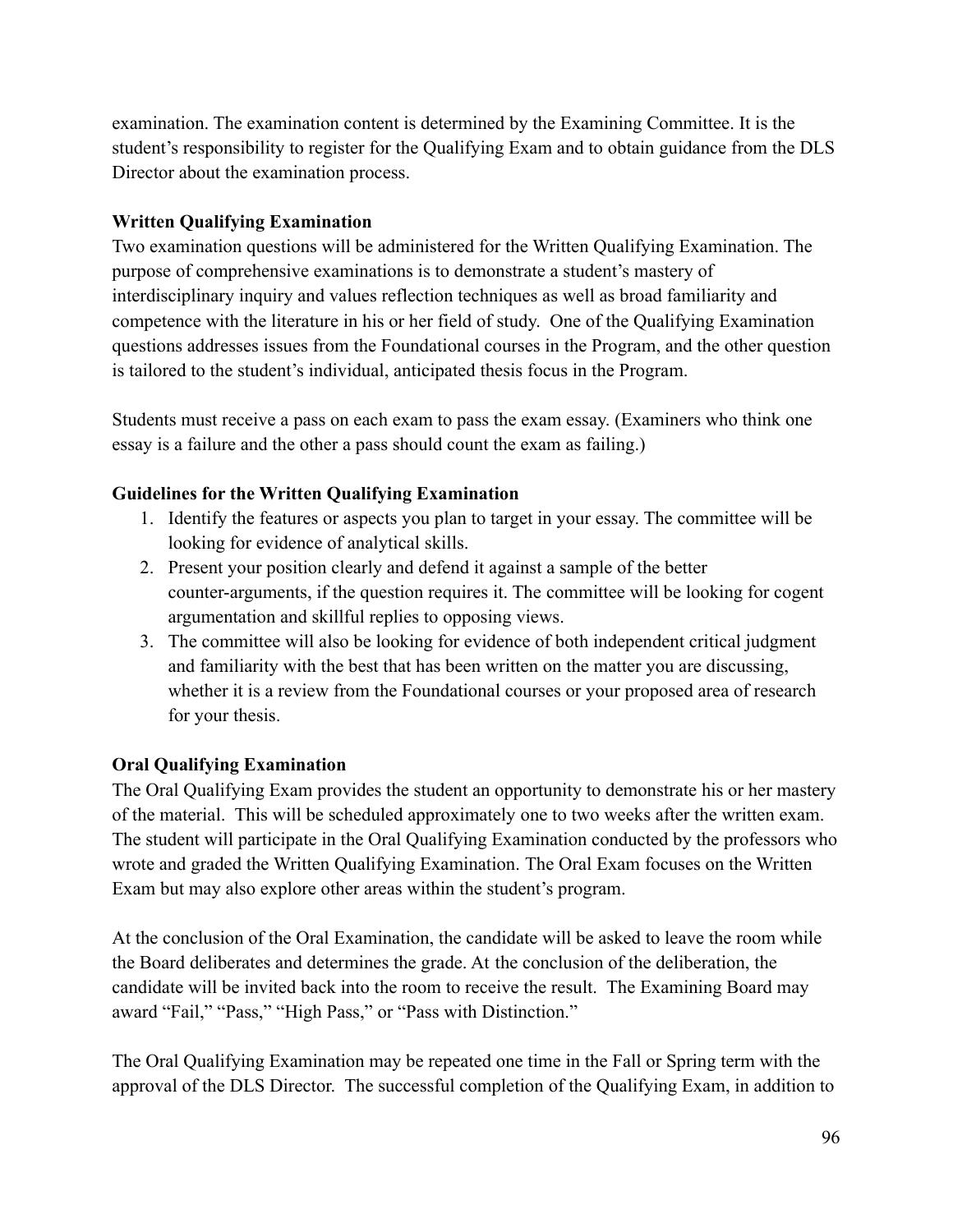the other requirements, qualifies the student for Doctoral Candidacy and to start preparation of the final requirement, the doctoral thesis. Next the student registers for the DLS Thesis Proposal Prep/Thesis Writing course LSHV-995-01 (Fall or Spring terms, half-time status) and commences work on his/her Thesis Proposal.

### **Doctoral Thesis Proposal & Writing: LSHV-995**

At the beginning of each semester (fall and spring), a required thesis proposal writing workshop will be announced and held by the Director. Students are permitted to register for a maximum of two semesters of Thesis Proposal & Writing. Students who do not successfully defend their proposal by the end of the second semester of Thesis Proposal Writing will be academically terminated from the program. A tuition charge of \$1,000 will be assessed for each semester of registration. This registration carries no credit but confers half-time student status.

If a language other than English is necessary for a student's Doctoral Thesis, the language competence is demonstrated by a department test. If special course registration is deemed necessary for the Doctoral Thesis (i.e., language, statistics, computer course), the student should work with the DLS Director to make arrangements. Tuition will not be more than the DLS rate.

Students who have passed the qualifying examination must register the following semester (summer does not count), in DLS Thesis Proposal & Writing. Use MyAccess to register into LSHV-995 for the 1st term of thesis preparation/writing, and then LSHV-996 for the 2nd term of thesis writing. Students must successfully defend the Thesis proposal by the end of the second semester of registration for the course. Those who fail to do so will be academically terminated from the program.

## **Criteria for the Proposal Workshop**

.

The DLS candidate then reviews carefully the The Graduate Liberal Studies Guidelines for Thesis Writers found at [https://static.scs.georgetown.edu/upload/kb\\_file/WebFiles/LS%20Documents/Graduate\\_Liberal\\_](https://static.scs.georgetown.edu/upload/kb_file/WebFiles/LS%20Documents/Graduate_Liberal_Studies_Thesis_Guidelines.pdf) Studies Thesis Guidelines.pdf

Prior to the first scheduled meeting of this workshop, students must submit to the DLS Director the name of the faculty member who has agreed to serve as the Chair of their Doctoral Thesis **Committee** 

The DLS Thesis Proposal Workshop usually includes an evening session and is offered each Fall and Spring. With the assistance of the DLS Director as needed, the student determines the tentative thesis topic and the three faculty members representing research areas appropriate to the topic during the Thesis Proposal Workshop course.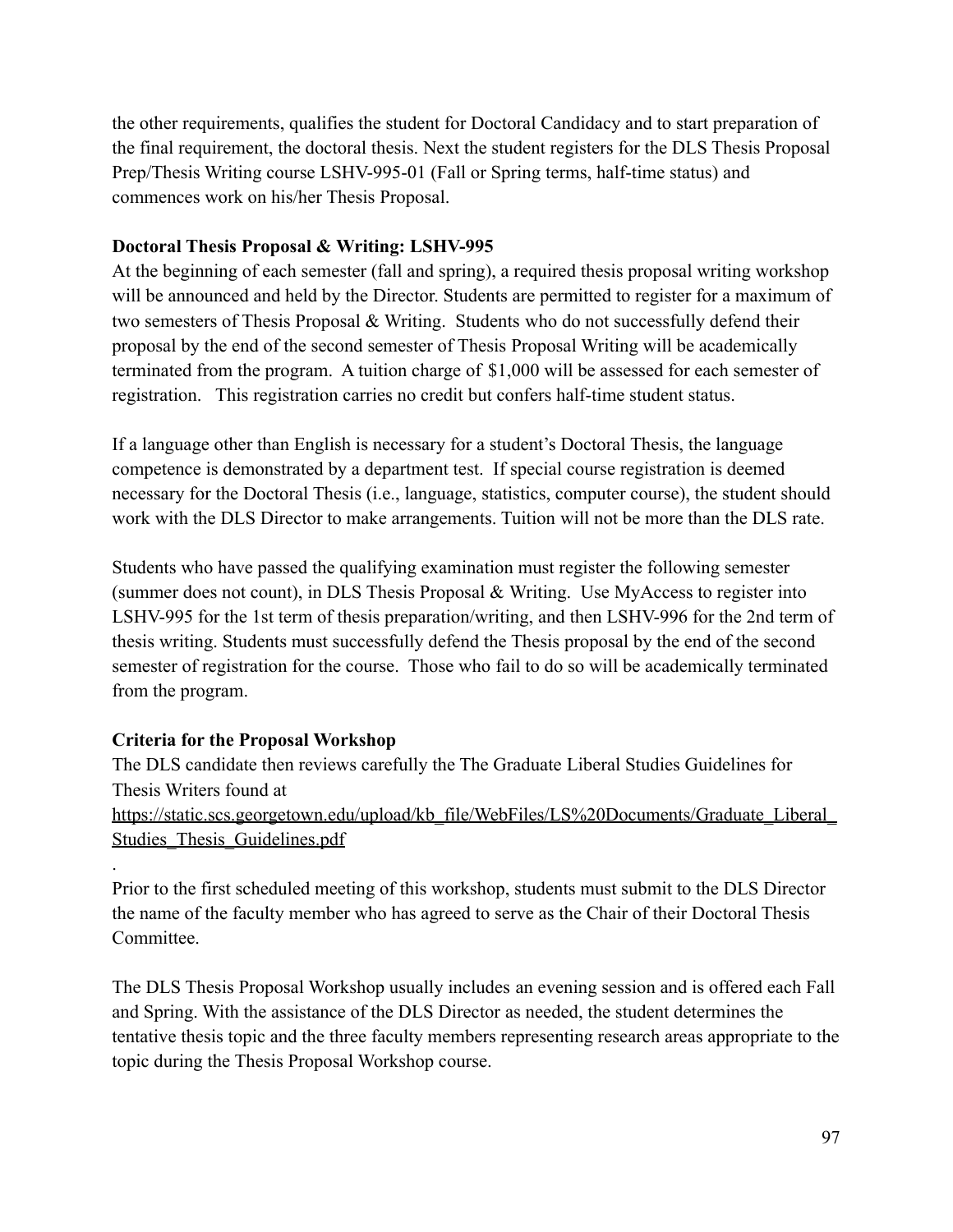Concern for values belongs to the identity of the Liberal Studies Program. Consequently, it forms an essential part of the Program's plan of education. The Program, therefore, requires that the values issues embedded in the Doctoral thesis' central topic or topics be explicitly highlighted and addressed in a significant way. For the purpose of this requirement, "values" means the relation between the central themes of the thesis and the relevant aspects of the Humanistic tradition as profiled in the Foundational courses.

Upon determining the topic and Thesis Committee and by mid-semester, the student must set a date for the "oral defense" of the completed Thesis Proposal by an examining board. By the end of LSHV-995, the proposal will include: an explanation and an outline of the topic of study; a preliminary bibliography; a suggested table of contents; and any special methodologies. The DLS Director, in conjunction with the DLS Executive Committee, and the student determine three faculty members representing research areas appropriate to the Doctoral Thesis who are asked to constitute a Doctoral Thesis Committee (one member of which is the Chair and two members serve as Readers) for each candidate.

### **Thesis Proposal Defense**

The Chair of the student's Committee must approve the proposal as "ready to defend," and then arranges the time and the place for the defense. The student is responsible for providing a copy of the proposal approved by the Committee Chair at least one week prior to the date scheduled for the defense. Normally, the defense is to be held within six months of the qualifying examination.

The purpose of this defense is to maintain the standard common to doctoral programs at Georgetown and to reduce the chance of a lost investment of time and money by the student. The burden is on the student to give adequate answers to reasonable questions and to show by these answers that the thesis topic has the depth and importance to merit a doctoral degree and that s/he has the strategic control and erudition to bring the project to a successful conclusion.

The Director sends a copy of the Thesis Proposal and the Thesis Proposal Defense evaluation forms to the Thesis Committee as well as to the additional faculty member chosen to participate in the proposal defense at least a week before the date of the defense. The Proposal Topic Defense will assess the following:

The Topic:

- Whether the topic itself has sufficient depth and academic importance to merit the attention of a Doctoral thesis;
- Whether the topic involves values issues of sufficient depth and importance to merit the attention of a Doctoral thesis in a Liberal Studies Degree Program.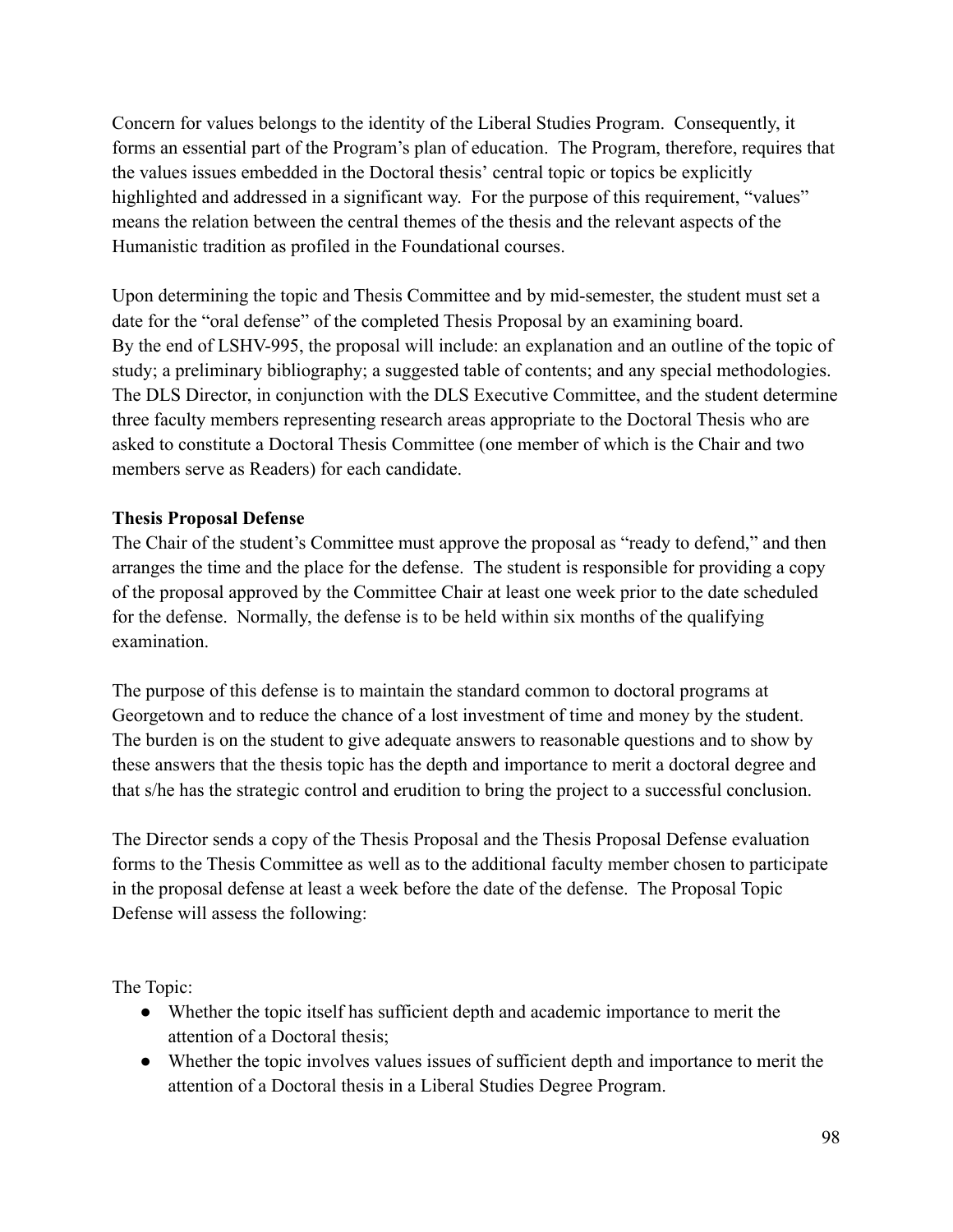The Student:

- Whether the student has sufficient knowledge of the topic and the field to which it belongs to be able to build a defensible doctoral level case;
- Whether the student has the skills to identify and take a defensible stand on the values issues raised by the topic.

The members of the Committee provide the Director with a written report on and an evaluation of the defense as soon as possible. The person appointed by the Director is to provide a separate report and evaluation. The Director, having taken the reports into consideration, is then to make a decision either to let the project go forward without a condition, or let it go forward subject to a condition, or reject it. If the Director rejects the project, the student is guaranteed a second defense opportunity within but not beyond the end of the following semester. Rejection of the project at this second defense proposal automatically terminates the student's candidacy in the DLS program.

### Doctoral Thesis Writing: LSHV-996

Upon successful completion of DLS Thesis Proposal Prep/Thesis Writing, students register in DLS Thesis Writing, (LSHV 996 in their first semester and all subsequent semesters). Students must successfully defend their thesis within 7-years of matriculating to the program; those who fail to do so will be academically terminated from the program for failing to meet degree requirements within the completion deadline.

The thesis is expected to demonstrate a level of competence and academic rigor in the field of interdisciplinary studies comparable to, though distinct from, the equivalent level of competence and rigor expected in a Ph.D. dissertation in a disciplinary field. Topics are limited to the liberal arts and social sciences and must be approved by the DLS Director. The Doctoral thesis represents the creative synthesis of primary sources and secondary materials.

## **Criteria for Evaluating the Written Doctoral Thesis**

The doctoral thesis will be evaluated upon the following criteria:

- It provides an adequate account of the current state of its subject in the relevant literature and is critically engaged with that scholarship where appropriate;
- It makes an original and important contribution to the related literature;
- Its argument is elegant and compelling;
- Its organization and literary style meet a high standard for professional writing;
- The student's oral defense responds competently to questions and objections;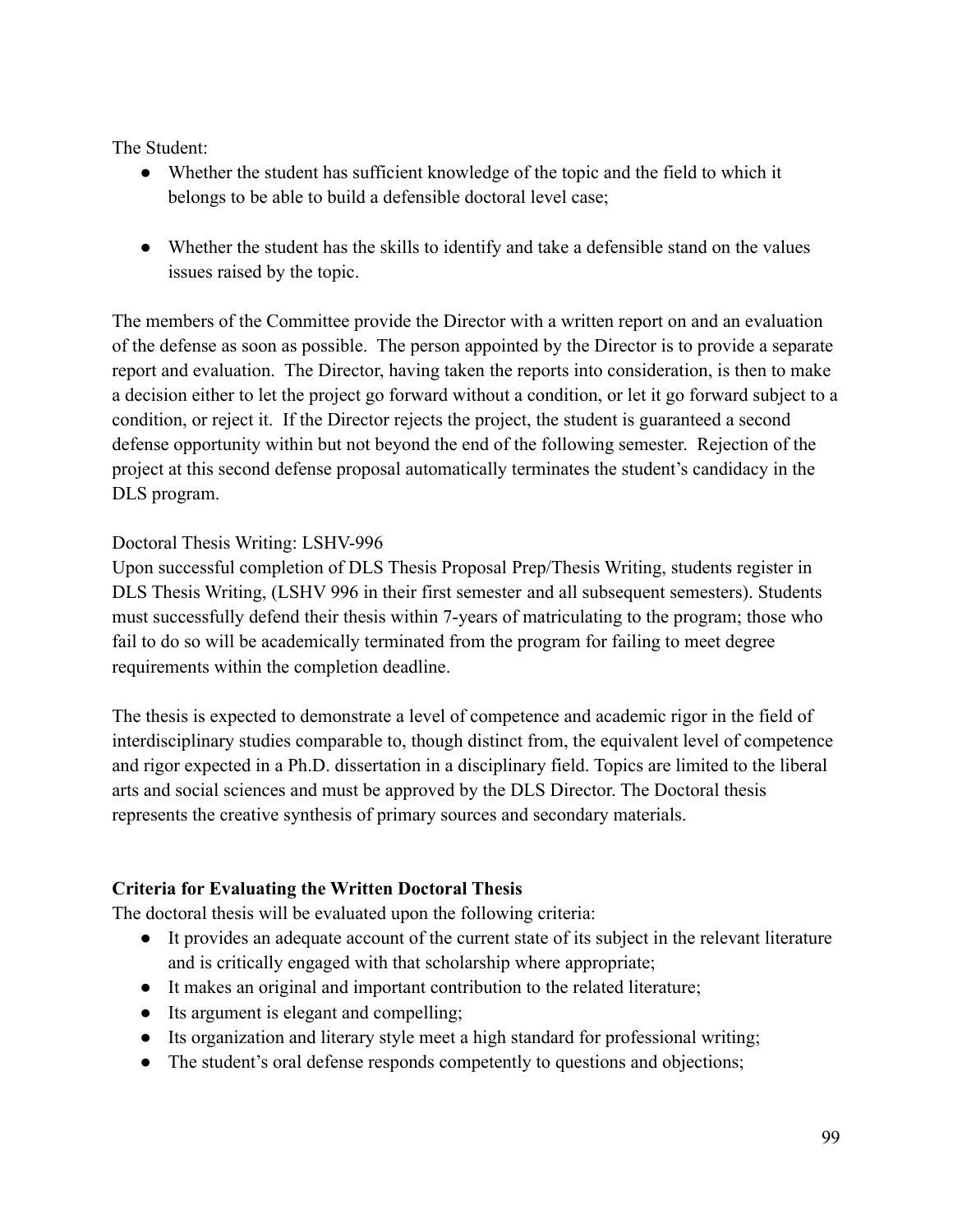### **Guidelines for Grading the Written Doctoral Thesis**

- Distinction is merited when, in the opinion of a majority of the thesis committee, the Thesis is outstanding in all of these criteria. No thesis, otherwise eligible for Distinction, will receive that report unless the quality of the values component merits Distinction on its own.
- Pass is merited when, in the opinion of the majority of the thesis committee, the Thesis is at least adequate but not outstanding in all of these criteria. No thesis will be given a Pass if its values component does not merit a Pass on its own.
- Fail is merited when, in the opinion of the majority of the thesis committee, the Thesis is inadequate in any of these criteria.

### **Oral Defense of the Written Doctoral Thesis**

A final oral defense is required for all doctoral theses and must be scheduled at least two weeks before the thesis deadline, November  $1<sup>st</sup>$  for Fall; April  $1<sup>st</sup>$  for Spring. The student must provide paper copies of the thesis to his/her Thesis Readers (2), the Thesis Chair and the DLS Director by the thesis deadline.

#### **Format for the Oral Thesis Defense**

The general format for the defense begins with a welcome to all present and introductions as appropriate of the Thesis Committee members. Next the thesis Chair introduces and invites the student to make about a 20 minute presentation of the thesis. Next the two readers and the thesis chair may each pose questions to the candidate and offer comments regarding the thesis and finally each of the members of the DLS Committee may offer comments or ask questions. The DLS Director brings the defense to a close and escorts the student to a waiting area with the committees review the defense.

#### **Guidelines for Evaluating the Oral Thesis Defense**

Every doctoral thesis defense is followed by a closed meeting of the committee during which the members deliberate and decide whether or not the defense was successful. The candidate will be considered to have passed the Doctoral Thesis defense when the committee members certify by majority vote that the defense was "successful." That is, the student's Thesis Committee must certify that the candidate has satisfactorily addressed any questions about and shortcomings in the thesis, and that no major revisions are required.

The results of an Oral Defense conducted before the Doctoral Thesis Committee are sent to the University before the student can be cleared for graduation. The report indicates passing with Distinction, Pass, or Failure. Students who fail the defense of thesis for the second time will be dismissed from the program without the doctoral degree.